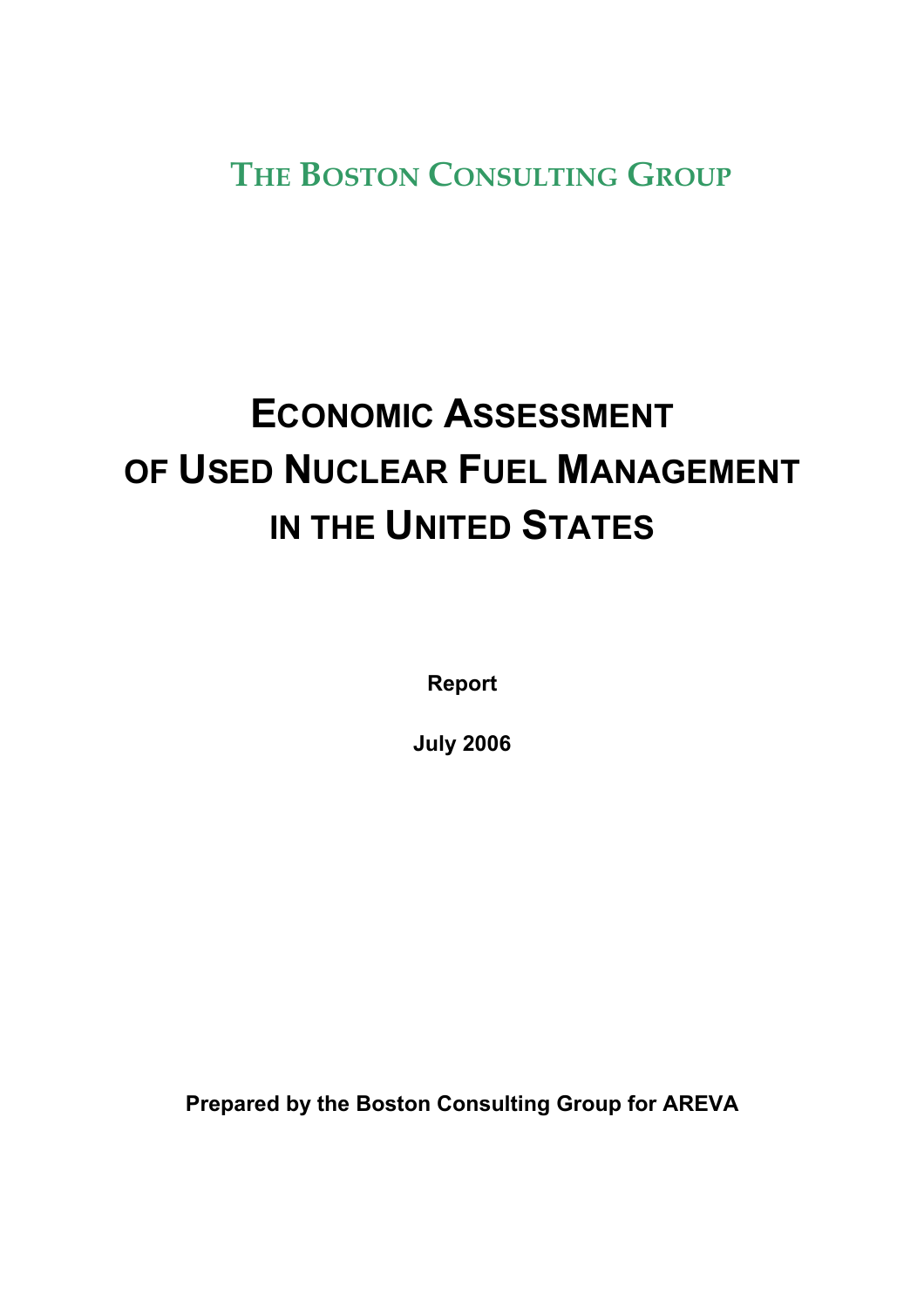# **NOTE TO THE READER**

This report is based on a project carried out by teams of THE BOSTON CONSULTING GROUP in the U.S. and in Europe, led by the following persons:

#### **In the United States**

**Rick Peters**  Senior Vice President and Director – Atlanta Global Leader Energy Practice

**Pattabi Seshadri**  Vice President and Director – Dallas

**In Europe Guillaume Aubert**  Manager – Paris

**Tommaso Barracco**  Senior Vice President and Director – Paris

**Laurent Billès-Garabédian**  Vice President and Director – Paris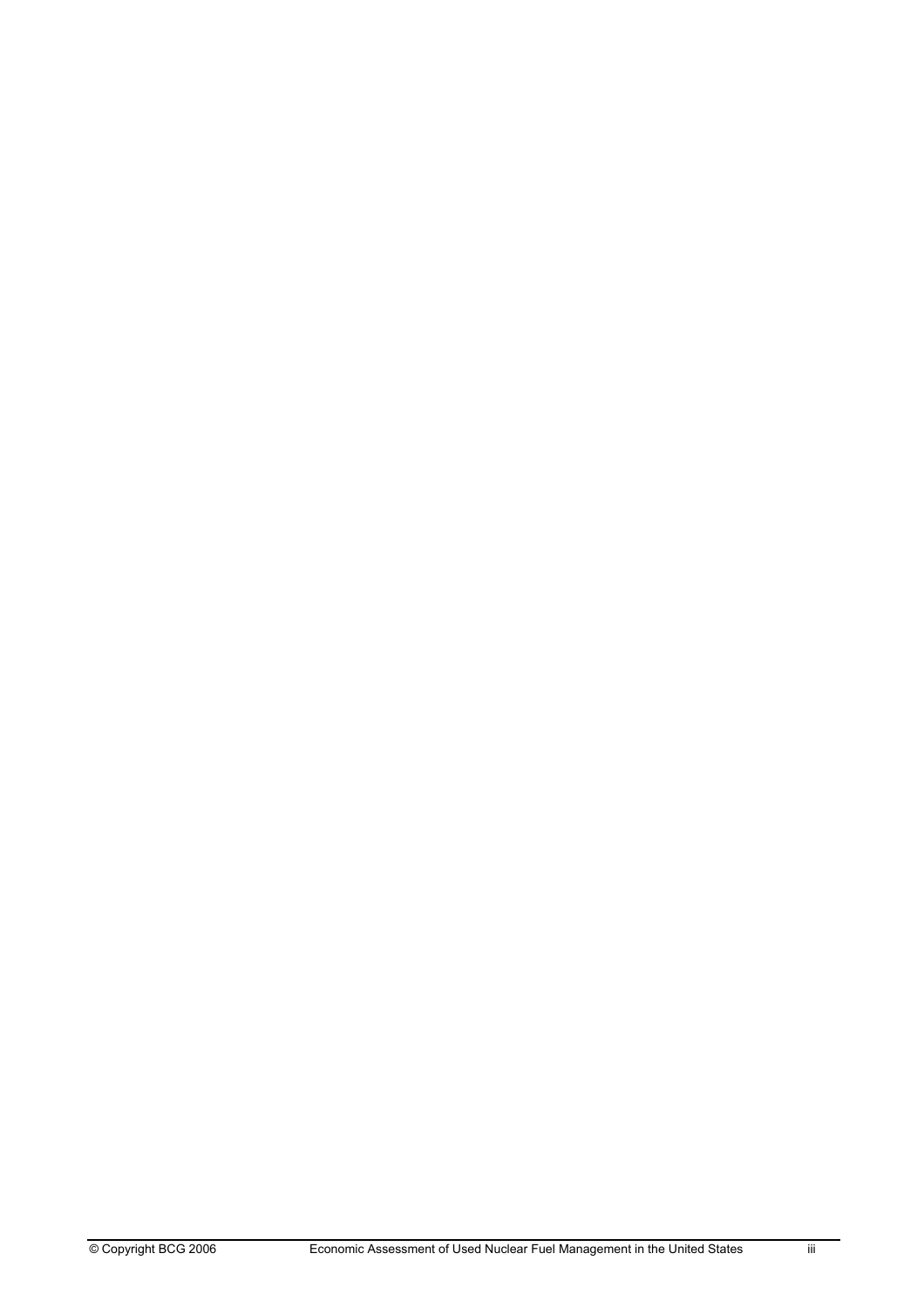#### **Disclaimer**

This report was prepared by The Boston Consulting Group at the request of AREVA. BCG reviewed publicly available information and proprietary data provided by AREVA, but did not undertake any independent verification of the facts contained in those source materials. Changes in these facts or underlying assumptions could change the results reported in this study. Any other party using this report for any purpose, or relying on this report in any way, does so at their own risk. No representation or warranty, express or implied, is made in relation to the accuracy or completeness of the information presented herein or its suitability for any particular purpose.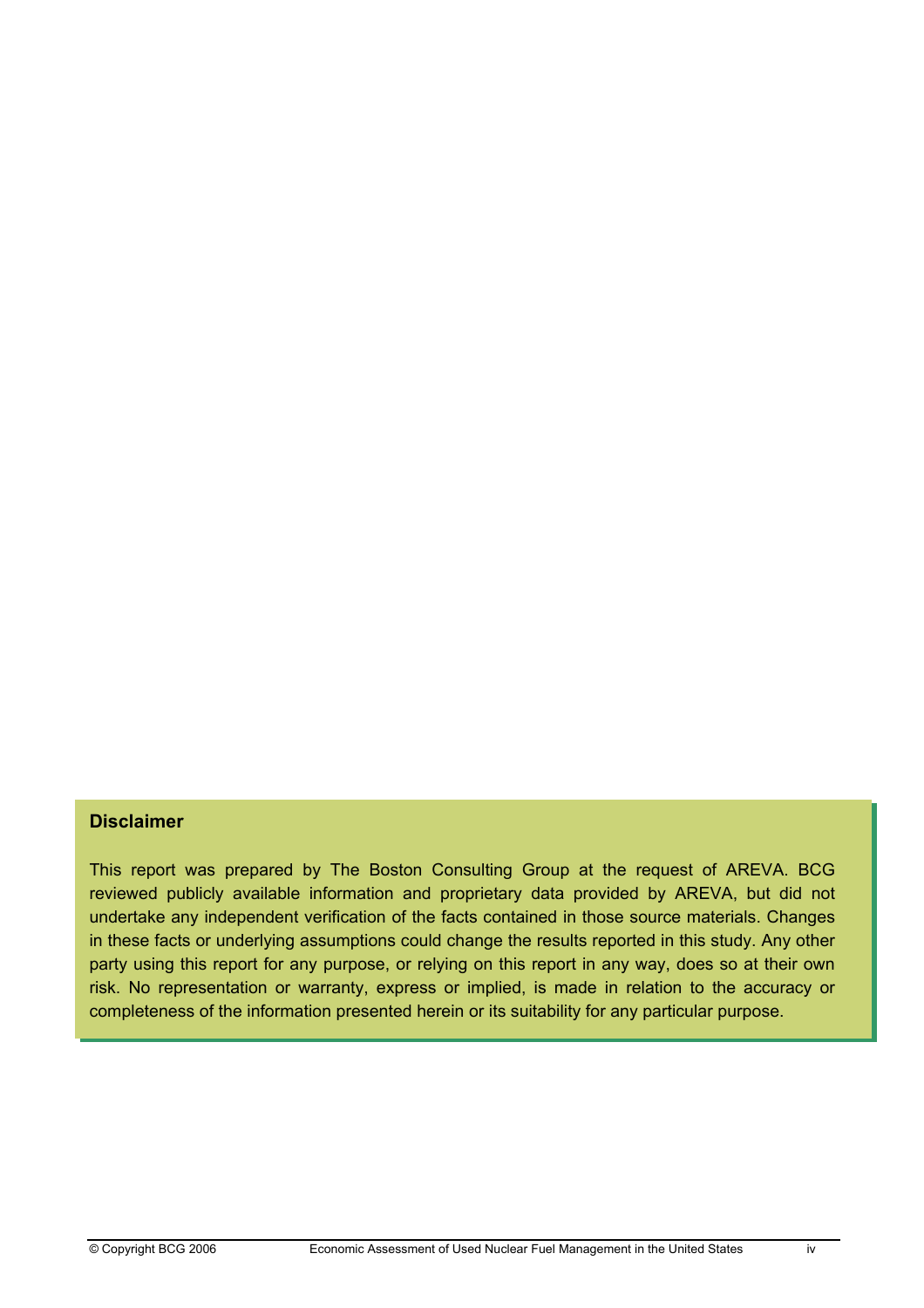# **EXECUTIVE SUMMARY**

Governments and industry have debated several options for managing used fuel in the 40 years during which nuclear power generation has spread across the industrial world. Countries using nuclear energy have adopted different strategies ― some pursuing a "recycling" strategy in which used nuclear fuel is treated and then reused as a component of new reactor fuel and some pursuing a "once-through" strategy in which untreated used fuel is stored, later to be emplaced in a permanent geological repository.

For the last 20 years, the U.S. have pursued development of a geologic repository for used fuel disposal ― the once-through strategy ― at Yucca Mountain in Nevada. The key benefits of that strategy are: a) capacity to handle all legacy used fuel (estimated at 54,000 metric<sup>1</sup> tons in 2005, currently stored at nuclear power plants); b) capacity to handle additional used fuel discharged after a period of cooling and interim storage, provided that additional repository capacity is available; and c) no further need for handling or processing of used fuel after disposal which, to that extent, makes the once-through strategy a complete lifecycle solution.

DOE 2001<sup>2</sup> cost estimates for a U.S. repository that is capable of storing a total quantity of 83,800 tons of commercial used fuel indicate a lifecycle investment of about \$46B<sup>3</sup>, not including costs for interim storage at power plants. Over the last decade, however, several factors have led to questions about the appropriateness of the once-through fuel cycle as an exclusive used fuel management strategy. In particular:

- Cost estimates of the once-through strategy at Yucca Mountain have significantly increased from initial estimates, in part because of increasingly stringent design requirements. Moreover, at the current rate of used fuel generation, additional repository capacity is likely to be needed for fuel discharged after 2035, even considering that Yucca Mountain capacity could be expanded to 120,000 tons.<sup>4</sup>
- A long-term increase in new U.S. nuclear generation is likely beyond the currently installed 103 GW to at least 112 GW, based on incentives in the 2005 Energy Policy Act, and potentially to 160 GW, especially if significant carbon abatement legislation is enacted. Thus, strategies to manage additional used fuel must be considered.
- The underlying economics of alternative used fuel management solutions, such as recycling, have shifted, driven in part by higher uranium prices and by a deeper understanding of the long-term behavior of recycling byproducts, which leads to significant optimization of repository space.
- The recycling strategy has gained recognition through the demonstrated, long-term operational effectiveness of recycling technologies over more than 40 years of industrial experience, in combination with a higher level of confidence based on economic data from actual operations. This return of experience has also enabled some successive process and design improvements.

<sup>&</sup>lt;sup>1</sup> "Tons" always refer to metric tons for the purpose of this study.<br><sup>2</sup> LIS De La Anglueia of the total life avale and of the sixilian radial

<sup>&</sup>lt;sup>2</sup> US DoE – Analysis of the total life cycle cost of the civilian radioactive waste management program – 2001.

<sup>&</sup>lt;sup>3</sup> DOE undiscounted life cycle cost estimates are reported to 2005 \$ and netted of estimated cost to dispose of non-commercial nuclear waste. 4

Estimated "Technical capacity" that could be reached at Yucca Moutain, using geologically-suitable area available within the site.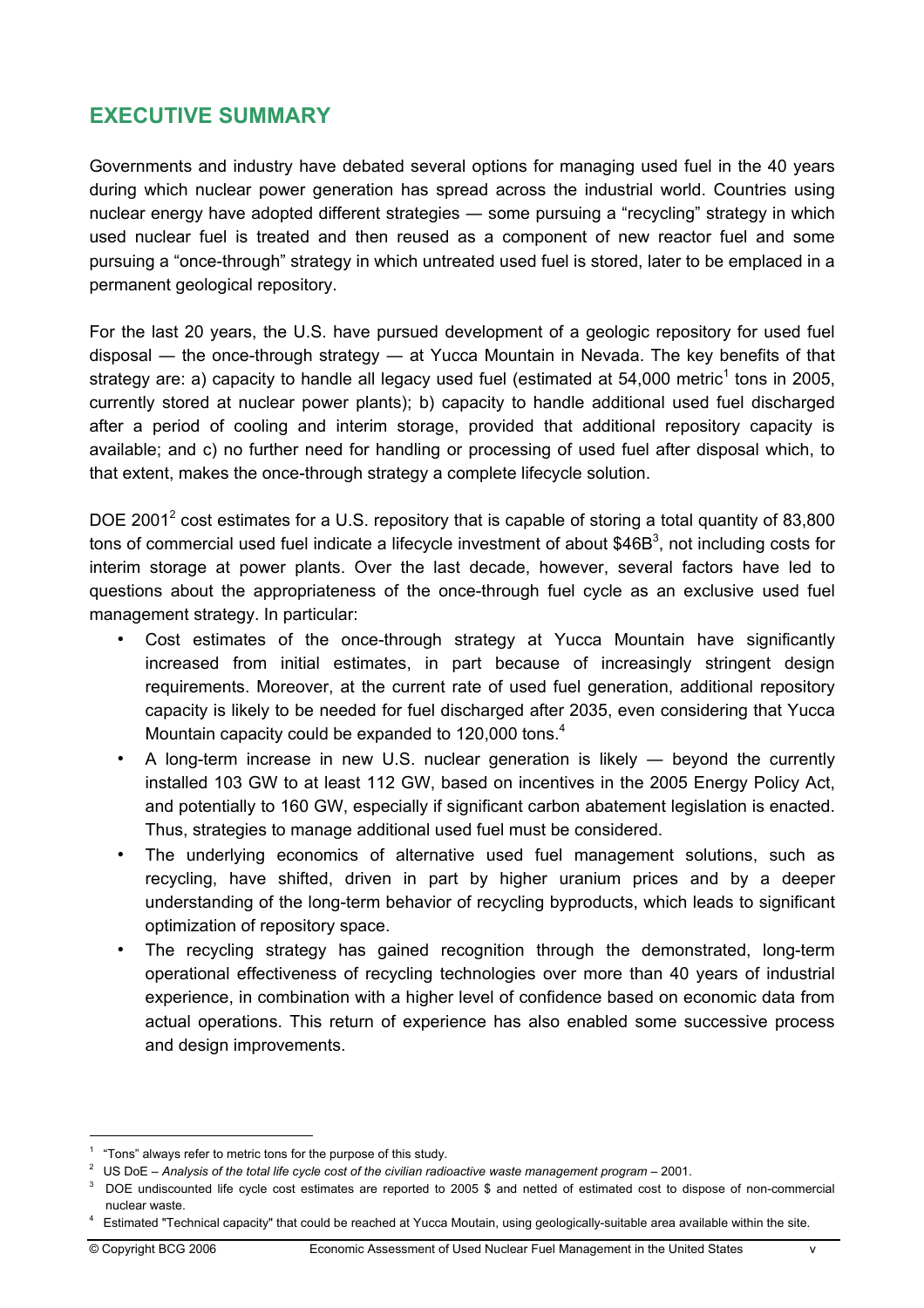These changes make it important to further investigate recycling as part of a comprehensive nuclear waste management strategy and complementary to an exclusive once-through strategy.

In this context, BCG performed an independent study, funded by AREVA, to review the economics of the back-end of the nuclear fuel cycle and, in particular, of developing a recycling strategy in the United States. The study takes into account the specificities of the U.S. context (such as the need to handle legacy fuel) and considers possible complementarities with the current Yucca Mountain repository project. It also considers elements beyond economics, such as flows of used fuel, financing requirements and potential risk management benefits.

Those objectives were achieved using two analytical approaches. The first is a theoretical comparison of, on the one hand, the estimated long-term cost of recycling used fuel and, on the other, the possible cost of a repository to handle the same used fuel in a once-through strategy. This comparison is referred to as the "Greenfield" approach. The second approach involves comparison of, on the one hand, recycling as a solution that would complement development of the Yucca Mountain repository, termed the "Portfolio" strategy, and, on the other, a pure oncethrough strategy that will require additional repository capacity in the future. This second approach is referred to as the "Implementation" approach.

Where applicable, BCG leveraged AREVA know-how and proprietary data from over twenty years of nuclear recycling experience. The data from AREVA operations, supplemented by site visits and additional analyses were used by BCG as a starting point for an independent, third-party assessment of the recycling strategy. BCG triangulated on and verified key economic drivers ― particularly those related to recycling ― using its experience in industrial cost assessment, the value of scale, operating experience, and the like. In addition, BCG developed bottom-up estimates and triangulations for key gaps, such as transport and storage. Finally, BCG leveraged existing publicly available sources of information on repository economics, updating for known and accepted changes. The conclusions are as follows.

In the Greenfield approach, the overall discounted cost of recycling used fuel is in the order of \$520/kg, comparable to the cost of a once-through strategy, estimated at about \$500/kg, especially considering uncertainties that surround many of the variables used in the assessment, such as uranium price and repository costs.

In the Implementation approach, the cost of a portfolio strategy, based on a new integrated recycling plant opening in 2020 and handling 2,500 tons/year, combined with development of a repository (Yucca Mountain) for high-level waste from recycling (HLW-R) and untreated legacy fuel, has a total net present cost of \$48-53B. That assessment is based on a treatment process,  $COEX^{TM}$ , that does not separate pure plutonium at any point in the recycling plant. The net present cost of an exclusive once-through strategy with Yucca Mountain and an additional repository is estimated at \$47-50B. Total undiscounted life cycle cost for the recycling strategy is about \$113B, compared to about \$124-130B for the once-through strategy in which a larger portion of the cost is deferred. Once again, given the intrinsic uncertainties of the assumptions used in this study, the economics of the two strategies are comparable.

This study is aimed at back-end economics and does not enter into discussion of additional topics or criteria such as public acceptance, environmental or non-proliferation issues, even though BCG acknowledges their importance for decision makers as they weigh the merits of alternative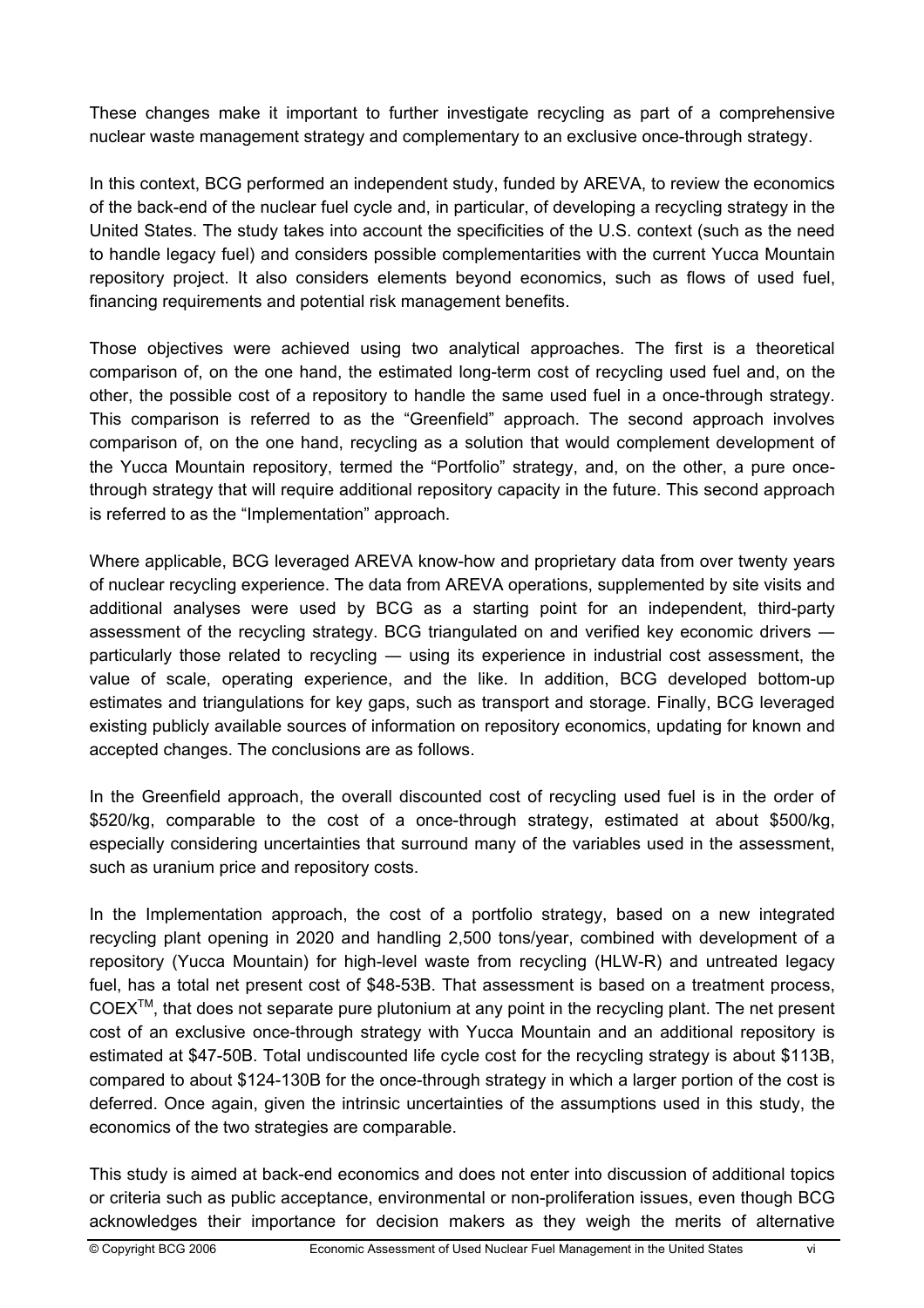choices. The study does not explicitly address or discuss potential legislative actions required to pave the way for a recycling strategy in the U.S.

As with all other options, the recycling strategy involves some issues that need to be addressed. In particular, successful implementation would require:

- Broad-based acceptance of recycled fuel by the nuclear industry, as recycled fuel would have to be used in a significant number of reactors.
- A positive legislative, policy, and financial environment for recycling.
- Development of optimal solutions, such as use in fast reactors or multiple recycling, to manage the relatively limited quantity of used MOX fuel, yet with flexibility on the timing.

In addition, recycling, as part of a portfolio strategy, presents a number of benefits:

- Eliminates the need for additional repository capacity, beyond the initial 83,800 ton capacity at Yucca Mountain, until 2070.
- Contributes to early reduction of used fuel inventories at reactor sites in particular, removing newer, hotter fuel for recycling within three years of discharge and eliminating the need for additional investments in interim storage capacity.
- Relies on existing technology with appropriate modifications and can provide an operational transition to future technology developments such as Advanced Fuel Cycles and fast reactors.
- Shows cash flow requirements that could fit until 2030 within the current financing resources available for the once-through strategy, or even until 2050+ if acceptance of used fuel at Yucca Mountain begins only after the first years of operation of the recycling plant.
- Offers a tool for nuclear power sector to protect against potential rises in uranium prices, by providing MOX and recycled UOX fuel<sup>5</sup>, whose production cost is independent of uranium prices and enrichment costs.

The benefits are compelling enough to warrant further consideration of recycling as a complementary approach to developing Yucca Mountain capacity.

The report is structured as follows: after a brief account of the context and methodology (section 1), the key alternatives for used nuclear fuel management are described and key economic results provided, for both the Greenfield approach and the Implementation approach (section 2). Then, more detailed results for cost analyses, fuel flows, financing and risk management are presented (section 3). Key implementation challenges that a U.S. recycling strategy would have to overcome to be successful are addressed (section 4). Finally, overall conclusions are drawn (section 5). Detailed information on specific assumptions, methodologies and key economic results are presented in the appendix.

References are footnoted at the bottom of each page. Some figures are footnoted within the figures themselves to clarify statements or assumptions that might not have been self-evident.

<sup>&</sup>lt;sup>5</sup> MOX and recycled UOX fuel estimated to satisfy 20-25 percent of U.S. fuel requirements.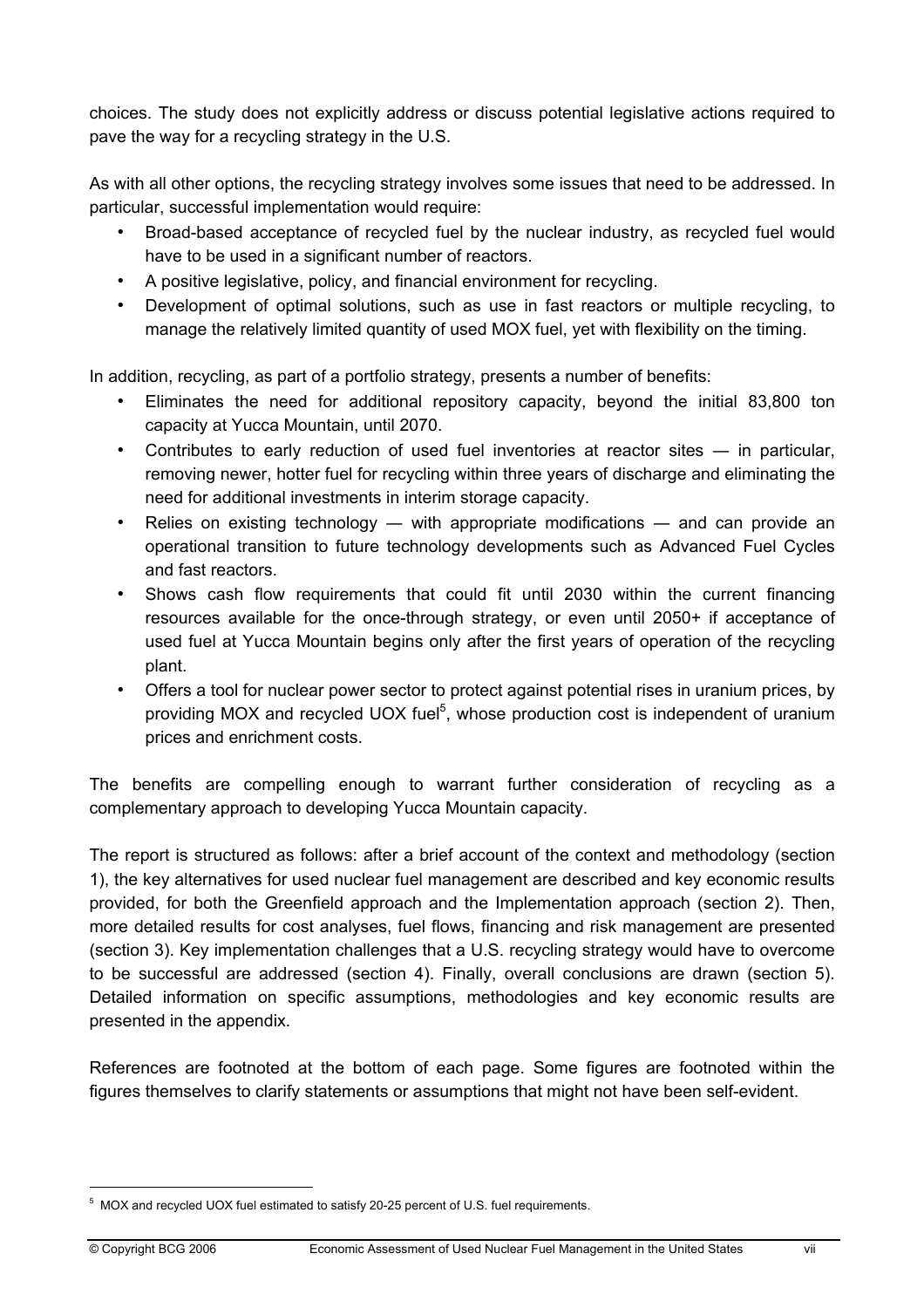# **TABLE OF CONTENTS**

| 1.1.   |                                                                 |  |
|--------|-----------------------------------------------------------------|--|
| 1.2.   |                                                                 |  |
|        |                                                                 |  |
|        | 2. USED NUCLEAR FUEL MANAGEMENT STRATEGIES AND KEY COMPONENTS 6 |  |
| 2.1.   |                                                                 |  |
| 2.1.1. |                                                                 |  |
| 2.1.2. |                                                                 |  |
| 2.2.   |                                                                 |  |
| 2.2.1. |                                                                 |  |
| 2.2.2. |                                                                 |  |
|        |                                                                 |  |
|        |                                                                 |  |
| 3.1.   |                                                                 |  |
| 3.1.1. |                                                                 |  |
| 3.1.2. |                                                                 |  |
| 3.2.   |                                                                 |  |
| 3.2.1. |                                                                 |  |
| 3.2.2. |                                                                 |  |
| 3.2.3. |                                                                 |  |
| 3.2.4. |                                                                 |  |
| 3.2.5. |                                                                 |  |
|        |                                                                 |  |
|        |                                                                 |  |
|        |                                                                 |  |

# **APPENDIX**

| A1. |  |
|-----|--|
| A2. |  |
| A3. |  |
| A4. |  |
| A5. |  |
| A6. |  |
| A7. |  |
| A8. |  |
| A9. |  |
|     |  |
|     |  |
|     |  |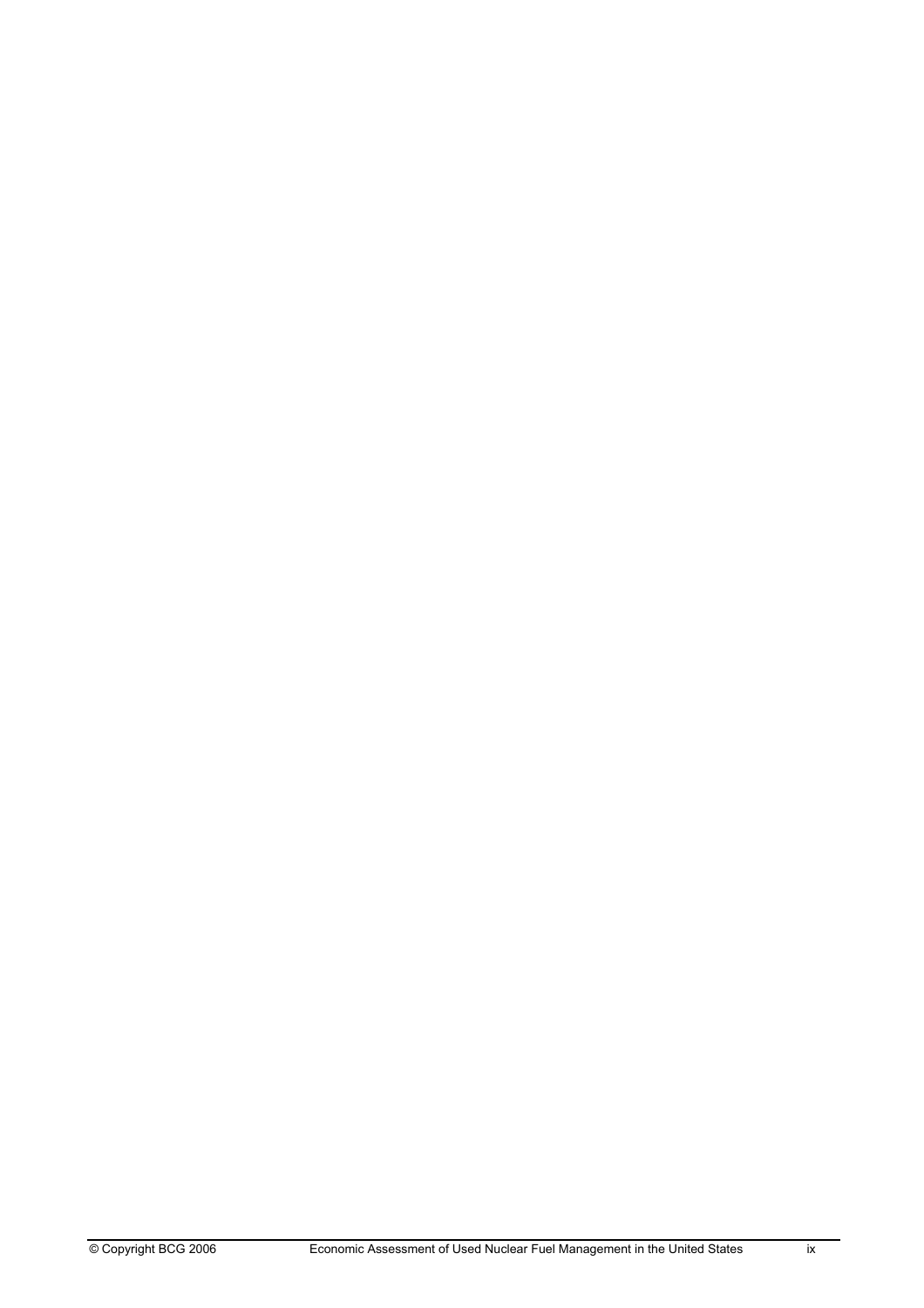# **1. CONTEXT AND METHODOLOGY**

# **1.1. Context**

Governments and industry have debated several options for managing used fuel in the 40 years during which nuclear power generation has spread across the industrial world. Countries using nuclear energy have adopted different strategies — some pursuing a "recycling" strategy in which used nuclear fuel is treated and then reused as a component of new reactor fuel and some pursuing a "once-through" strategy in which untreated used fuel is stored, later to be emplaced in a permanent geological repository. Recycling has been adopted at some point in countries representing 30-40 percent of global installed nuclear capacity, while a strategy of storing used fuel for eventual permanent disposal has been the case in the balance of countries.

There are four operational treatment plants in the world: the first one at La Hague, France, operating in conjunction with the MOX fuel fabrication plant at Melox, and operated by AREVA, the second one at Sellafield, U.K., operated by British Nuclear Fuels, the third one in Ozersk, Russia, operated by the Russian government (Mayak plant), and the fourth one at Rokkasho-mura, Japan, operated by Japan Nuclear Fuel Limited<sup>6</sup>. There are currently no operational repositories for commercial used fuel, while some are currently in the development or licensing phase (e.g., Yucca Mountain, U.S., Olkiluoto, Finland).

For the last 20 years, the U.S. have pursued development of a geologic repository solution for used fuel disposal ― the once-through strategy ― at Yucca Mountain in Nevada. The key benefits of that strategy are: a) capacity to handle all legacy used fuel (estimated at 54,000 tons in 2005, currently stored at nuclear power plants); b) capacity to handle additional used fuel discharged after a period of cooling and interim storage, provided that additional repository capacity is developed; and c) no further need for handling or processing of used fuel after disposal which, to that extent, makes the once-through strategy a complete lifecycle solution.

DOE 2001<sup>7</sup> cost estimates for a U.S. repository that is capable of storing a total quantity of 83,800 tons of commercial used fuel indicate a lifecycle investment of about \$46B<sup>8</sup>, not including costs for interim storage at power plants.

Over the last decade, however, several factors have led to questions about the appropriateness of the once-through fuel cycle as an exclusive used fuel management strategy. In particular:

First, cost estimates of the once-through strategy at Yucca Mountain have significantly increased from initial estimates, in part because of increasingly stringent design requirements. Moreover, at the current rate of used fuel generation, additional repository capacity is likely to be needed for fuel discharged after 2035, even considering that Yucca Mountain capacity could be expanded to 120,000 tons.<sup>9</sup>

 $6$  Rokkasho-Mura plant in Japan currently in the testing phase.

<sup>&</sup>lt;sup>7</sup> US DOE – Analysis of the Total Life Cycle Cost of the Civilian Radioactive Waste Management Program – 2001.<br><sup>8</sup> DOE undiscounted life avale east setimates are reported to 2005\$ and patted of estimated east to diapose o

<sup>&</sup>lt;sup>8</sup> DOE undiscounted life cycle cost estimates are reported to 2005\$ and netted of estimated cost to dispose of non-commercial nuclear

waste.<br><sup>9</sup> Estimated "Technical capacity" that could be reached at Yucca Mountain, using geologically-suitable area available within the site.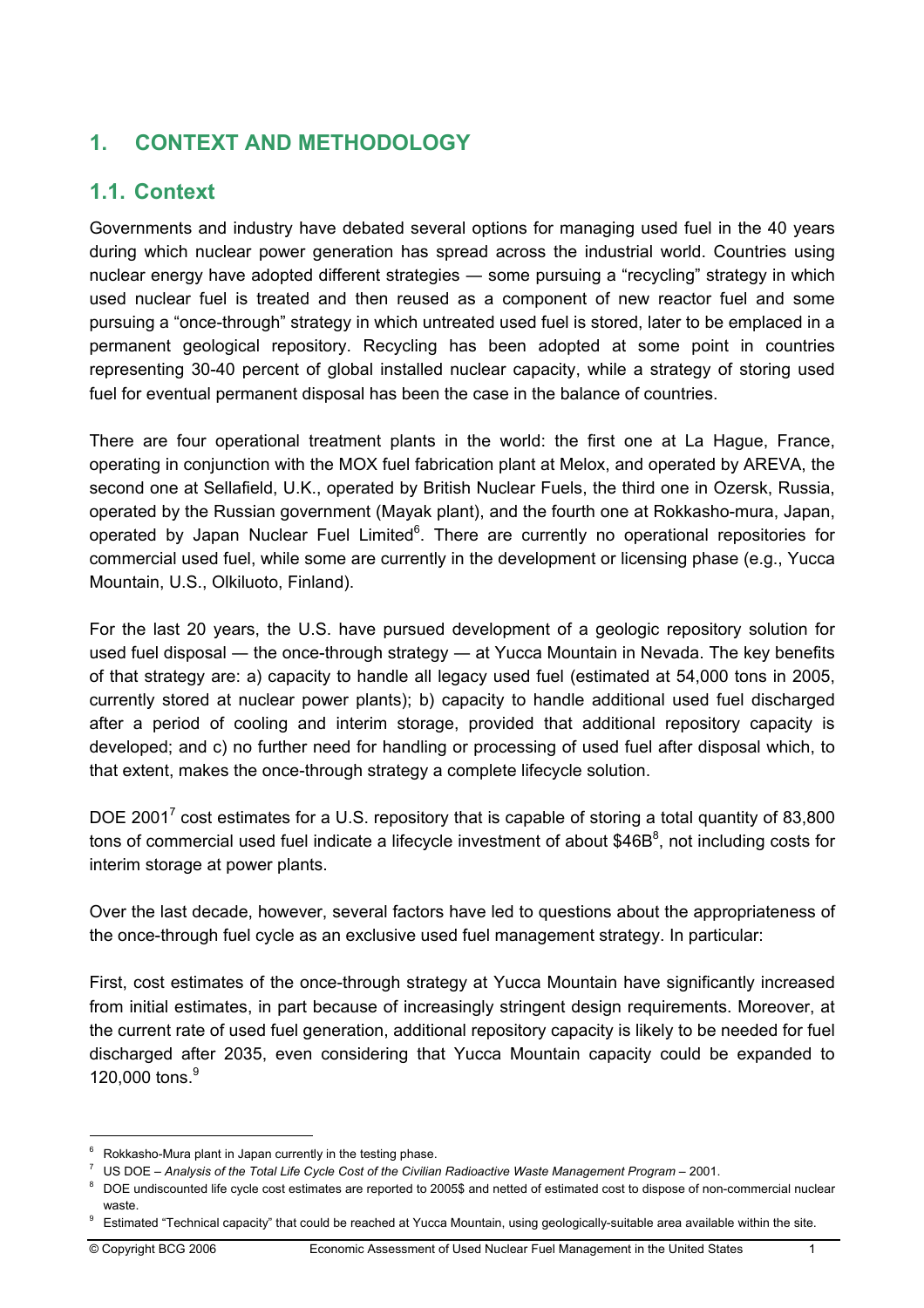Second, a long-term increase in new U.S. nuclear generation is likely ― beyond the currently installed 103 GW to at least 112 GW, based on incentives in the 2005 Energy Policy Act, and potentially to 160 GW, especially if significant carbon abatement legislation is enacted ("nuclear renaissance" scenario). Thus, strategies to manage additional used fuel must be considered. Figure 1 shows the total estimated used fuel accumulation from nuclear power generation and the estimated timeframes during which the Yucca Mountain repository will need to be expanded to dispose of the used fuel in the once-through strategy.



(1) tHM = tons of Heavy Metal (2) US DoE - Analysis of the total life cycle cost of the civilian radioactive waste management program – 2001. Additional Yucca Mountain capacity level considered is 105,000 tons, as reported by DOE EIS. (3) MIT – *The future of nuclear power* – 2003, global growth scenario (300 GW installed by 2050).



Third, the underlying economics of alternative used fuel management solutions, such as recycling, have shifted, driven in part by higher uranium prices and by a deeper understanding of the longterm behavior of recycling byproducts, which leads to significant optimization of repository space.

Finally, the recycling strategy has gained recognition through the demonstrated, long-term operational effectiveness of recycling technologies over more than 40 years of industrial experience, in combination with a higher level of confidence based on economic data from actual operations. This return of experience has also enabled some successive process and design improvements.

In this context, BCG performed an independent study, funded by AREVA, to review the economics of back end of the nuclear fuel cycle and, in particular, of developing a recycling strategy in the United States. The study takes into account the specificities of the U.S. context (such as the need to handle legacy fuel) and considers possible complementarities with the current Yucca Mountain repository project. It also considers elements beyond economics, such as flows of used fuel, financing requirements and potential risk management benefits.

This study is aimed at back-end economics and does not enter into discussion of additional topics or criteria such as public acceptance, environmental or non-proliferation issues, even though BCG acknowledges their importance for decision makers as they weigh the merits of alternative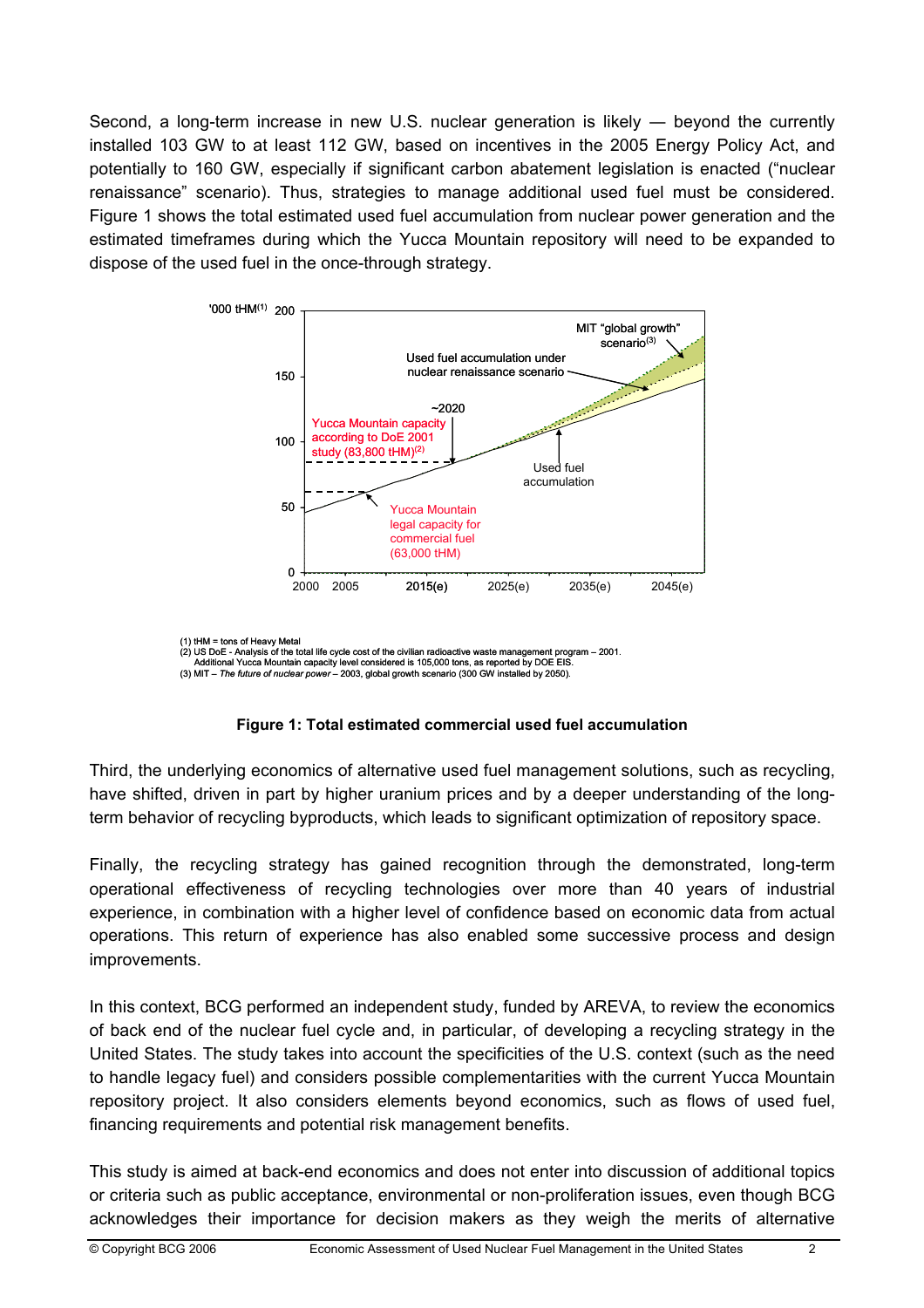choices. The study does not explicitly address or discuss potential legislative actions required to pave the way for a recycling strategy in the U.S.

# **1.2. Methodology**

This study is meant to bring an industrial perspective to recycling — synthesizing specific cost economics based on actual operating experience at existing AREVA facilities, BCG's insight into industrial cost estimates factoring in the challenges of new and existing technologies entering new markets, and BCG's assessment of the benefits of larger scale plants, feasible range of cost improvements from operating experience, and the like. From a process standpoint, BCG was able to leverage AREVA's know-how and expertise in nuclear fuel recycling from its last 20 years' operating experience in France.

For each key component, BCG analyzed data provided by AREVA and took an independent thirdparty view, using its expertise in industrial cost analysis to validate assumptions and, in many cases, developing specific methodologies and frameworks to triangulate on sensitive data elements or explain cost differences with previously reported data. Specifically, BCG estimated the cost of the recycling plant, which represents a significant portion of the overall cost, as BCG would estimate the cost of introducing a state-of-the-art technology in a new market, taking into account local conditions and gains from previous experience.

BCG was able to benefit from an "open-book" approach, in which AREVA provided proprietary operating and accounting data from operations at La Hague and Melox. Additionally, AREVA arranged for necessary plant visits and provided access to a variety of internal technical and economic experts in each relevant area of operation. Although this effort was not meant to be an accounting audit of the data to test its veracity, it allowed BCG to gain confidence in the underlying assumptions of the study and maintain a high level of analytical rigor.

In addition to accessing AREVA information, BCG also gathered input and feedback on key assumptions from a variety of sources external to the company. Informal interviews were conducted with experts in the energy industry, in academia, and in the Department of Energy's national laboratories. Finally, BCG conducted additional research by reviewing previous studies and analyzing existing literature. BCG made particular use of publicly available information in estimating the cost of the once-through strategy, which, unlike recycling, has not yet been deployed anywhere in the world, but for which economic studies have been performed, such as the 2001 Department of Energy Lifecycle Cost Estimates.

Throughout this engagement, BCG had complete control over the emerging results, key messages, and analytical comparisons. Under BCG agreement with AREVA, the company may publish this report in the public domain without any further alterations, unless specifically agreed to by BCG.

In terms of specific economic methodology, in order to analyze recycling strategies effectively, BCG disaggregated it into a few key components, as illustrated in Figure 2: 1) Integrated recycling plant, 2) Repository for high-level waste from recycling (HLW-R), 3) Transports of used fuel, recycled fuel and HLW-R, and 4) Credits from recycled fuel.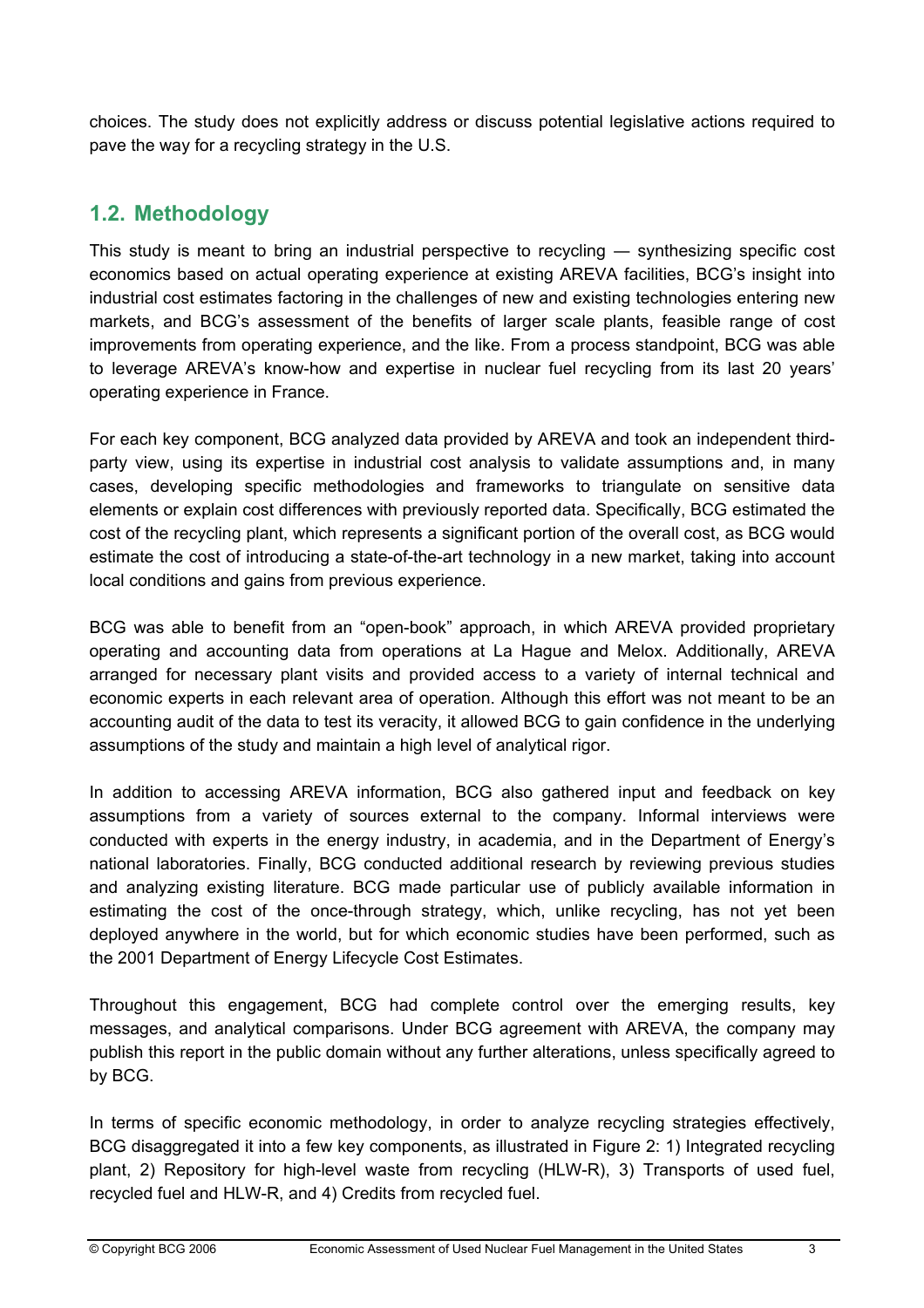

**Figure 2: Cost components of recycling strategy** 

BCG assessed the possible introduction of recycling in the U.S., using two different analytical approaches.

1) In the *Greenfield* approach, BCG focused on analyzing the cost of a theoretical long-term recycling strategy and also provided a cost comparison of recycling vs. once-through. In the Greenfield approach, no consideration was given to existing legacy fuel stored at the utility sites. The main objective of this approach is to build up the basic economics of recycling and to enable an economic comparison with a Greenfield once-through strategy. The key economic metric is the unit cost, expressed in dollars per kilogram (\$/kg).

The Greenfield approach answers the question, "How much would it cost to recycle used fuel in the U.S. over the long-term?" In this respect, the Greenfield approach lends itself well to comparisons with previous studies that have used a somewhat similar approach.<sup>10</sup>

2) In the *Implementation* approach, BCG assessed a possible strategy to implement recycling in the U.S. taking into account the specific U.S. context, including the existence of legacy fuel at the reactor sites and the progress toward operating a repository at Yucca Mountain. Within the Implementation approach, BCG considered a *portfolio strategy*, in which a recycling plant is an essential complement to operation of the Yucca Mountain repository.

The Implementation approach addresses economic questions such as, "How much would it cost to implement a recycling plant in conjunction with the repository?" and "What is the cost differential between a portfolio strategy and a once-through strategy in which only repositories are developed?"

<sup>&</sup>lt;sup>10</sup> M. Bunn (Harvard) – *The economics of reprocessing vs. direct disposal of used nuclear fuel – 2003.*  MIT – *The future of nuclear power* – 2003. NEA/OECD – *Les aspects économiques du cycle du combustible nucléaire* – 1994.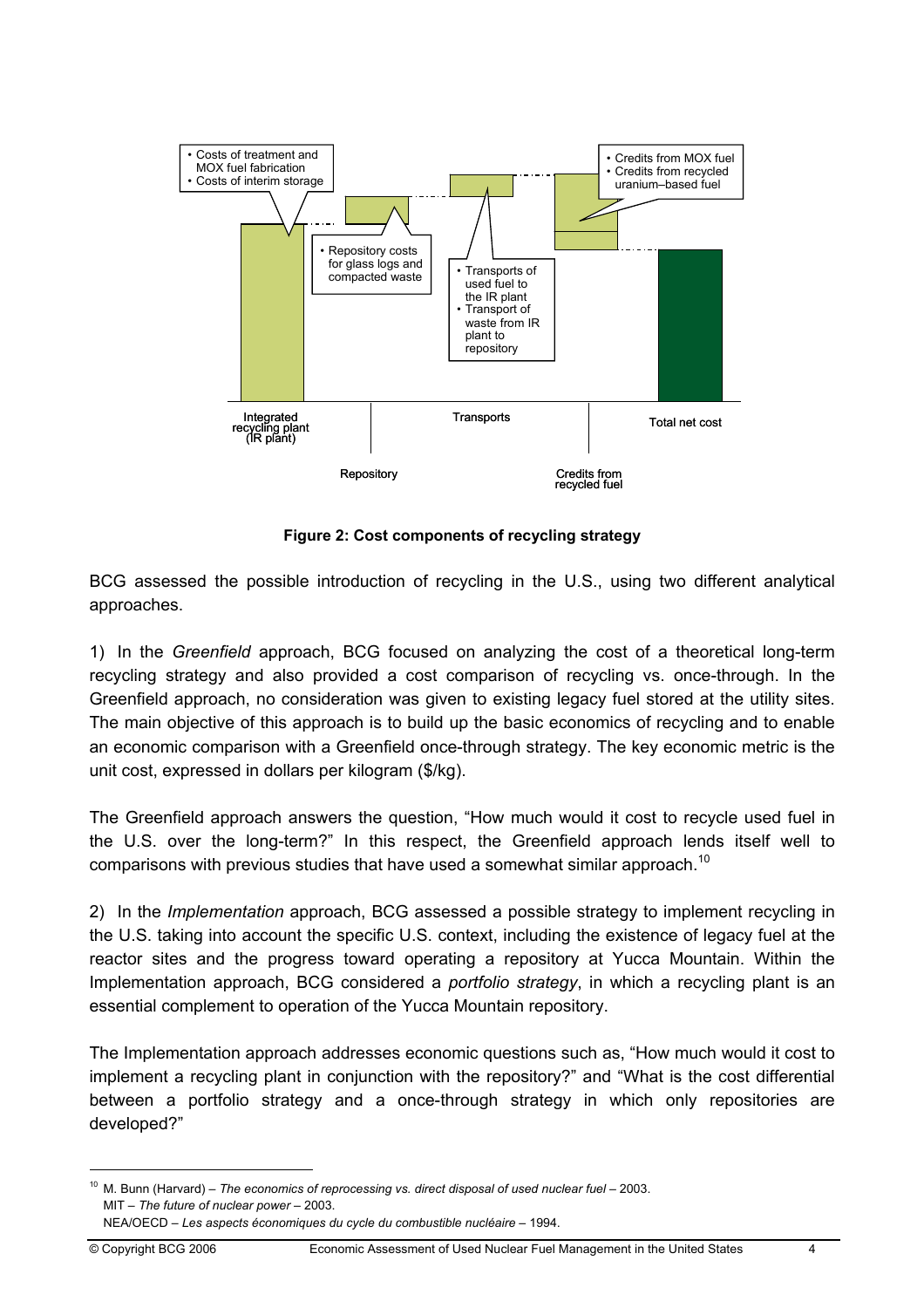Within the Implementation approach, BCG looked at a broader set of assessment criteria. In addition to the economics, the Implementation approach addresses issues related to flows of used fuel, financing requirements and risk management.

|                   | <b>Strategy considered</b>                    | Compared to                              |
|-------------------|-----------------------------------------------|------------------------------------------|
| <b>Greenfield</b> | Recycling                                     | Once-through                             |
| approach          | Recycling plant and repository for high-level | Repository for used fuel                 |
|                   | waste from recycling (HLW-R)                  |                                          |
| Implementation    | Portfolio                                     | Once-through                             |
| Approach          | Recycling plant operational in 2020 and       | Yucca Mountain repository for used fuel  |
|                   | full-scale repository (Yucca Mountain) for    | with a possible expansion<br>only<br>and |
|                   | legacy fuel and high-level waste from         | followed by a second repository          |
|                   | recycling (HLW-R)                             |                                          |

The terminology for the two approaches and alternative strategies is summarized in Table 1.

#### **Table 1: Summary of two approaches used in the study**

Although the two approaches discussed above build off of the same analytical components, they provide different and complementary perspectives, and are discussed separately.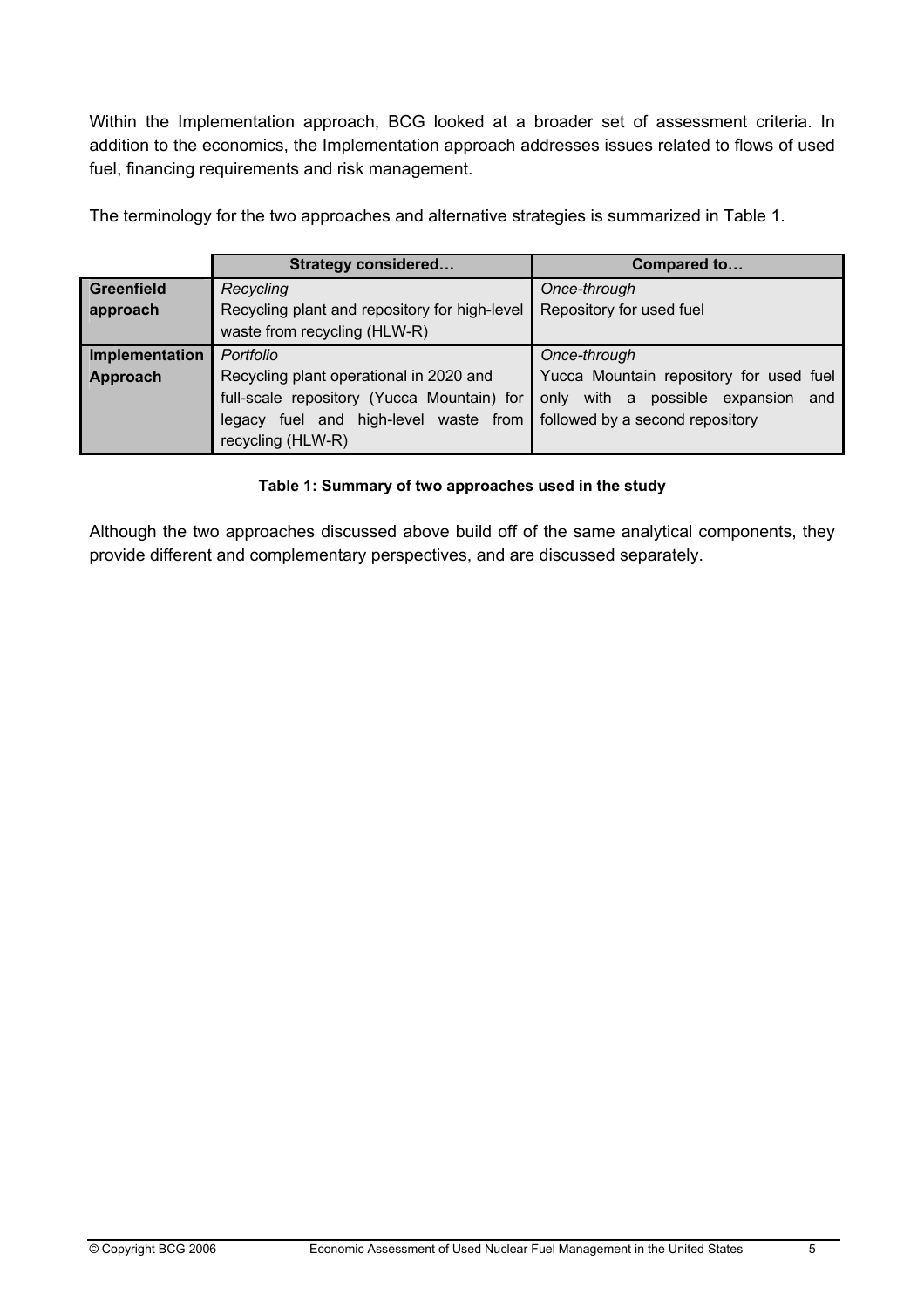# **2. USED NUCLEAR FUEL MANAGEMENT STRATEGIES AND KEY COMPONENTS**

# **2.1. Used Nuclear Fuel Management Strategies**

Overall strategies for the Greenfield and Implementation approaches to the nuclear fuel cycle are described further in the following sections.

## **2.1.1. Greenfield Approach**

In the recycling strategy, illustrated in Figure 3, used fuel is initially discharged and cooled in pools on reactor sites for three years before being transported to the integrated recycling plant. The used fuel is further cooled for an additional year at the integrated plant site before treatment. The total cooling period is set to four years to limit the build up of americium, enhancing the efficiency of eventual disposal of high-level waste from recycling (HLW-R).

In the treatment unit, used fuel is separated into three main streams: *plutonium-uranium<sup>11</sup>*, which is then fabricated into MOX fuel on site, in the MOX fuel fabrication unit; *recycled uranium*, which is purified, converted and re-enriched outside the integrated recycling plant and fabricated into conventional uranium-based fuel; and *fission products* and *minor actinides*, which are considered high-level waste (HLW-R).

After the MOX is used as reactor fuel, it is cooled at the reactor sites and then returned to the recycling plant, where it is stored in dedicated pools, for future use as fuel for fast reactors or in a second MOX recycle.

As part of the treatment and recycling process, specific waste (HLW-R), comprised of fission products and minor actinides, is produced and vitrified into "glass logs" contained in canisters along with compacted structural elements of fuel assemblies (hulls and end-fittings). HLW-R is stored on site at the integrated recycling plant for 21 years and then transported to a permanent repository for disposal. This duration was chosen in order to ensure a fair economic comparison with the once through strategy, where a minimum duration of 25 years' cooling of used fuel after discharge is necessary to satisfy heat constraints at disposal.

<sup>&</sup>lt;sup>11</sup> Only a small portion of the total quantity of uranium available in the used fuel is co-extracted with the plutonium (COEX process). The remaining balance is recycled. The COEX process does not separate plutonium at any point in the recycling plant.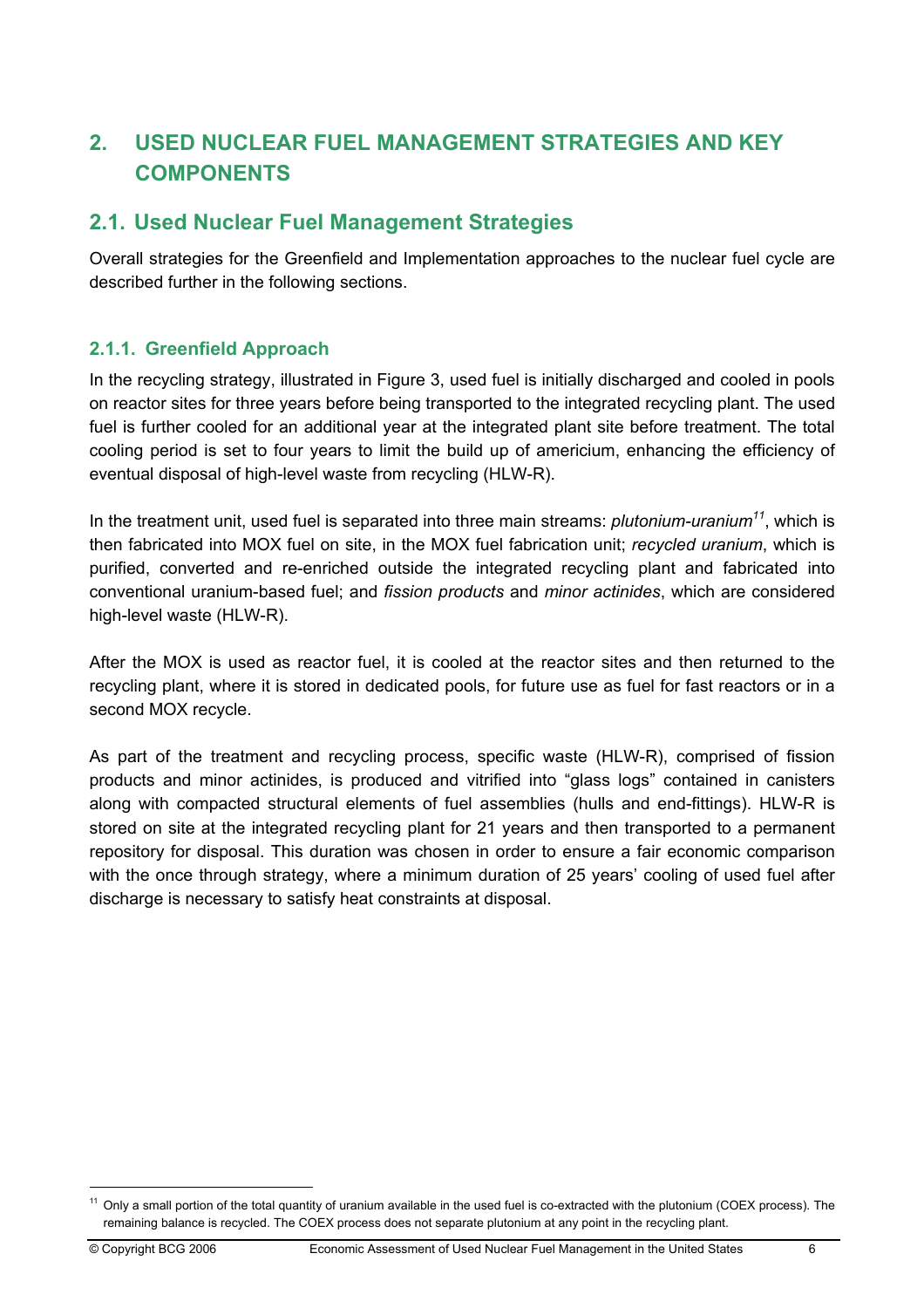

(1) Used MOX stored at integrated plant site in dedicated pools (less than 15,000 tons by 2070), for future use in fast reactors or multiple recycling. (2) Transformed in reactor fuel outside the recycling plant.

#### **Figure 3: Recycling strategy (Greenfield approach).**

For comparison purposes, BCG also defines the once-through strategy to dispose of the same used nuclear fuel. In the once-through strategy, illustrated in Figure 4, BCG considers the opening of a repository to accommodate used fuel and considers 25 years of cooling and interim storage. Yucca Mountain lifecycle costs were used as a proxy for the cost of the repository because the only available estimates of repository costs in the United States are in reference to that project.

In the case of a once-through strategy, the used fuel is assumed to be stored at the nuclear plant site for 5 years. Once the fuel is discharged from the reactor site, it is transported and then stored at a centralized interim storage for 20 additional years. The location of the repository, from an economic perspective, does not have a material difference in the economic analysis. Further discussion on interim storage is available in appendix A7 .

The 25-year lag from the time of discharge allows the fuel to be cool enough to be ready to be disposed into the repository. This is also a comparable timetable with that of the recycling strategy.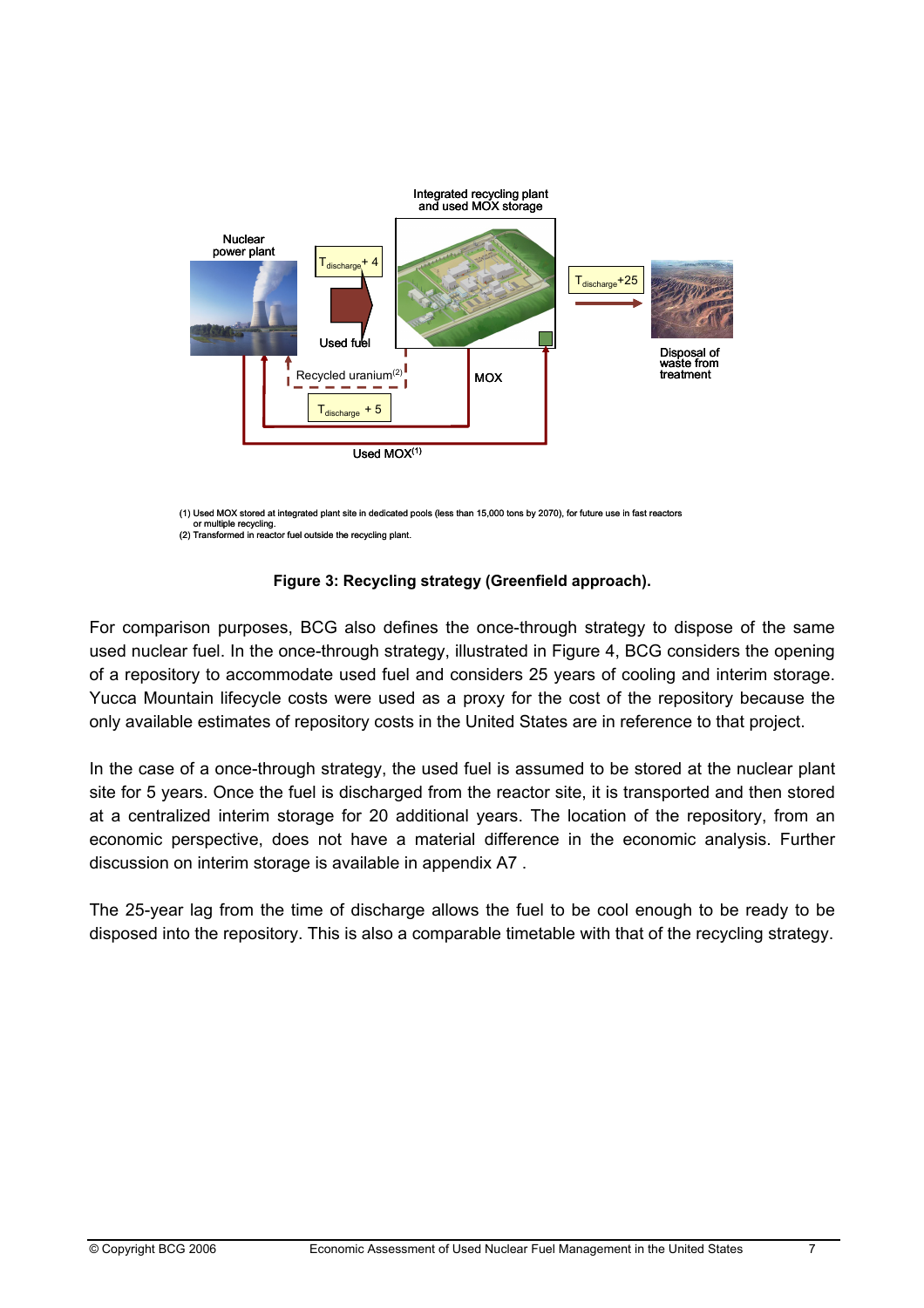

**Figure 4: Once-through strategy (Greenfield approach)** 

The results of the economic assessment are referred back to the mid-irradiation point  $\sim$  years before fuel discharge), since the cost of disposing the fuel, from the perspective of the power plant operator, occurs when electricity is generated.

## **2.1.2. Implementation Approach**

(5 years)

In the Implementation approach, the adoption of recycling as a complementary solution in addition to the development of the Yucca Mountain repository (portfolio strategy) is compared with a pure once-through strategy that will require additional repository capacity in the future. Both strategies would manage commercial nuclear waste generated until 2070.

In the portfolio strategy, an integrated recycling plant is complementary to the Yucca Mountain repository, which would receive a significant amount of legacy used fuel, in addition to HLW-R. The recycling plant, expected to be operational by 2020, accepts all of the used fuel discharged after 2020 and a portion of the legacy fuel, which is treated in dilution with the new fuel. Over the course of the recycling plant's 50-year lifetime, about 40 percent of the legacy fuel existing in 2020 would be recycled<sup>12</sup>, while the balance goes directly into the repository. Operation of an integrated recycling plant by 2020 is based on existing and proven technology, enhanced for known experience and optimization opportunities.

In combination, the repository and recycling plant are estimated to be capable of handling all used fuel from power generation until about 2070: about 125,000 tons of new and legacy fuel ultimately recycled and about 50,000 tons of legacy fuel disposed into Yucca Mountain. At the end of the process, about 15,000 tons of used MOX fuel is produced and initially interim stored at the plant.

 $12$  Net capacity of the recycling plant for this assessment was set at 2,500 tons/yr – could be adjusted to accommodate more legacy fuel.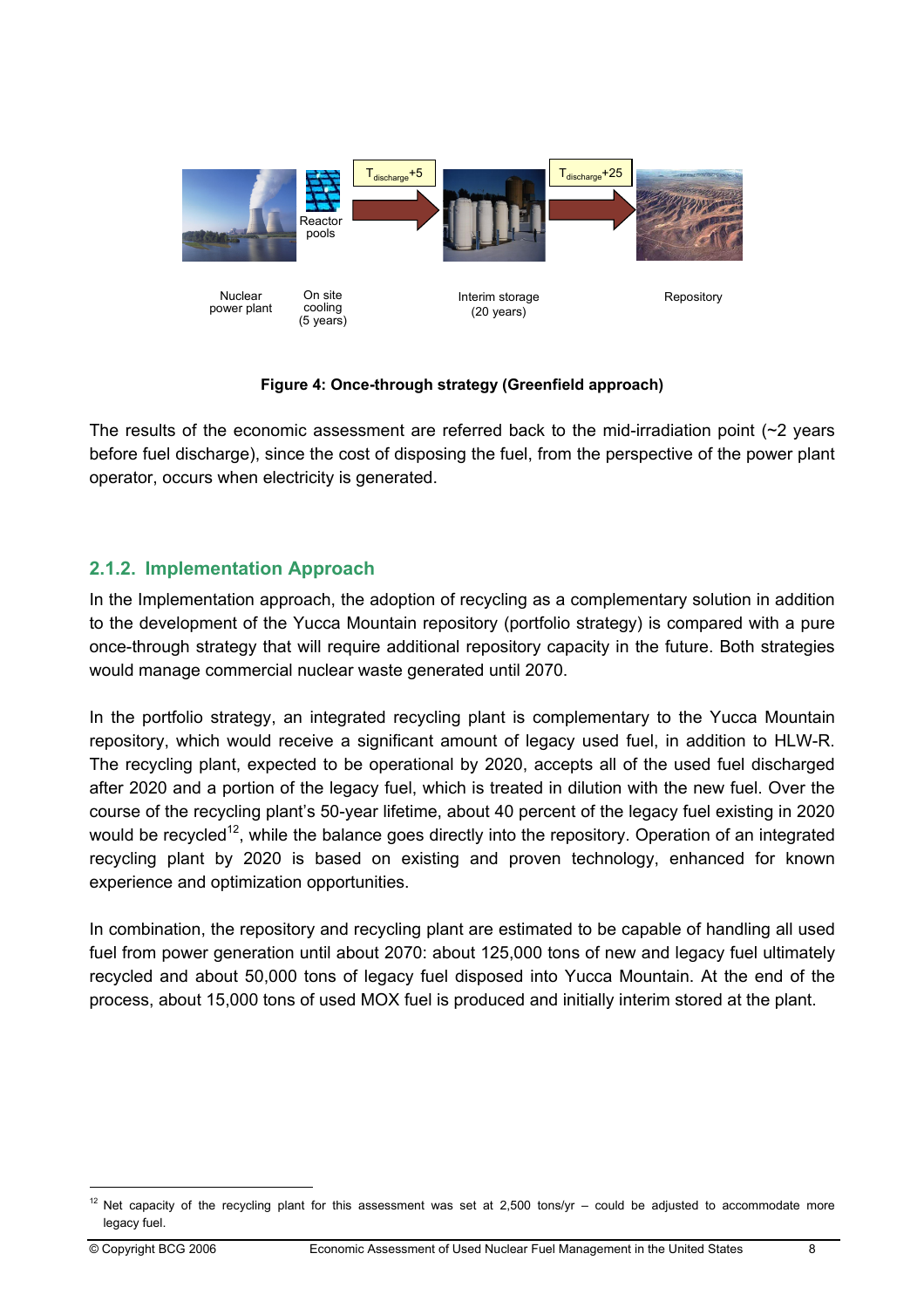The once-through strategy, used for reference, assumes Yucca Mountain capacity is expanded to accommodate additional used fuel — from the initial capacity of 83,800 tons<sup>13</sup>, to the "technical capacity" of 120,000 tons. Although the exact value of the technical capacity is uncertain, estimates range from 100,000 to 150,000 tons of used fuel, BCG used 120,000 tons as the value for the possible extended capacity. With that capacity at Yucca Mountain, a second repository is needed to deal with the fuel discharged from about 2035 until 2070 and is therefore included in the once-through strategy assessment. When looking at economic models for a potential second repository, BCG refers to the Yucca Mountain model.

Figure 5 is a visual representation of the portfolio strategy, comparing it to the once-through strategy with two repositories.



**Figure 5: Portfolio vs. once-through strategy in the Implementation approach** 

 $\overline{a}$ 

<sup>13</sup> US DoE – *Analysis of the total life cycle cost of the civilian radioactive waste management program* – 2001.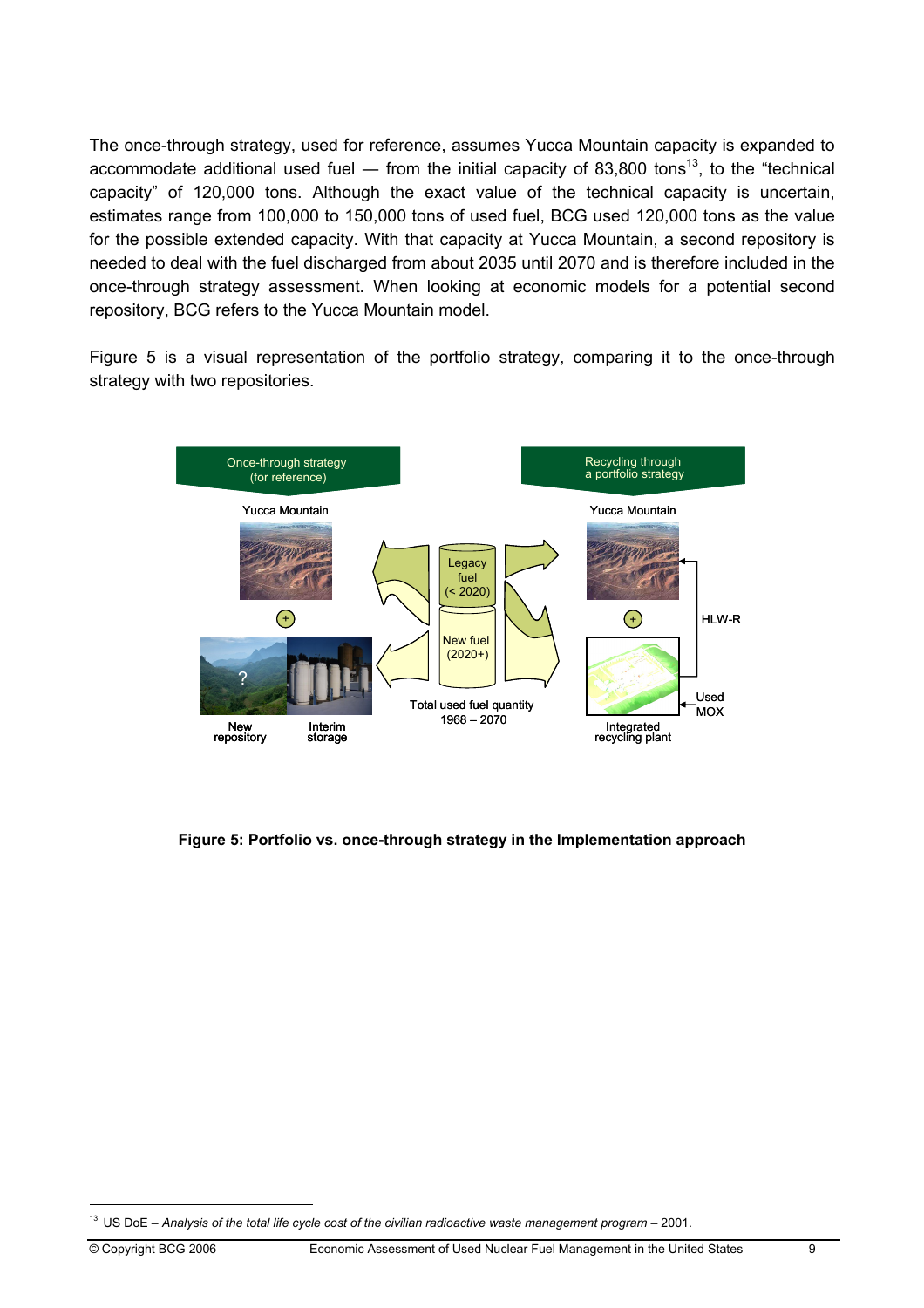# **2.2. Key Components**

Among the various inputs, two are key to building the alternative strategies: the integrated recycling plant and the geologic repository. These two components are described further in the following sections and additional information is available in appendix.

## **2.2.1. Integrated Recycling Plant**

The recycling strategy is based on a new integrated co-extraction process,  $COEX^{TM}$ , that does not separate pure plutonium at any point in the recycling plant. The "COEX<sup>TM</sup> plant", or "integrated recycling plant", is derived from existing technology and is scaled and designed according to U.S. market requirements for large volume fuel recycling. Specifically, the integrated recycling plant will be designed for a net capacity of 2,500 tons per year (300 days of operations per year), is estimated to be constructed at an overnight capital cost of \$16B, and will be operated at its full net capacity. The COEX<sup>TM</sup> plant is assumed to be operational by 2020.

The integrated recycling plant is based on a design that builds on existing AREVA plants at La Hague and Melox in France. It is composed of two co-located processes ― the treatment and the MOX fuel fabrication processes.

In the *treatment process*, used fuel is separated into three major streams: uranium-plutonium*<sup>14</sup>*, which are extracted together through the COEX<sup>TM</sup> process and then turned into MOX fuel; uranium, which is sent to external facilities for purification, conversion, re-enrichment and fabrication of additional recycled fuel ("recycled UOX", or "RepU"); and fission product and minor actinides, which are vitrified into glass logs and stored on site as HLW-R and eventually disposed. In the *MOX fuel fabrication process*, the uranium-plutonium mix is turned into MOX fuel for use in light water reactors. In addition to the two main processes, the integrated recycling plant has capabilities for interim storage of used MOX, and interim storage of HLW-R.

## **2.2.2. Repository Facility**

BCG's assumptions for the repository are based on a geologic repository similar to the one planned at Yucca Mountain and described in the 2001 DOE study. In the portfolio strategy, the recycling plant will co-exist and operate complementary to the repository.

A total of \$10B had already been used as of 2005 to design and evaluate the Yucca Mountain repository and to prepare a license application to the Nuclear Regulatory Commission (NRC). In total, about \$45-50B are expected to be needed for the completion of the project.

<sup>&</sup>lt;sup>14</sup> Only a small portion of the total quantity of uranium available in the used fuel is co-extracted with the plutonium (COEX<sup>™</sup> process). The remaining balance is recycled. The COEX<sup>™</sup> process does not separate plutonium at any point in the recycling plant.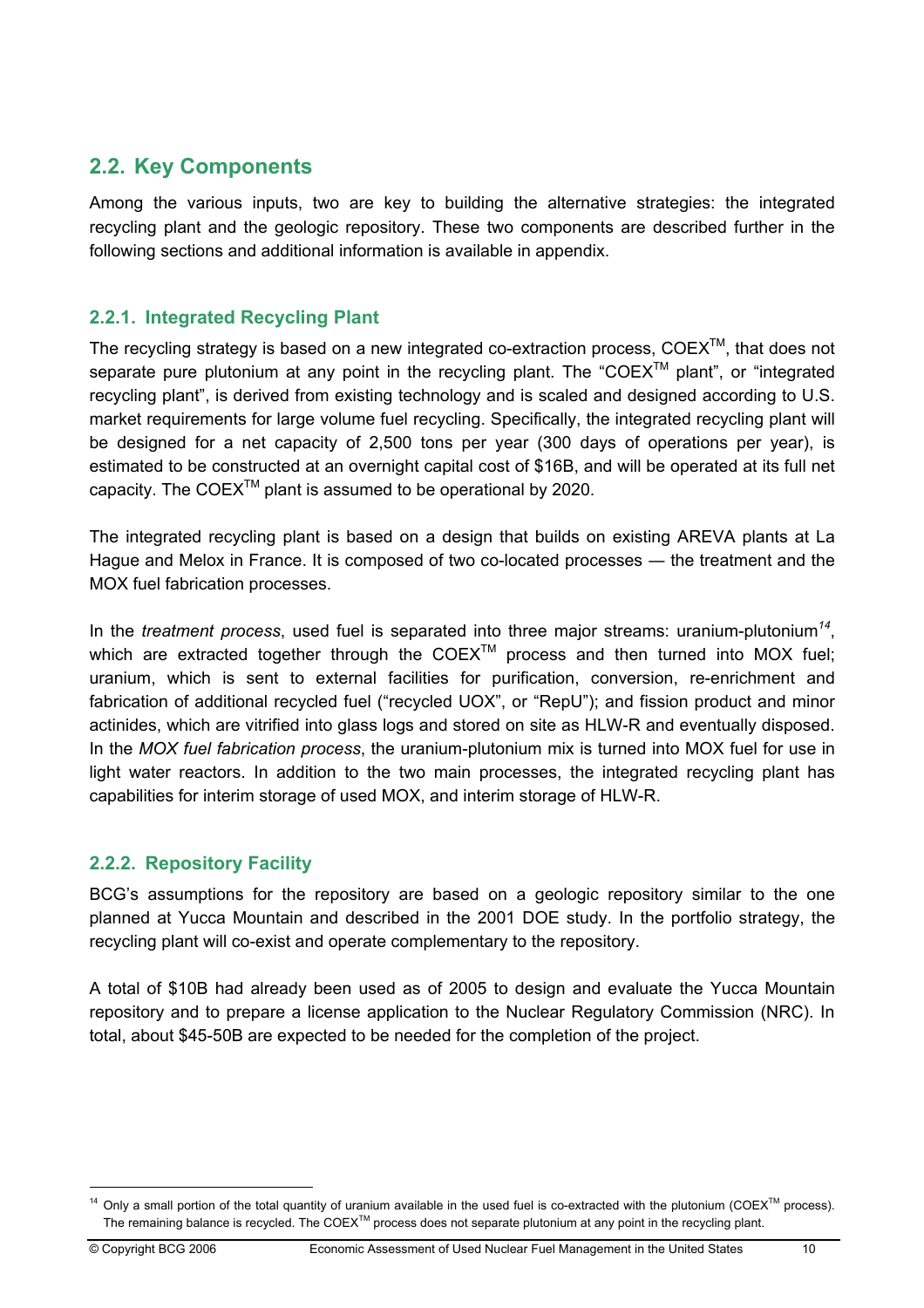With respect to the overall capacity of the repository, there are three<sup>15</sup> possible values that can be used and to which BCG refers in this study:

- The legal capacity, which is set at 63,000 MTHM of commercial used fuel.
- The 83,800 MTHM figure set by DOE in its "Analysis of the Total Life Cycle Cost of the Civilian Radioactive Waste Management Program―2001," which has been used as a base value for the BCG assessment. All available cost estimates are tied to 83,800 MTHM, and BCG uses it as a reference.
- The technical capacity, which includes possible expansions of the current Yucca Mountain design. Estimates for that capacity vary within the range of 100,000 and 150,000 MTHM. BCG uses 120,000 MTHM as the reference point for the technical repository capacity.

Finally, when looking at economic models for a possible second repository, as part of the Implementation approach, BCG refers to the Yucca Mountain model. While there is potential for cost improvement from learning and experience in building the first repository, there is also significant uncertainty about location and geologic characteristics of another repository. BCG assumes that a new repository will require a similar level of investment as Yucca Mountain.

 $\overline{a}$ 

<sup>&</sup>lt;sup>15</sup> Another potential repository capacity is the 105,000 MTHM figure, as described in the DOE Environmental Impact Statement.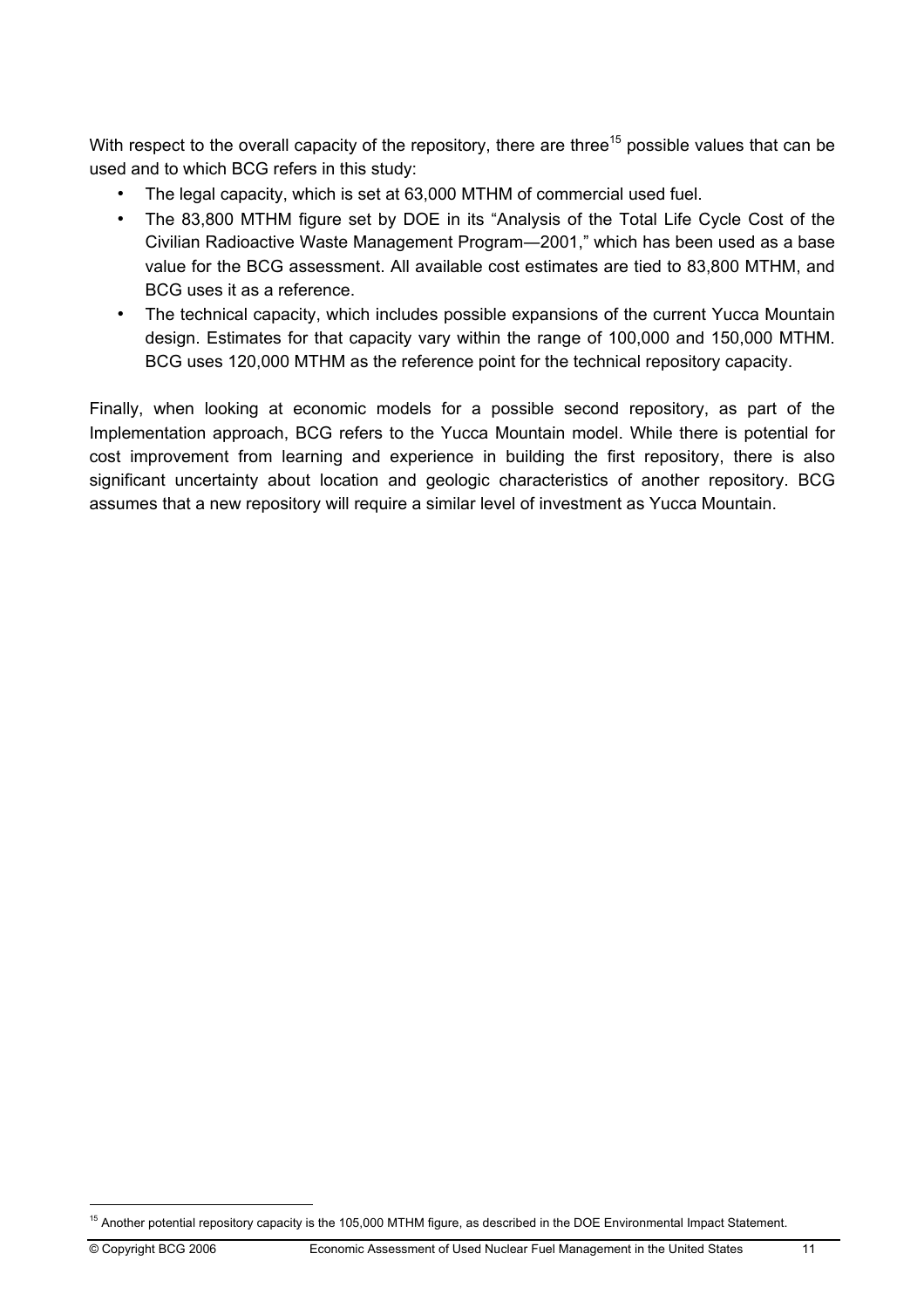# **3. RESULTS OF THE ASSESSMENT**

As mentioned in the previous section, BCG assessed the recycling solution from two approaches: Greenfield approach, with a focus on recycling economics based on unit cost comparison and key sensitivities, and the Implementation approach, which addresses economics in terms of net present cost and includes additional criteria, including impact on fuel flows, financing requirements, and potential risk management benefits.

The main findings of the economic assessment are as follows<sup>16</sup>:

- In a Greenfield approach, the overall cost of recycling used fuel is in the order of \$520/kg, comparable to the cost of a once-through strategy (less than 10 percent different in most sensitivities), especially considering uncertainties that surround many of the variables used in the assessment, such as uranium price and repository costs.
- In the Implementation approach, overall economics of implementing recycling as part of a portfolio strategy remains comparable to a once-through strategy considering total costs for handling all used fuel until 2070. The net present cost of the portfolio strategy is about \$48- 53B, is comparable to the net present cost of a pure once-through strategy, estimated at about \$47-50B. Total undiscounted life cycle cost for the portfolio strategy is about \$113B, compared to about \$124-130B for the once-through strategy in which a larger portion of the cost is deferred.

In addition, recycling, as part of a portfolio strategy, presents a number of benefits:

- Eliminates the need for additional repository capacity, beyond the initial 83,800 ton capacity at Yucca Mountain, until 2070.
- Contributes to early reduction of used fuel inventories at reactor sites in particular, removing newer, hotter fuel for recycling within three years of discharge and eliminating the need for additional investments in interim storage capacity.
- Relies on existing technology with appropriate modifications and can provide an operational transition to future technology developments such as Advanced Fuel Cycles and fast reactors.
- Shows cash flow requirements that could fit until 2030 within the current financing resources available for the once-through strategy, or even until 2050+ if acceptance of used fuel at Yucca Mountain begins only after the first years of operation of the recycling plant.
- Offers a tool for nuclear power sector to protect against potential rises in uranium prices, by providing MOX and recycled UOX fuel<sup>17</sup>, whose production cost is independent of uranium prices and enrichment costs.

In combination, the benefits of a recycling portfolio strategy enhance risk management and provide a hedge in terms of economics, technology risks, timing risks, volumetric risks, and the like, and clearly merit further consideration and in-depth investigation by U.S. policy makers and utilities.

<sup>&</sup>lt;sup>16</sup> Based on a price of uranium of \$31/lb.

<sup>&</sup>lt;sup>17</sup> MOX and recycled UOX fuel estimated to satisfy 20-25 percent of U.S. fuel requirements.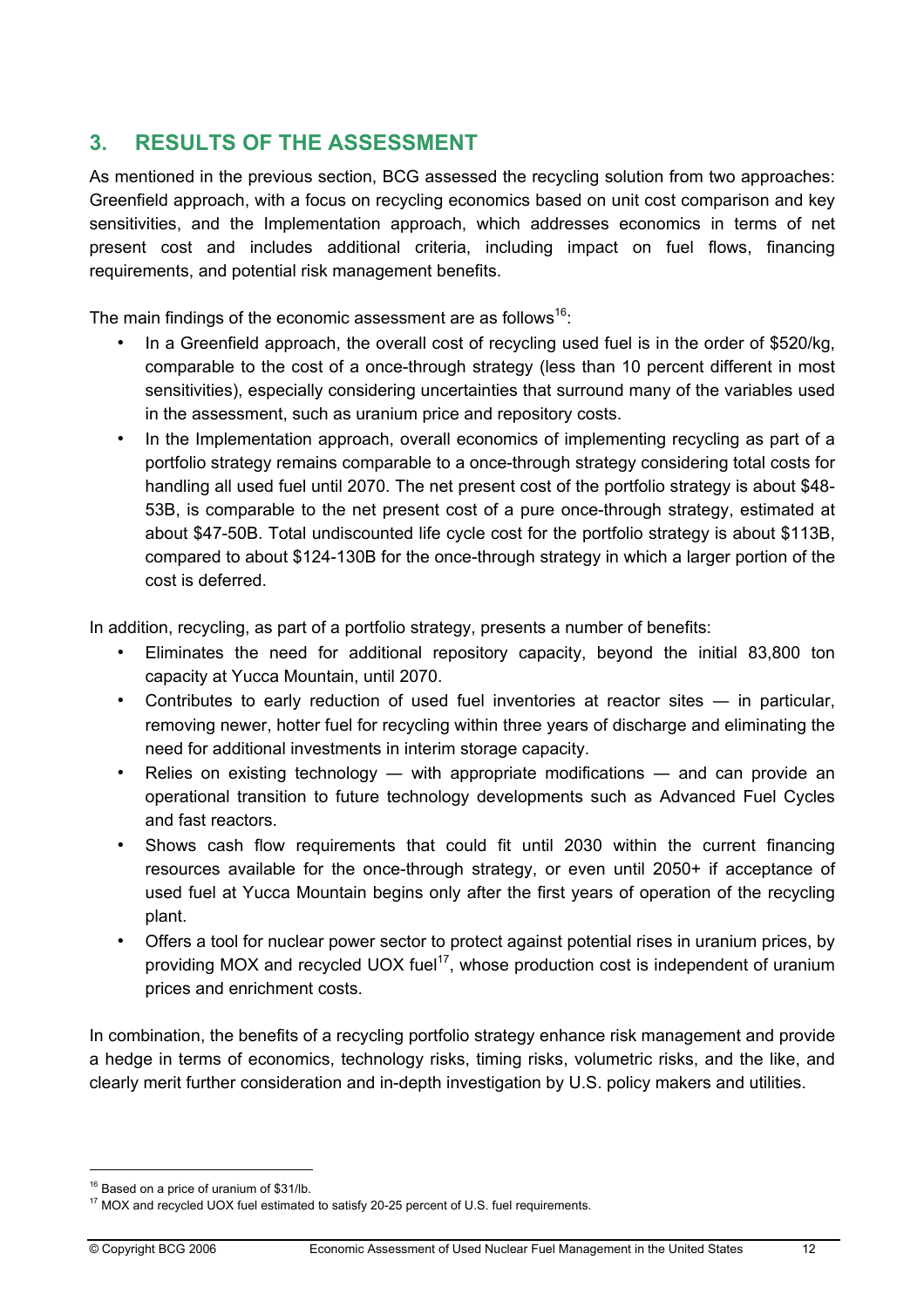The recycling strategy in the Greenfield approach and as part of a portfolio strategy in the Implementation approach, and its performance along key criteria, is further discussed in the following sections.

# **3.1. Greenfield Approach**

The main result in the Greenfield approach is that the overall discounted cost of recycling used fuel is on the order of \$520/kg, comparable with the cost of a once-through strategy (less than 10 percent different in most sensitivities), especially considering uncertainties that surround many of the variables used in the assessment, such as uranium price and repository costs.

In overall fuel cycle economics, back-end costs can be significant but should be viewed in the proper context. While back-end costs make up a significant portion of the fuel costs for power generators (20-30 percent in the United States), they appear to be fairly small when compared with the overall cost of electricity (<3 percent of typical bus bar cost<sup>18</sup>).

## **3.1.1. Economics**

Total discounted cost of a Greenfield recycling strategy (including credits and final disposal) is estimated at around \$520 per kg of used fuel, referred back to the mid-irradiation point (about two years before discharge). Unit costs are calculated from capital investments, operational, and decommissioning costs, and revenues. They are then discounted, depending on the timing of each component. The breakdown of costs, after discounting and expressed in dollars per kg of initial used fuel, is illustrated in Figure 6. Costs before discounting are also reported at the bottom of the chart.



plant to the repository.<br>(2) \$160/kg for credits from MOX and \$30/kg for credits from recycled uranium-based fuel.<br>(3) According to guidance from Office of Management and Budget. See US OMB, Office of Economic Policy – Cir

#### **Figure 6: Cost breakdown of recycling strategy in the Greenfield approach**

 $\overline{a}$ 

<sup>18</sup> University of Chicago – *The economic future of nuclear power* – 2004.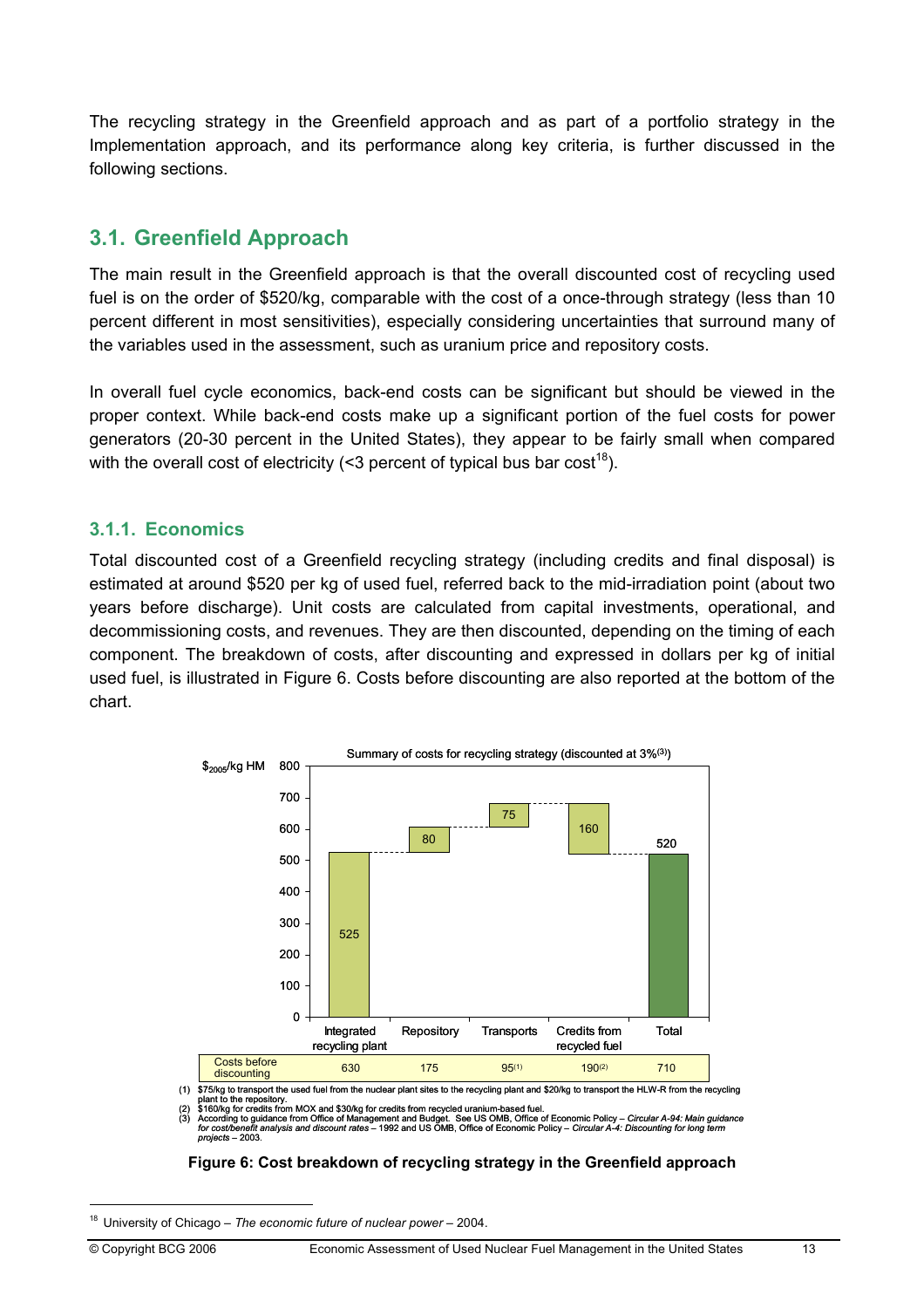The discounted unit cost of the recycling strategy is comparable with that of a once-through strategy, which is estimated to be around \$500 per kg of used fuel. The cost of the once-through strategy, after discounting is applied, is broken down as illustrated in Figure 7. Costs before discounting are also reported at the bottom of the chart.

Undiscounted cost of the once-through strategy is about 30 percent higher than that of the recycling strategy because the larger costs (for the repository) do not occur until 25 years after used fuel discharge.



Includes \$25 for the construction of a repository transportation railroad (2) According to guidance from Office of Management and Budget. See US OMB, Office of Economic Policy – Circular A-94: Main guidance<br>for cost/benefit analysis and discount rates – 1992 and US OMB, Office of Economic Policy projects – 2003.

#### **Figure 7: Cost breakdown of once-through strategy in Greenfield approach**

There are two key differentiating elements in the BCG assessment of recycling costs, when compared to previous assessments/studies:

- Integrated plant unit costs<sup>19</sup> significantly lower than previously published data.
- Repository densification factor of four, which indicates that the waste results from recycling can be packed in a geographical repository like Yucca Mountain four times more densely than used fuel.

Each of the key cost components is discussed further in the following sections and in appendix A4

.

 $19$  Costs of the integrated plant are based on a COEX<sup>TM</sup> process, which does not separate pure plutonium at any point in the recycling plant, and include used fuel treatment, MOX fuel fabrication costs, interim storage capacity for HLW-R and used MOX.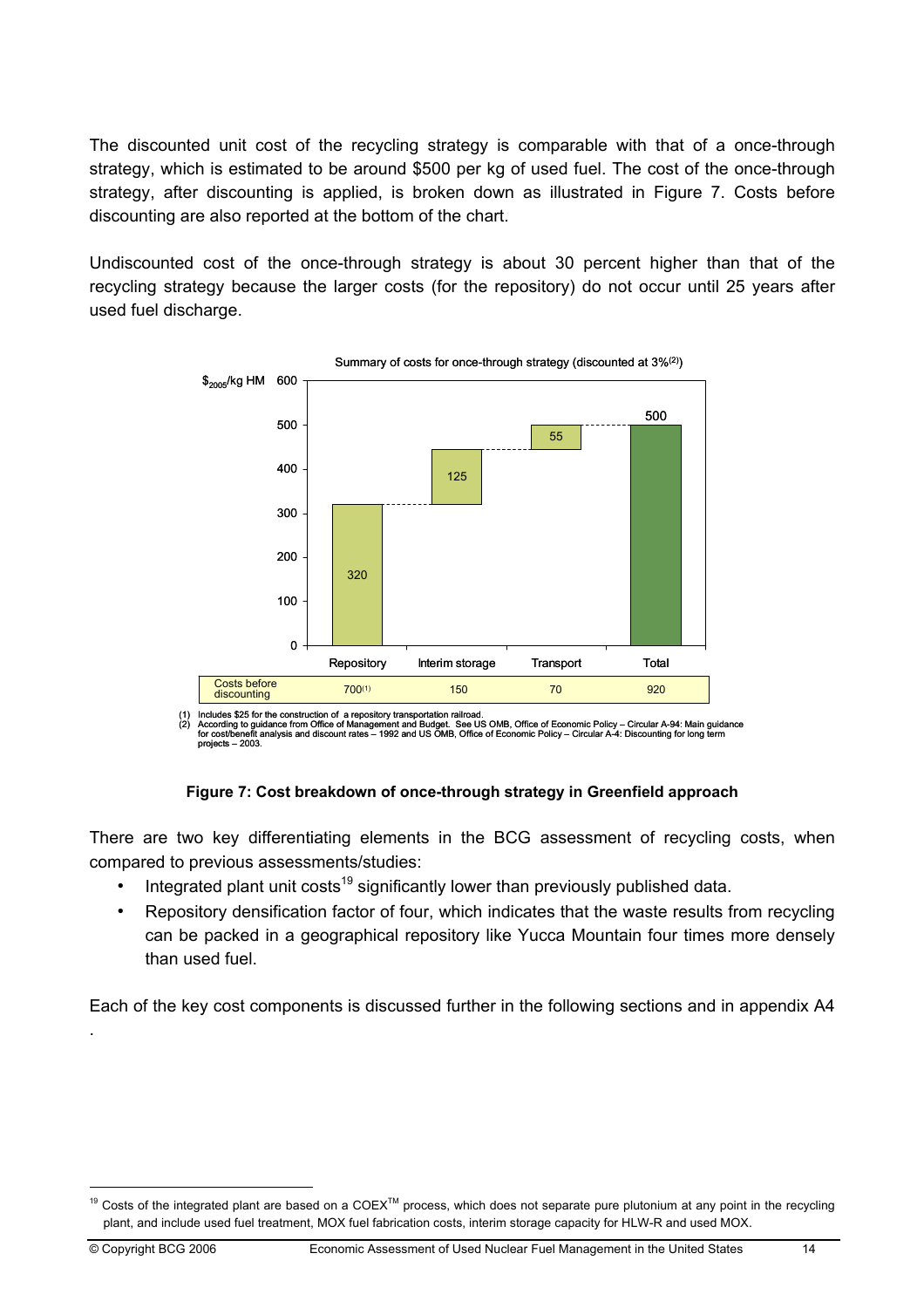#### **Integrated Recycling Plant**

BCG estimated a unit cost for the integrated plant of \$630/kg. That is based on the plant described in section 2.2.1 and further detailed in appendix A4 , with the following main characteristics:

- 2,500 tons per year of net capacity, based on effective throughput at 300 days per year (about 80 percent of nameplate capacity).
- Total capital investment (CapEx) of about \$16B, which is mainly composed of overnight cost of construction at market price, contingencies, development<sup>20</sup>, licensing and start-up costs; storage costs for HLW-R and used MOX are also included and decommissioning costs are considered after the closure of the plant.
- Operating costs (OpEx) of about \$900M per year, which include operating expenses for both treatment and fuel fabrication, running investments, estimated taxes or taxesequivalent, and other charges.

The costs outlined above are the basis for the economic assessment in both the Greenfield approach and the Implementation approach.

#### *Reconciliation with Costs of Recycling at Existing AREVA Plants*

The total capital investment required for the integrated plant is within 10 percent of the total capital investment that has been made over the years for the AREVA European plants at La Hague and Melox. Some key modifications, illustrated in Figure 8, between the existing plants and the U.S. plant are as follows:

- A few workshops not in use anymore or not in the scope of a U.S. plant.
- No duplication of similar workshops the La Hague and Melox facilities were built "piecemeal" over time resulting in some inefficiency (La Hague for example is made of two largely independent units).
- U.S. plant larger in size to accommodate a higher volume of used fuel.
- Limited optimization for some key process steps, based on AREVA operational experience at La Hague ― improvements in the vitrification and solid waste treatment.
- Additional costs and contingencies, such as costs driven by specific licensing and design requirements in the U.S., development costs, and the like.

 $\overline{a}$ 

Includes development costs to implement COEX<sup>™</sup> process and some limited R&D expenses.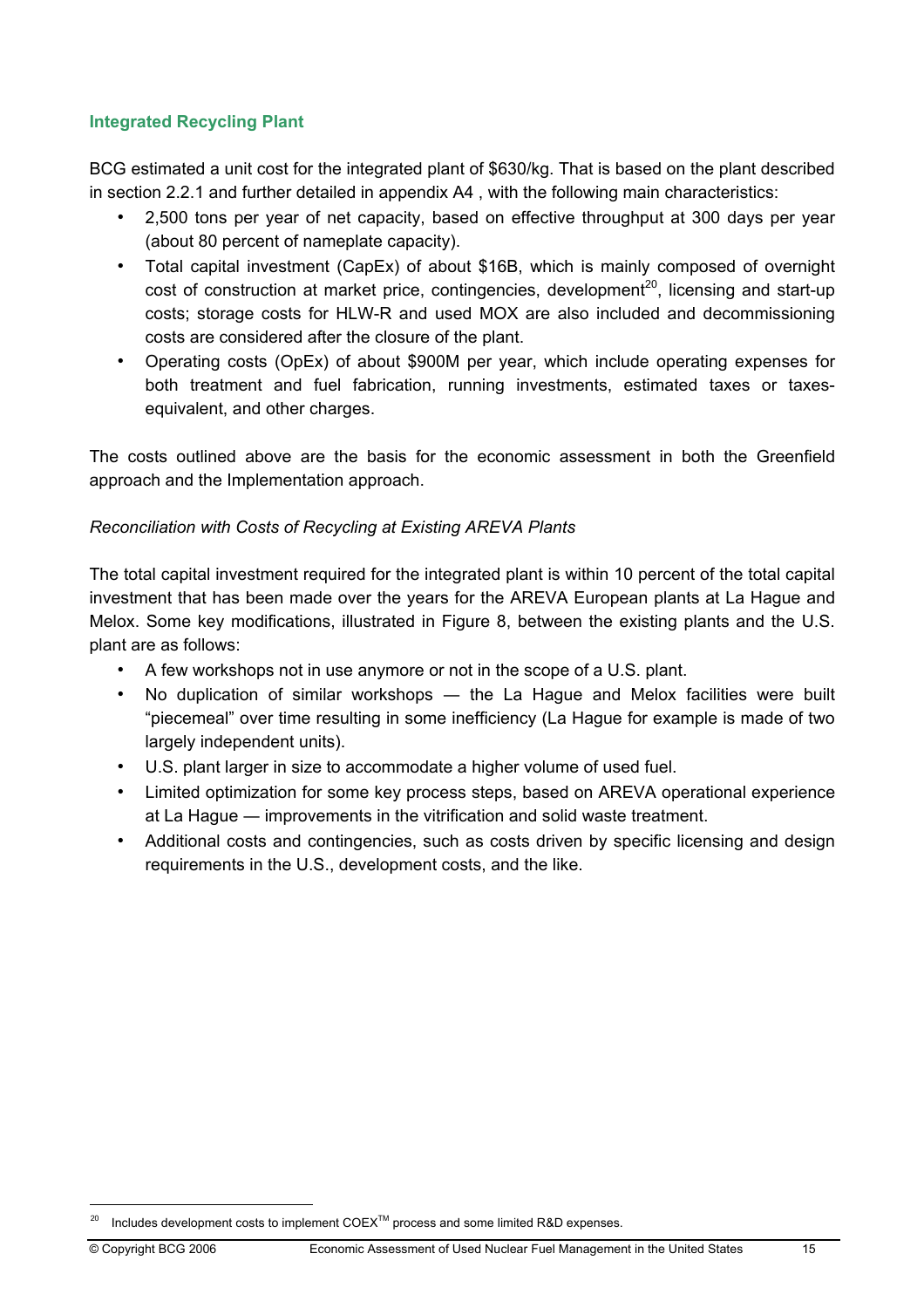

#### **Figure 8: Capital investments at La Hague / Melox vs. U.S. plant**

BCG performed a similar analysis on operating expenses, looking at savings from elimination of out-of-scope costs, duplication and optimization, and cost increases driven by operating an integrated recycling plant at larger capacity and high utilization. The analysis, illustrated in Figure 9 shows that, after all the adjustments, the operating expenses of a U.S. plant are expected to be in line with operating expenses in La Hague and Melox.



(1) La Hague and Melox, excludes non-operational expenses.<br>(2) Includes local taxes and other out-of-scope expenses.<br>(3) Includes estimated U.S. local taxes, additional running

(2) Includes local taxes and other out-of-scope expenses. (3) Includes estimated U.S. local taxes, additional running investments and additional SG&A budget items.

**Figure 9: Operational expenses at La Hague / Melox vs. U.S. plant**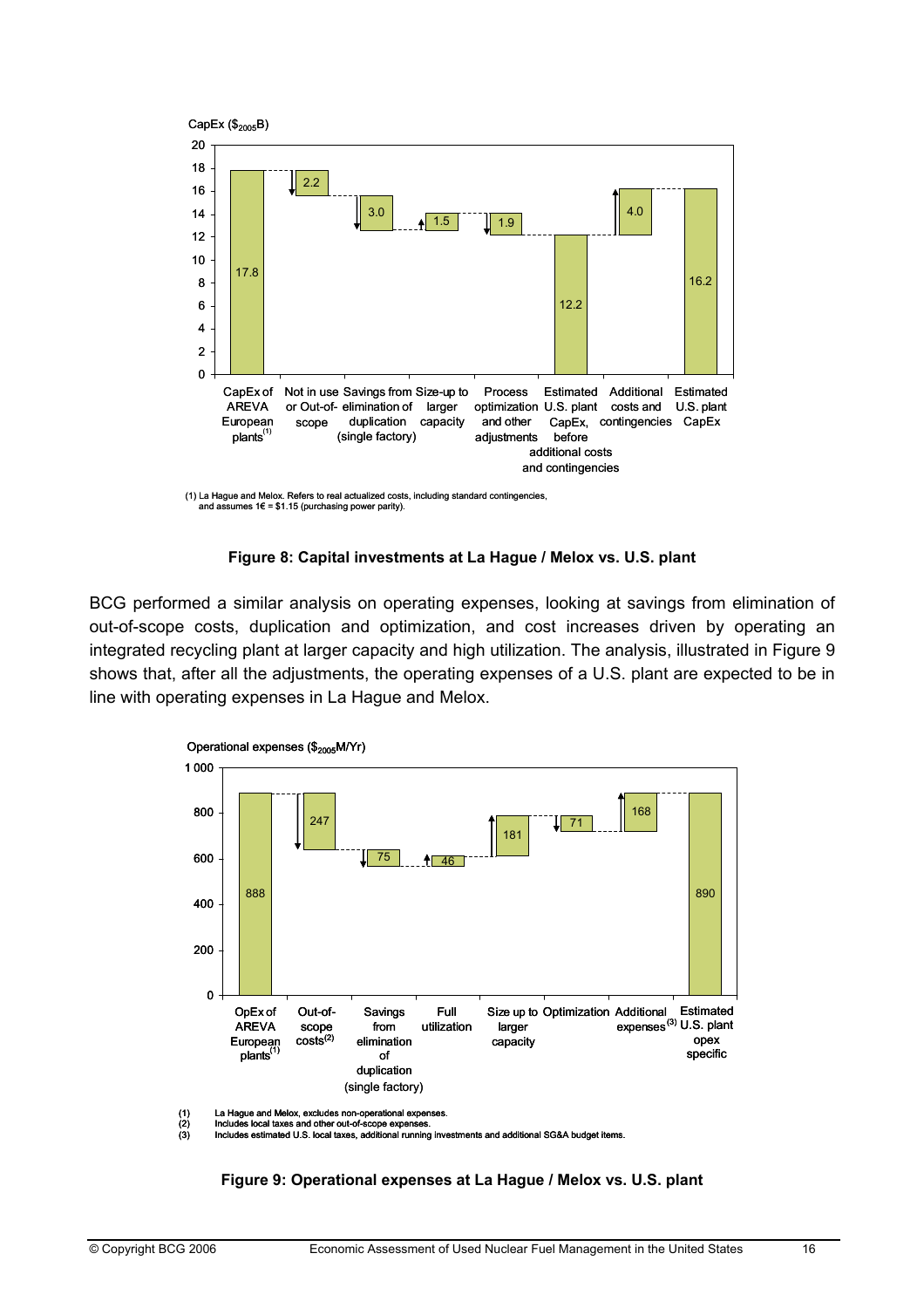While the capital investments and the operational expenses of the U.S. plant are comparable to those of existing European plants, a much higher used fuel throughput is expected in the U.S. plant, because of its larger size and the higher expected utilization. Utilization is expected to be at about 80 percent of the nameplate capacity, significantly higher than the current value at La Hague ― higher utilization in the U.S. is guaranteed by larger volume of newly discharged fuel and existing inventory.

Thus, resulting unit cost estimates, especially for treatment, are significantly lower than the historic unit cost incurred at La Hague and Melox.

To further illustrate the point, Figure 10 shows the components that contribute to the difference between estimated and historical unit cost, in \$/kg terms, for the treatment portion of the recycling plant. The treatment portion accounts for most of the difference between historical costs and expected costs of the integrated recycling plant. Data on Figure 10 have been removed upon request of AREVA.



**Figure 10: Difference between historical and projected treatment unit costs** 

The considerations of unit cost and capital expenses can be summarized in relatively simple terms by saying that the integrated U.S. recycling plant is expected to have similar levels of capital investments and operational expenses as existing AREVA plants in Europe, while at the same time treating a considerably larger amount of fuel, thus resulting in lower unit costs.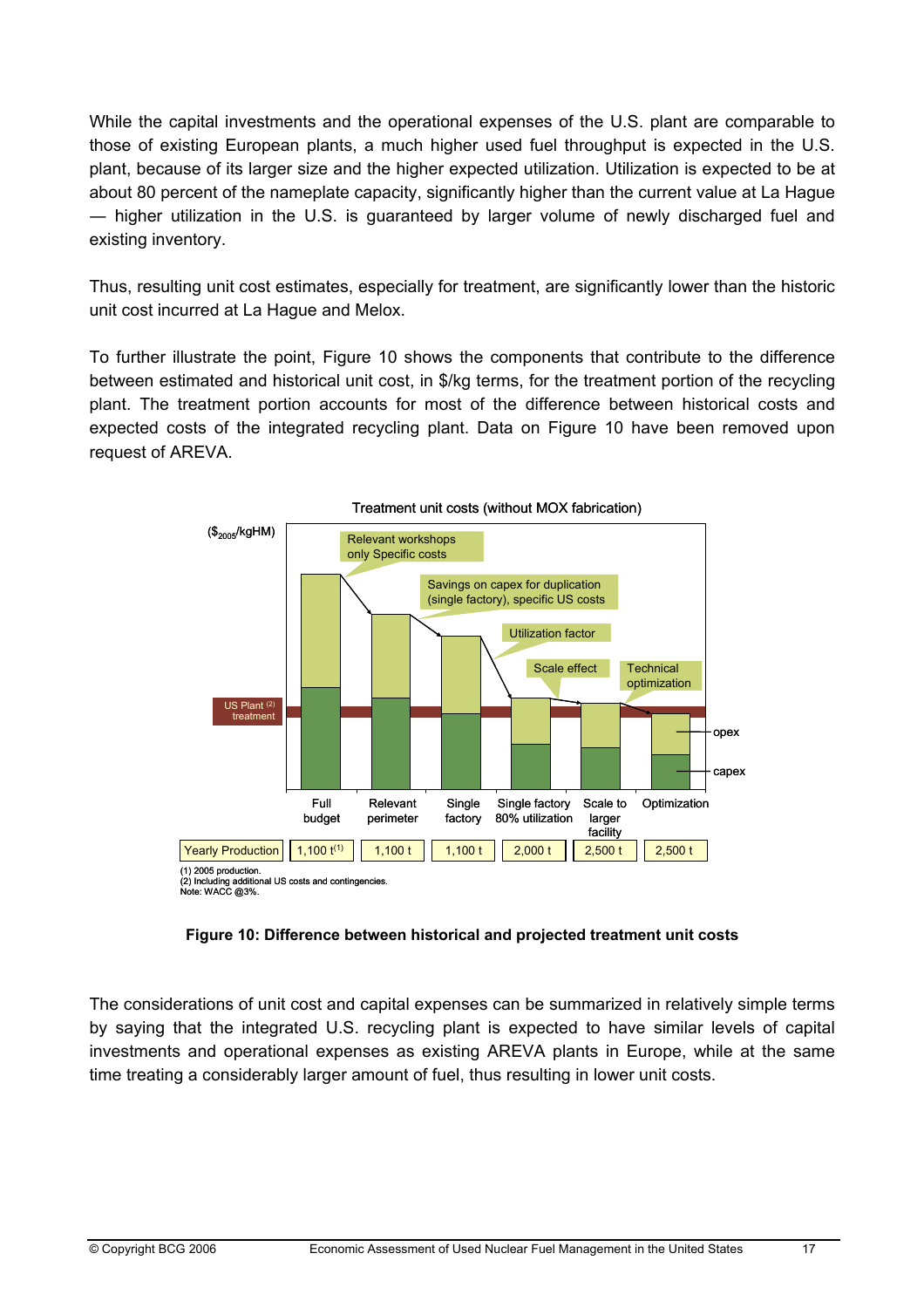#### **Repository**

Repository costs are based on the DOE 2001 study on Yucca Mountain<sup>21</sup>, for both disposal of used fuel and HLW-R. Cash flow outlays are built directly from the cash flow profile in the DOE study, with a few relatively minor adjustments. First, the initial acceptance date was moved five years out to 2015, thus adding development time and cost. Second, BCG removed transportrelated costs, which are analyzed separately (see appendix 6). Total estimated cost for disposing of commercial used fuel is about \$43B, which does not include estimated repository costs for noncommercial fuel.

The calculation of the unit cost for a repository accepting only used fuel is therefore a direct application of the unit cost methodology (discussed in appendix A1 ), in which BCG assumed the same acceptance schedule as outlined in the DOE study. For a repository accepting only used fuel, the resulting unit cost is \$700/kg. The broad sensitivities surrounding this number are discussed in detail in appendix A9 .

On the other hand, HLW-R can be packed four times more densely than initial used fuel. BCG refers to this factor of four as the "densification factor", explained further in appendix A5 . For recycling in the Greenfield approach, the densification factor is assumed to translate directly into cost benefits. This corresponds to a theoretical situation in which the repository is either optimized upfront for HLW-R or the disposal of HLW-R is a marginal cost in the context of an existing repository. In the subsequent portfolio strategy, within the context of the Implementation approach, the economic savings from disposing HLW-R instead of used fuel are significantly smaller ― in that case, BCG considers that HLW-R gets disposed in the actual Yucca Mountain, whose construction and operating costs are largely independent of whether HLW-R is disposed with used fuel or not.

#### **Transports and Interim Storage**

In the recycling strategy, used fuel is transported from reactors to the recycling plant. BCG assumed that 2,800 tons of used fuel is transported annually. That includes a portion of the legacy fuel (about 700 tons at steady state), the newly discharged fuel (about 1,800 tons), and the used MOX (about 300 tons). In addition to the used fuel, HLW-R is transported from the recycling plant to the repository after 21 years of interim storage.

The calculations for transports costs are based on estimates from the DOE study<sup>21</sup> and have been corroborated by estimates conducted independently using available data on AREVA's transport experience in Europe and adjusted to account for U.S.-specific costs.

Total cost of transport for the Greenfield recycling strategy was estimated at \$95/kg, before discounting. This is inclusive of \$75/kg for transport of used fuel from power plant to the recycling plant and \$20/kg for the transport of HLW-R from recycling plant to repository.

 $\overline{a}$ 

<sup>21</sup> US DoE – *Analysis of the total life cycle cost of the civilian radioactive waste management program* – 2001.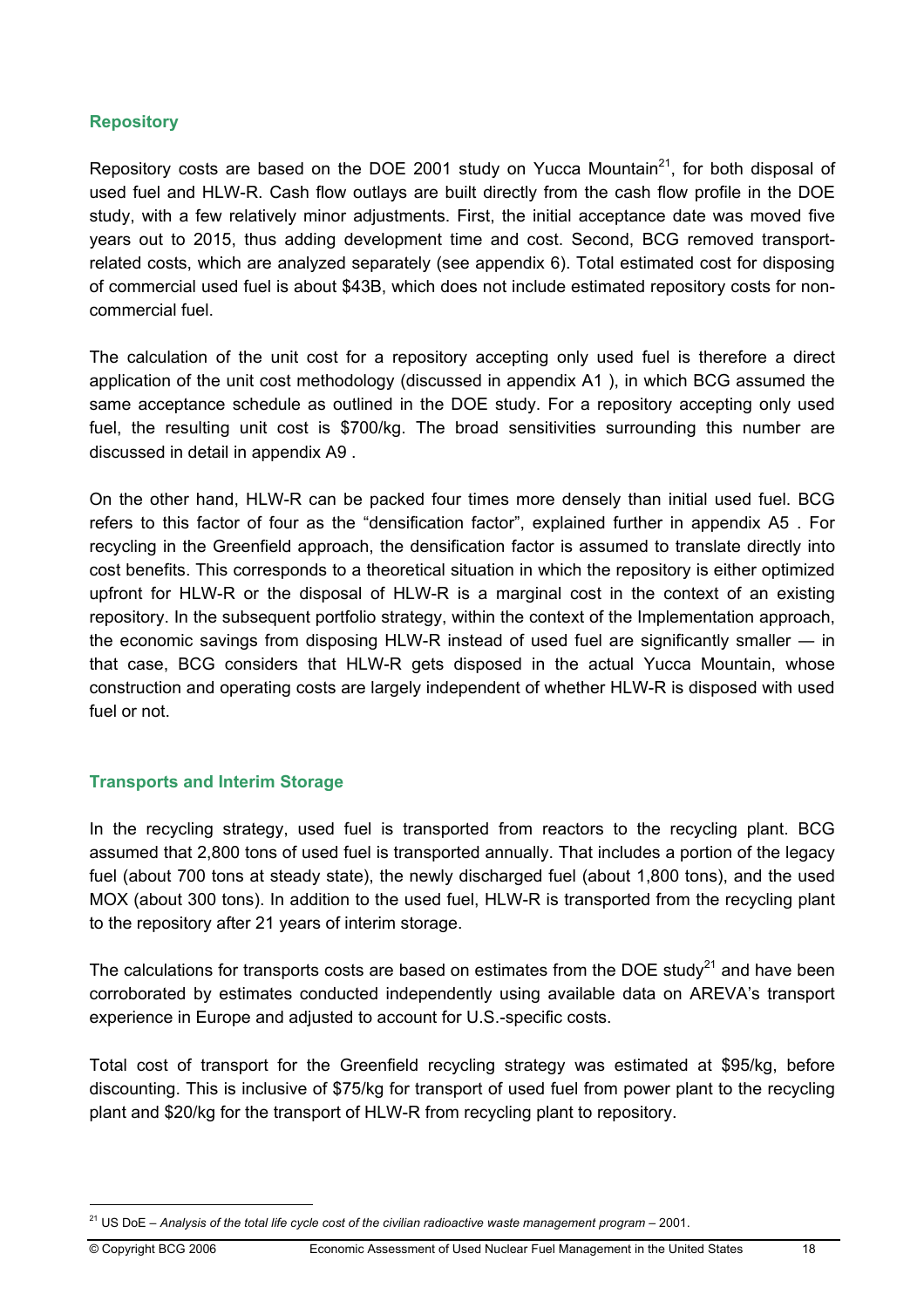In the once-through strategy, there is a cost for storage of used fuel prior to disposal, which is estimated at ~\$150/kg. Also, the cost for transporting used fuel, this time from the nuclear power plants to the repository, is \$70/kg. In the once-through strategy, the used fuel is cooled for five years before being transported, instead of three years in the recycling strategy.

Detailed assumptions and calculations of transports and interim storage costs are discussed in appendix A6 and A7 .

## **Credits from Recycled Fuel**

Recycled fuel produced from the plutonium-uranium stream and the remaining reprocessed uranium stream has a value that can offset some of the plant costs. Both the recycled fuel from the plutonium-uranium stream (MOX fuel) and the recycled fuel (recycled UOX) from the uranium stream can be used in light water reactors and are therefore comparable in value to fresh UOX of equivalent burn-up rate, after necessary adjustments for adaptation of reactors to MOX fuel use, MOX acceptance costs, and MOX transport costs as well as additional costs for conversion, enrichment, and fabrication of recycled uranium-based fuel.

The fuel value to which MOX and recycled UOX are compared is based on estimated market prices for 2020. Estimates of uranium market prices for 2020 were based on various recent studies<sup>22</sup> and BCG chose \$31/lb  $U_3O_8$  as the baseline assumption, which is in line with the average price in the last six months of 2005, even though prices in 2006 were exceeding \$45/lb U<sub>3</sub>O<sub>8</sub>. Costs for enrichment were set at \$110/SWU, conversion at \$12/kgU, and fuel fabrication at \$200/kgHM.

Results of the credit calculation yield a MOX credit of about \$160/Kg (net of reactor adaptation and MOX acceptance costs, but *not* inclusive of MOX fabrication costs, which are accounted for in the integrated recycling plant) and a uranium credit of about \$30/Kg (net of conversion, enrichment, and fabrication costs).

The detailed calculations, neutronic assumptions, reactor adaptation costs used to determine the credits from recycled fuel, and the like are described in further detail in appendix A8 .

#### **Cost of Managing Used MOX**

Used MOX accumulates in the recycling strategy at a rate of about 300 tons/year, and there are several solutions available for managing it. From an economic standpoint, the most beneficial is the fabrication of fuel for fast reactors<sup>23</sup>, in which the valuable material contained in used MOX is re-used. Other possibilities include recycling MOX a second time, or multiple times, and using advanced technologies for americium removal.

Overall, the cost of managing used MOX has a limited impact on total back-end costs in terms of \$/kg HM, since only about 300 tons per year is generated, or about 15 percent of the total used

 $22$  IAEA – Uranium 2003: resources, production and demand – 2003

 $23$  Such as those currently contemplated in the Gen IV forum.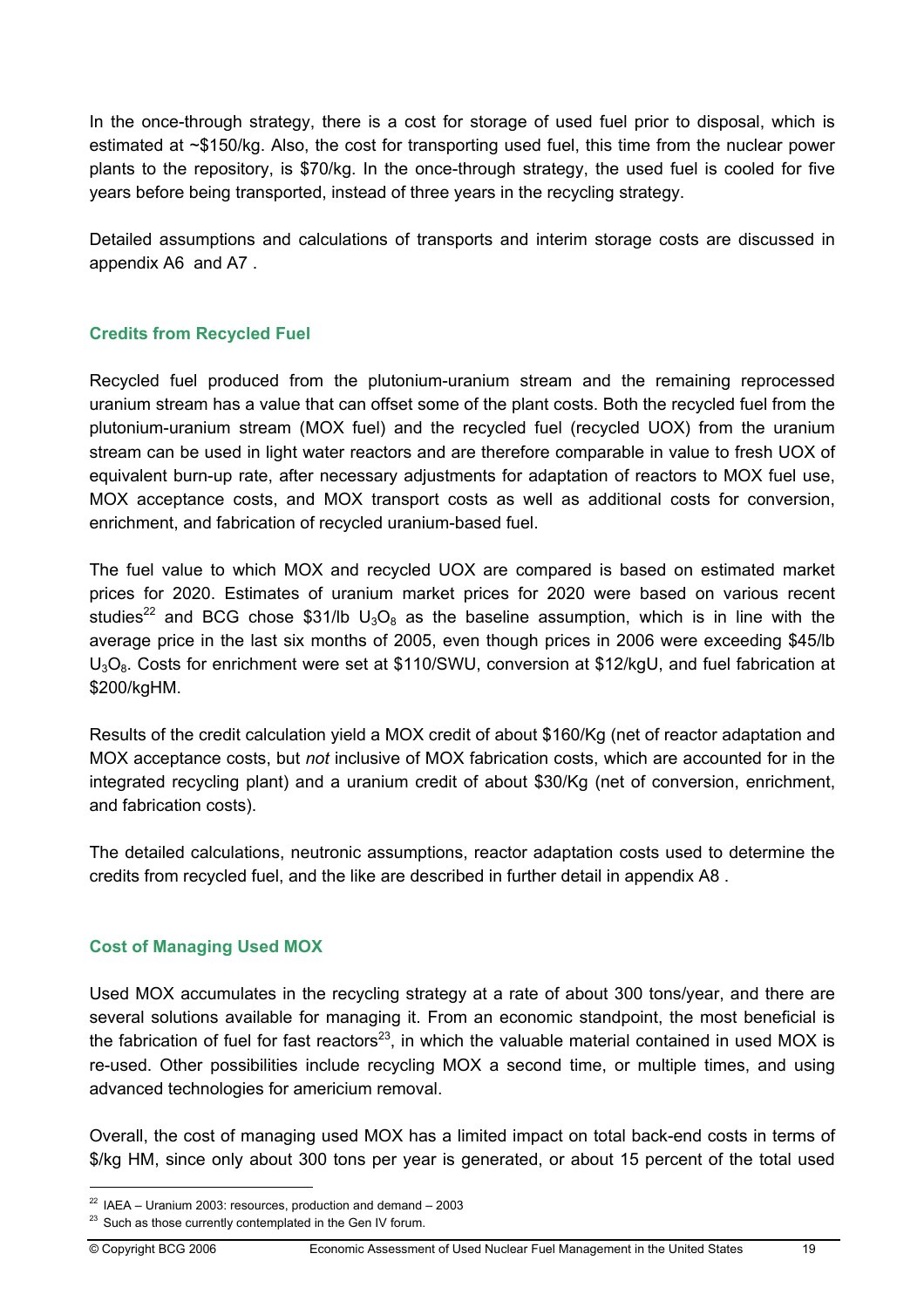fuel generated annually. BCG already factored in a cost of managing used MOX equal to the cost of managing used fuel (\$520/ $kg_{MOX}$ ).

In addition, BCG estimated that the overall impact of implementing alternative MOX management strategies is between -\$50/kg HM and +\$100/kg HM, respectively -10 and +20 percent of the total recycling strategy cost.

Disposal of used MOX in Yucca Mountain is not considered a viable option because it would almost entirely eliminate the repository optimization benefits gained through densification.<sup>24</sup>

The issue of used MOX management is discussed again in section 4 and details of the economic calculation are contained in appendix A10 .

## **3.1.2. Sensitivity Analysis**

The cost of the recycling strategy is comparable to the cost of the once-through strategy (about 5 percent difference), considering intrinsic uncertainties encompassing the assumptions used in the study. BCG looked at several variables from the unit cost model, including repository costs, uranium prices, cost to manage used MOX, discount rate, and integrated plant costs.

The impact of each of these variables, with all other variables remaining constant, is illustrated in Figure 11.



(1) Excluding transport. lower bound: average cost of Yucca Mountain for 120,000 tons, higher bound: budget overrun at +40%. (2) Total life cycle undiscounted cost of integrated plant is \$64B (25% of which is capital investments). Lower bound of the<br>sensitivity range equates to \$61B in total life cycle costs, upper bound is \$81B. CapEx/OpEx spli

**Figure 11: Summary of main sensitivities in Greenfield approach** 

<sup>&</sup>lt;sup>24</sup> However, even in the worst case scenario of direct disposal, the impact on unit cost would be expected to be less than \$200/kg, about 40 percent of the total recycling strategy cost.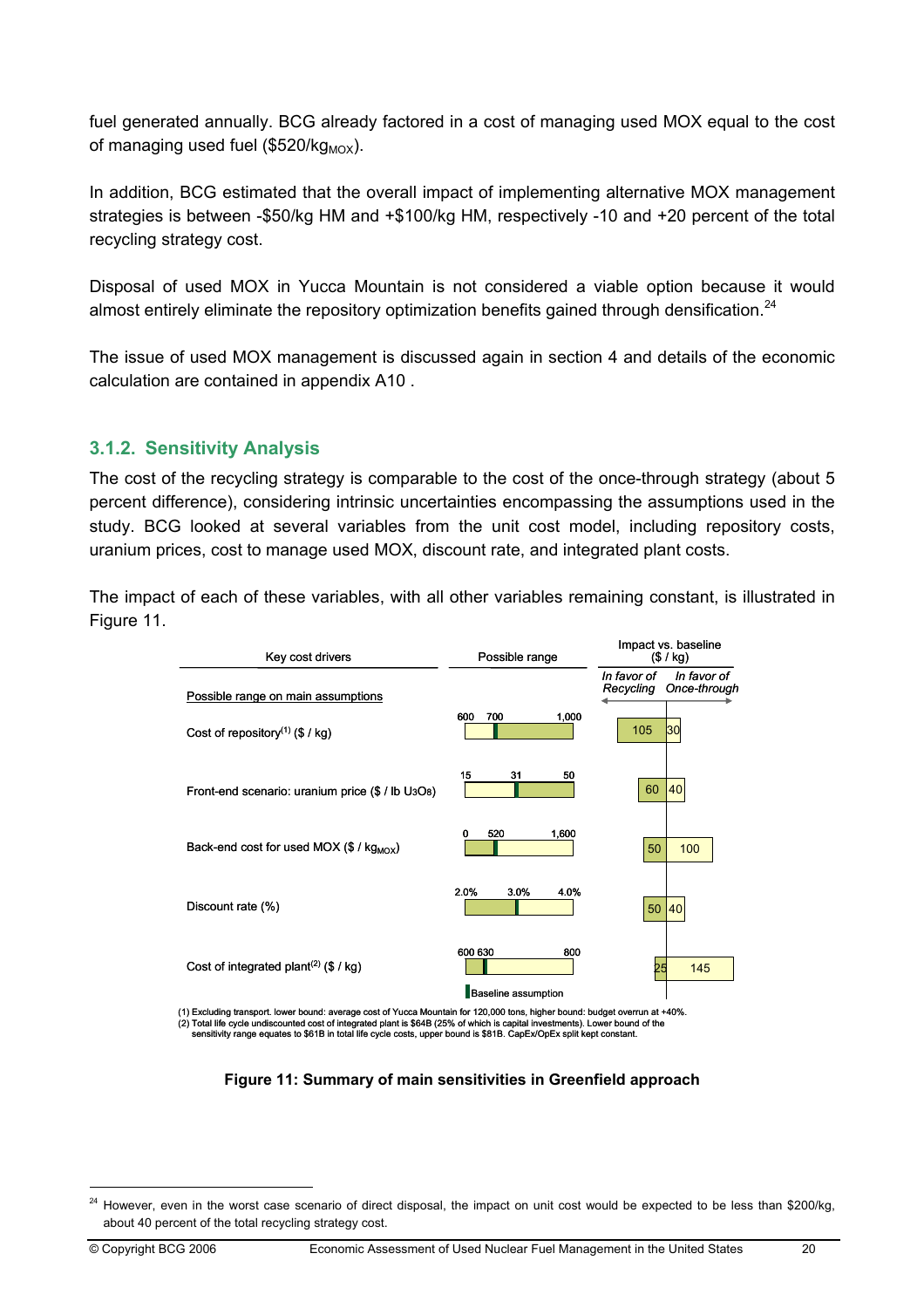Selection of possible ranges for each of the variables is described in the appendix A9 . The impact of uncertainties surrounding each of these variables on the cost differential between the two strategies is in the order of or larger than 5 percent.

Two large uncertainties are the cost of the repository and the price of uranium. The effect of these two parameters on the overall difference in the cost of the recycling vs. once-through strategy is illustrated in Figure 12.

Under current assumptions, the costs of the recycling vs. the once-through strategy fall within the band of "comparable economics" (green), which indicates the cost difference is less than 10 percent. Higher repository costs and uranium prices tend to make the recycling solution more competitive. Conversely, lower repository costs and uranium prices make the once-through solution more competitive. For example, although the central estimate of unit cost for the recycling strategy is slightly higher than the expected unit cost for the once-through strategy, a uranium price above \$100/kg would move the pendulum enough to make the recycling strategy less expensive than the once-through.



**Figure 12: Effect of uranium prices and repository costs on economic comparison** 

Although BCG has used assumptions based on current conditions and available estimates, recent trends have indicated a potential for higher repository costs and higher uranium prices driven by a worldwide increase in nuclear fuel demand, as indicated by the arrows in Figure 12.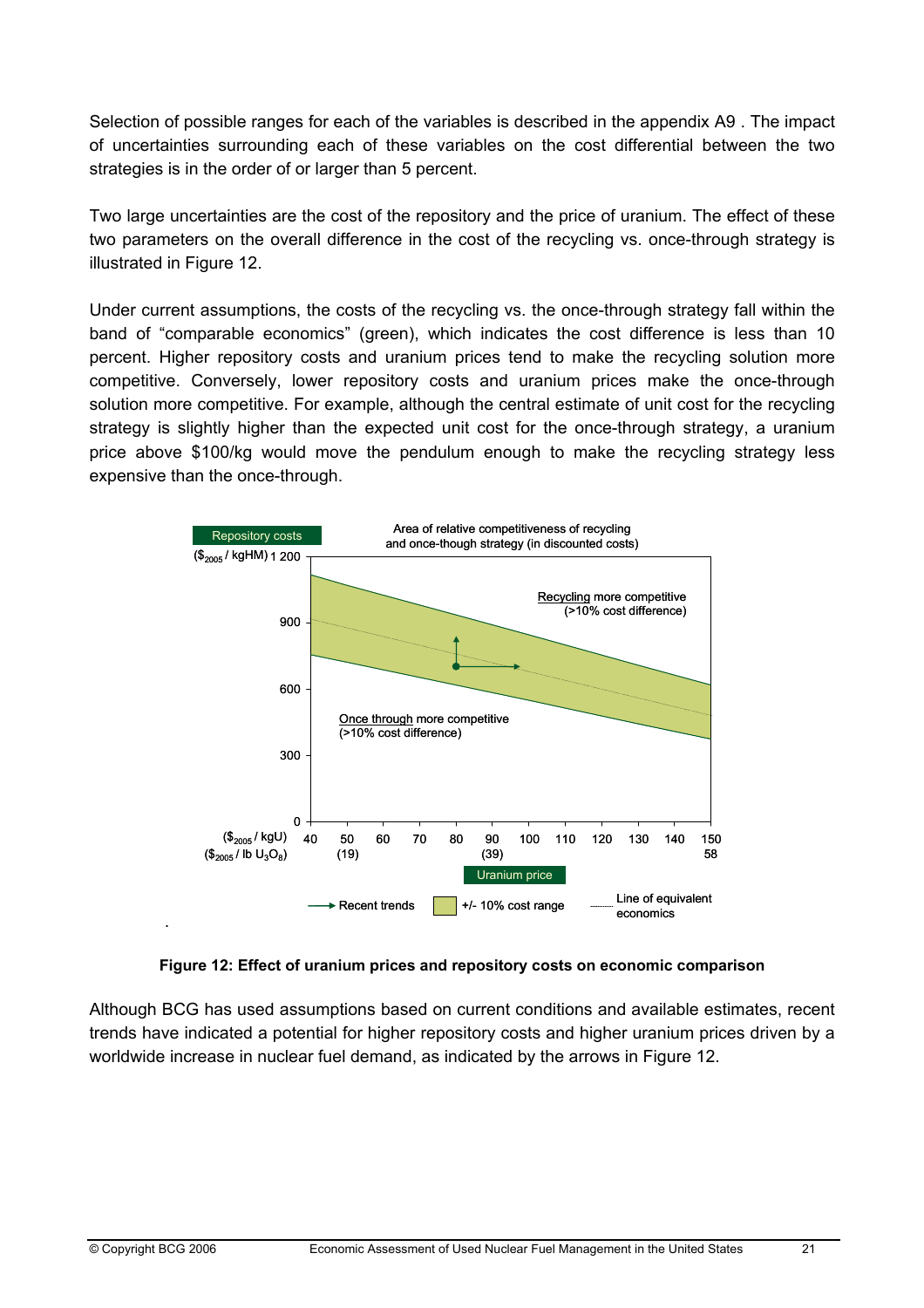## **3.2. Implementation Approach**

In this section, BCG moves away from the Greenfield approach and enters into the specificities of the U.S. context. In the Implementation approach, the adoption of recycling as a complementary solution in addition to the development of the Yucca Mountain repository (portfolio strategy) is compared with a pure once-through strategy that will require additional repository capacity in the future. Both strategies would manage commercial nuclear waste generated until 2070.

Within the Implementation approach, BCG looked at a broader set of assessment criteria. In addition to the economics, now expressed in terms of net present cost derived from expected cash flows, the Implementation approach addresses issues related to flows of used fuel, financing and risk management.

## **3.2.1. Economics**

In the Implementation, the preferred metric for the economic analysis is the net present cost, which is derived using the methodology described in appendix 1. Although an adaptation of the unit cost methodology for the Implementation approach is also possible, it is fairly complex and not as transparent as in the Greenfield approach, because of more complex fuel flows and discounting.

Total net present cost for the recycling portfolio strategy, in which about 50,000 tons of legacy used fuel are disposed in a repository while 35,000 tons of legacy used fuel and 90,000 tons of new used fuel are recycled, is estimated at \$48-53B. The range depends on the timing for beginning of waste emplacement at Yucca Mountain. In the portfolio strategy, used fuel is being moved off reactor sites by transporting it to the recycling plant starting before 2020, so it is conceivable that emplacement of used fuel in Yucca Mountain could begin after the first years of operation of the recycling plant, without any negative impact on the total amount of waste accumulated on the surface.

The breakdown of net present costs for the different components is shown in Figure 13, assuming a scenario in which emplacement at Yucca Mountain begins in 2015. The net present costs include a provision for used MOX costs, based on same back-end costs as for the initial used fuel. Figure 13 also shows the total life cycle costs, which is simply the sum of all the total costs (in constant 2005\$) incurred over the life time considered.<sup>25</sup>

<sup>25</sup> Yucca Mountain costs include those for building the Nevada railroad according to the initial 2001 DOE estimate (US DoE – *Analysis of the total life cycle cost of the civilian radioactive waste management program* – 2001).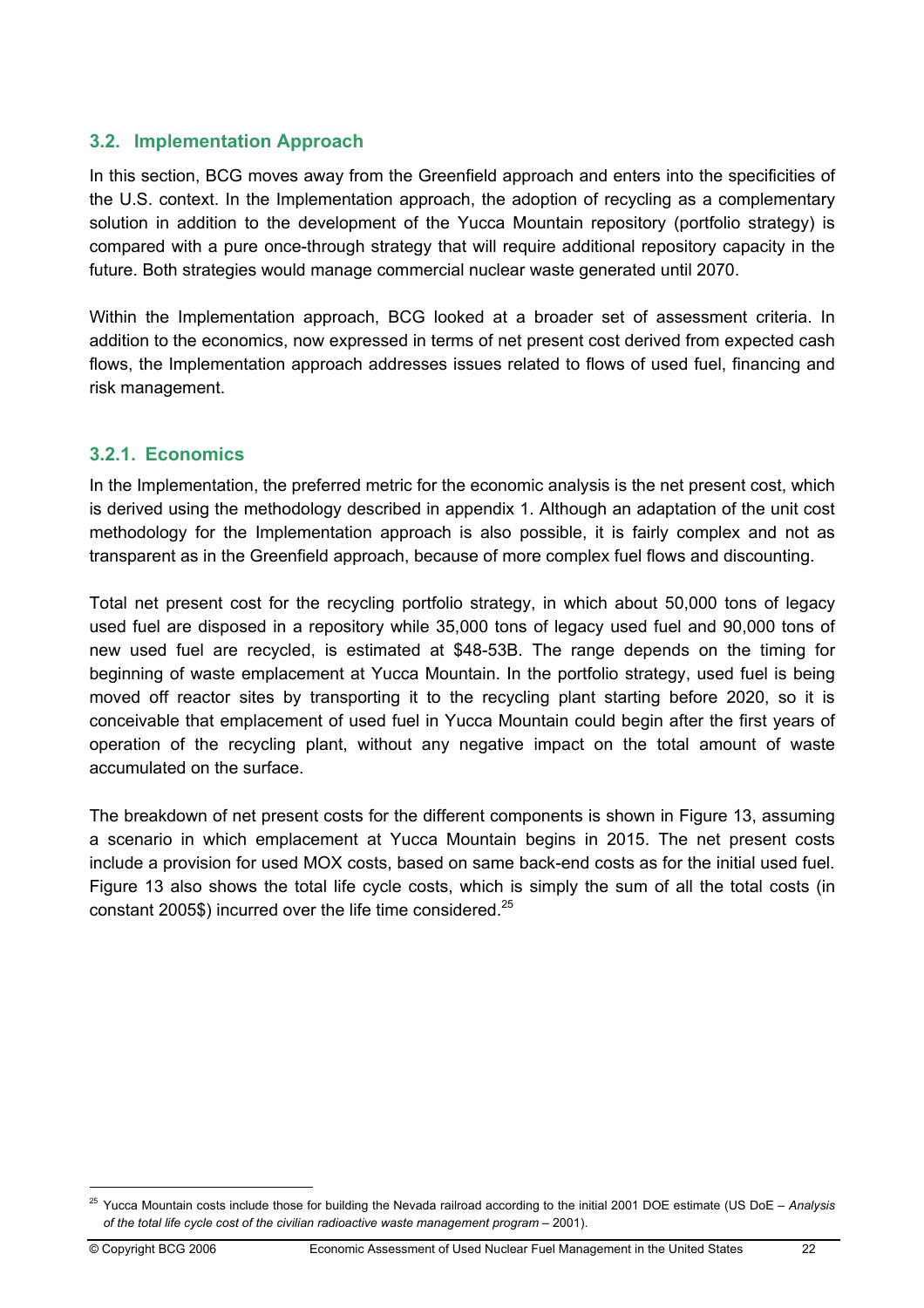

**Figure 13: Cost breakdown of portfolio strategy in the Implementation approach** 

The cost of the portfolio strategy is comparable with that of a once-through strategy, which is estimated to be around \$47-50B. The range in this case depends whether the total capacity considered for Yucca Mountain is the baseline capacity of 83,800 tons or a technical capacity of 120,000 tons. The breakdown of net present and the total life cycle costs for the different components are shown in Figure 14, assuming a scenario in which Yucca Mountain capacity is 83,800 tons.



#### **Figure 14: Cost breakdown of once-through strategy in the Implementation approach**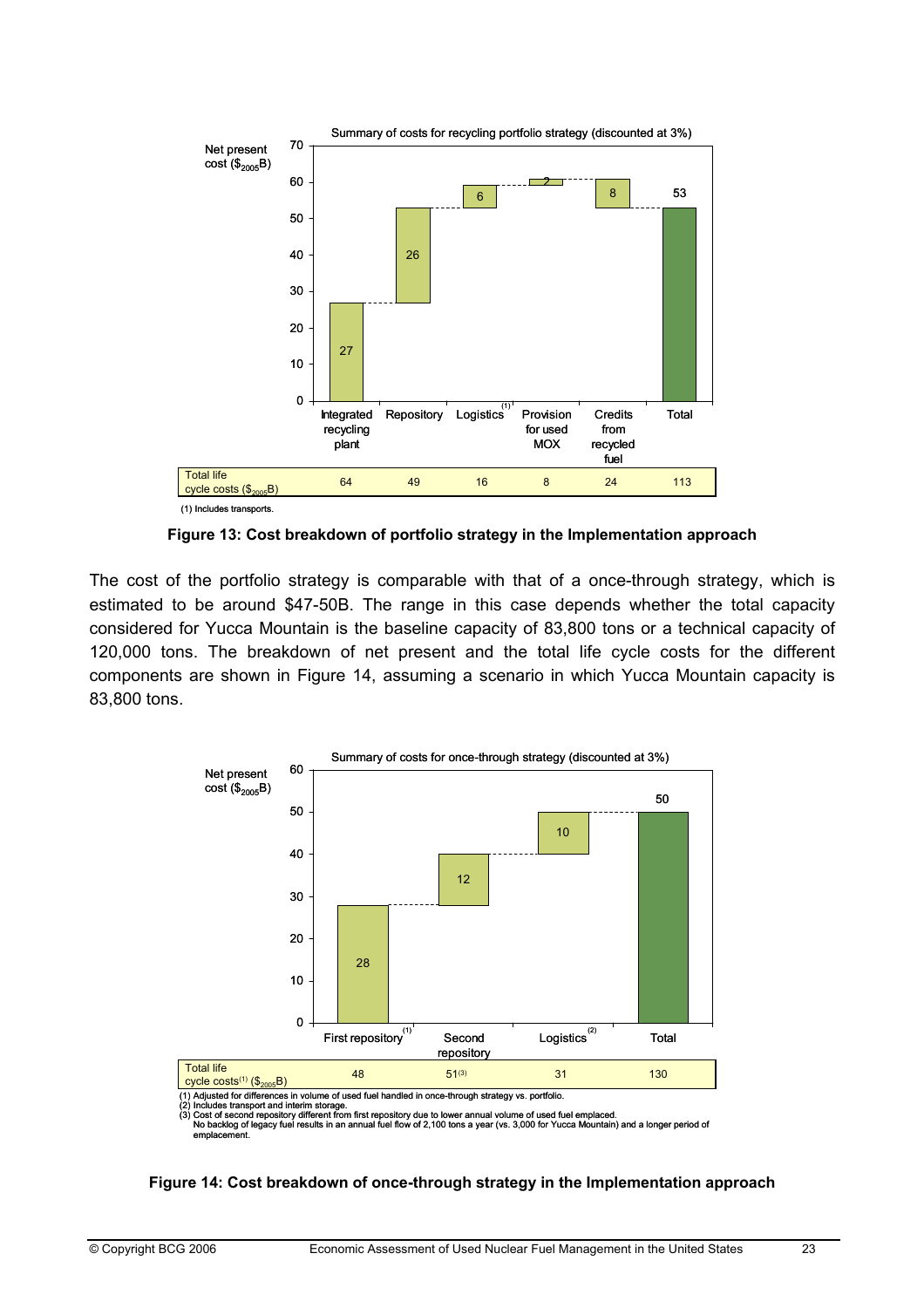Undiscounted life cycle cost of the once-through strategy is about 10-15 percent higher than that of the portfolio strategy. On the other hand, the once-through strategy is advantaged from a net present cost perspective since a significant portion of the cost is not incurred until later in the cycle, when the second repository needs to be constructed.

The results for the Implementation approach, under different scenarios, are summarized in Figure 15.



(1) Normalized to take into account slight difference in the quantity of fuel managed by the different strategies. (2) Not considering possible impact on the costs for non-commercial fuel.

Note: Assuming similar costs for back-end of used MOX as for used UOX - U price at \$31/lb.

**Figure 15: Net present and total life cycle costs of portfolio and once-through strategies**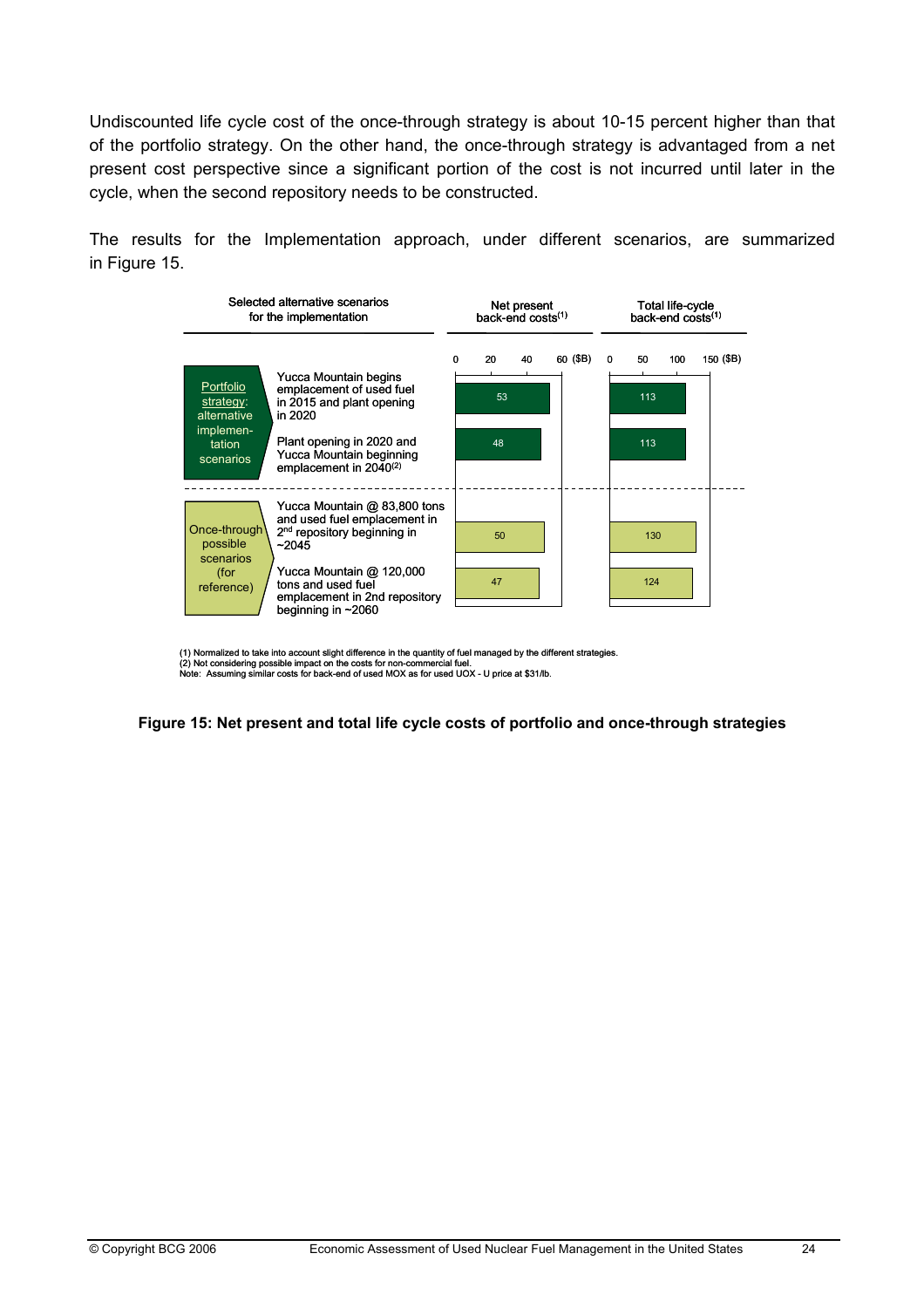#### **3.2.2. Sensitivity Analysis**

As in the Greenfield approach, BCG selected a subset of the variables that are considered responsible for significant potential variability in the final results. Key uncertainties include repository costs, uranium prices, discounted cost to manage used MOX, discount rate, and integrated plant costs.

The impact of each of these variables, with all other variables remaining constant, is illustrated in Figure 16. Selection of possible ranges for each of the variables is described in appendix A9 .

As illustrated by the figure, the order of magnitude for the cost difference between the oncethrough and portfolio strategies (about \$0-6B) is comparable to the impact of each and all of the variables.

| Key cost drivers                                                                                                                                                                                                                                                                | Possible ranges                              | Impact on net present<br>cost differential (\$B)        |  |
|---------------------------------------------------------------------------------------------------------------------------------------------------------------------------------------------------------------------------------------------------------------------------------|----------------------------------------------|---------------------------------------------------------|--|
|                                                                                                                                                                                                                                                                                 |                                              | In favor of<br>In favor of<br>Once-through<br>Recycling |  |
| Cost of repository <sup>(1)</sup> (\$ / kg)                                                                                                                                                                                                                                     | 600<br>700<br>1,000                          | 1.3<br>4.1                                              |  |
| Front-end scenario: uranium price (\$ / lb U <sub>3</sub> O <sub>8</sub> )                                                                                                                                                                                                      | 15<br>31<br>50                               | 2.9<br>3.0                                              |  |
| Back-end provision for used MOX <sup>(3)</sup> (\$ B)                                                                                                                                                                                                                           | 8<br>24<br>0                                 | 2.4<br>5.0                                              |  |
| Discount rate (%)                                                                                                                                                                                                                                                               | 2.0<br>3.0<br>4.0                            | 1.8 <br>0.7                                             |  |
| Cost of integrated plant <sup>(2)</sup> (\$ / kg)                                                                                                                                                                                                                               | 600 630<br>800<br><b>Baseline assumption</b> | 1.1<br>7.4                                              |  |
| (1) Excluding transport. lower bound: average cost of Yucca Mountain for 120,000 tons, higher bound: budget overrun at +40%.<br>(2) Total life cycle undiscounted cost of integrated plant is \$64B (25% of which is capital investments) I ower hound of the sensitivity range |                                              |                                                         |  |

(1) Excluding transport. lower bound: average cost of Yucca Mountain for 120,000 tons, higher bound: budget overrun at +40%.<br>(2) Total life cycle undiscounted cost of integrated plant is \$64B (25% of which is capital inve

**Figure 16: Summary of main sensitivities for Implementation approach** 

Selection of possible ranges for each of the variables is described in the appendix A9 .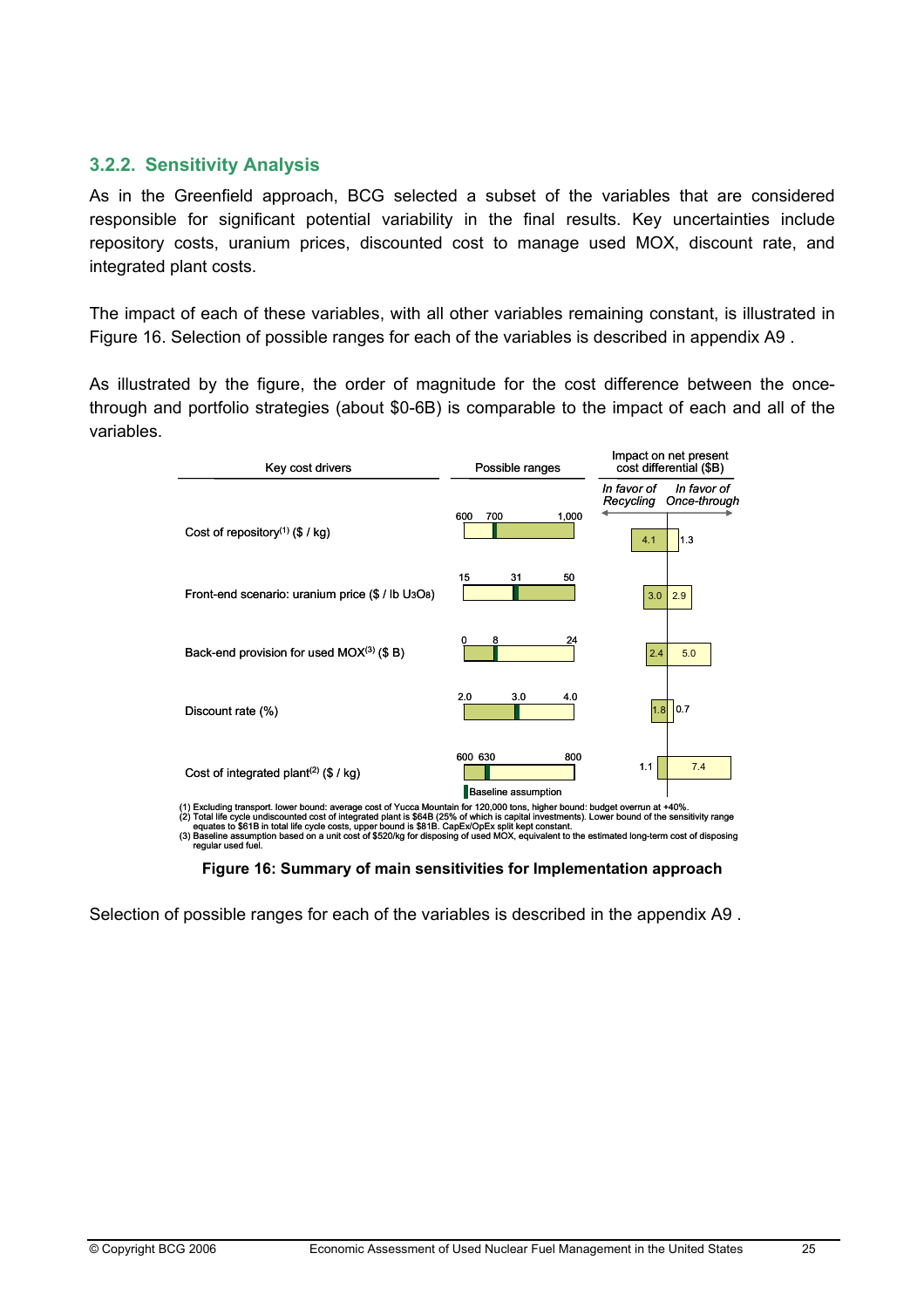## **3.2.3. Fuel Flows**

An integrated plant with a net capacity of 2,500 tons, operating at full utilization, can handle all used fuel discharged after 2020 for 50 years and a large part of legacy fuel.

From a fuel flow standpoint, the portfolio strategy presents three key benefits:

- Repository capacity: eliminates the need for additional repository capacity until at least 2070.
- Used fuel on the surface: contributes to long-term reduction.
- Removes newer, hotter fuel.

## *1) Repository capacity*

Under current assumptions, most importantly those for discharged fuel volumes, integrated plant and densification factor, a portfolio strategy that includes recycling does not need any additional capacity at Yucca Mountain, nor a second repository, until at least 2070, as illustrated in Figure 17, which depicts the total repository capacity needed at any given year.

The light green area (used fuel) decreases slowly after 2020, as all newly discharged used fuel is recycled and a portion of legacy fuel (~700 tons/yr at steady state) is also recycled in dilution. Treating legacy fuel in dilution does not reduce the densification factor of four (see appendix A5 for a more detailed explanation on the densification factor).

The green area representing HLW-R increases slowly as 2,500 tons of fuel is recycled annually. In terms of Yucca Mountain capacity, 2,500 MTHM of used fuel treated and turned into HLW-R corresponds to about 650 MTHM of used fuel disposed directly. Therefore, total repository capacity required by the accumulated waste stays virtually flat or decreases slightly as the repository capacity freed up by treating legacy waste is almost entirely consumed by an almost equivalent quantity of HLW-R.

On the other hand, in the once-through strategy, the capacity required at Yucca Mountain by accumulated waste continues increasing at the annual rate of fuel discharged (2,100 tons/yr). An extension of Yucca Mountain, therefore, is required to dispose of fuel discharged after 2020 and an entirely new repository for used fuel discharged after 2040.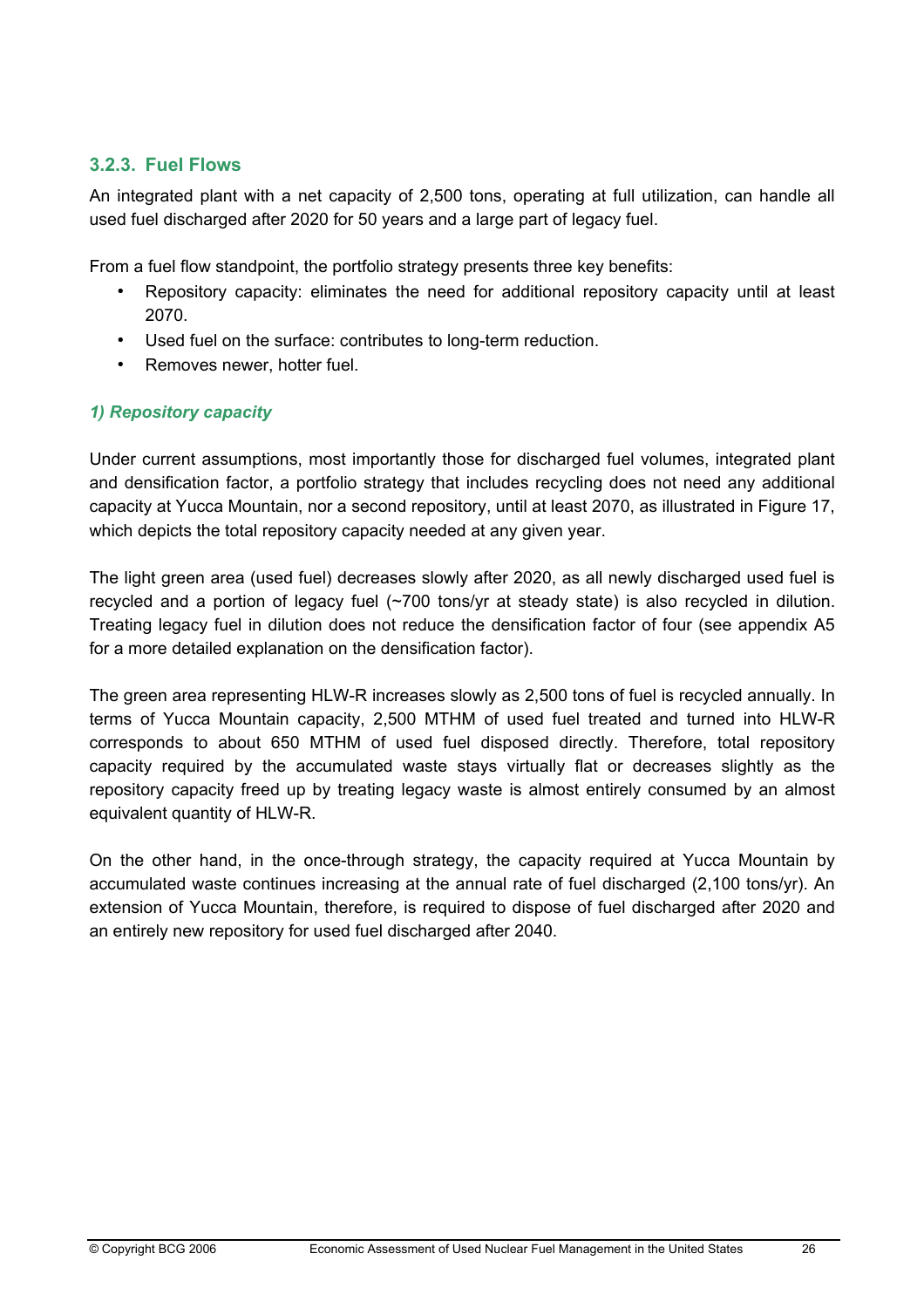

(1) Equivalent to MTHM ('000) of used fuel disposed in the repository (i.e., HLW-R takes only ¼ of the space from equivalent used fuel)

#### **Figure 17: Total repository capacity required over the years (MTHM equivalent)**

#### *2) Accumulation of used fuel on the surface*

Over the long-term, the portfolio strategy reduces the total quantity of high-level waste on the surface. Used fuel reduces significantly, as legacy waste is disposed in the repository and additional discharged used fuel is recycled. HLW-R is produced beginning in 2020 and increases in volume over time. Used MOX also accumulates starting in 2025.

Figure 18 illustrates the situation. The chart is representative of a scenario in which emplacement of used legacy fuel at Yucca Mountain begins in 2015. If emplacement of used legacy fuel were not to occur until after the first few years of operations of the recycling plant, the total waste accumulated on the surface would not decrease until legacy fuel begins to be emplaced in Yucca Mountain.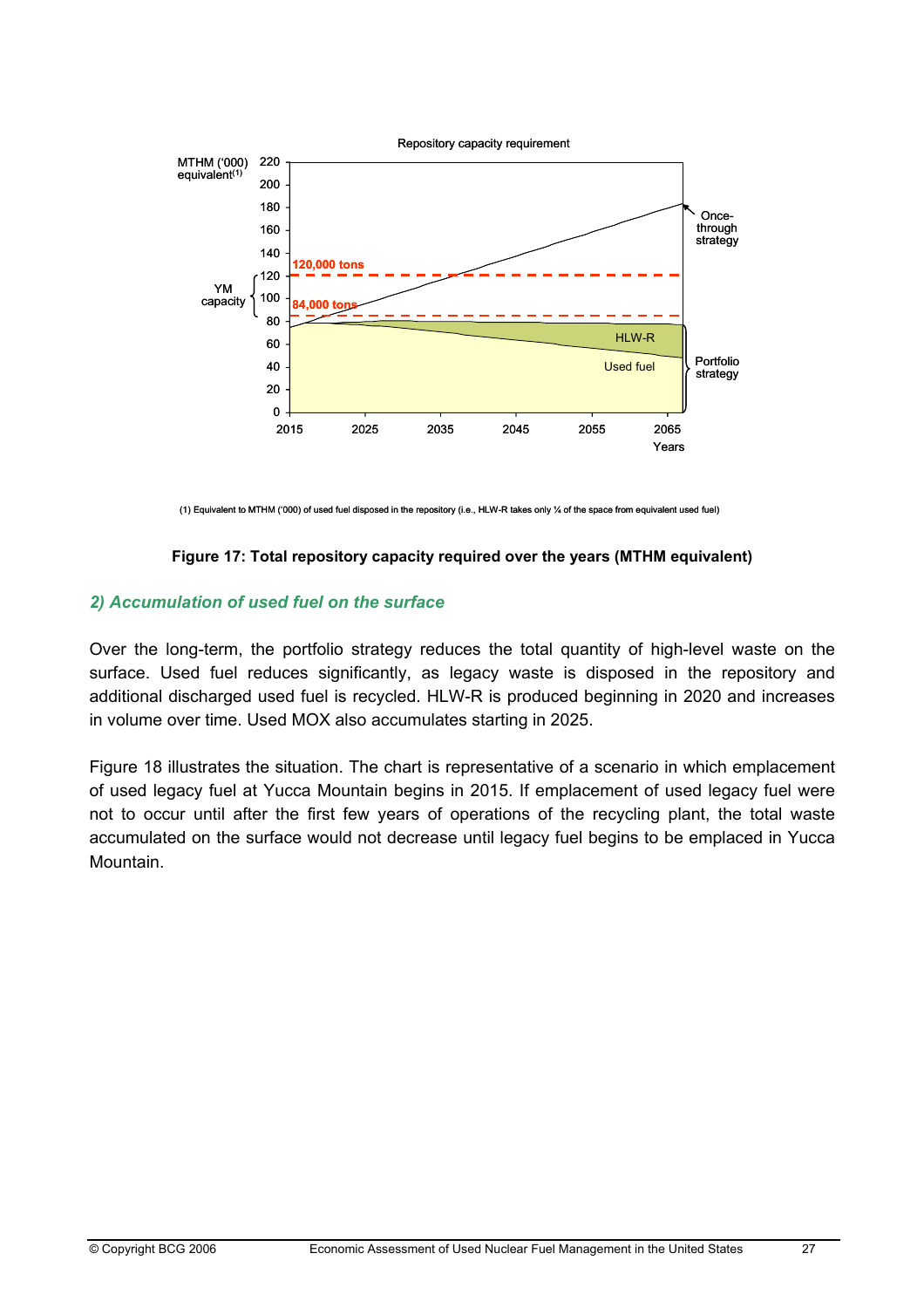



#### *3) Removal of newer, hotter fuel from reactors*

Newly discharged fuel is hot and is stored in cooling pools, while the colder fuel is typically in dry storage. Cooling pools are considered to be a "scarce resource" at the reactor site. In the portfolio strategy, the newer and hotter fuel is removed within three years of discharge to allow for early treatment, thus eliminating the need to build additional cooling pools. On the other hand, in the once-through strategy, the older and colder fuel is more likely to be disposed of first, as detailed in DOE's acceptance priority list<sup>26</sup>, since older and colder fuel does not need interim storage time. Thus, in the once-through strategy, new used fuel would require additional cooling pools capacity.

 $\overline{a}$ 

<sup>26</sup> US DoE – *Acceptance priority ranking and capacity report* – 2004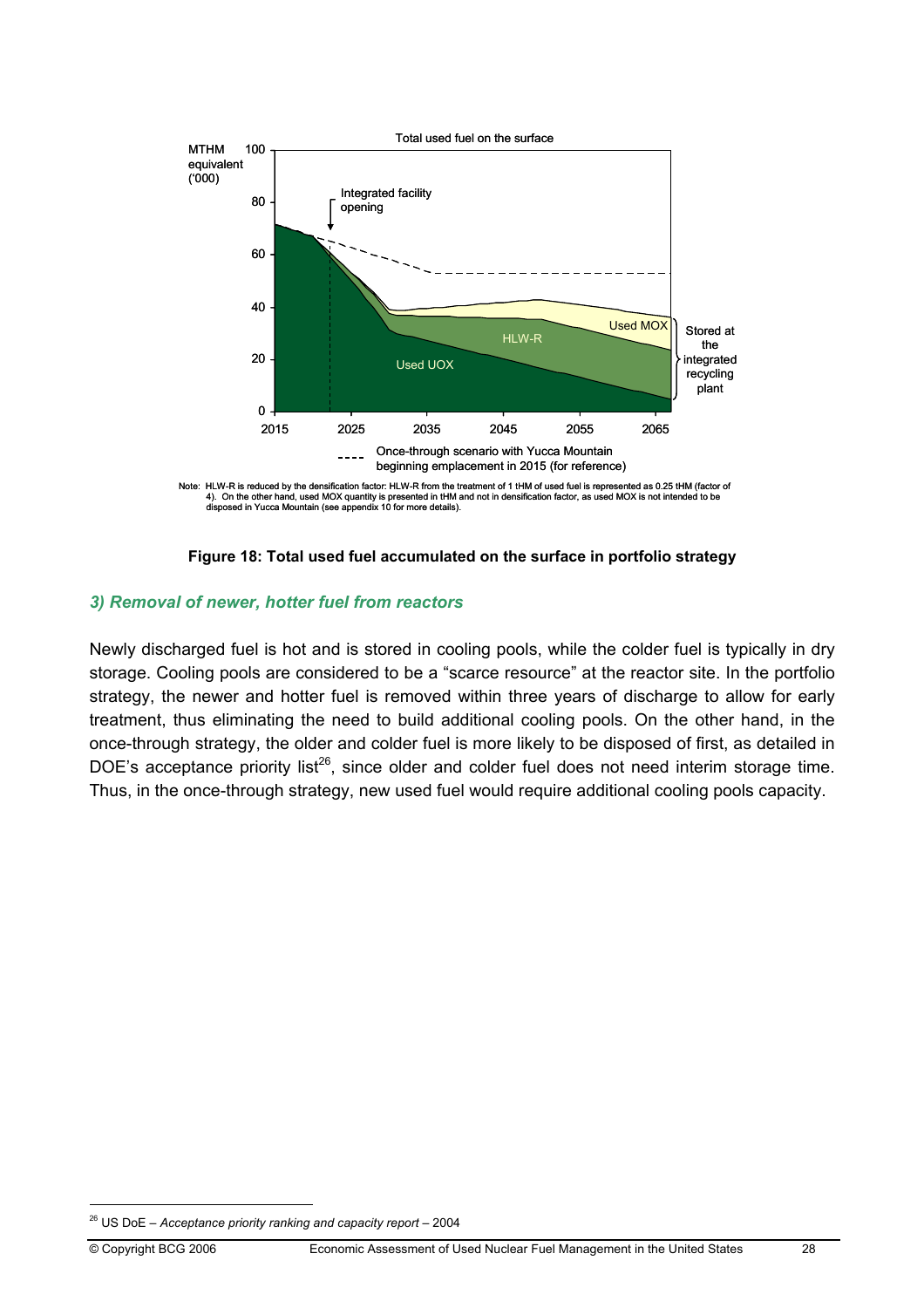### **3.2.4. Financing requirements**

As discussed in the previous section, the portfolio strategy provides significant benefits in the first 30-50 years of the lifecycle. However, these benefits are coupled with some early financing requirements.

To study cash requirements for each strategy, BCG compared them to the cumulative revenues of the current financing mechanism. Historically, expenditures for commercial nuclear waste management have been paid out of the federal Nuclear Waste Fund. While a detailed discussion of the current Nuclear Waste Policy Act and the use of the Nuclear Waste Fund are beyond the scope of this study, BCG makes the following assumptions for comparison purposes:

- Initial available amount is \$16.3B at the end of 2004.
- No change in the current fee structure is enacted, which remains at 1 mil/KWh of electricity generated, not inflation-adjusted, according to which utilities pay into the fund annually.

The financing requirements of the once-through strategy are shown on Figure 19 and indicate that the mil/KWh fee would be adequate until 2045 – 2060 according to the assumption on repository capacity.



(1) Assuming 2% inflation per year and fee at 1mil / KWh nominal. Assumes initial net balance of NWF to be \$16.3B in 2005. (2) <u>Excluding c</u>ost of interim storage of legacy fuel (assumed to be directly sent to Yucca Mountain from power plants).<br>Note: Does not considering link with decision / costs on DoE and Navy fuel.

#### **Figure 19: Financing outlook of once-through portfolio strategy**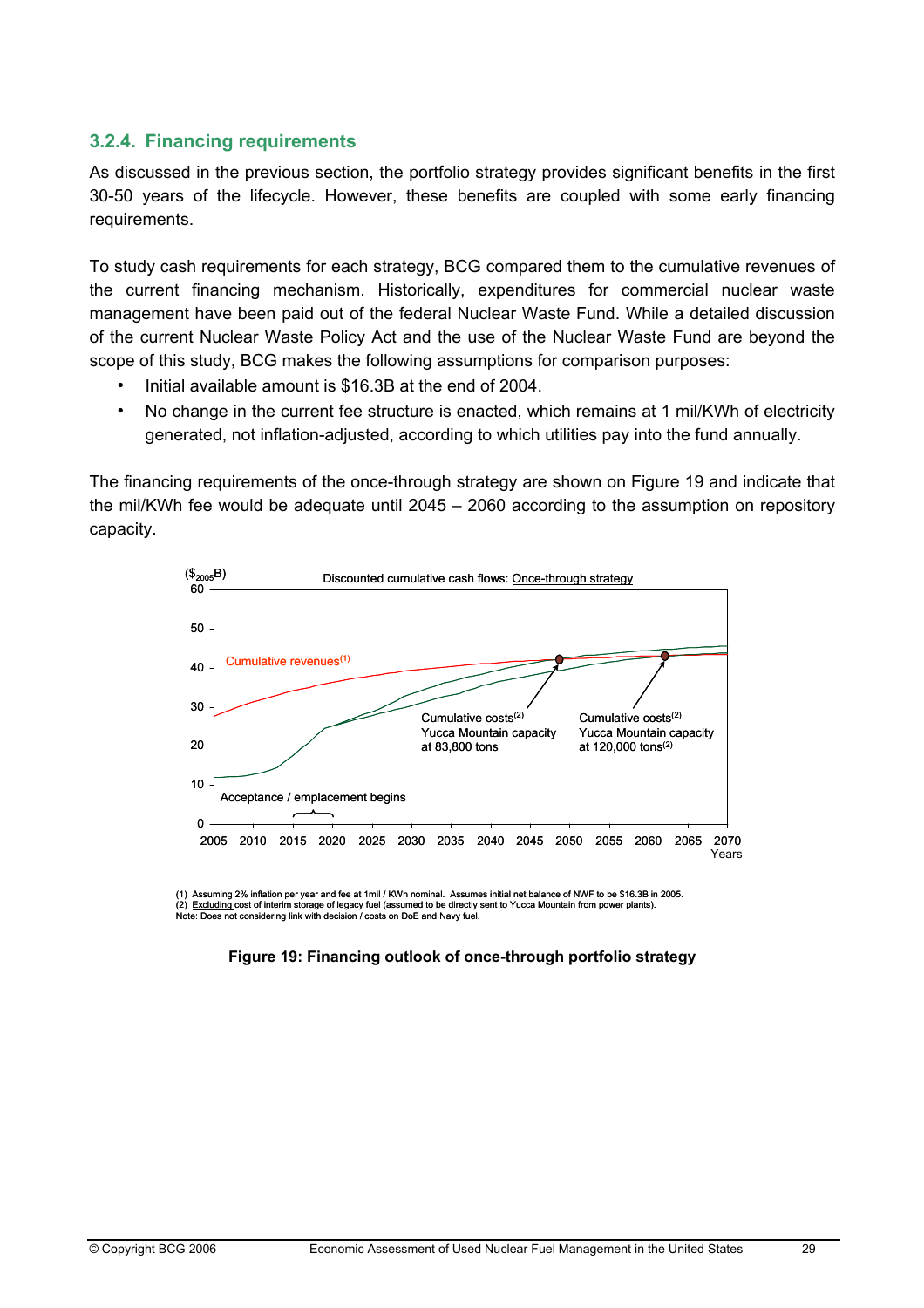The analysis for the portfolio strategy shows that financing requirements would fit within the same revenues as the once-through strategy until 2030, in the case of a fully operational repository beginning emplacement of commercial fuel in 2015. Potentially this date can be extended until 2050+, if the emplacement of commercial fuel in the repository does not begin until after the first few years of operation of the recycling plant (2030-2040). The result is shown on Figure 20.



<sup>(1)</sup> Assuming 2% inflation per year and fee at 1mil / KWh nominal. Assumes initial net balance of NWF to be \$16.3B in 2005. (2) Net of credit (recycling), <u>excluding c</u>ost of interim storage of legacy fuel (assumed to be directly sent to Yucca Mountain from power plants).<br>Note: Does not considering link with decision / costs on DoE and Navy fue

#### **Figure 20: Financing outlook of portfolio strategy**

Once again, in the portfolio strategy, used fuel is being moved off reactor sites by transporting it to the recycling plant starting before 2020, so it is conceivable that emplacement of used fuel in Yucca Mountain could begin after the first years of operation of the recycling plant, without any negative impact on the total amount of waste accumulated on the surface. The situation is illustrated in Figure 20.

#### **3.2.5. Risk Management**

Recycling as part of a portfolio strategy could reduce the risk associated with uncertainties that surround the future. Uncertainties surrounding five key areas are discussed in this section:

- Future repository costs
- Future fuel flows
- Long-term uranium supply and prices
- Pace of repository development
- Pace of deployment of advanced technologies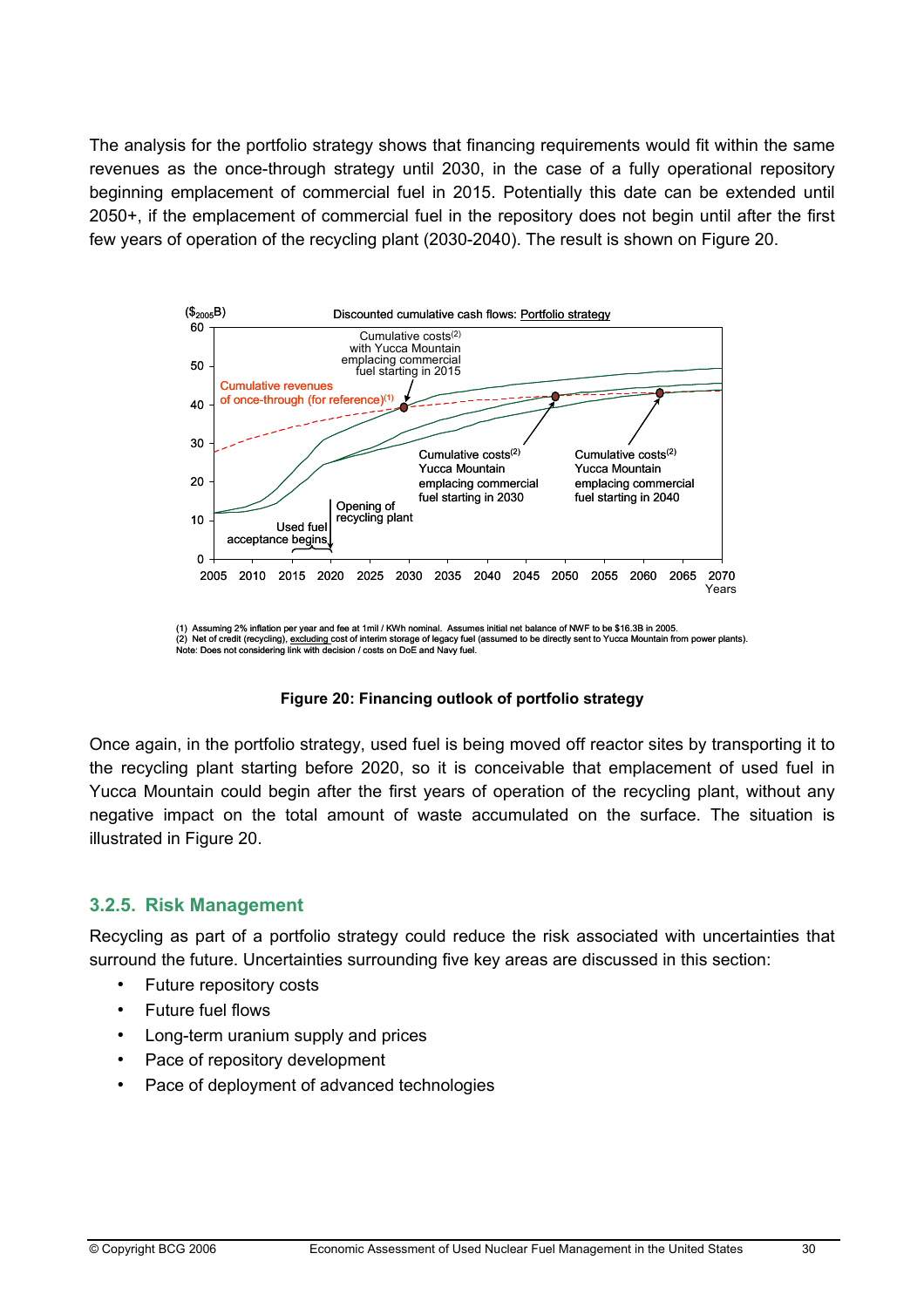#### **Uncertainty in Future Repository Costs**

No cost estimates for a second repository beyond Yucca Mountain have been developed yet. Thus, absent any reliable cost estimate, the cost of the second repository in the economic assessment is assumed to be the same as the cost of Yucca Mountain.

The uncertainty surrounding future costs of a second repository is significant. On the one hand, cost reductions driven by experience are conceivable, although building a second repository in a new geologic site would likely have very different features from the Yucca Mountain project. On the other hand, the very process of finding a suitable site and opening a new political dialogue could drive costs up significantly.

In this respect, the portfolio strategy, while sensitive to factors already identified in section 3.2.2 such as cost of the integrated recycling facility, cost of Yucca Mountain, uranium price, additional cost or credit related to management of used MOX, and discount rate ― is not impacted by uncertainties surrounding the cost of a second repository, until at least 2070.

#### **Uncertainty in Future Fuel Flows ― Implication of the Nuclear Renaissance Scenario**

BCG assumed a moderate increase of U.S. nuclear generation capacity by 2020 ― beyond the currently installed 103 GW to at least 112 GW, based on incentives in the 2005 Energy Policy Act. A stationary model is used for generation capacity beyond 2020.

At the same time, a significant increase in nuclear power generation over the next few years is possible, even beyond what is currently included in the base case. BCG defined the case for significant increases in nuclear power as "nuclear renaissance". Under that scenario, 160 GW of installed capacity would be on line by 2030, and the level of installed capacity would stay constant after 2030. Such a significant nuclear deployment is most likely under a scenario in which stringent carbon abatement legislation is enacted and spurs replacement of an estimated 100 GW of the U.S. generation over three decades — with nuclear gaining a significant share of those builds.

An increase in nuclear power generation of that magnitude would have the effect of significantly increasing the quantity of used fuel discharged, by about 30 percent above BCG current reference scenario of 2,100 tons/year.<sup>27</sup>

Even under these conditions, in the portfolio strategy, the integrated plant can accommodate all of the additional used fuel by not treating legacy fuel in dilution, as it was in the reference case. More legacy fuel would now have to be disposed of in Yucca Mountain, whose capacity would need to be extended to accommodate it. However, the requirement for additional repository capacity would not exceed the technical capacity of 120,000 tons until at least 2070.

Another option available within the portfolio strategy to address the higher flow of used fuel under a nuclear renaissance scenario is to scale up the recycling plant, beyond the baseline capacity of 2,500 tons.

<sup>&</sup>lt;sup>27</sup> The increase in quantity of discharged fuel depends on the corresponding burn-up rate. With the nuclear renaissance, average higher burn-up rate are likely, driven by increase in demand.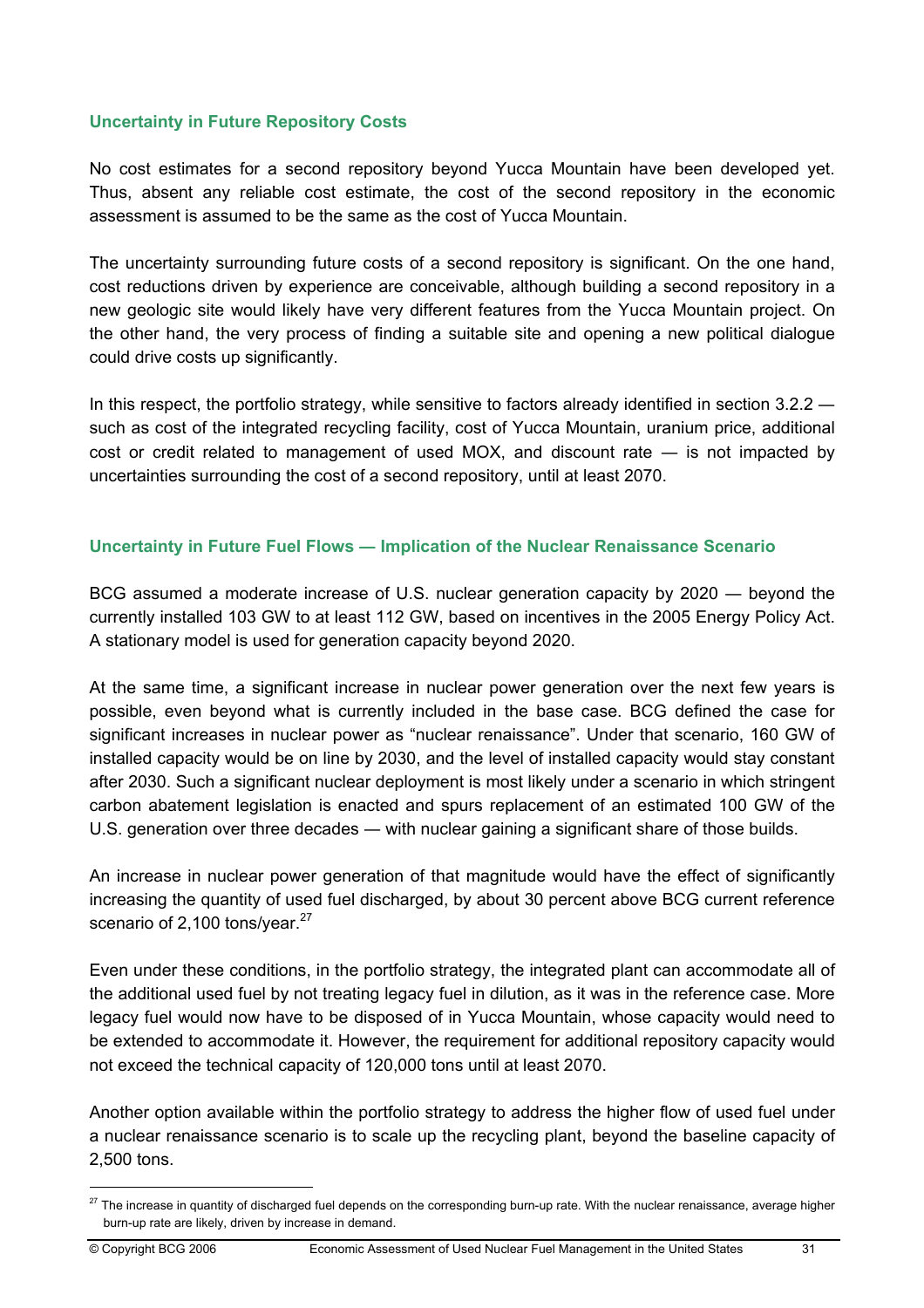On the other hand, the increase of volume of discharged fuel in the once-through strategy has the effect of anticipating the need for a second repository and of increasing the inventory of waste on the surface. The impact of nuclear renaissance on used fuel flows and total repository capacity needed is illustrated in Figure 21.





## **Uncertainty in Long-term Uranium Prices**

Both the recycled fuel from the plutonium-uranium stream (MOX fuel) and the recycled fuel (recycled UOX) from the uranium stream can be used in light water reactors and are therefore comparable in value to fresh UOX of equivalent burn-up rate, after necessary adjustments for adaptation of reactors to MOX fuel use, MOX acceptance costs, and MOX transport costs as well as additional costs for conversion, enrichment, and fabrication of recycled uranium-based fuel.

However, over the last years natural uranium prices have been increasing significantly. This recent trend in uranium prices is expected to be supported over the next few years by significant annual growth of world UOX demand (about 2% per year), primary sources expected to stay below world uranium demand, and end of secondary sources. Rising uranium prices would result in higher costs for power plant operators.

In the portfolio strategy, 20-25 percent of U.S. nuclear fuel supply is made from recycled fuel. In addition to providing a significant supply overhang and lowering dependence on foreign supply, the cost of making recycled fuel is independent of uranium prices. MOX production costs are also independent of enrichment costs. Thus, in the portfolio strategy, power plant operators could capture some of the value that the use of recycled fuel creates in when uranium prices rise, effectively protecting themselves against uranium price volatility.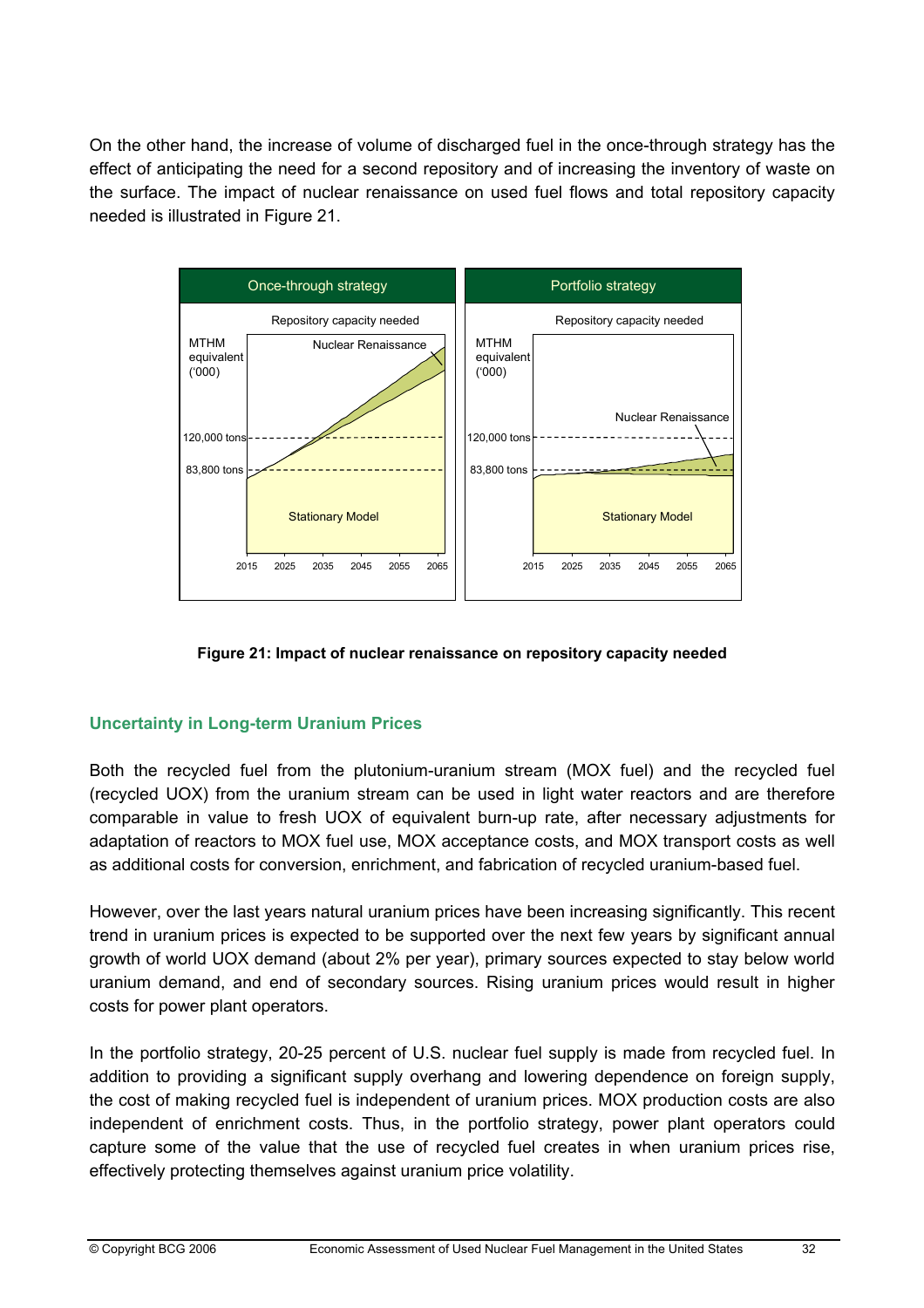#### **Uncertainty in Pace of Repository Development**

In the Implementation approach, BCG assumes that emplacement of commercial used fuel at Yucca Mountain begins in 2015.<sup>28</sup> At the same time, significant uncertainties surround the pace of repository development, driven by many factors, including lengthy licensing process, increasingly stringent requirements, and the like. A slower pace of development of the Yucca Mountain repository than what is currently envisioned would have a limited impact on the portfolio strategy. In particular, the total quantity of used fuel on the surface would not increase, since the integrated recycling plant begins to treat fuel by 2020. On the other hand, any delay at Yucca Mountain has a direct impact on the volume of used fuel accumulated on the surface in the once-through strategy, which relies exclusively on repository operations to reduce used fuel inventory.

#### **Uncertainty in Pace of Deployment of Advanced Technologies**

Within the time horizon that BCG considered for the integrated plant (up to 2070), two important technological evolutions could have significant impact on back-end issues: the advent of fast reactors and the development of advanced recycling techniques. Typically, fast reactor technology is associated with advanced fuel cycle technologies involving joint extraction of plutonium and minor actinides. Such a thorough extraction of radioactive material can potentially increase densification factor by much more than the factor of four considered in this assessment. Plutonium and the other minor actinides are then used to fabricate fast reactor fuel.

However, significant uncertainties surround the pace of deployment of commercial fast reactor and advanced fuel cycle technologies.

The COEX<sup>TM</sup> process that has been discussed in the context of a recycling strategy is derived from existing proven technologies. The COEX™ process is compatible with the deployment of fast reactor technologies — since the material with high energy content in used MOX could be later used to produce fuel for fast reactors ― and could build valuable experience towards the development of advanced recycling technologies.

The early development of  $COEX^{TM}$  recycling capacity can potentially "bridge the gap" between the recycling technology of today and the advanced technologies of the future, paving the way for their deployment.

<sup>&</sup>lt;sup>28</sup> Alternative scenarios for dates in which emplacement of commercial used fuel at Yucca Mountain begins are used in Figures 14 and 18.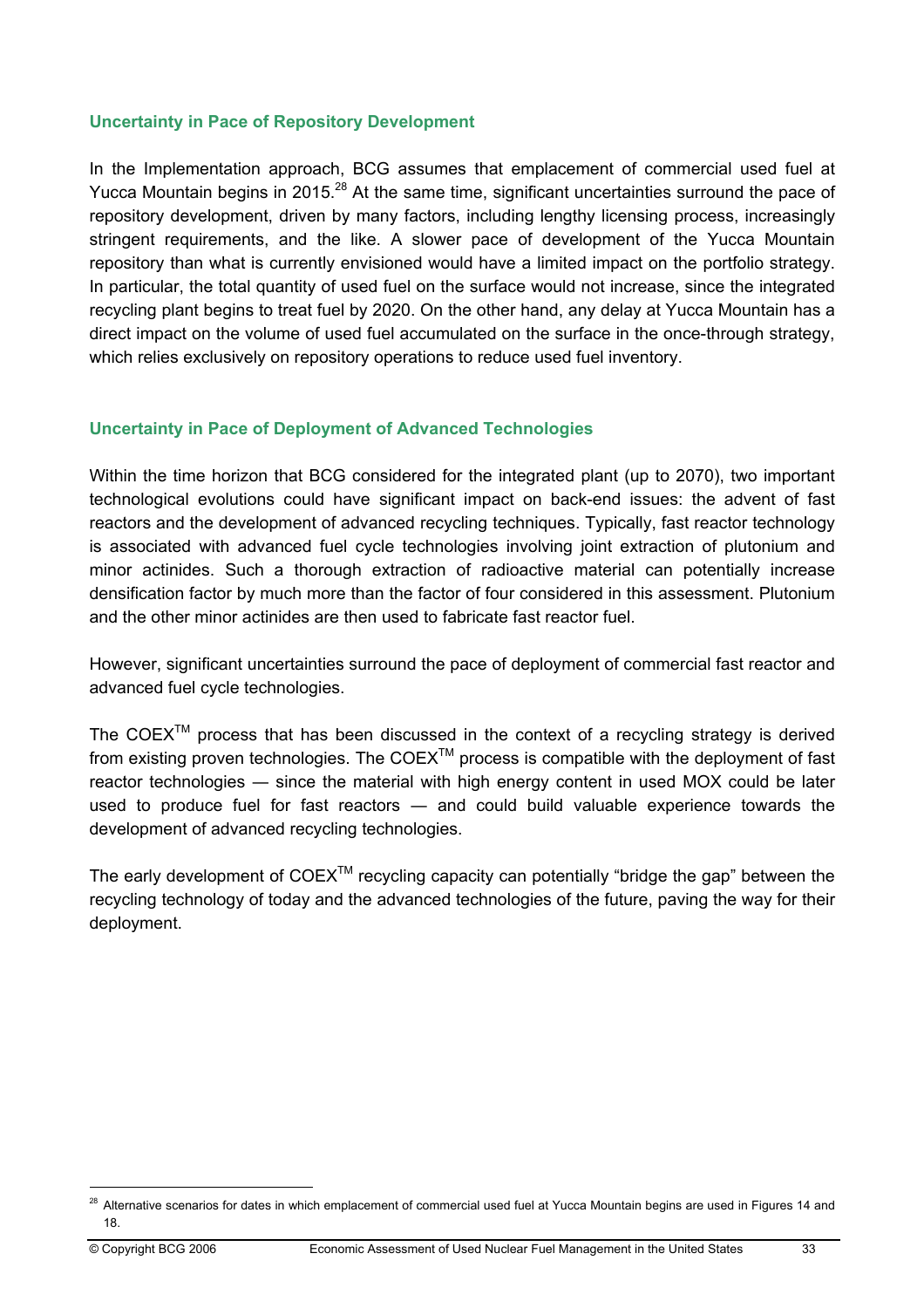# **4. IMPLEMENTATION ISSUES**

Implementation of recycling in the United States as a strategy to complement development of the Yucca Mountain repository presents some issues that need to be addressed. In particular, three factors need to be addressed:

- Positive legislative, policy and financial environment toward recycling.
- Broad-based industry acceptance and adaptation of U.S. reactors for use of MOX fuel
- Development of solutions to manage used MOX.

### **Positive Legislative, Policy and Financial Environment toward Recycling**

Although legislative and regulatory considerations are beyond the scope of this study, one clear requirement for success is that enabling legislation will be needed before recycling can be moved forward.

Cost estimates for an integrated recycling plant were estimated based on a stable, positive climate in the United States towards recycling. Such a climate would ensure that the overall strategy deployment ― from site selection through licensing and construction ― follows timelines and regulatory approaches similar to the norm for new nuclear plant construction. An estimated sevenyear construction period for a recycling plant assumes limited material interventions for licensing revisions or issues of political acceptance.

Although BCG included contingencies in recycling plant costs, BCG also assumed that a business model that brings together all the parties involved can be successfully executed for construction of the integrated plant. This could involve several creative solutions, including possible public-private partnerships, joint ventures, and other business combinations to address funding requirements, incentive-based approaches for completion, ongoing performance measures and performancebased contracting.

#### **Broad Based Industry Acceptance and Adaptation of U.S. Reactors**

The total quantity of MOX to be absorbed by U.S. reactors is estimated at ~300 tons/year. A significant number of reactors in the U.S. will have to accept MOX to make recycling a reality. Existing reactors can typically burn only up to 33 percent MOX fuel, while standard UOX fuel make up the balance. It is unclear whether future reactors will be able to burn MOX fuel at a concentration higher than 50 percent. To understand exactly what percentage of reactors would have to be adapted, BCG considered three categories that can burn different percentages of MOX:

- Current reactors with more than 20 years of remaining lifetime in 2020 could burn up to 33 percent MOX fuel with some reactor adaptation and license amendment.
- Current reactors with fewer than 20 years of remaining lifetime in 2020 could burn a lower quantity of MOX (estimated at 20 percent) with licensing-only requirements.
- Newly built reactors are likely to be able to accept higher levels of MOX fuel (~50 percent and potentially more depending on the technology).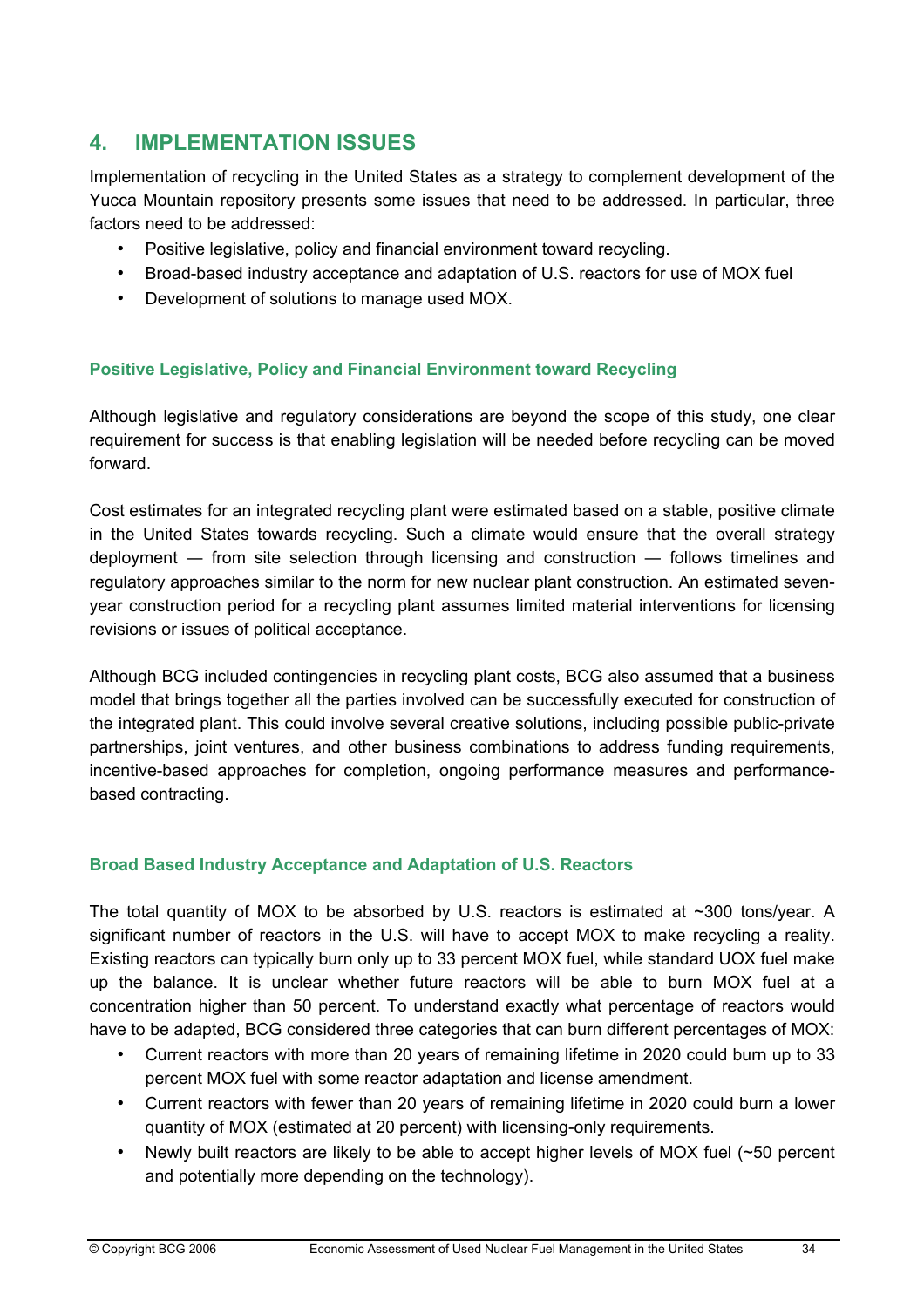The first category seems to represent the top candidate for reactor adaptation. If only reactors within this category were considered, 80-90 percent of them would presumably have to be available to accept MOX. If, on the other hand, the second and third categories were targeted, only 50-60 percent and 30-50 percent of the units would need to be adapted. This situation is illustrated in Figure 22.



**Figure 22: Reactor adaptation requirements** 

Broad-based acceptance of MOX by nuclear utilities is thus necessary for successful implementation of recycling in the United States. This factor was taken into account in BCG computation of credits for MOX, where a 25 percent reduction is applied to the computed value of MOX. This factor is intended to cover all the costs of introducing MOX into the system, including the less-quantifiable "MOX acceptance costs".

#### **Development of Solutions to Manage Used MOX**

The recycling strategy, while resulting in a significant reduction in the volume of used nuclear fuel waste, is not a closed cycle or complete solution under current technology. By 2075, about 15,000 tons of used MOX will have been generated and initially stored at the recycling plant site. The recycling strategy relies on a broad range of future potential solutions to handle used MOX, with potential for negative or positive economic impact on recycling.

In a possible scenario, the portfolio strategy could leverage fast reactor and minor actinide removal technologies to limit economic impact of used MOX and to fully optimize repository space. This solution would have the effect of further reducing estimated recycling costs by 0-10 percent.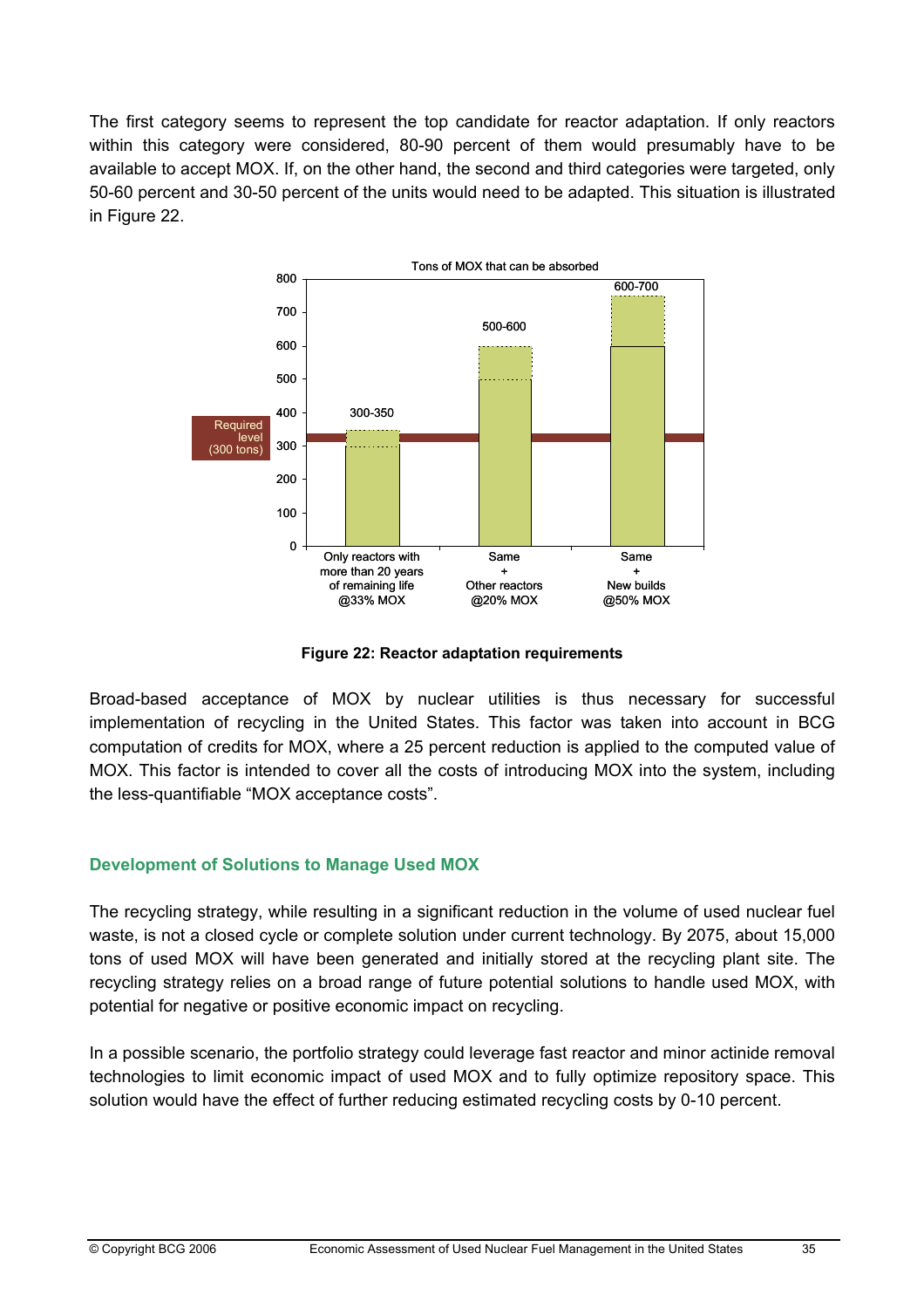Multiple recycling of used MOX is also an alternative option. While this solution presents some technical challenges that need to be overcome, it would provide a solution in case of potential delay of fast reactor technologies. It also would have the effect of increasing total recycling costs by an estimated 10-15 percent.

Disposal of used MOX in a geologic repository is not considered a viable option, because it could increase recycling costs up to 40 percent by undermining any advantage gained on repository capacity, while also wasting valuable material with a high energy content that could be used by future generations.

More detailed calculations of the impact of used MOX on the overall economics of the portfolio strategy are included in appendix A10 .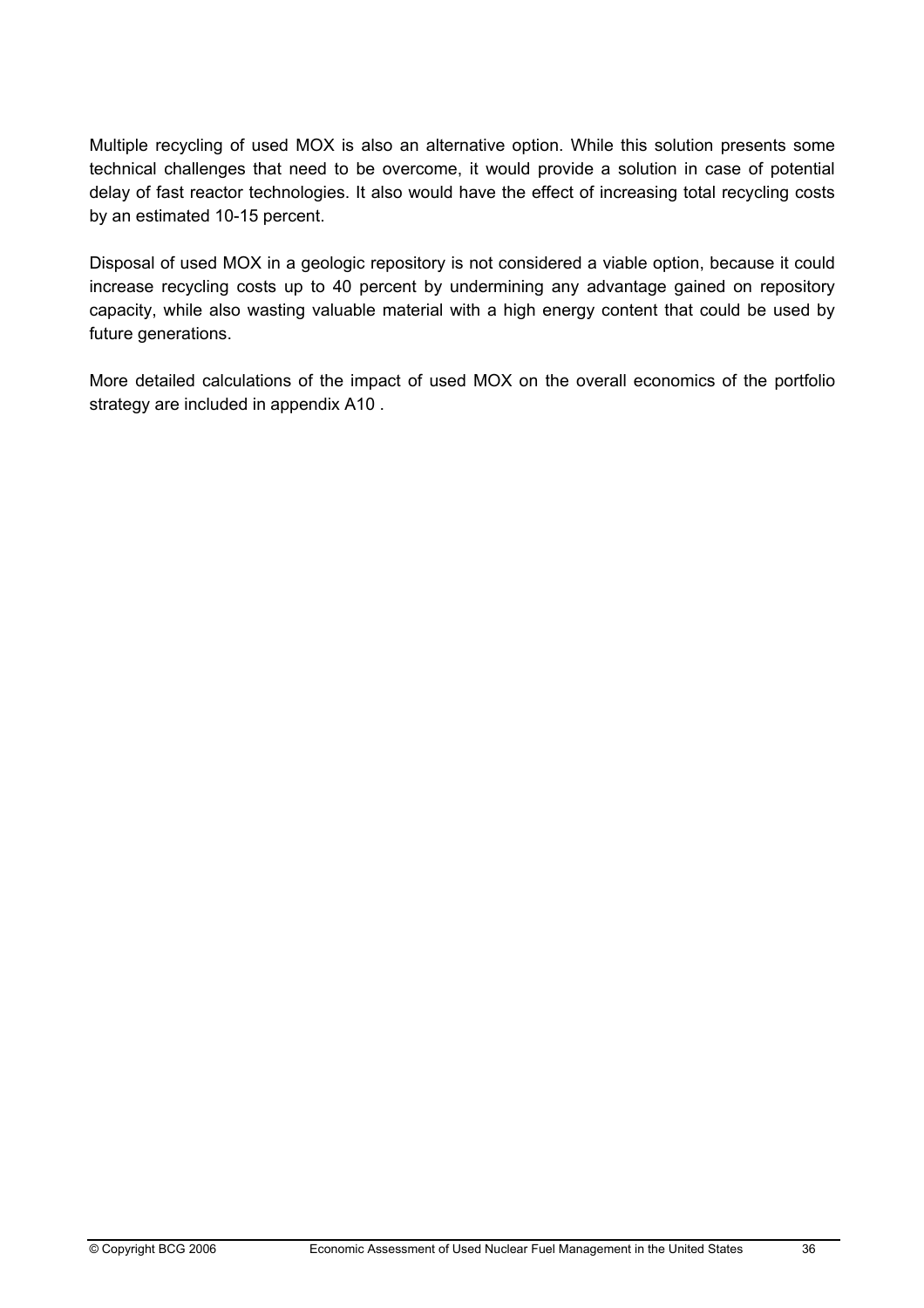# **5. CONCLUSIONS**

Recycling, as part of a portfolio strategy in which an integrated recycling plant complements the Yucca Mountain repository, could be attractive for solving the long-term used fuel management requirements of the U.S. nuclear power market.

Recycling shows comparable economics to an exclusive once-through strategy, especially considering uncertainties that surround many of the variables used in the assessment, such as uranium price and repository costs.

As with all other options, the recycling strategy involves some issues that need to be addressed. In particular, successful implementation would require:

- Broad-based acceptance of recycled fuel by the nuclear industry, as recycled fuel would have to be used in a significant number of reactors.
- A positive legislative, policy, and financial environment for recycling.
- Development of optimal solutions, such as use in fast reactors or multiple recycling, to manage the relatively limited<sup>29</sup> quantity of used MOX fuel, yet with flexibility on the timing.

In addition, recycling, as part of a portfolio strategy, presents a number of benefits:

- Eliminates the need for additional repository capacity, beyond the initial 83,800 ton capacity at Yucca Mountain, until 2070.
- Contributes to early reduction of used fuel inventories at reactor sites in particular, removing newer, hotter fuel for recycling within three years of discharge and eliminating the need for additional investments in interim storage capacity.
- Relies on existing technology; with appropriate modifications, and can provide an operational transition to future technology developments such as Advanced Fuel Cycles and fast reactors.
- Shows cash flow requirements that could fit until 2030 within the current financing resources available for the once-through strategy, or even until 2050+ if acceptance of used fuel at Yucca Mountain begins only after the first years of operation of the recycling plant.
- Offers a tool for nuclear power sector to protect against potential rises in uranium prices, by providing MOX and recycled UOX fuel<sup>30</sup>, whose production cost is independent of uranium prices and enrichment costs.

The benefits are compelling enough to warrant further consideration of recycling as a complementary approach to developing Yucca Mountain capacity.

<sup>&</sup>lt;sup>29</sup> Relatively compared to the overall quantity of used fuel generated by 2070 (15,000 tons out of a total of ~200,000 tons of used fuel).<br><sup>30</sup> MOX and recycled UOX fuel estimated to satisfy 20-25 percent of U.S. fuel re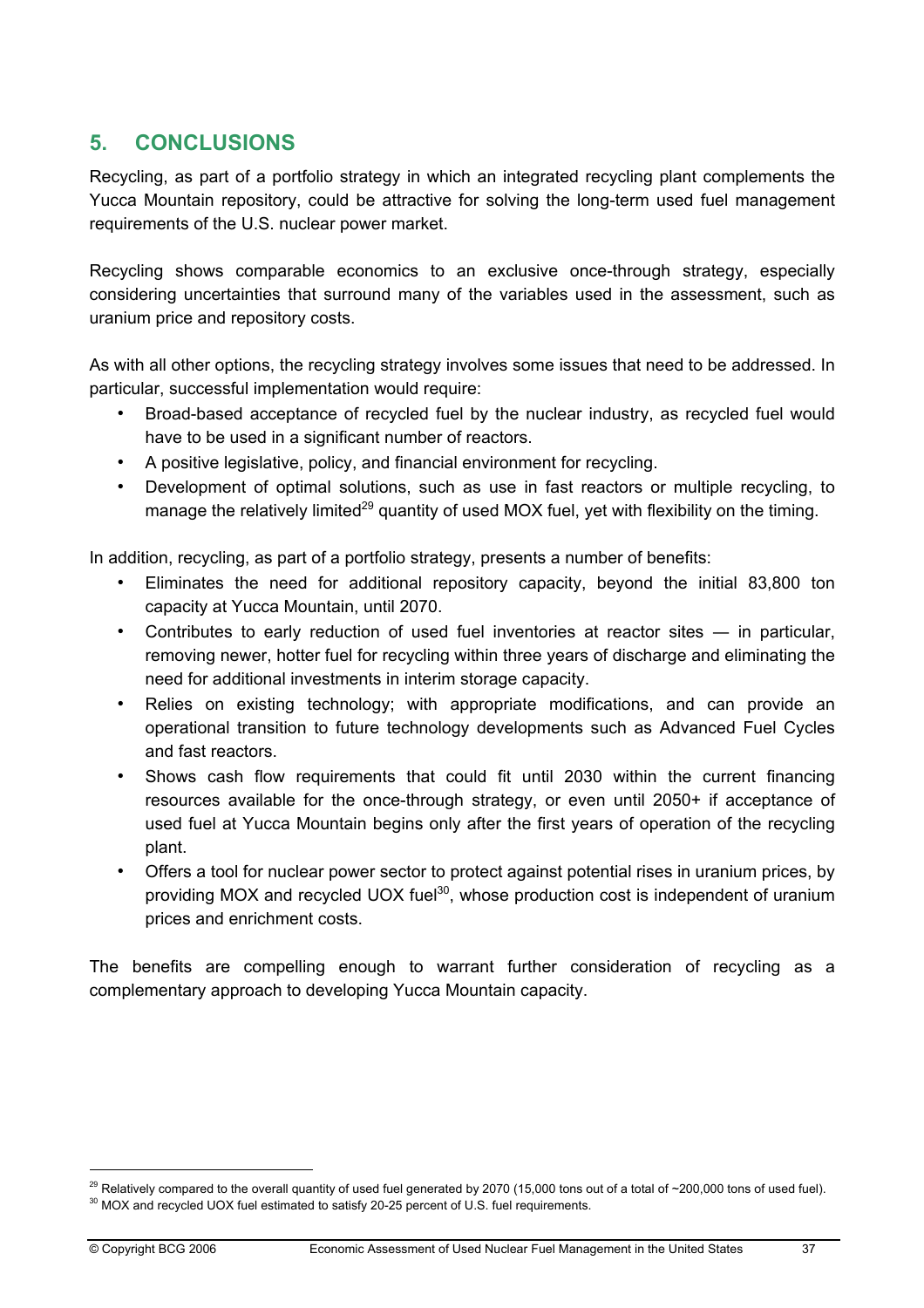BCG recommends a range of next steps:

- Pursuing a constructive dialog among key policy makers and industry leaders on the results of this and other recent fuel cycle management initiatives. The objective of such an effort would be consensus on the possible merits of the recycling portfolio strategy and other available strategies, with identification of a limited set of issues to be addressed.
- Developing a detailed business plan for the recycling portfolio strategy that considers:
	- − additional technical aspects such as development of a complete technical road map, including comprehensive deployment timeline and implied licensing/ approvals, management of used MOX fuel, and the like.
	- − commercial aspects such as funding and operational mechanisms and the potential for public-private partnerships.
	- − policy aspects such as non-proliferation.
- Building on the above steps and developing an overall roadmap.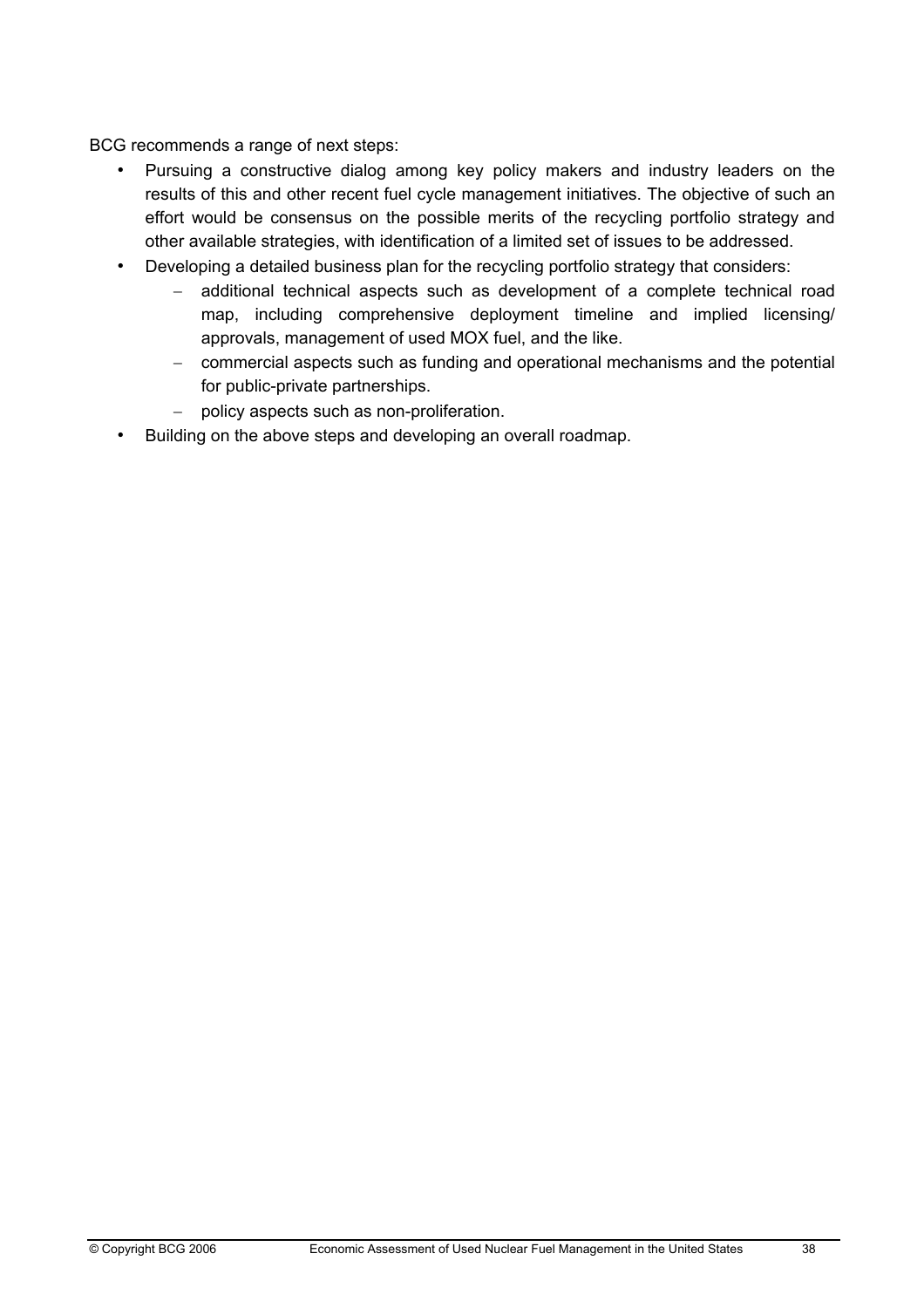# **APPENDIX**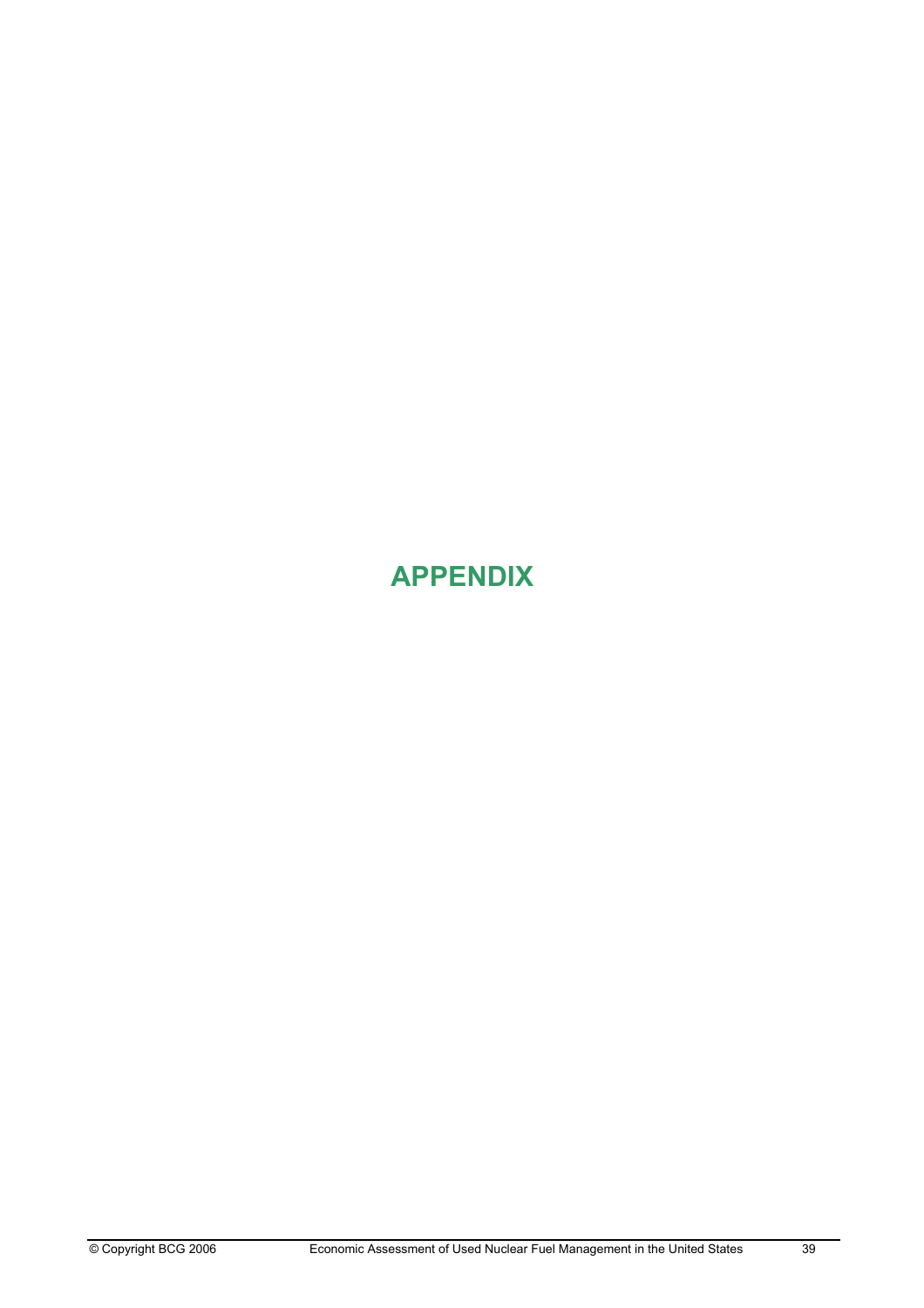# **A1 . KEY METHODOLOGIES**

In this section, we describe two key methodologies used for the economic assessment:

- The unit cost methodology, which is a standard methodology used in estimates of backend costs and is used in the context of the Greenfield approach;
- The net present cost methodology, used in the context of the Implementation approach.

All computations are made in real 2005 dollars, using a real weighted average cost of capital (WACC).

# **Unit Cost**

In the course of this study, the unit cost methodology is used within the Greenfield approach. Unit costs are defined as the (imaginary or real) cost of purchasing a service/product from a supplier, paid in the year the service/product is supplied. Unit costs in the study are, whenever possible, calculated using investment, operations and decommissioning lifecycle cash flows.

The unit cost calculation method used in the study is a standard average lifecycle cost calculation based on expected returns on investments. For example, in the case of an integrated recycling plant, the method seeks to identify the average revenues required over the operational lifetime of the installation such that the discounted revenues are equal to the discounted sum of all cash outflows. Specifically, we seek to solve the following equation for the unit cost (UC):

$$
\sum_{i=1}^{i=a} \left[ \frac{CAPEX_i}{\left(1 + WACC\right)^i} + \frac{OPEX_i}{\left(1 + WACC\right)^i} + \frac{DECOM_i}{\left(1 + WACC\right)^i} \right] = \sum_{i=1}^{i=a} \frac{UC \cdot PROD}{\left(1 + WACC\right)^i}
$$

Where:

- *CAPEXi*, *OPEXi* and *DECOMi* are the investment, operating and decommissioning costs incurred in year *i.*
- WACC is the weighted average cost of capital of the entity investing in the installation.
- PROD is the annual production of the installation in question.
- UC is the desired unit cost.

Thus, the unit cost represents the average price of service/product that a supplier would charge at any point in the lifespan of the installation.

Once the calculation of the unit cost is completed, we have a  $\frac{1}{3}$  figure for each component of the cycle. Such a number needs to be further discounted depending on the timing of the expense. The mid-irradiation point is the reference point (t=0) to which all the costs are reported. Discharge occurs approximately two years after the mid-irradiation point.

For example, in the case described above, from the time of fuel discharge (t=2), the fuel would not be sent to any recycling plant until after it has been cooled at the reactor site. Therefore, the

© Copyright BCG 2006 Economic Assessment of Used Nuclear Fuel Management in the United States 40

<sup>&</sup>lt;sup>31</sup> "\$" refers to 2005 dollars and "kg" refers to kilogram of used fuel discharged.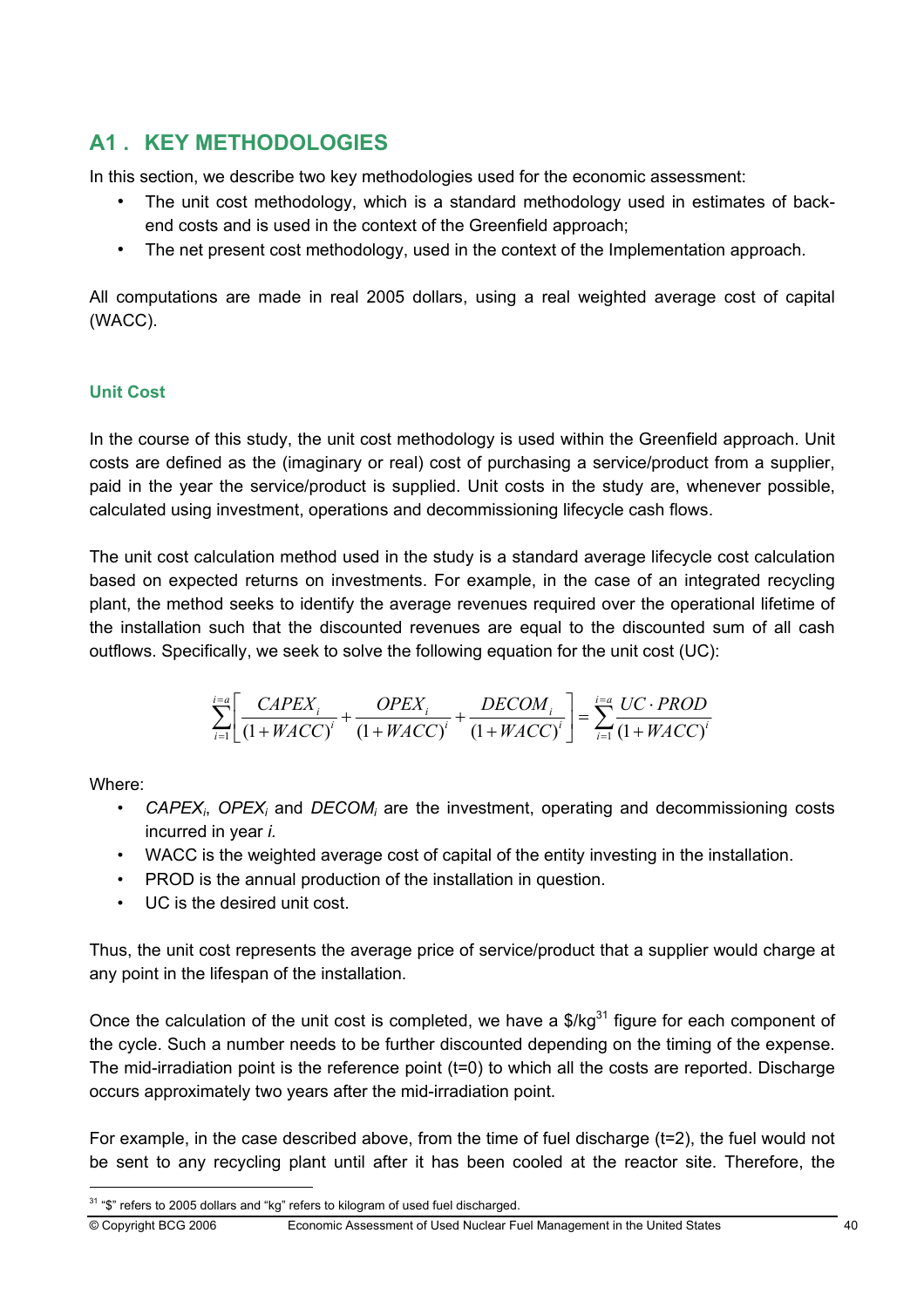recycling unit cost needs to be discounted for the years of on-site cooling. The discount rate used for this operation is a conceptually different rate than the cost of capital originally used for the computation of the unit cost. Even though the two values could be the same, the WACC is the cost of capital for the operator of the plant, while the discount rate is the cost of capital from the perspective of the entity that has the overall responsibility on the used fuel. In the course of the study, we will often use the same value for both the WACC and the discount rate, by assuming that the Department of Energy (DOE) is effectively the owner of the fuel as well as the operator (or primary financing entity) of all the components of the fuel cycles. A more detailed discussion on the discount rate and the cost of capital is in appendix A3 .

#### **Net Present Cost**

When we move from the Greenfield to the Implementation approach, we find the use of a net present value (cost) approach, rather than a unit cost, more straightforward. Although the results from the two approaches (unit cost and net present cost) are very similar, a definition of a unit cost in the Implementation approach requires the use of assumptions that are not as transparent as in the Greenfield approach, due to the concurrent presence of legacy used fuel and new used fuel, and variable fuel flows.

The net present value is derived from the real cash flows to be expected over the course of the life time of the solution. Cash flows in the study are, whenever possible, calculated using investment, operations and decommissioning cash outlays, very similarly to what is done in the unit cost methodology. For most components, we take those cash flows directly, with a few necessary adjustments. Once the cash flows have been defined, we proceed in exactly the same way as in the unit cost methodology, only falling short of the final step in which we calculate the actual unit cost.

$$
\sum_{i=1}^{i=a} \left[ \frac{CAPEX_i}{\left(1 + WACC\right)^i} + \frac{OPEX_i}{\left(1 + WACC\right)^i} + \frac{DECOM_i}{\left(1 + WACC\right)^i} \right] = NPV
$$

The undiscounted cash flows represent the total life cycle cost of a given solution.

In the course of the study, wherever possible, we presented both the undiscounted and the discounted cash flows, in order to highlight the timing component of the calculation.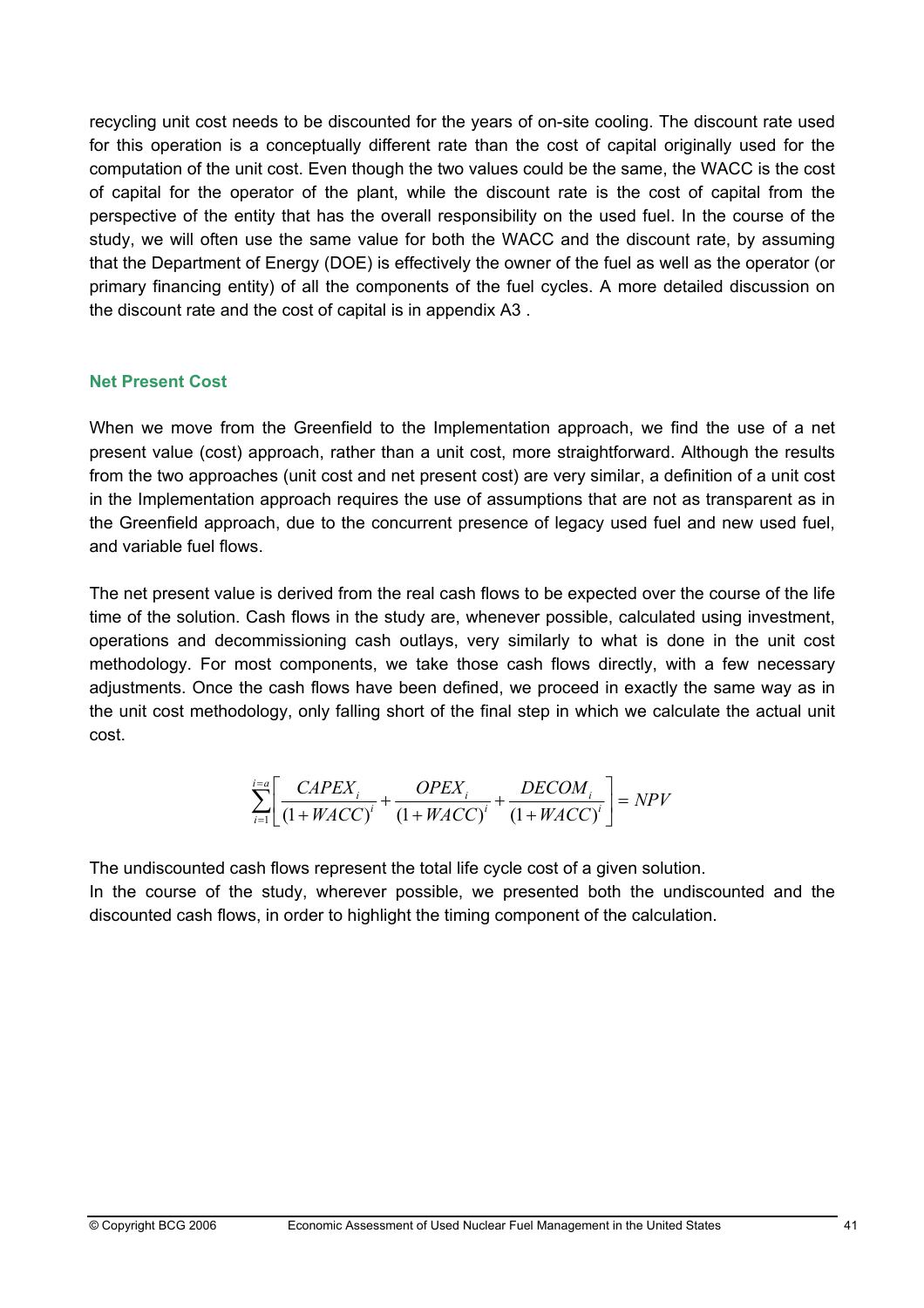# **A2 . FUEL VOLUMES**

In this section, we detail the assumptions used to calculate the amount of used fuel discharged in and after 2020.

The quantity of fuel discharged annually is an important parameter, as it drives, among other factors, the size of the integrated recycling plant, the availability of repository capacity, the quantity of MOX produced and, thus, the number of reactors that need to be adapted for the acceptance of MOX.

For our assessment, we use a stationary scenario, in which the main variables are kept constant after 2020. Although this is a simplification of future conditions, it has the advantage of being easy to test, verify and communicate and does not require the use of models and long-term estimates for the future of nuclear energy beyond 2020-2030, which go beyond the scope of this study. Two stationary scenarios are then defined:

- A base case scenario, in which we make conservative assumptions on the growth of nuclear power, based on available data.
- A nuclear renaissance scenario, in which we consider the possibility of a sharp growth in nuclear power, which, in turn, drives the annual quantity of fuel discharged.

Specifically, the quantity of fuel discharged is derived from the amount of nuclear electricity generated and the average burn-up rate. In the following two sections, we make important considerations in terms of these two key variables.

#### **Future Nuclear Generation of Electricity**

To estimate the future nuclear generation of electricity, we use the estimated installed capacity as a proxy, by assuming a constant utilization factor going forward. Although utilization factors have increased significantly since the dawn of nuclear energy, they have now reached ~90% and are expected to plateau over the next few years.

In terms of future installed nuclear generation capacity, we consider the following factors:

- Re-connection of Browns Ferry 1 expected in 2008.
- Up-rates of ~950 MW to be effective in 2005-2008 (currently under review), another ~950 expected by NRC in 2008 and ~1 GW between 2008-2020.
- New reactors for ~6 GW of capacity, driven by Energy Policy Act of 2005.
- Licenses for all reactors extended for an additional 20 years.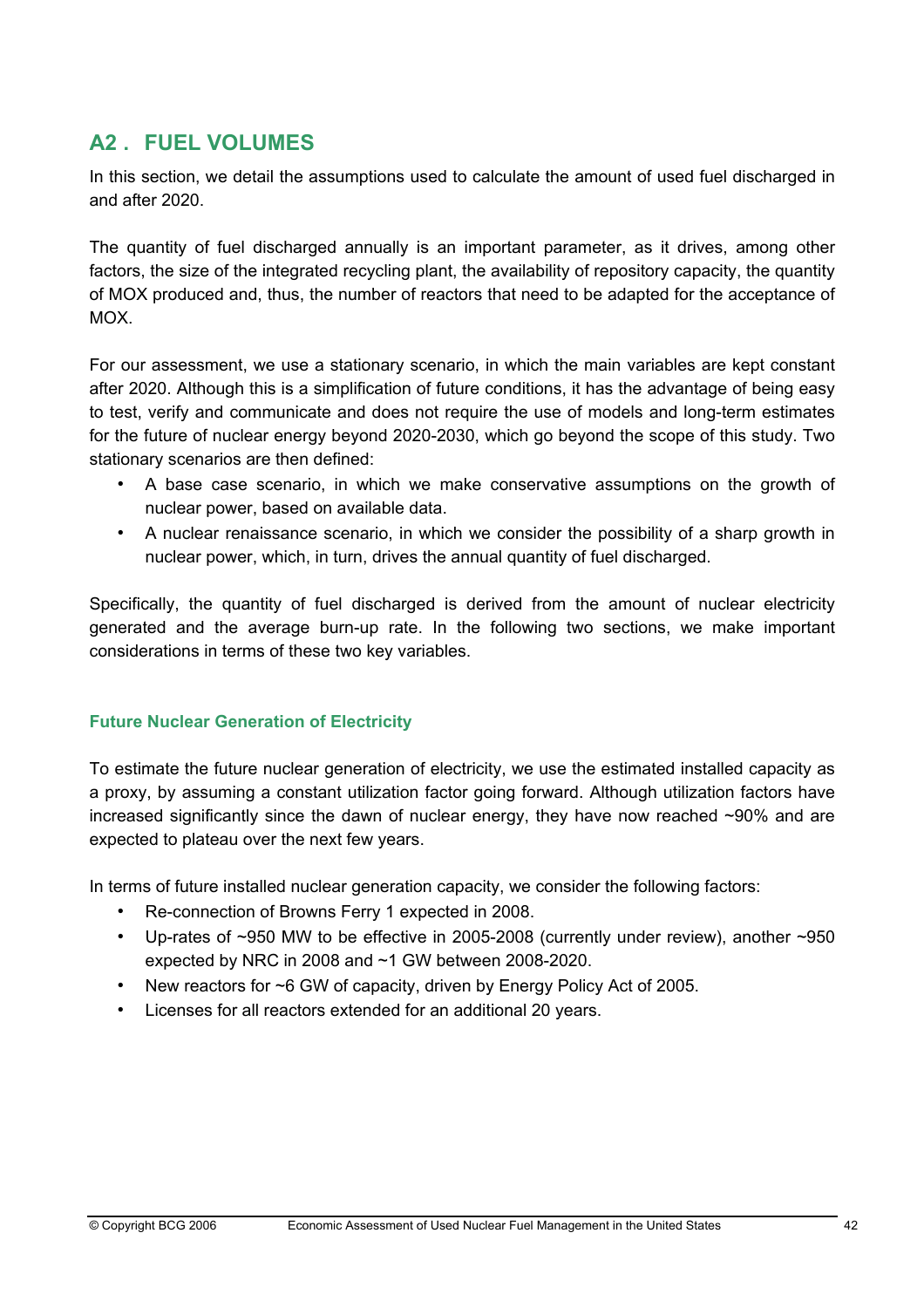These factors result in an installed capacity of 112 GW by 2020, as illustrated in Figure 23. This is consistent with external studies.<sup>32</sup>



**Figure 23: Expected nuclear installed capacity in 2020** 

In addition, we assume a steady state beyond 2020, in which old reactors that are coming off-line are substituted with new builds.

As previously discussed, we also envision a scenario in which a favorable environment towards nuclear power, driven by carbon taxation, favorable legislation, high oil and gas prices, accelerates the construction of new reactors (6 GW completed by 2015) and stimulates the construction of a second wave of reactors by 2015-2030. In order to estimate the quantity of nuclear power generation installed in 2015-2030, we looked at the existing fleet of power plants and observed that there is ~100 GW of coal production capacity, which could potentially be retired if stricter environmental regulations were enacted. In that case, we might expect that power plants based on cleaner-coal technology and nuclear would replace the retired coal plants. Assuming nuclear power accounts for a significant portion of the replaced installed capacity, we could potentially expect a total nuclear installed capacity of  $~160$  GW by 2030. A total installed capacity of  $~160$ GW is also the installed capacity for which nuclear power installed capacity grows at the same rate as projected electricity demand (~1.8%).

<sup>32</sup> World Nuclear Association – *The global nuclear fuel market* – 2003.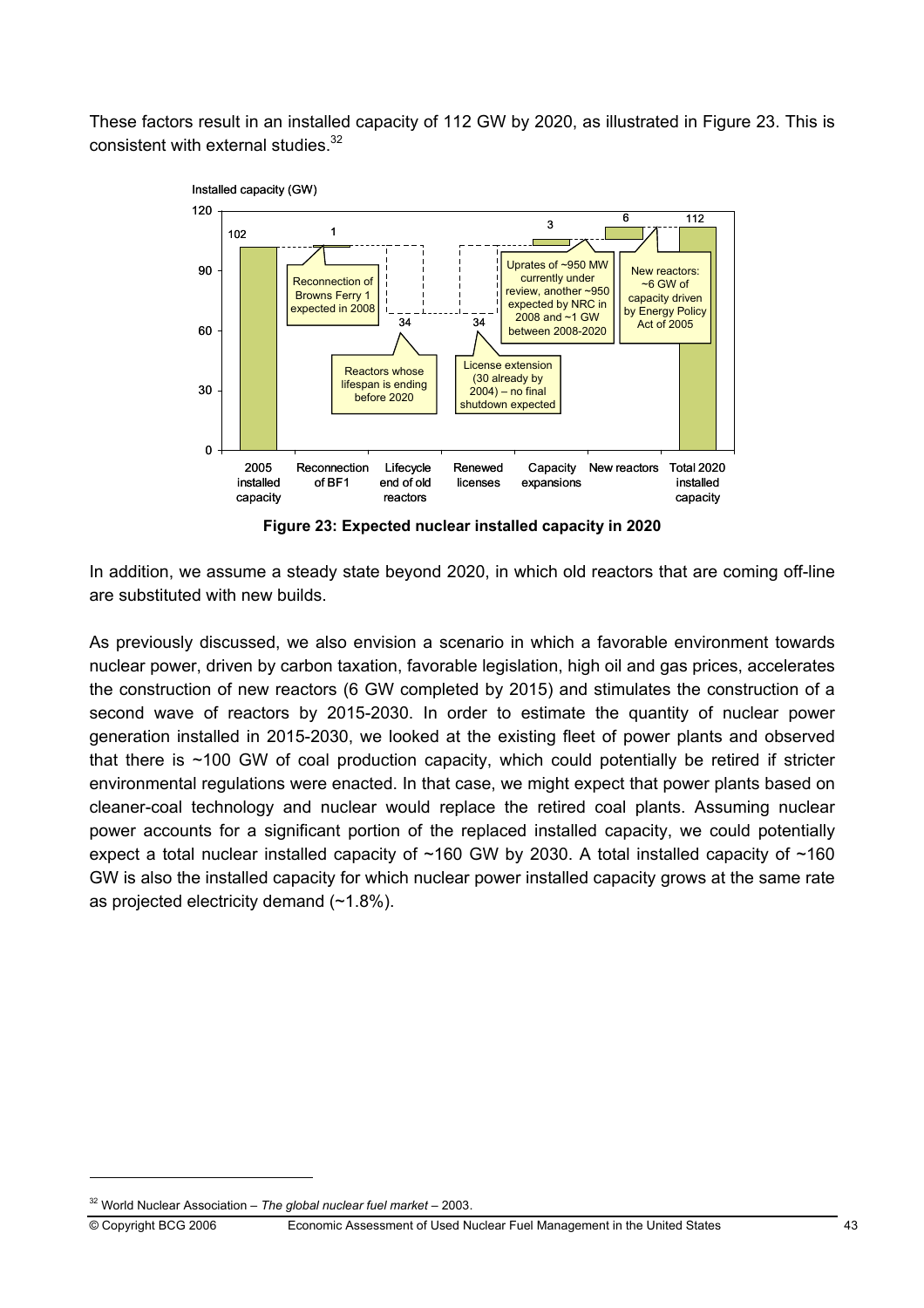#### **Burn-up Rate**

Historically, burn-up rate is driven higher by fuel cost optimization. Main drivers for higher fuel assembly burn-ups are:

- Smaller number of fuel assemblies purchased, which, in turn, reduces used fuel storage requirements and overall fuel costs.
- Longer cycles, which drive shorter refueling outages and therefore higher utilization factors.
- Higher power plant output.

However, the legal limit of 62 GWd/t on peak rate set by NRC, bounds the potential increase in burn-up rates over the next years. The legal limit translates into an average assembly burn-up limit of 50-52 for PWR reactors, potentially stretching to 55. Other estimates call for a future burn-up rate of 53 for PWR and 49 for BWR in 2020. Such estimates are illustrated in Figure 24, along with historical burn-up rate values.



**Figure 24: Burn-up rate estimates** 

Given the data points available, we use a central estimate on the burn-up rate of 50 GWd/t. This value is expected to remain constant after 2020, under the assumption that the 62 GWd/t legal limit is not changed.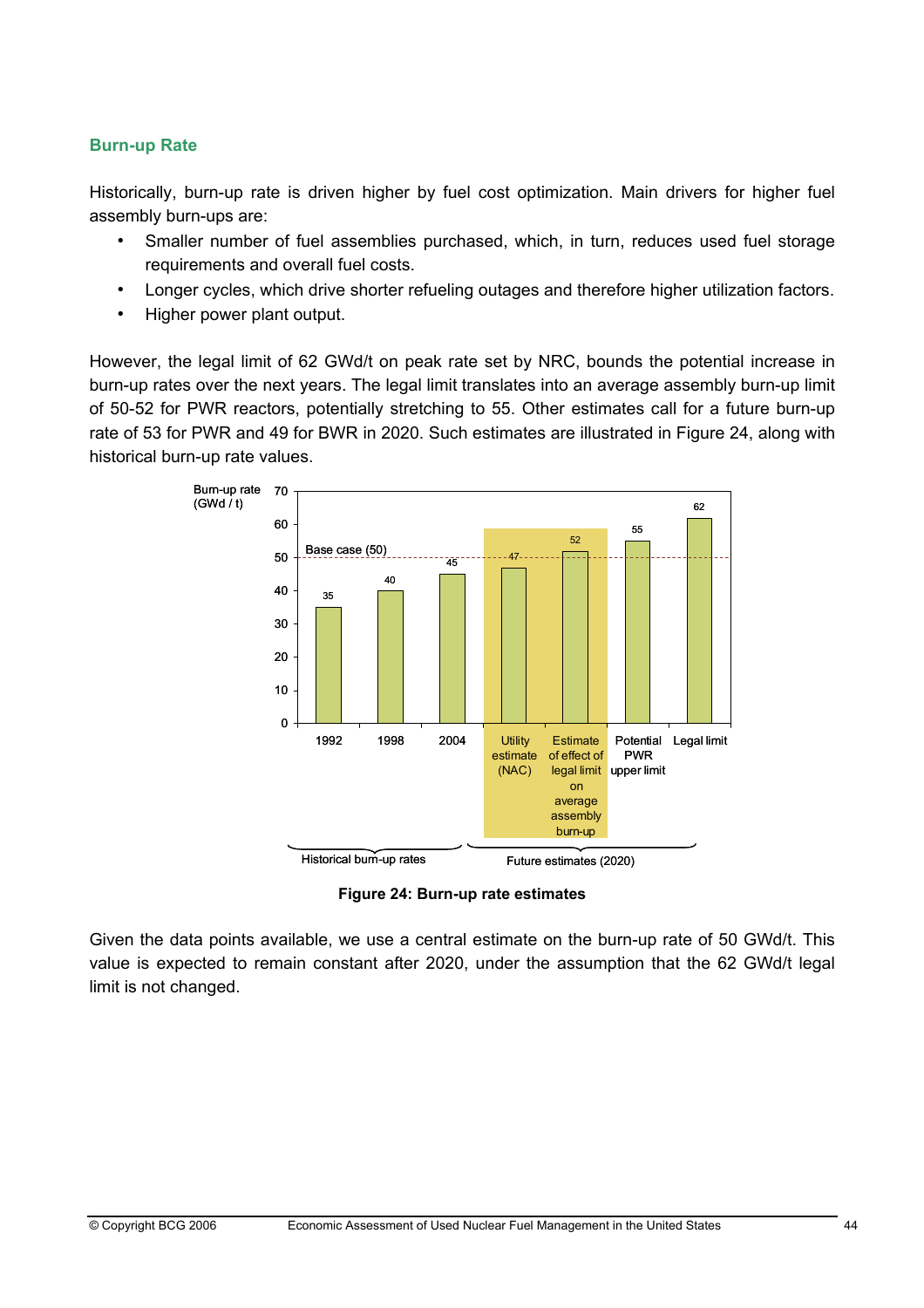#### **Fuel Volumes**

The estimates on future nuclear power generation and burn-up rate result in a total quantity of used fuel discharged annually of 2,100 tons/year.

In the case of the nuclear renaissance scenario, the increase in capacity installed and power generated results in a higher quantity of used fuel discharged. At the same time, the higher percentage of gen III reactors in the nuclear fleet, as a result of a higher number new builds, is expected to push the burn-up rate to higher values. The resulting quantity of used fuel discharged under the nuclear renaissance scenario is  $\sim$ 2,700 tons/year.

#### **Mass Balance**

In the base case scenario, annual material flows for an illustrative year under the portfolio strategy are given in Figure 25. Numbers are rounded to the closest one hundred.



**Figure 25: Annual material flows at steady state in portfolio strategy (illustrative for 2040)** 

At any given year, fresh fuel is loaded into nuclear power plants at a rate of about 1,600 tons. The balance of required fuel is provided by the recycled uranium-based fuel (200 tons) and MOX (300 tons), for a total of 2,100 tons. The same total tonnage of used fuel is discharged, 300 tons of which is used MOX that is sent to the recycling plant for storage and future use, either in fast reactors or in a second recycle (see section 4 and appendix A10 ).

The balance, 1,800 tons, is sent to the recycling plant for treatment. At the same time, 700 tons from the inventory of legacy used fuel are sent to be treated as well, in dilution.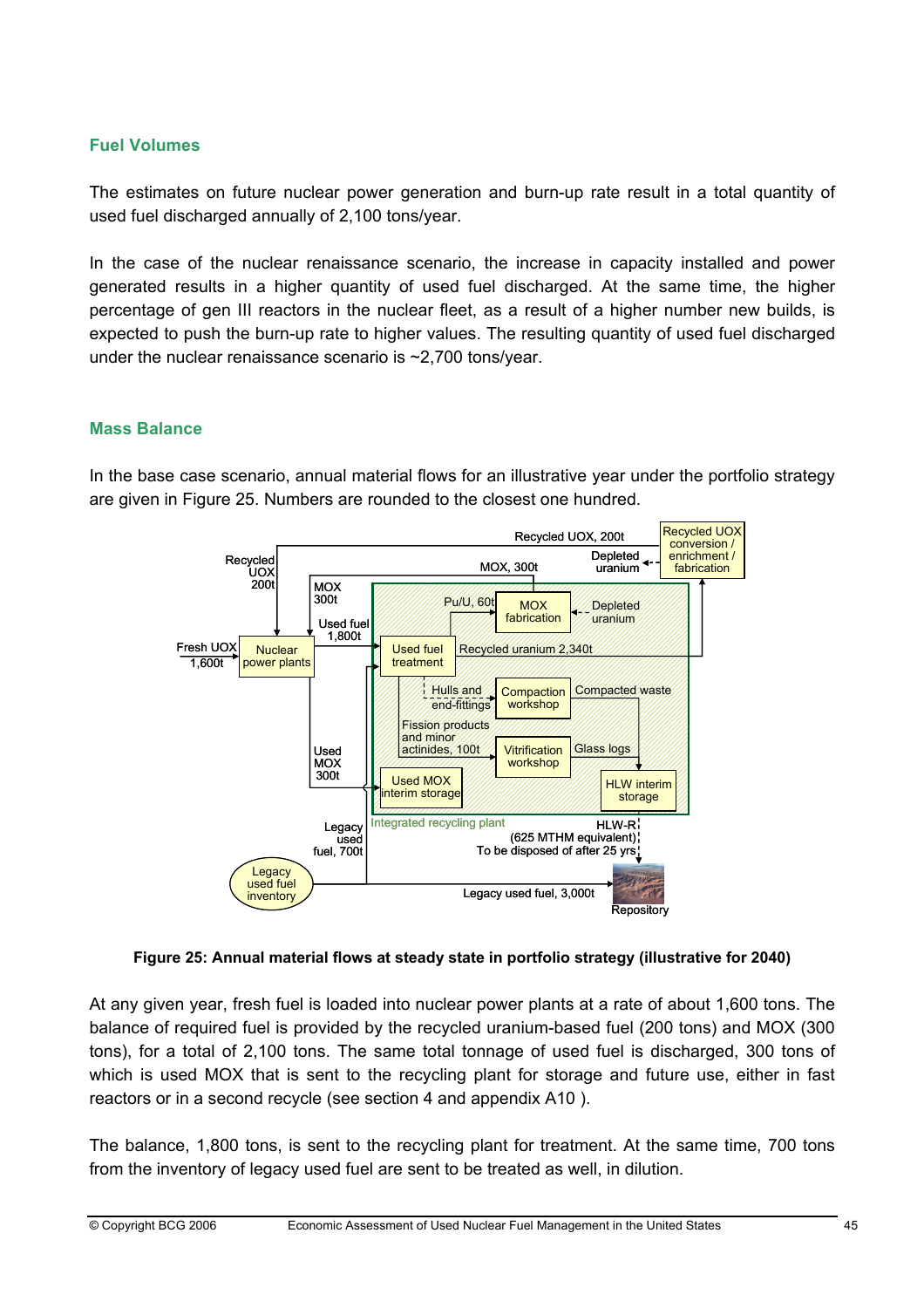In the treatment unit, the 2,500 tons of used fuel are separated into three main streams:

- Plutonium-uranium stream, which is then turned into MOX fuel and recycled into the system. Note that only a small portion of the total quantity of uranium available in the used fuel is co-extracted with the plutonium. The remaining balance is recycled.
- Recycled uranium stream, which is purified, converted and re-enriched outside the integrated recycling plant, fabricated into uranium-based fuel, and also recycled into the system.
- Fission products and minor actinides, which are vitrified into glass logs and, along with the compacted waste (from assembly hulls and end-fittings), stored at the integrated recycling plant site, and eventually disposed into the repository.

Finally, in the portfolio strategy, a portion of the legacy fuel is disposed directly into the repository, at a rate of ~3,000 tons/years.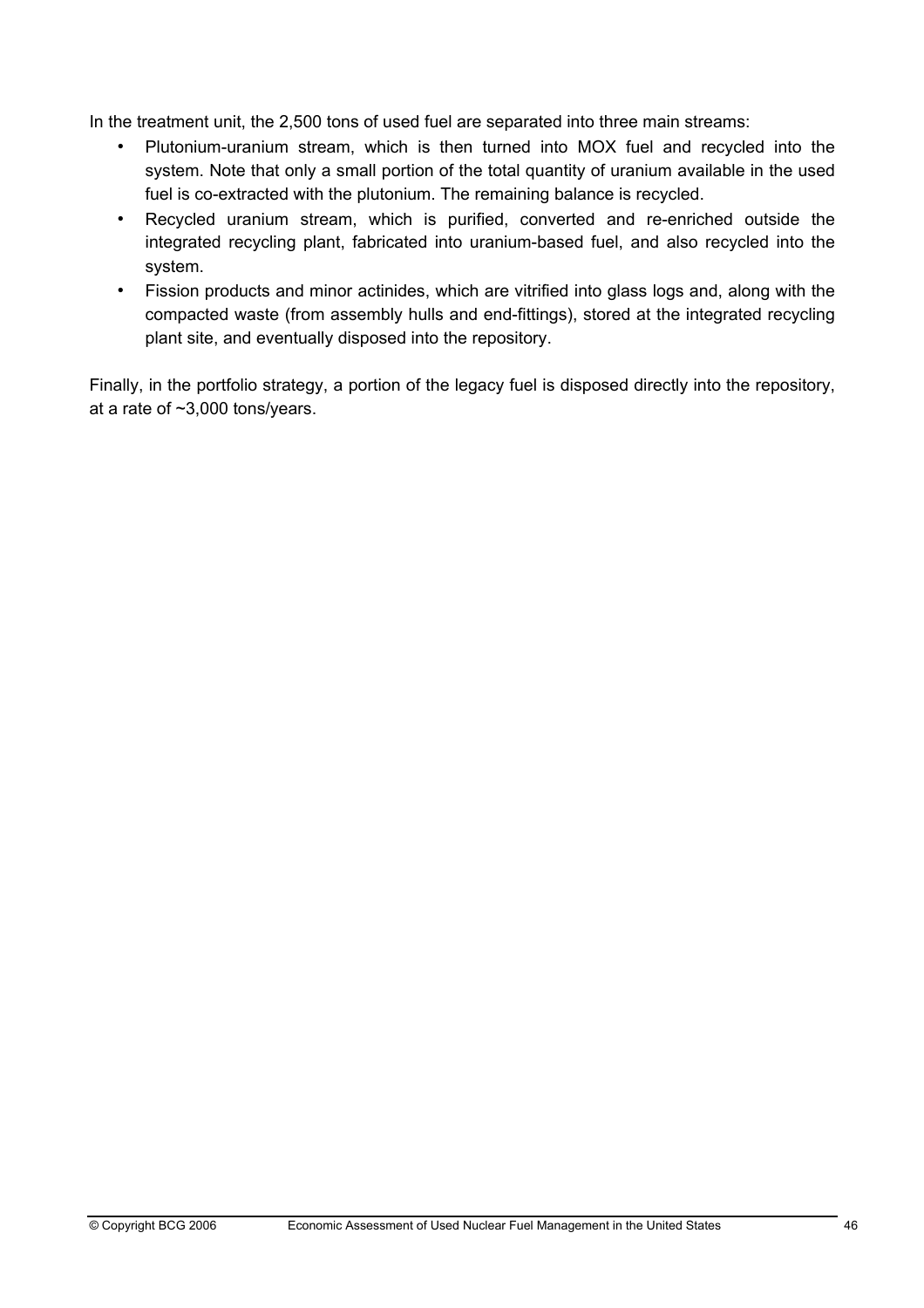# **A3 . DISCOUNT RATE**

In this section, we detail the rationale behind the assumptions used for the discount rate.

The possible range of values for both the discount rate and the cost of capital are very broad, depending on whether we consider public or private money to be used, or a combination of both.

Throughout the study we assume that all the steps in the cycles are funded with public money, since the Department of Energy is legally responsible for the back-end of the nuclear fuel cycle. Therefore, we use the same public discount rate. However, we acknowledge that the cost of those portions of the solutions that could be managed by private entities – most notably the recycling plant, but potentially also the transport system and all interim storage facilities – could be significantly higher if a private-industry cost of capital were to be applied.

Therefore, in the next two sections, we look at the discount rate generated from public funding and from private funding (including hybrid solutions).

#### **Public Funding**

The value of the discount rate from public funding was triangulated based on:

- Historical real rate of return on long-term government bonds.
- Office of Management and Budget (OMB) guidance.

Fluctuations in bonds return make it such that very different average rates of return result depending on what investment interval is considered. Based on returns during the course of the last century<sup>33</sup>, illustrated in Figure 26, a rate of return of 2-4% appears to be representative of very long periods of time, such as the ones considered in our assessment (50+ years).

<sup>33</sup> Ibbotson Associates – *Stocks, bonds, bills, and inflation* – 2000.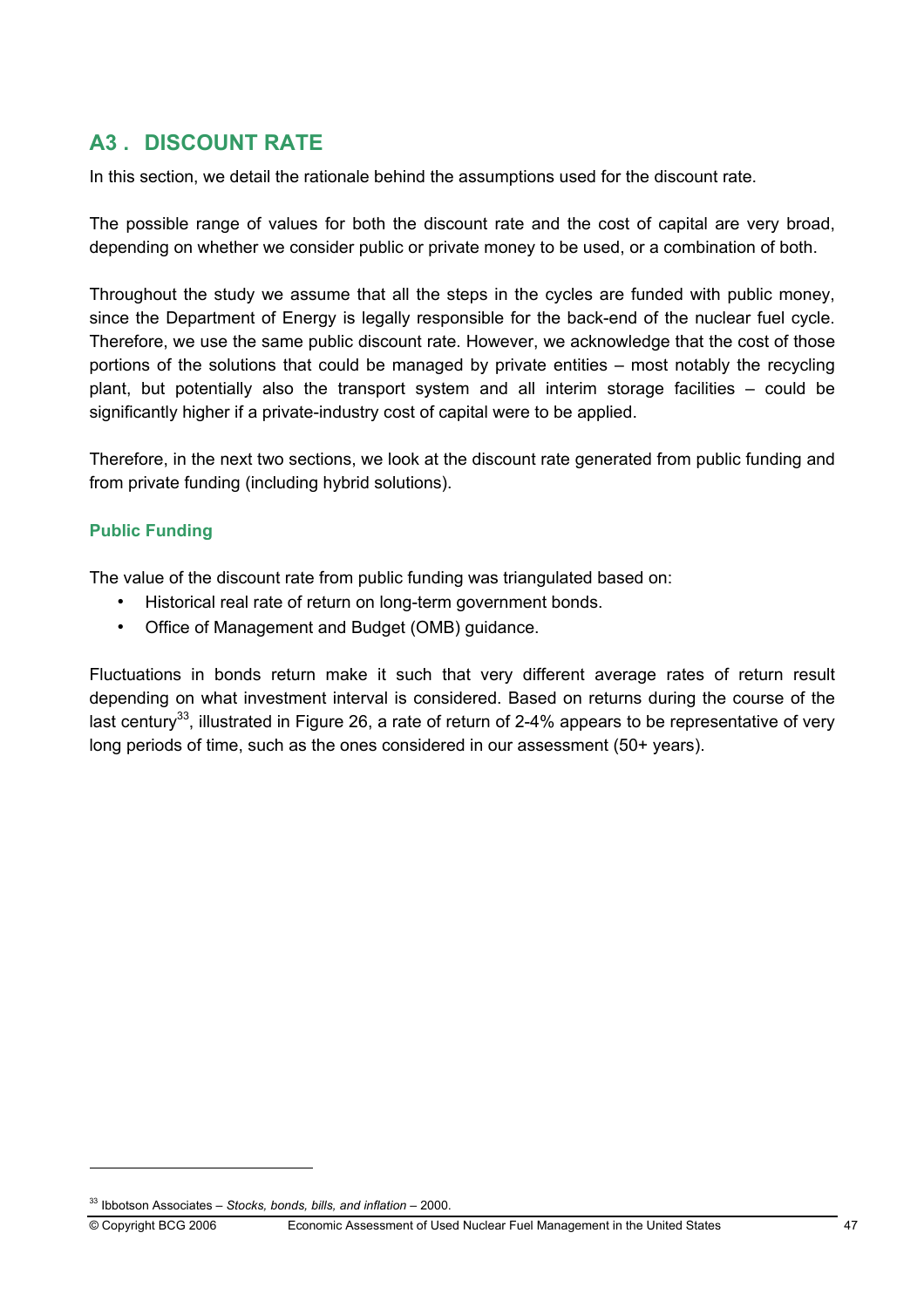

(1) Reference year is 2000.

**Figure 26: Average real rates of returns for U.S. government bonds** 

The Office of Management and Budget (OMB) also provide guidance for the discount rate to be used when public funding is assumed, through circular  $A-94^{34}$ . Appendix  $C^{35}$ , updated in January 2006, reads as follows: "*A forecast of real interest rates from which the inflation premium has been removed and based on the economic assumptions from the 2007 Budget is presented below (* Table 2*). These real rates are to be used for discounting real … flows, as is often required in costeffectiveness analysis.*"

| 3-Year | 5-Year | 7-Year | 10-Year | 30-Year |
|--------|--------|--------|---------|---------|
| 2.5    | 2.6    | ר ר    | 2.8     | 3.0     |

#### **Table 2: Real interest rates on Treasury Notes and Bonds (%)**

Based on the elements above, we selected a discount rate of 3.0%, as the central assumption for our analysis. In section A9 of the appendix, the sensitivity range on the discount rate is discussed in more details.

#### **Private Funding**

In the case of a private entity, we believe an after-tax real weighted average cost of capital (WACC) of 6-7%, equivalent to  $\sim$ 9-10% pre-tax WACC at 35% tax rate, is reflective of an established company. Several data points corroborate this assumption.

<sup>&</sup>lt;sup>34</sup> US OMB, Office of Economic Policy – Circular A-94: Main guidance for cost/benefit analysis and discount rates – 1992.<br><sup>35</sup> US OMB, Office of Economic Policy – Circular A-4: Discounting for long term projects – 2003.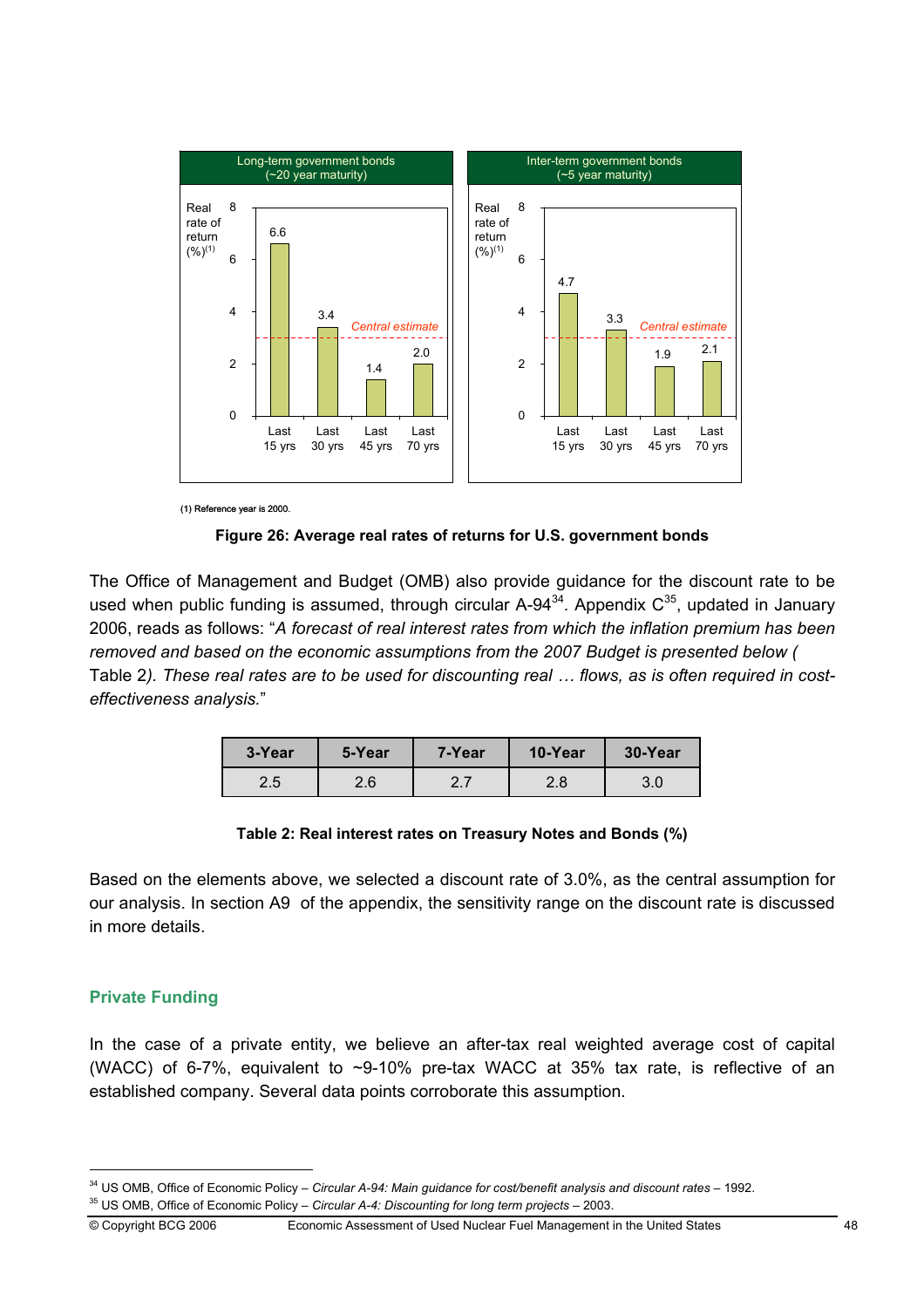Market-driven calculations of real after-tax cost of capital for selected industries indicate a range of 5.8-6.6%. Market-driven calculations are based on current stock prices and future cash flow forecasts. Market-driven calculations are forward-looking and eliminate some of the issues that calculations based on the capital asset pricing model (CAPM) present, although actual differences between the two calculation methodologies are often immaterial. Although a detailed description of these methodologies goes beyond the scope of this study, market-driven calculations are particularly effective for peer groups. Costs of capital for selected industries are illustrated in Table 3.

|                                       | <b>Cost of capital</b> |
|---------------------------------------|------------------------|
| <b>Power generation</b>               | 6.6%                   |
| <b>Electric utilities</b>             | 6.4%                   |
| <b>Consumer electronics retailers</b> | 6.2%                   |
| <b>Telecommunication</b>              | 6.2%                   |
| <b>Hospitality</b>                    | 6.2%                   |
| <b>Automotive</b>                     | 6.2%                   |
| Oil and gas                           | 5.8%                   |

#### **Table 3: Cost of capital for selected industries based on market-driven calculations**

The Office of Management and Budget also provides guidance on net rate of return on private capital to be used, indicating that analyses of privately funded project should use a net real rate of return of 7.0%.

#### **Private-public Partnerships**

Hybrid models can be explored for the financing of necessary back-end investments. A typical example is a public-private partnership, a solution in which public entities provide guarantees and lower borrowing rates, while allowing private entities to invest first-hand and retain significant project management control. Such a partnership results in a cost of capital that is in between the public and the private cost of capital.

The use of private fund discount rates would have the effect of increasing unit costs significantly. Specifically, it is estimated that a private partnership at 80% public and 20% private for the recycling plant, roughly equivalent to using a 5% WACC, would result in an additional discounted unit cost of \$35/kg (~6% of the discounted recycling unit cost), or in an additional undiscounted unit cost of ~\$120/kg (~20%).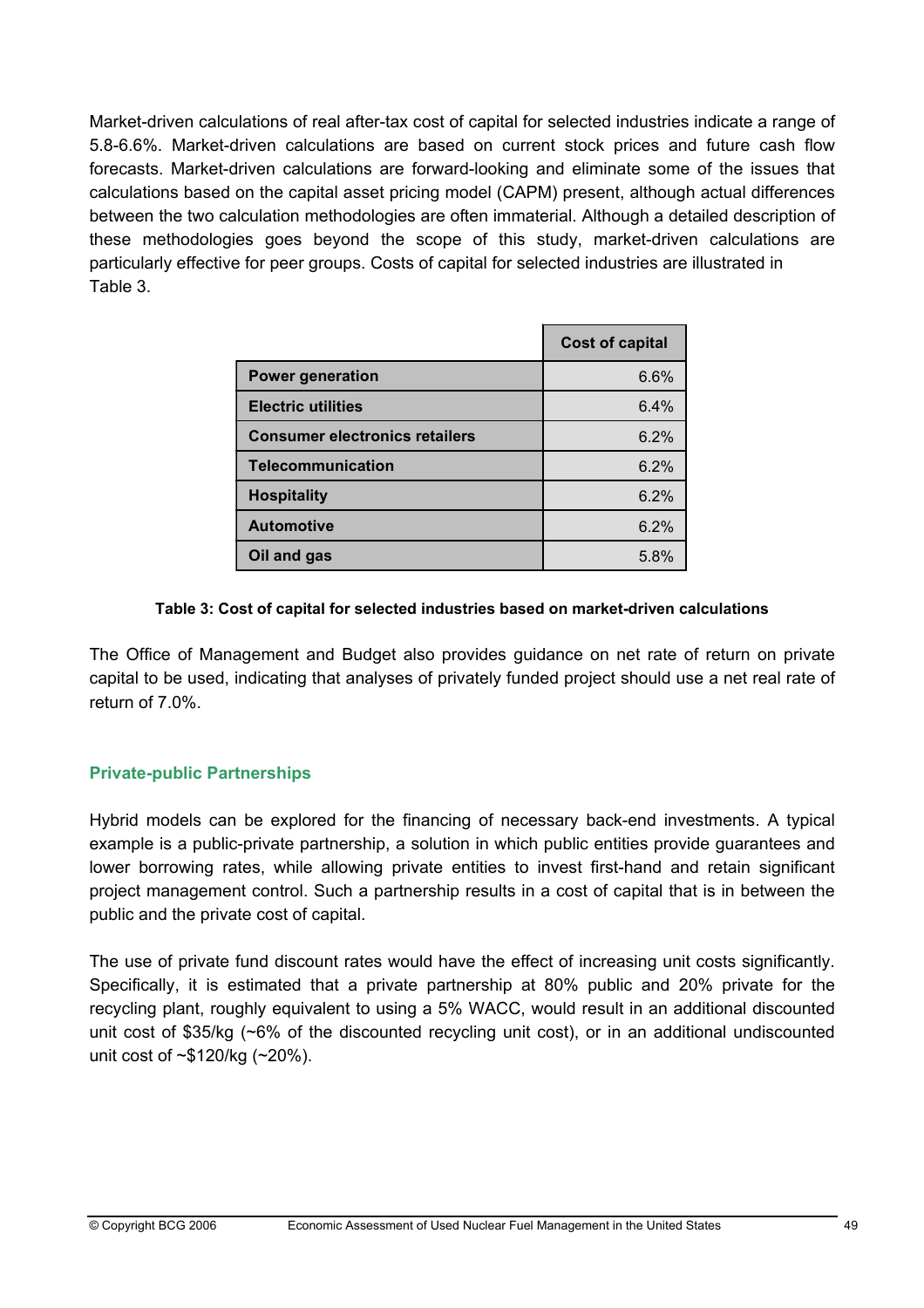# **A4 . INTEGRATED RECYCLING PLANT**

In this section, we describe three aspects of the integrated recycling plant

- Basic design and process flows of the plant.
- U.S.-specific costs.
- Comparison between the cost of a state-of-the-art large scale integrated plant in the U.S. and the historic costs of the La Hague plant.

### **Basic Design and Process Flows of Recycling Plant**

The main flow of the plant design with the main workshops and the process lines is illustrated in Figure 27.



**Figure 27: Schematic of the process flows within the integrated plant.**

In workshop 1, the casks are unloaded (dry) and placed in pools. Three dry lines are available for this operation, plus a wet line. Once the fuel is ready, the casks are moved to workshop 2, where they undergo shearing and dissolution (three lines). The hulls and the end-fittings are sent to workshop 5, where they are compacted into cylinders (compacted waste, which is a portion of the HLW-R) and then stored at the interim storage site B. The used fuel then undergoes the chemical co-extraction process, which generates three main streams: 1) The mix of plutonium and uranium, which is sent to the MOX fabrication facility, workshop 4, where it is made into fuel for future use in light water reactors, 2) The pure uranium, which is sent to an external enrichment facility and is then fabricated into uranium-based fuel for light water reactors, 3) The fission products and the minor actinides, which are sent to the vitrification workshop 6, where they are turned into glass logs (HLW-R) and then stored at interim storage C.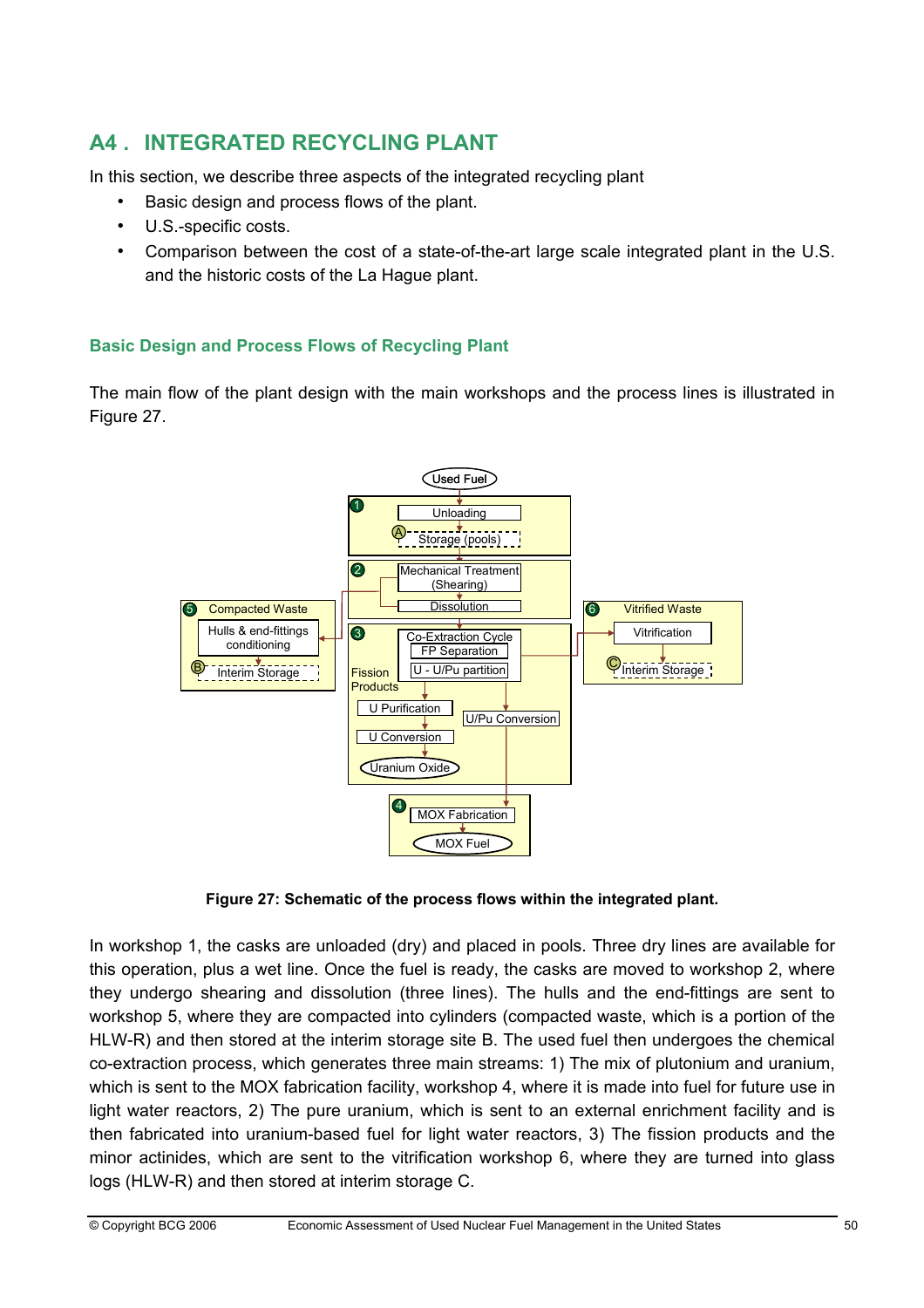Multiple lines are included in the design of the plant in order to limit operational risk and ensure availability. There is also some space available for an additional chemical line.

The plant has been dimensioned to accommodate some legacy fuel with low burn-up, which can be treated "in dilution", as previously discussed. In the treatment by dilution, the older legacy fuel, which has developed some americium content, is mixed with new fuel. As long as the ratio of older legacy fuel to new fuel is low (typically  $\lt \frac{1}{4}$ ), the characteristics of the resulting glass logs and the recycled fuel are not impacted significantly, as the limiting factor is volume.

### **U.S.-specific Costs**

The adjusted costs for treatment and fuel fabrication that are originally estimated from the real cost incurred by AREVA in Europe are converted into U.S. costs and augmented to reflect the costs that are specific to the US context, both for additional capital investments and operating expenses. For translating the cost of the integrated plant, a direct application of an exchange rate would be inappropriate, given that currency exchange is tied to market fluctuations that do not necessarily reflect the real cost of building and operating a plant in one country vs. another.

We have triangulated the overall conversion factor using a "top-down" analysis, based on publicly available conversion indices, and a "bottom-up" analysis, based on a detailed examination of the main cost line item of the integrated plant.

In the "top-down" analysis, the overall conversion factor to be applied to the original costs can be estimated using existing conversion indices, such as the purchasing power parity (PPP) index. The PPP index between France and the U.S. is 1.11<sup>36</sup>, which indicates that it would cost \$1.11 to buy the same amount of products/services that 1€ could buy in France However, if used for industrial applications, the PPP needs to be corrected for the effect of sales and value-added taxes $37$ . The corrected PPP is 1.11 – 1.21. Other more specific PPP indices include a construction PPP (0.94- 1.10), total goods PPP (0.87-0.96) and total services PPP  $(1.35-1.46)^{38}$ . A central estimate of 1.15 is then used for the calculation. The "bottom-up", line-item analysis confirmed the validity of this estimate.

Additional U.S. costs for capital expenditures have then been included in the cost computation of the integrated plant, based on the experience obtained in U.S.-based projects. Five key components have been identified: additional protection on civil engineering, seismological impact on design, regulatory affairs, engineering requirements, and larger design of building. We estimate that these components amount to a total of ~\$2B additional capital investments.

Finally, taxes (or payments-equivalent-to-taxes) on the plant could be in the order of \$50M per year. This estimate is based on the analysis of the payments-equivalent-to-taxes (PETT) for Yucca Mountain outlined in the DOE 2001 TSLCC $39$ . Although the exact amount of such payments for a

<sup>&</sup>lt;sup>36</sup> OECD – Purchasing power parities and real expenditures – 2002.<br><sup>37</sup> Blake, Croot, Hastings (Experian Business Strategies) – Measuring the competitiveness of the UK construction industry – 2004.<br><sup>38</sup> OECD – PPP method

on GDP – 2005.

<sup>39</sup> US DoE – *Analysis of the total life cycle cost of the civilian radioactive waste management program* – 2001.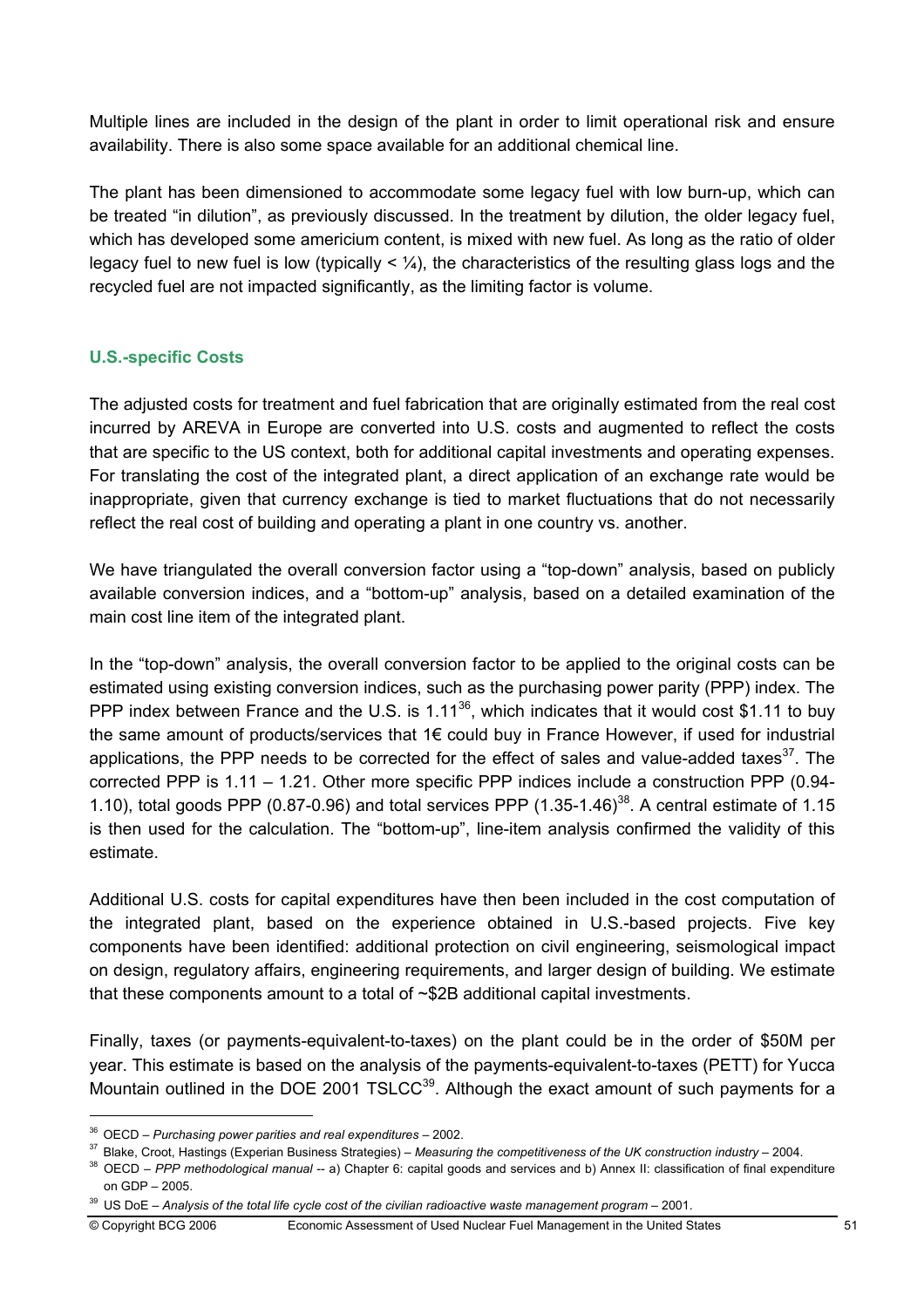recycling plant is uncertain, the use of the repository figures allows for a fair comparison between the once-through and the recycling strategy. We considered insurance costs to be zero under a public ownership model (similar to Yucca Mountain).

### **Comparison between U.S. Plant and Historic Costs of La Hague and Melox Plants**

Some important factors, especially for the treatment plant portion, should be considered when comparing the cost of a state-of-the-art large scale integrated plant in the U.S. and the historic costs of La Hague and Melox plants.

#### Elimination of redundant or unnecessary design components

Some of the workshops currently in operation at La Hague plant would not be relevant in the context of a recycling plant in the U.S. (such as plutonium storage, bitumen workshops, etc.). Not considering those workshops reduce construction and operation costs. Workshops included in the historical costs of La Hague and not used anymore are also excluded.

#### Design improvement

Significant design improvements should be considered for a plant in the U.S. The facilities in Europe were developed at different stages, over a period of time of ten years or more, and did not have benefit from an efficient "from the ground-up" design. Three important differences, which can generate significant cost savings, should be considered:

- The first difference is the use of an integrated design. Fabrication of MOX and other processes currently outside the main process flow are in line with the rest of the process, thus eliminating operational steps, such as transport and storage of work-in-progress and diseconomies of scale.
- The second difference is the use of a single treatment plant. There are currently two plants at La Hague site, UP2-800 and UP3. Combining these two plants into one would provide economies of scale, especially on buildings, utilities and other operational expenses.
- The third difference is the use of each portion of the plant at full capacity thanks to a focused debottlenecking.

#### Overall scale effects

The net capacity of a plant in the U.S., given expected flows of used fuel, should be in the order of 2,500 tons per year. The net capacity is based on 300 days of operation and allows for routine shut-downs and maintenance. This is significantly larger capacity than the plants currently operating in Europe. The \$/kg economics of the larger plant does therefore benefit from economies of scale, typical of large industrial plants.

#### Technical optimization

Based on the last 20+ years of experience in the European facilities, AREVA considered that some technical optimizations could be implemented in a plant in the U.S. by 2020. The three most important technical optimizations considered relate to vitrification process, management of solid waste, and laboratories organization and design.

The economic impact of these factors were discussed in section 2.2.1.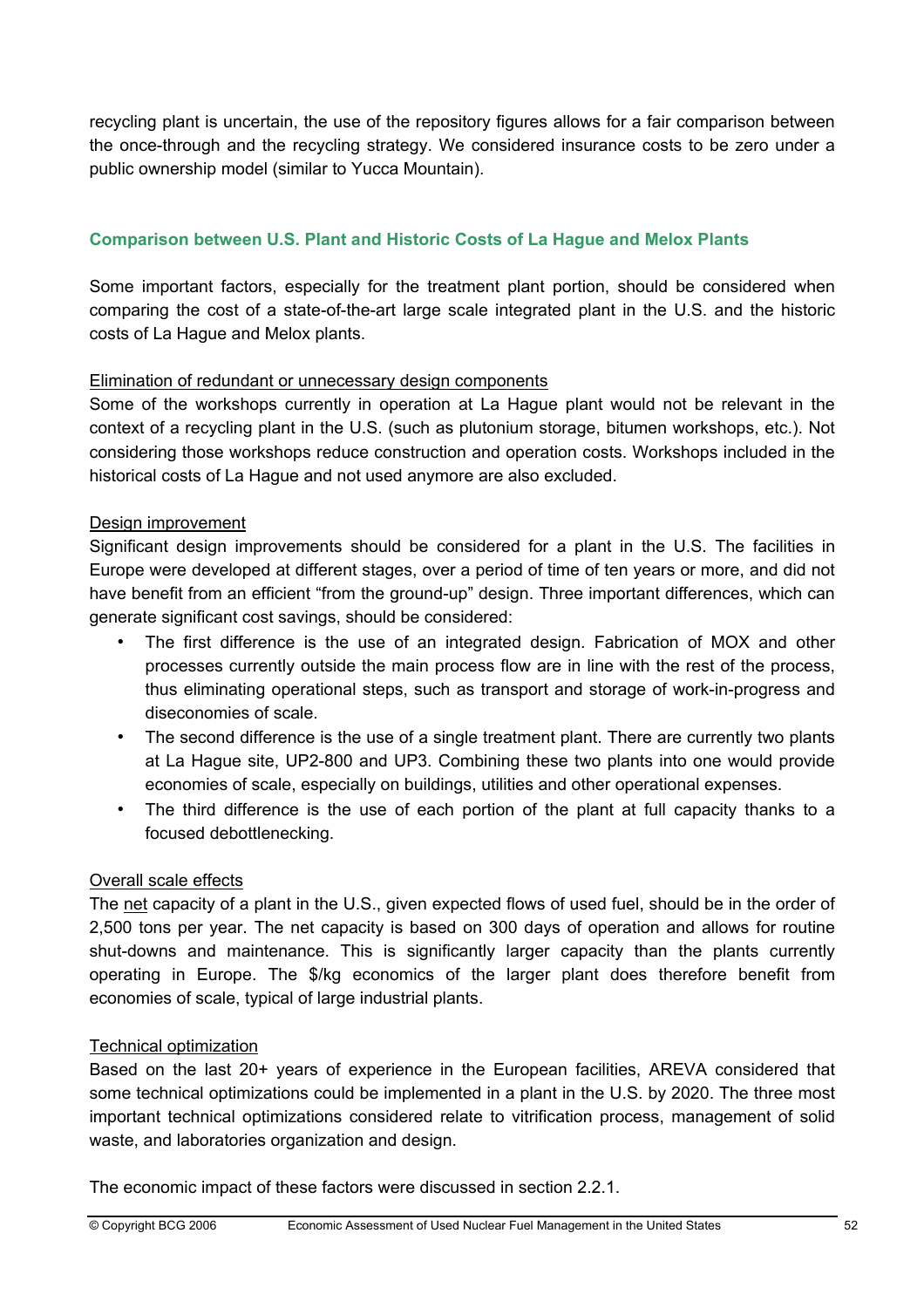#### **Job Creation**

While we did not include the creation of jobs as an economic criteria in our assessment, it is important to note it, as it would have a significant impact on the surrounding communities of a potential recycling plant. In fact, on-going operational activities of the plant would create ~5,000 highly compensated jobs that require significant skills. The total number of people indirectly employed as a result of the presence of the plant would be six times as high. The large number of indirect jobs is a result of: a) the impact of the plant's large scale of investment activity (nearly all of which is sub-contracted); b) the significant level of operational procurement (including contracted out services); c) the employment impact of the spending power of those employed in the industry and its suppliers.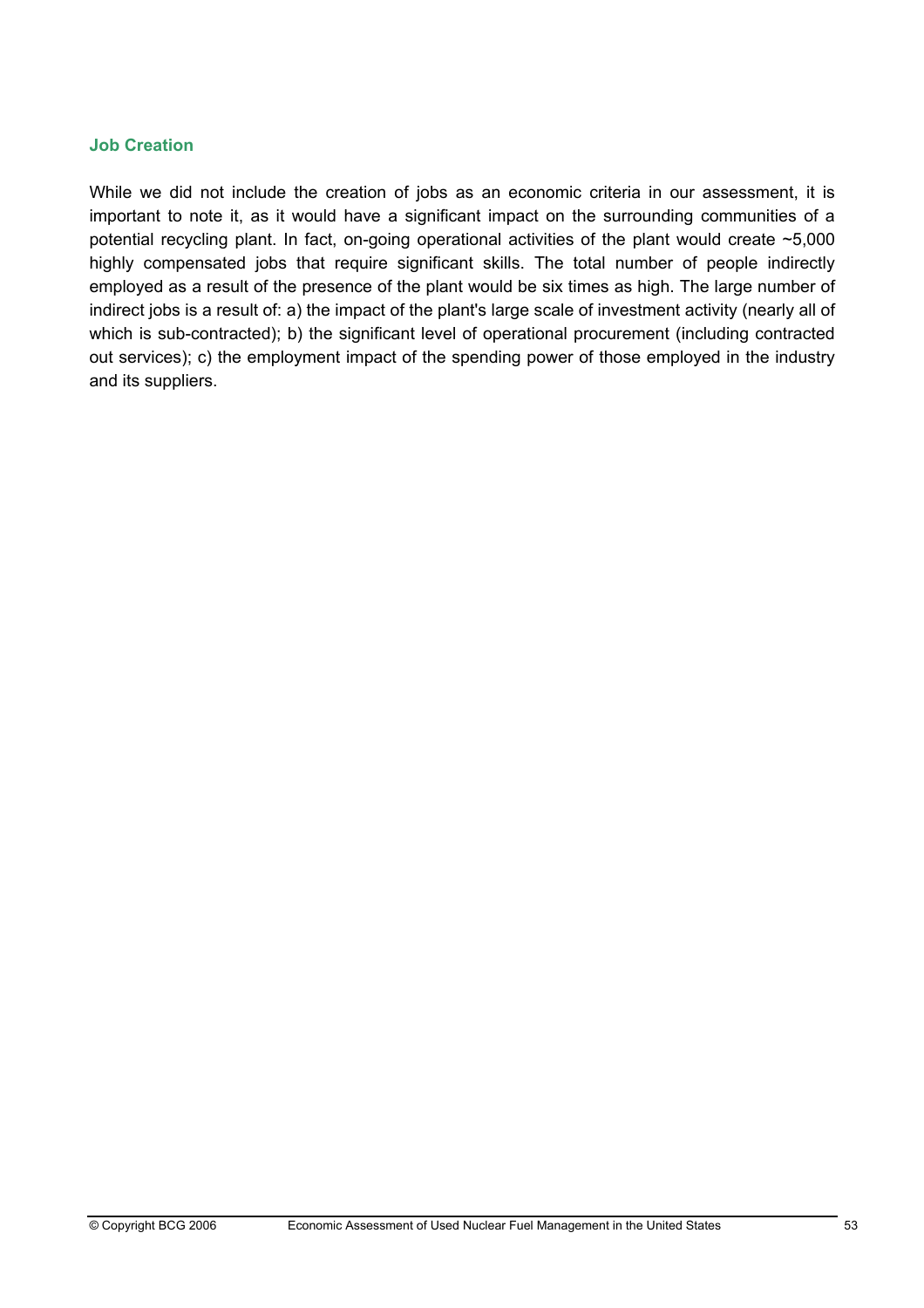# **A5 . REPOSITORY**

In this chapter, we delve into four areas related to the repository

- Key assumptions, where we re-iterate and detail some important inputs to the cost analysis.
- Calculation of the densification factor, which is an important cost driver in the cost of recycling in the Greenfield approach.
- Translation of the densification factor into cost savings.
- Clean storage solution recently proposed by DOE and rationale for not including this potentially viable repository design option in our estimates.

#### **Key Assumptions**

As a reference for the repository, we use Yucca Mountain, in particular referring to the economic and physical parameters delineated in the DOE 2001 study<sup>40</sup>. While we understand that some of the parameters in the DOE study could be outdated at the time of this study, given recent developments concerning the repository licensing process, we believe that the source is adequately representative and can be used as a starting point. To partially alleviate the issue described above, in the sensitivity analysis portion of the economics, we have looked at the impact of major uncertainties (see appendix A9 ).

The repository is composed of surface and subsurface facilities. As part of the surface facility, a significant area is devoted to the receipt of waste. The largest part of the subsurface facilities is the actual drifts. Waste for disposal is packaged into special waste packages, made of corrosionresistant material and stainless steel. In addition, at the time of repository closure, titanium drip shields are installed to further reduce corrosion rates and protect waste packages from rock falls.

In terms of *capacity* of the repository, we use 83,800 tons of used fuel as the reference point. We also assume that the acceptance rate of Yucca Mountain is 3,000 tons/year. We assume that the capacity of the repository can potentially be extended to reach the technical capacity, which is estimated to be at 120,000 tons.

In addition to used commercial fuel, Yucca Mountain is also designed to accommodate used DOE and Navy fuel, and a portion of the cost is allocated for those types of non-commercial fuel. In the course of this study, we always look exclusively at the commercial portion, which constitutes about 73% of the expected total cost of the repository.<sup>40</sup>

As far as the opening date of Yucca Mountain, defined as the earlier date at which nuclear waste begins to be emplaced underground, the 2010 opening date (i.e. the date in which used fuel begins to be emplaced underground) in the DOE study<sup>40</sup> does not seem any longer valid under current U.S. conditions. We therefore move the opening date to 2015, thus adding five years of development. We assume that, during the additional five years of development, DOE would spend annually the average cost originally expected in the 2000-2005 timeframe.

<sup>40</sup> US DoE – *Analysis of the total life cycle cost of the civilian radioactive waste management program* – 2001.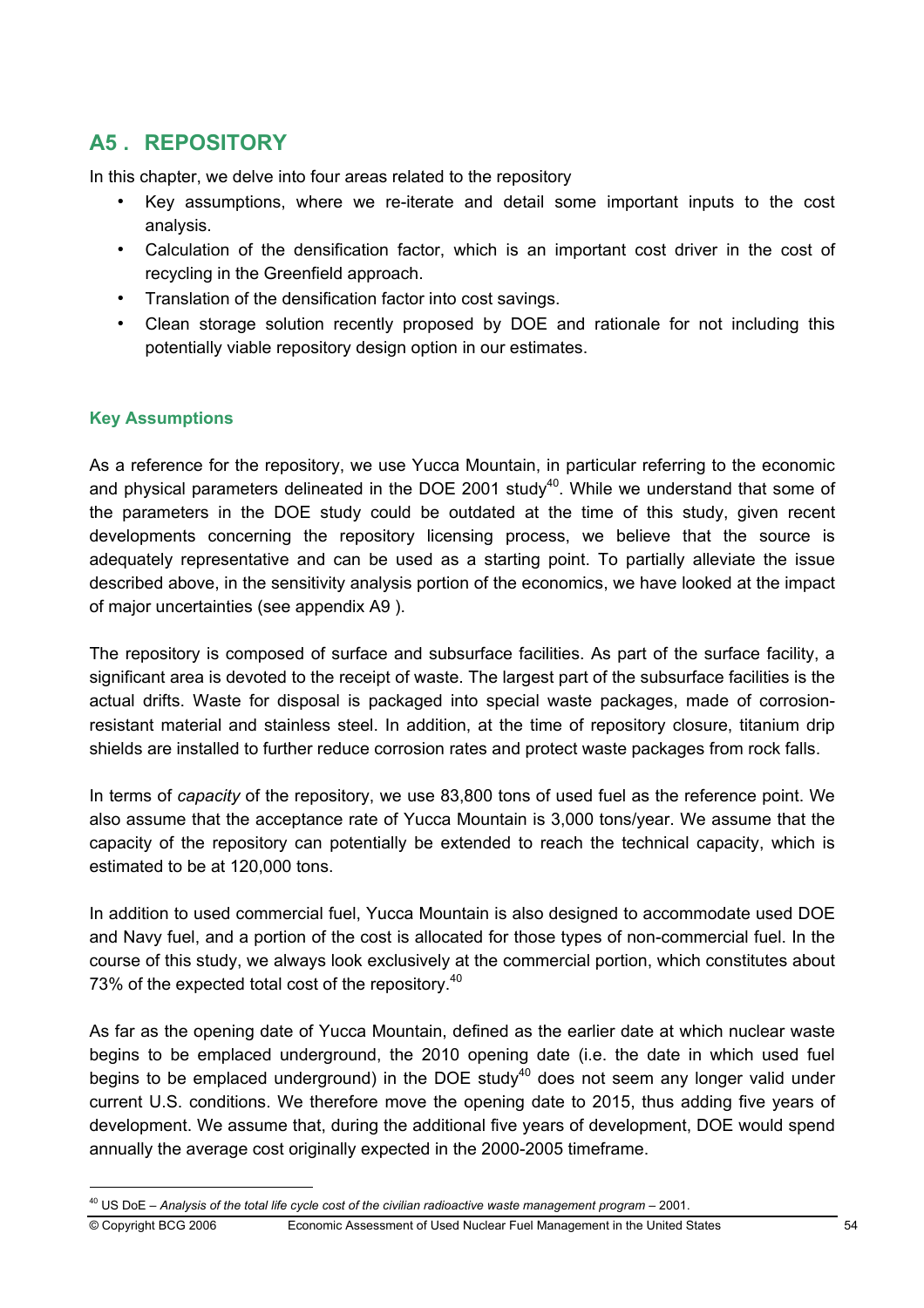#### **Densification Factor**

In the recycling strategy, the repository is expected to accept high-level waste from recycling (HLW-R). Since HLW-R has lower heat content and is more compacted than used fuel, it is conceivable that a higher quantity of HLW-R, in terms of metric tons of initial heavy metal (MTHM), can be disposed of within the same physical constraint of the repository. There is, therefore, a "densification factor".

The quantity of HLW-R or used fuel that can be disposed per unit length of Yucca Mountain is further referred to as the "drift loading factor" and is expressed in MTHM/ $m_{YM}$ . In the terminology used in this study, the *densification factor* is the ratio of the *drift loading factor* of HLW-R to the *drift loading factor* of used fuel.

In order to calculate the drift loading factors, we need to look at two potential constraints that can limit the amount of waste that can be disposed into the repository: volume and heat. Calculations of the heat-constrained drift loading factors are based on a thermal modeling tool developed by AREVA. The results of the calculations are a drift loading factor of 3.8-4.2 MTHM/ $m_{YM}$  for HLW-R and of 1.0-1.1 MTHM/m<sub>YM</sub> for used fuel. The resulting densification factor is  $\sim$ 4, as illustrated in Figure 28.



(1) Assumes 50 GWd/TU burn-up -For HLW: 3 years of cooling before treatment and 21 years of interim storage; For used fuel: total cooling time of 25 years.<br>(2) For new used fuel volume constraint, assumes 8.45 MTHM per waste package and 5.2 m<sub>Yucca Mountain</sub> / waste package.<br>(3) For HLW-R volume constraint, assumes 1.3 - 1.4 canisters / MTHM, 28 canisters /

(volume-driven). (4) Defined as the quantity of equivalent initial heavy metal that can be disposed of per linear meter of Yucca Mountain drifts.

**Figure 28: Densification factor calculation** 

Volume constraint for high-level waste from recycling (HLW-R): in the integrated recycling plant, 1.3-1.4 canisters of vitrified and compacted HLW-R are generated per MTHM (used fuel). Considering that 28 canisters can be loaded into a waste package, that implies that ~20-22 MTHM per waste package. Since a waste package is ~5.2 m long, the quantity of HLW-R that can be disposed per linear meter of Yucca Mountain, or drift loading factor, is in the order of 3.8-4.2 MTHM/m.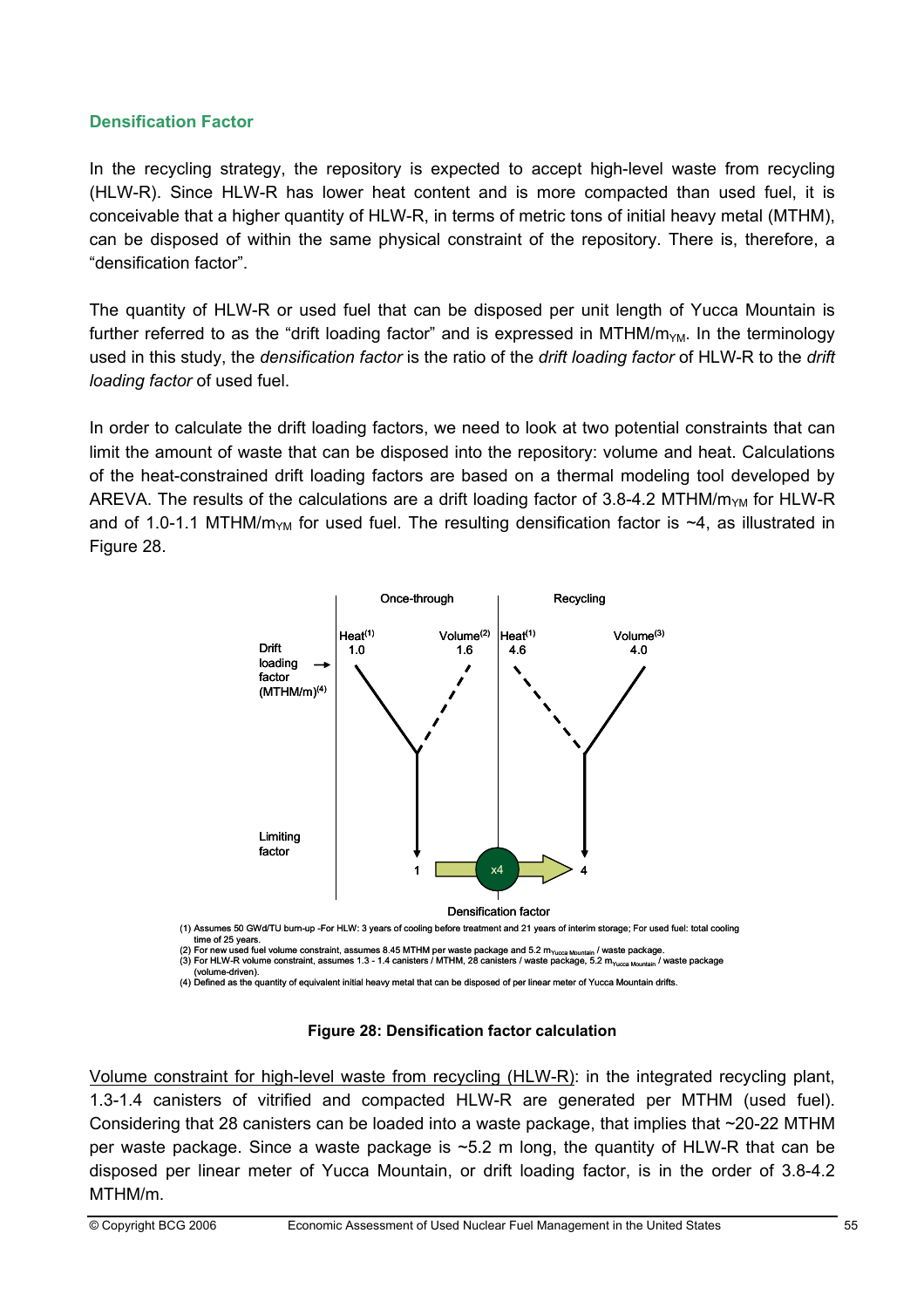Volume constraint for used fuel: each used PWR fuel assembly is ~0.4 MTHM. Each waste package can contain 21 PWR assemblies. The same assumption of 5.2 m for the length of a waste package results in a drift loading factor for used fuel of ~1.6 MTHM/m. In the case of BWR assemblies, this number could be similar or potentially even higher, since more, but lighter, assemblies can be loaded into a waste package.

The calculation of the heat constraints is based on two temperature constraints at Yucca Mountain: the temperature of the drift wall has to be below  $200^{\circ}$  C and the temperature in between drifts has to be less than  $96^{\circ}$  C, in order to guarantee the geologic integrity of the repository at any point in time. In addition, 75 years of drift ventilation are provided, after which the ventilation system is shut off.

Each of the actinides and the fission products contribute to a portion of the heat generated, which results in temperature peaks. The two major peaks occur at the ventilation shut-off time, driven by short-lived products, such as cesium ( $137Cs$ ) and strontium ( $90Sr$ ), and around 1600 years after disposal, driven by long-lived actinides such as plutonium  $(^{239}$ Pu and  $^{240}$ Pu) and americium  $(241)$ Am). The contribution of each component to the total decay heat is illustrated in Figure 29.



**Figure 29: Contribution of each component of used fuel to the decay heat** 

Heat constraint for used fuel: In the case of used fuel, the long-term peak, driven by  $^{239}$ Pu,  $^{240}$ Pu and  $241$ Am is the key limiting factor and results in a maximum quantity of fuel by linear meter of gallery of 1.0-1.1 MTHM/m, which is lower than the drift loading factor from simple volume considerations.

Heat constraint for HLW-R: In the case of HLW-R, plutonium and americium are present only in minimal quantities. Early treatment of fuel ensures very limited americium build-up. In the thermal model developed by AREVA and used for this study, a cooling time of four years coupled with an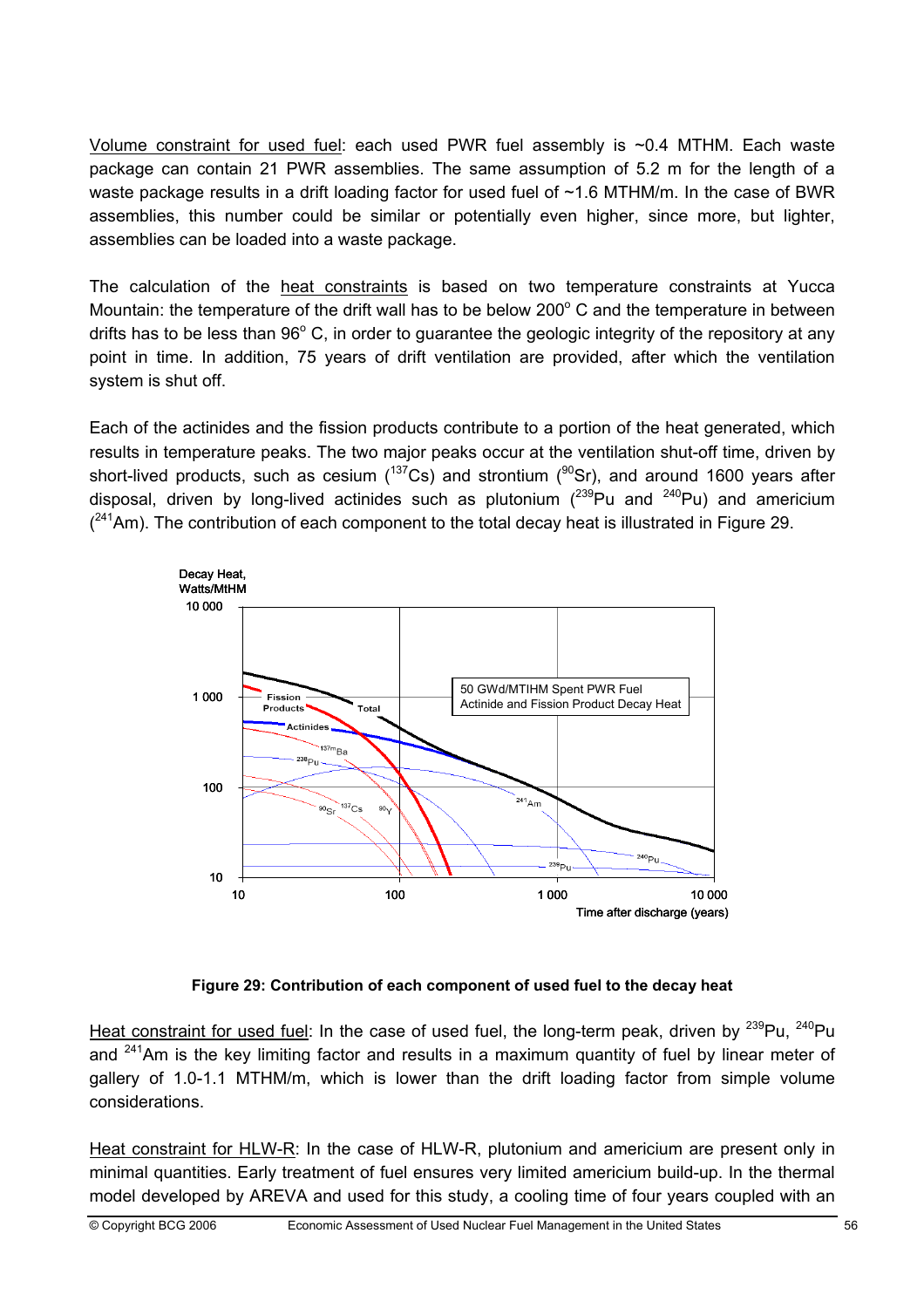interim storage duration of 21 years results in a drift loading factor of 4.6 MTHM/m, which is higher than the drift loading factor from simple volume consideration.

A detailed description of the thermal model used in the calculation of the heat-constrained drift loading factors goes beyond the scope of this report. However, a description of similar thermal models can be found in available literature.<sup>41,42</sup>

The results show that the disposal of used fuel is constrained by heat, while the disposal of highlevel waste is constrained by volume. The ratio of the HLW volume-constrained to the used fuel heat-constrained drift loading factors is ~4, which is the densification factor we sought to compute.

In the Implementation approach, legacy fuel is treated in dilution with fresh fuel and a quantity of americium is introduced in the HLW-R glass logs. The americium drives long-term heat in the waste and has the effect of decreasing the drift loading factor. As we consider the treatment of 700 tons of legacy used fuel annually, the resulting HLW-R drift loading factor decreases, even interim storage of HLW-R longer than 21 years in the Implementation approach partially offsets the negative effect of the presence of Americium in the waste. The drift loading factor, even considering dilution, remains above the volume-constrained drift loading factor and, thus, the densification factor is not impacted. Treatment of a larger quantity of legacy used fuel in dilution could negatively impact the densification factor.

Finally, it is important to consider that compacted waste is not considered a high-level waste and has very low thermal output (1/100 that of glass logs). Thus, the disposal requirements on compacted waste are much less stringent and could be met without using a deep geologic repository. If compacted waste were not disposed of in the geologic repository and if the duration of interim storage of vitrified waste is increased to 60 years – which can be accomplished with virtually no additional cost and this option has been considered for the Implementation approach – the resulting densification factor could be as high as 8.

## **Repository Cost Calculation in Greenfield Recycling Strategy**

To calculate the cost of a repository in the recycling strategy, in the Greenfield approach, we go back to the definition of the unit cost and we leverage the findings from the densification factor analysis.

The unit cost is intended as the price that a hypothetical repository operator would charge to dispose of the fuel. This will be depending on the amount of waste that can de disposed of per linear unit. In the case of HLW-R, a densification factor of 4 implies that 4 times more waste (in terms of metric tons of initial heavy metal) can be disposed per linear unit of repository. Considering the linear capacity of the drift as the "scarce resource" of the repository, a densification factor of four effectively implies a 75% discount on unit cost compared to the reference point. Thus, in the Greenfield approach, we capture 100% of the potential cost benefits deriving from the densification factor. In the portfolio strategy in the Implementation approach,

<sup>&</sup>lt;sup>41</sup> Wigeland (ANL), Bauer (ANL) – *Repository benefits of partitioning and transmutation* – 2004.<br><sup>42</sup> Wigeland (ANL), Bauer (ANL), Hill (ANL), Stillman (ANL) – *Repository impact of limited actinide recycle* – 2005.

<sup>©</sup> Copyright BCG 2006 Economic Assessment of Used Nuclear Fuel Management in the United States 57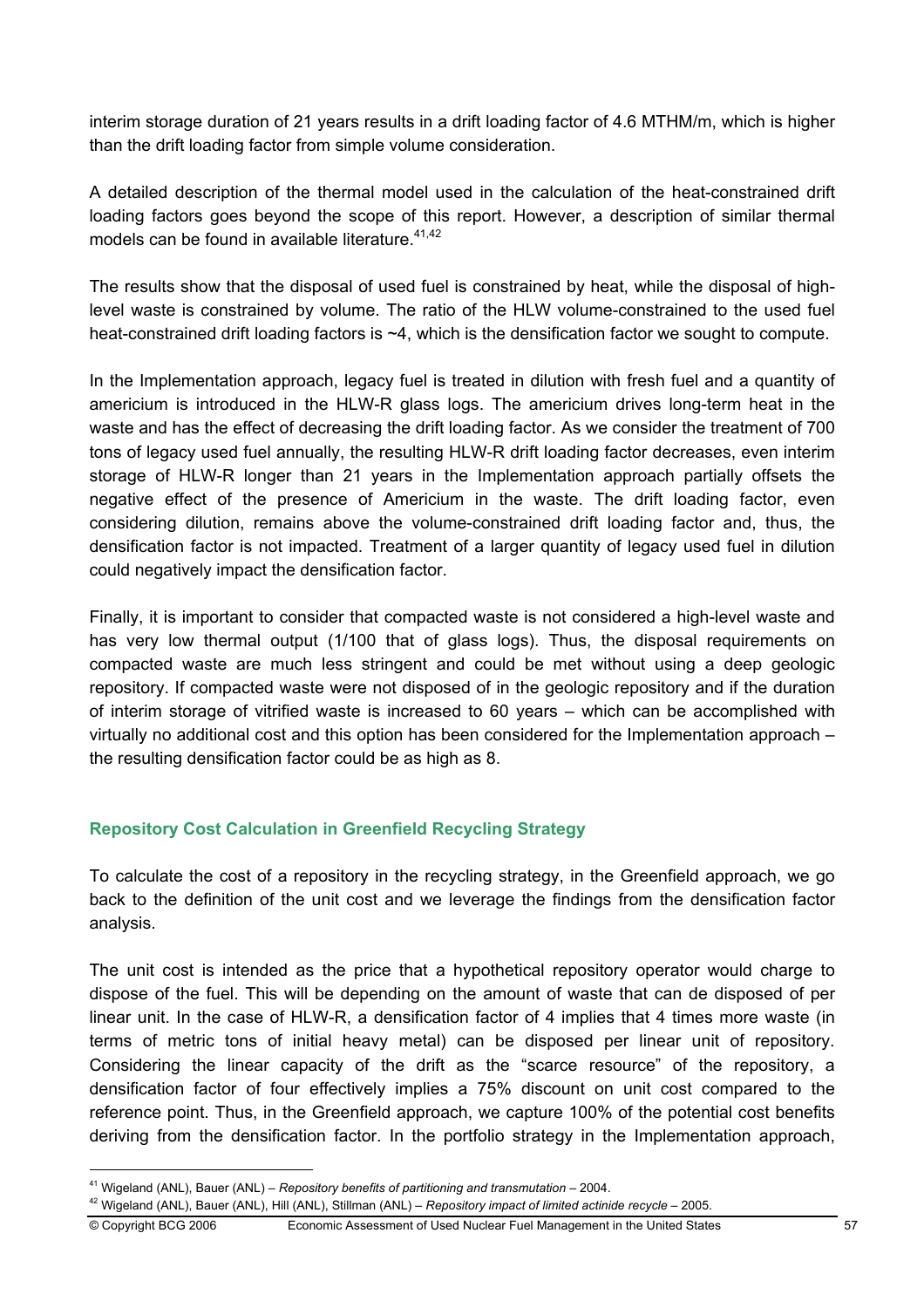because we are disposing of legacy fuel as well, we capture only a small fraction of the potential benefits that a densification factor could potentially provide.

A second and more complex approach to estimate the repository cost in a Greenfield recycling strategy could take into consideration the possibility of building a HLW-R-only repository. We went through a simplified analysis in which we estimate the cost of designing and building such a facility and we found similar result as the ones obtained applying a straight densification factor. However, given the major drawbacks and undue complications of such an analysis, and given that current repository plans in the U.S. include the disposal of used fuel, at least the legacy fuel, from-theground-up" HLW-only repository re-designs go beyond the scope of the study and are not included in this study.

### **Clean Storage Solution**

The Department of Energy has recently advocated a "clean storage solution". The clean storage solution would require the power plant operators to "canisterize" the used fuel with multi-purpose canisters, known as TADs (Transport, Aging, Disposal), which can be directly disposed of without being transferred into a separate waste package. In this way, no bare fuel would need to be exposed at any point in time during unloading operations at Yucca Mountain. This solution is likely to reduce the cost of the surface plant at Yucca Mountain, but a large portion of the cost would in practice be shifted to the power plant operators and the overall cost of the system might not be reduced. In fact, there is a potential for higher cost for the whole system, as new waste packages would be significantly more expensive to be able to serve multiple purposes.

Significant uncertainties around this solution in terms of timing and cost (DOE contractors evaluating cost of this option at the time of publication of this report) make it impossible to meaningfully take this new design into account within this study.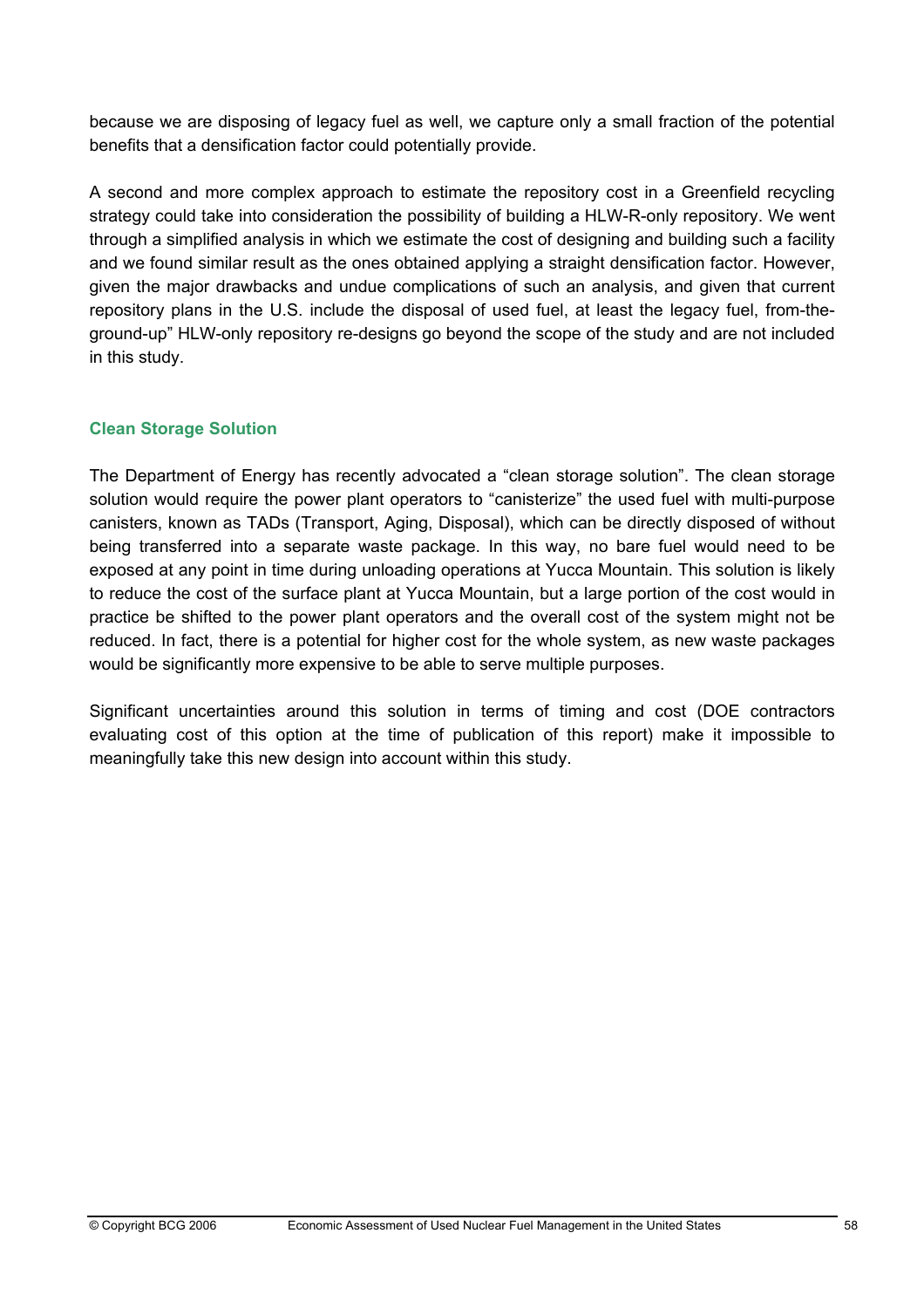# **A6 . TRANSPORT**

In this chapter, we detail some of the assumptions behind the calculation of the transport costs. There are four main sections

- Transport of used fuel, from the nuclear power plant to the integrated recycling plant (for the recycling and the portfolio strategy).
- Transport of the high-level waste from recycling (HLW-R) from the integrated plant to the repository after the necessary period of interim storage. The costs resulting from the assumptions in the first and the second section make up for the transport cost in the recycling and portfolio strategy.
- Transport of used fuel from the nuclear power plants to the repository directly (oncethrough strategy only).
- Transport of MOX fuel from the recycling plant back to the nuclear power plants, which is used in the calculation of the MOX credits.

#### **Transport of Used Fuel from Power Plants to Recycling Plant (Recycling/Portfolio Strategy)**

The transport of used fuel begins after three years from discharge. After three years, the fuel is transported to the integrated recycling plant.

The cost of transporting used fuel to the recycling plant was calculated on the basis of internal information from AREVA experience on transporting freshly discharged fuel. Considerations on distances, cask capacities and other specificities of the U.S. situation are also taken into account. Also, the initial capital expenditures occur in the first year and the lifetime of the transport system is in line with the lifetime of the integrated plant, at 50 years.

Capital investments include the cost to acquire the casks, the railcars, the road transport systems, the security and maintenance systems. Since the lifetime of casks, railcars and road transport systems is 25 years, the expenditures for these items will be repeated once over the course of 50 years.

To calculate type and number of casks necessary for the transport system, we observe that only  $\sim$ 60% of the utilities in the U.S. are equipped to handle the heavy 5.4-ton cask, while the remaining  $\sim$ 40% of the utilities can only use 2.7-ton casks. Given the quantity of used fuel displaced and an assumed turnaround time of 6 weeks, ~160 casks are needed.

A number of railcars equivalent to the number of casks is also needed. In addition, an investment for the security system is applied, as well as a cost of for the road transport system and for the maintenance system.

The resulting capital investments are in the order of \$1.0B, repeated after 25 years.

Operational expenses represent the annual costs that are necessary to operate the fleet of casks and reactors and transport the used fuel. Four main drivers are responsible for operational expenditures: cask capacity (in tons of used fuel), casks per railcars, railcars per shipment,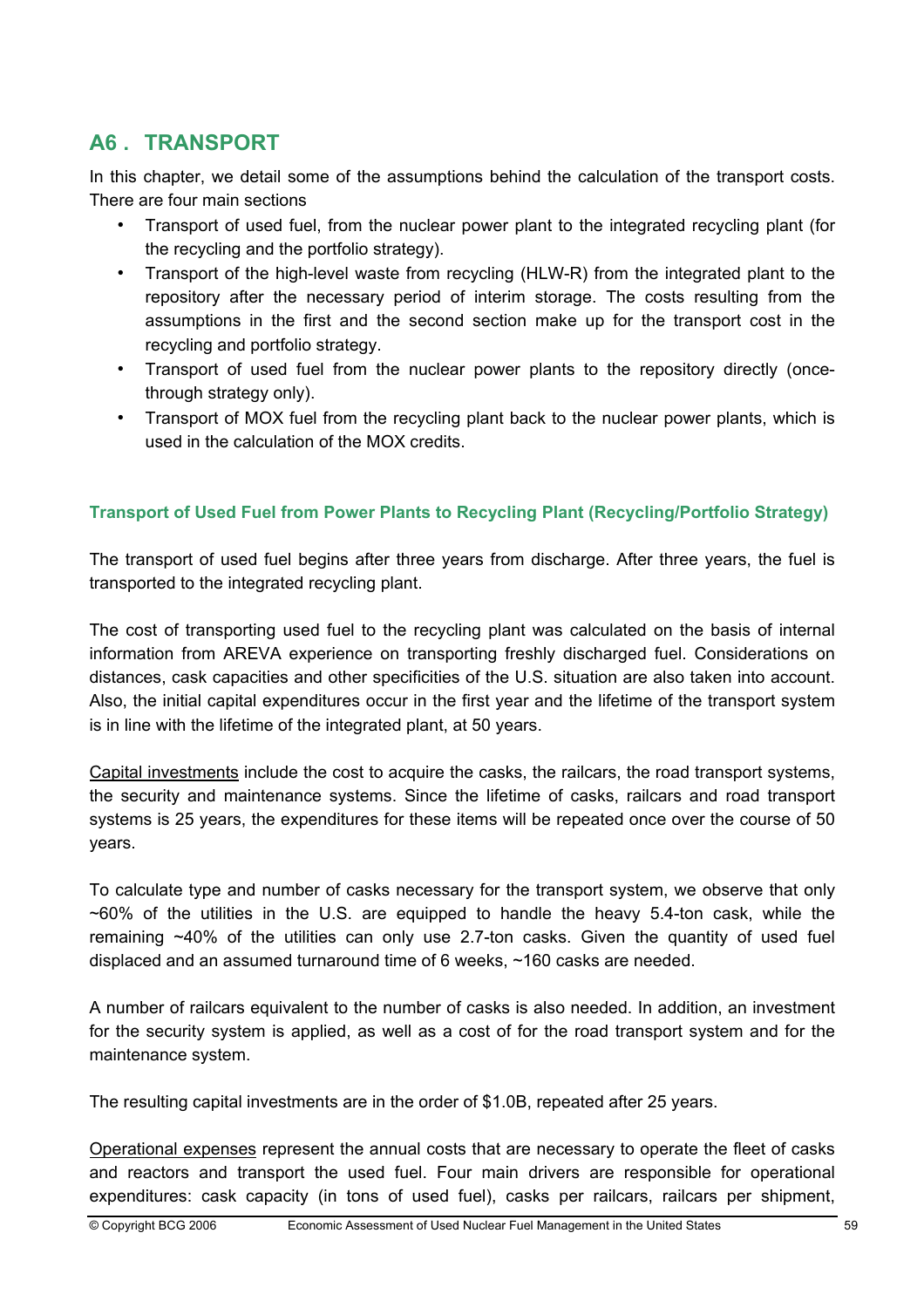turnaround time. The average cask payload is ~4 tons of used fuel, which is a blended average of larger and smaller casks. Assuming 12 casks/train, the resulting operating costs are ~\$120M per year for a total of 2,500 tons/year.

Decommissioning costs are applied at the end of the lifetime of the equipment. 10% of the initial capital cost is applied at 25 years and 50 years after discharge.

The resulting unit cost is ~\$75/kg.

### **Transport of High-Level Waste from Recycling (HLW-R) (Recycling/Portfolio Strategy)**

We also estimated the cost of transporting high-level waste based on AREVA experience in Europe, adapted to the U.S. context, similar to what was done for the transport of used fuel. The specific assumptions differ from those used for the used fuel in that:

- Special casks for vitrified waste are used. These casks are more expensive than regular casks and hold 28 canisters of vitrified waste or 36 canisters of compacted waste.
- Transport begins after 21 years of interim storage, thus capital is not invested until much later in the future.
- Additional security system investments are not needed for HLW-R, given that security systems built for used fuel can be used.
- Based on AREVA experience, turnaround time for HLW-R transport could be significantly longer than used fuel, potentially as high as 18 weeks.

The resulting unit cost for transporting HLW-R from the recycling plant to the repository is \$20/kg (kg of initial used fuel).

#### **Transport of Used Fuel from Power Plants to Repository**

As a base line for the cost of transporting used fuel from the nuclear power plants to the repository, we use the transport cost estimates performed by DOE in the 2001 TSLCC report.<sup>43</sup> In that study, details are provided for the Waste, Acceptance, Storage and Transport portion of the repository (WAST). We exclude all the costs that are specific to the repository, such as all the waste acceptance costs (from development to operations) and the Nevada railroad costs (from engineering and construction), which account for a unit cost of ~\$25/kg and are included in the cost of the repository. The non-civilian portion of the costs is also excluded. In addition, four years of costs additional development are added to initial TSLCC estimates to account for additional development time to reflect changes since 2001.

The \$70/kg unit cost estimate resulting from this calculation is consistent with "bottom-up" estimates performed by AREVA on the basis of its own operational experience.

This is a slightly lower estimate than the cost of transporting used fuel from the nuclear power plants to the recycling facility. The small difference between the two cases, in the order of \$5/kg,

<sup>43</sup> US DoE – *Analysis of the total life cycle cost of the civilian radioactive waste management program* – 2001.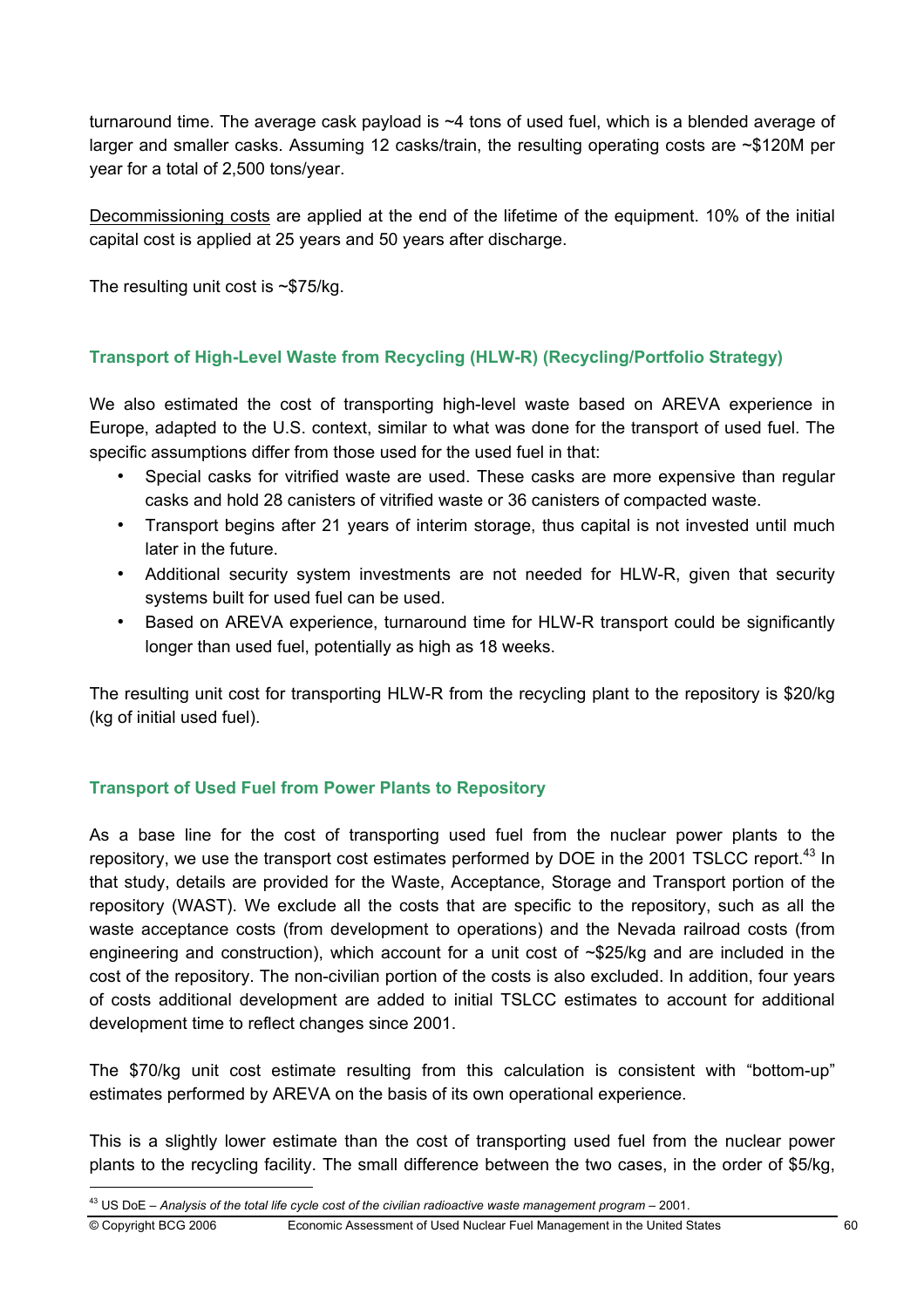can be explained by the fact that, in the first case, the fuel is moved five years after cooling in storage pools (consistent with the requirements power plant operators have over used fuel), while, in the second case, the fuel is moved only three years after being discharged by the power plants, in order to undergo early treatment that limits americium build-up. The difference in cooling time translates into slightly different packaging requirements.

### **Transport of MOX**

Transport costs for MOX were once again based on AREVA estimates. External sources are not available. Although estimates for MOX fuel transport costs carry a high level of uncertainty, we used the following assumptions and data as a starting point:

- Transport begins after five years from discharge, after the used fuel has been treated and MOX has been fabricated.
- Investments include transport casks, which can hold ~4 tons of used MOX.
- Since 1 kg of used fuel generates ~120 g of MOX or, conversely, there is a conversion factor of ~8 between used fuel and MOX, each cask carry the equivalent of 32 tons of initial heavy metal.

Note that the transport cost for MOX is accounted for in the plutonium credit calculation. It is applied against the revenue as part of the cost of using MOX.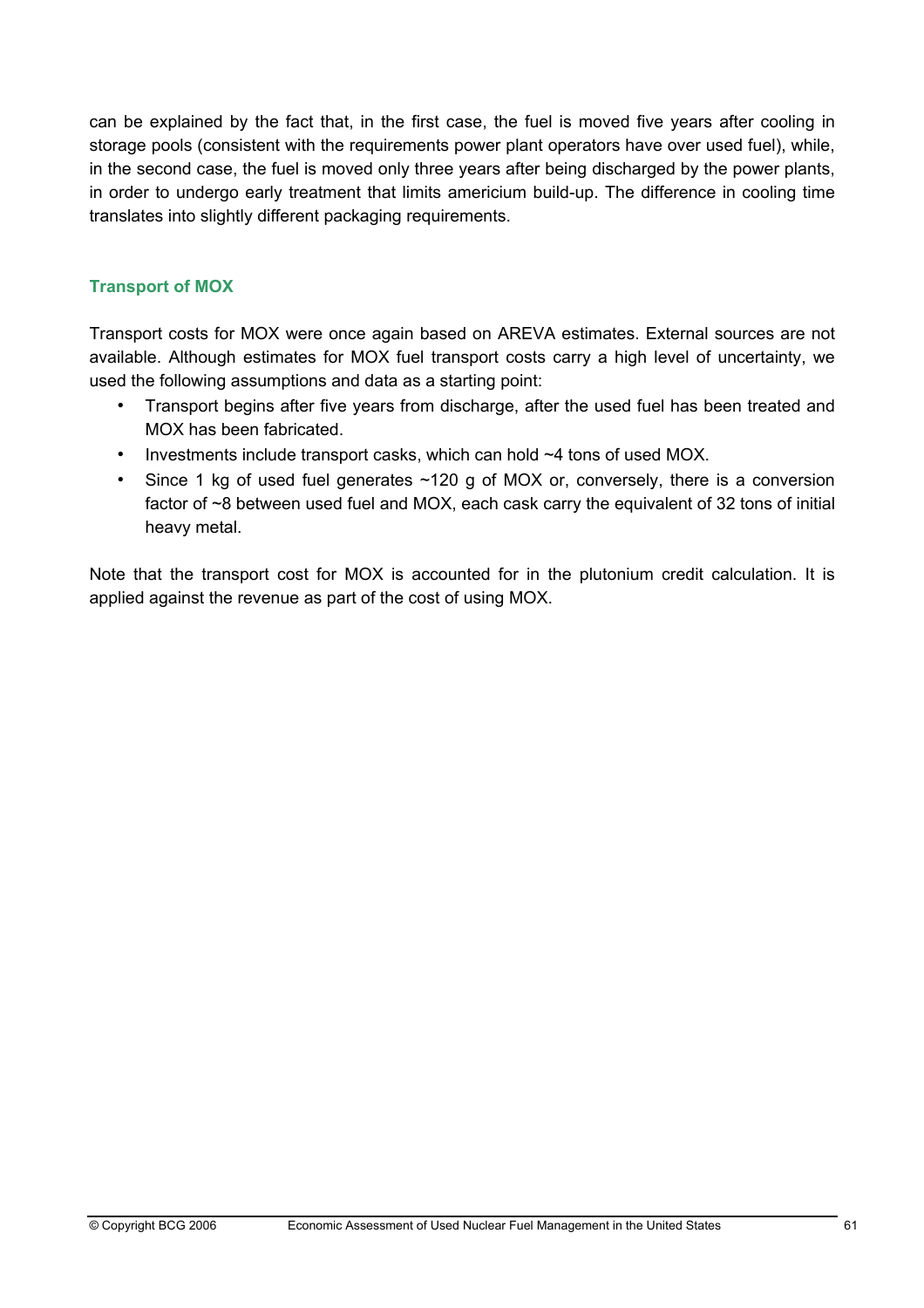# **A7 . INTERIM STORAGE**

In the case of the recycling strategy, interim storage is carried out at the recycling plant site for high-level waste from recycling operations (HLW-R, vitrified and compacted waste) and for used MOX and is included in the overall cost of the integrated plant. This section focuses on the cost storing the used fuel at a centralized storage facility, which is a key component of the cost of the once-through strategy.

We used an external study<sup>44</sup> as a starting point for the interim storage cost and we adjusted it to take into account the specificities of the once-through strategy as defined in this study. The key differences are as follows:

- The maximum capacity assumed in our base case is 50,000 tons (not 67,200, as in the external study<sup>44</sup>), based on 20 years of interim storage at 2,500 tons per year.
- Scale effects exist when moving from a larger plant to a smaller plant, i.e. a larger plant has a lower cost per unit stored than the smaller plant. However, in this case, scale effects are not very pronounced given the inherent "modularity" of a storage plant. Therefore, for the capital investments, we considered that 80% of the costs are variable and 20% of the costs are fixed. For operational expenditures, we considered the cost to be fully variable.

The adiusted values are outlined in Table 4.

| <b>Key Costs</b>                 | <b>Centralized Interim Storage</b> |
|----------------------------------|------------------------------------|
| Initial capital investment (\$M) | 421                                |
| Marginal capex (\$/kg)           | 60-80                              |
| Operation expenditures (\$M)     | 114                                |
| <b>Other Assumptions</b>         |                                    |
| Annual fuel flow (tons/yr)       | 2,500                              |
| Max capacity (tons)              | 50,000                             |
| Duration (yrs)                   | 20                                 |
| Discount rate                    | 3%                                 |

#### **Table 4: Adjusted interim storage assumptions**

It should be noted that three options are available for the interim storage location, in the Greenfield approach. Beside the option selected for the base case (centralized interim storage co-located with repository), the interim storage could be placed either at the power plant's location or in a centralized location, but not co-located with the repository. Each of the three solutions could be deemed unsuitable for different reasons: while co-location with the repository is not viable under the current legislative framework, long interim storage at the plant site is not a preferred option from the perspective of the plant operators, who want the used fuel off their site after a five-year window; finally, although a centralized interim storage not co-located with the repository appears to

© Copyright BCG 2006 Economic Assessment of Used Nuclear Fuel Management in the United States 62

<sup>44</sup> Macfarlane (MIT) – *Interim storage of used fuel in the United States* – 2001.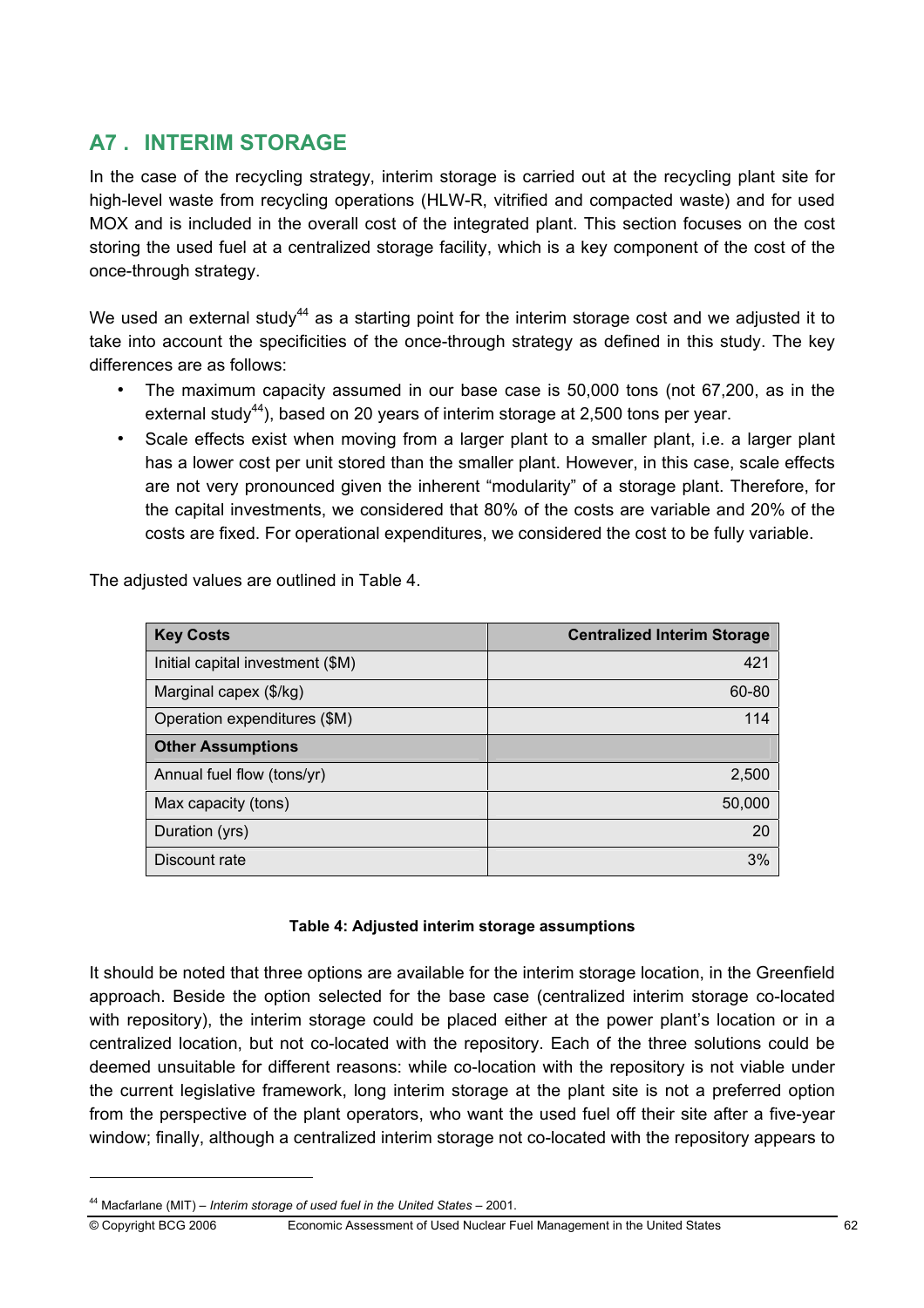be a theoretically feasible solution, in reality it has been very difficult to find a suitable site in the U.S. In conclusion, we looked at sensitivities surrounding costs of the three different options and concluded that differences in costs are fairly small and one choice vs. another would not impact the overall economics of the solution.

Finally, we consider the following:

- For centralized storage, operations begin at year 5 (fuel cools for 5 years on-site).
- Initial capital expenditures are allocated evenly across the first four years before operations.
- For centralized storage, fuel is accepted for 20 years and remains in storage for 20 years.
- Fuel storage levels peak and then begin to decrease after fuel is no longer accepted.

The result is an interim storage unit cost of \$150/kg, of which  $\sim$ \$80/kg driven by capital expenditures and \$70/kg driven by operating expenses.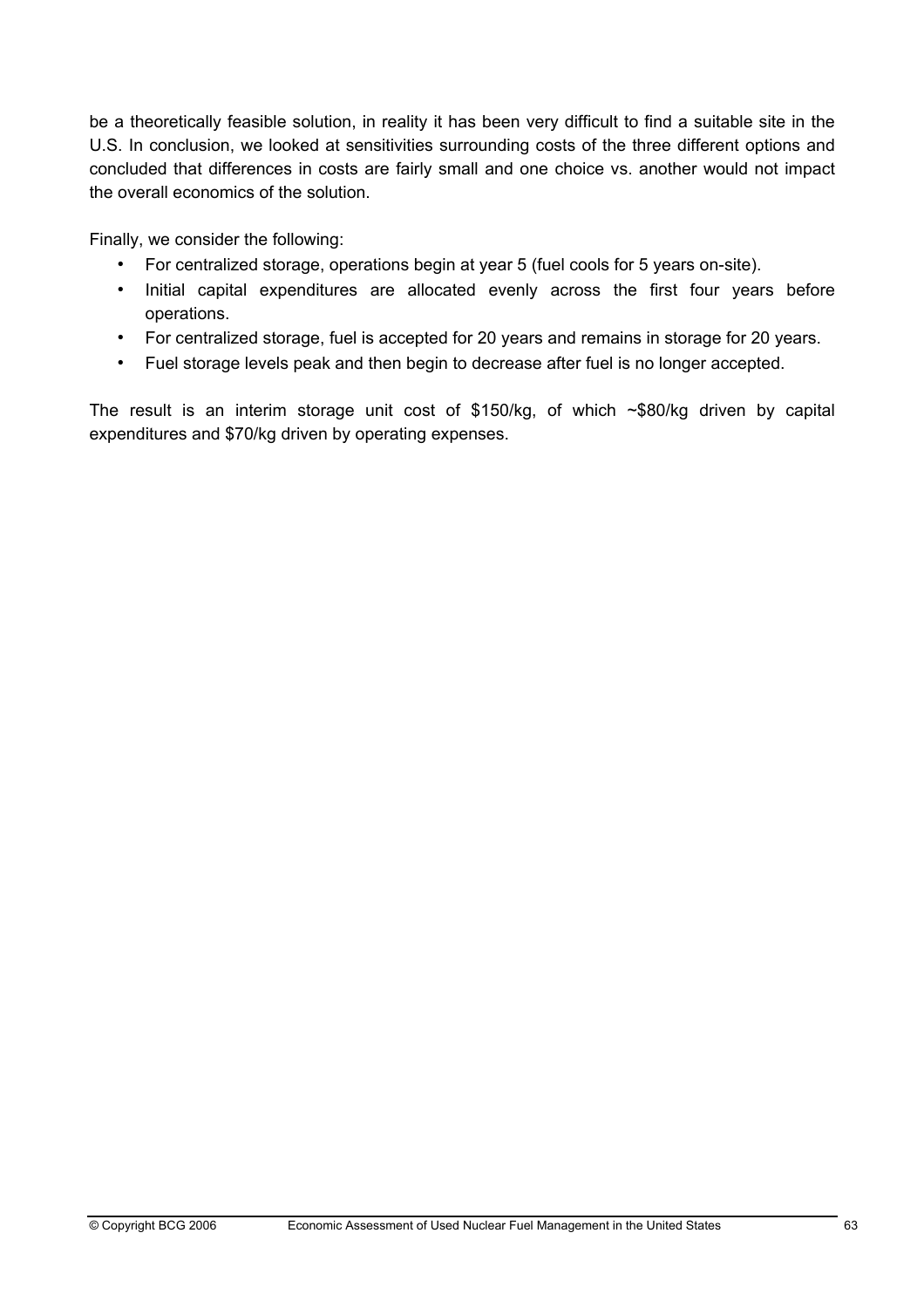## **A8 . CREDITS FROM RECYCLED FUEL**

The recycled fuel (both the MOX and the uranium-based recycled fuel, or recycled UOX) has a value and can provide a credit to offset some of the other costs.

MOX and recycled UOX can be used in light water reactors and are therefore comparable in value to UOX from mined uranium ore, after necessary adjustments for reactor adaptation costs, MOX acceptance costs and/or additional fuel enrichment, conversion, and fabrication costs.

We divide this chapter in three sections:

- Estimate of the value of UOX fuel, to which MOX and recycled UOX need to be compared to.
- Calculation of the value of MOX, which includes estimates for reactor adaptation, MOX acceptance and other costs.
- Calculation of the value of recycled UOX, which includes estimates for additional cost of enrichment, conversion and fabrication of recycled UOX.

## **Value of Fresh Fuel**

The value of UOX fuel, to which MOX and recycled UOX are compared, is based on estimated value in 2020 of the various components required to fabricate UOX fuel: natural uranium ore, conversion, enrichment and fuel fabrication. The assumptions used are in line with market prices observed in the last six months of 2005, as listed in Table 5.

| Front-end fuel cycle component         | <b>Estimated cost</b>        |
|----------------------------------------|------------------------------|
| Uranium ore                            | \$80/kgU (\$31/lb $U_3O_8$ ) |
| Enrichment (including tail management) | \$110/SWU                    |
| Conversion                             | \$12/kgU                     |
| Fuel fabrication                       | \$200/kgHM                   |

#### **Table 5: Main front-end assumptions**

These four key drivers of the value of UOX fuel are discussed in detail in the next two paragraphs. After that, the neutronic parameters and the production factors necessary to complete the calculation of the value of UOX fuel are discussed.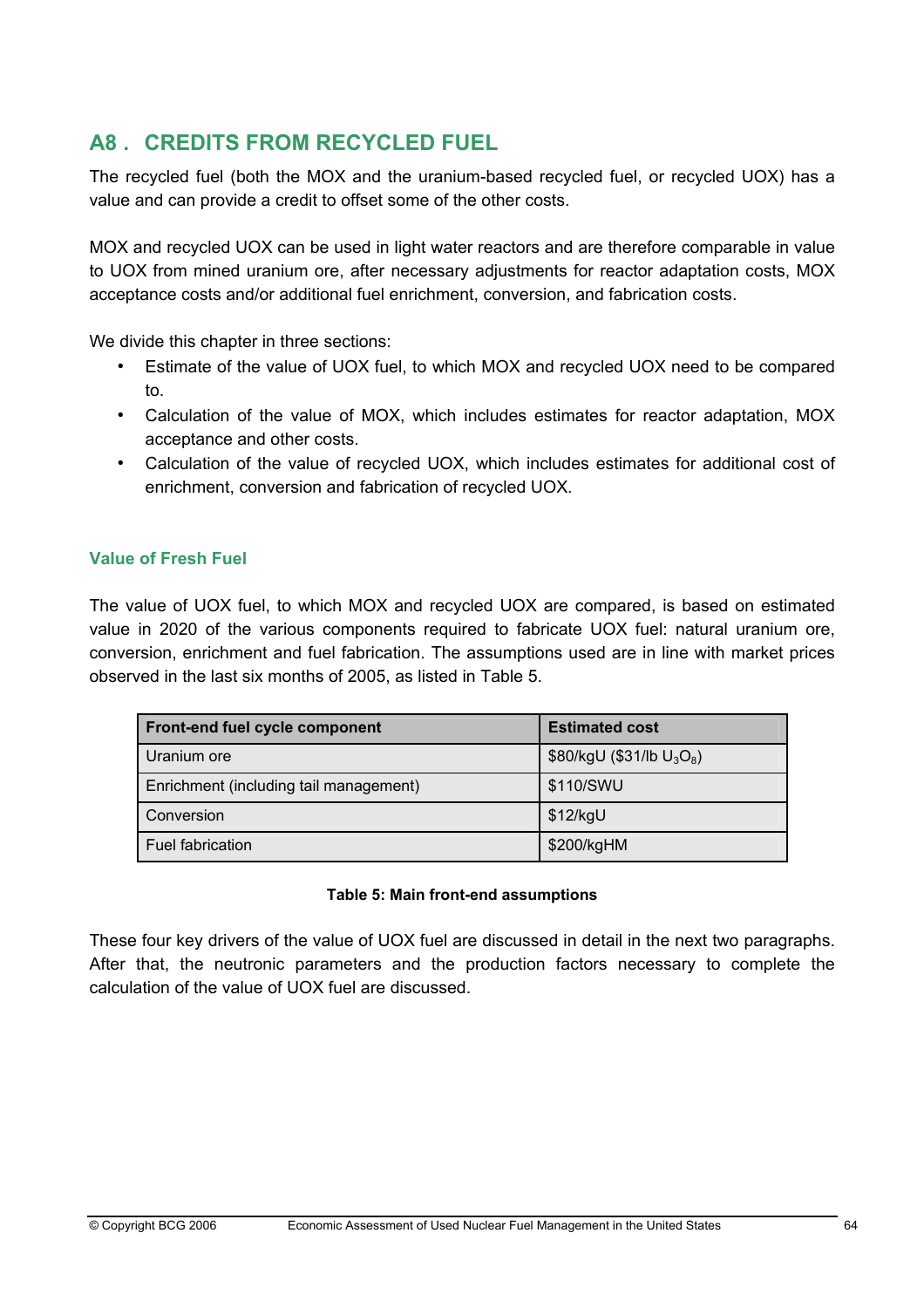## Uranium Prices

Over the last years natural uranium prices have been increasing to a level of ~\$36/lb  $U_3O_8$  by the end of 2005, which is not yet at the same level as the historical peak price of  $\sim$ \$110/lb  $U_3O_8$  (in real dollars), which was reached in 1975-1980. This recent trend in uranium prices, shown in Figure 30, is expected to be supported over the next few years by three key elements:

- Significant annual growth of world UOX demand expected (~2% per year).
- Existing primary sources of uranium expected to be stable and below world uranium demand.
- End of secondary sources of uranium, such as the Russian HEU contract, slated to end in 2013.



Source: Trade Tech, Statistical Abstracts of the United States

**Figure 30: Historical prices of uranium price ore** 

At the same time, there are three factors that partially compensate for the price-rising factors, although materializing at different time horizons:

- Drive towards lower tails assay as uranium prices increase, the fuel fabricants are pushed to reduce natural uranium feed by lowering the enrichment tails assay (retroaction effect), thus depressing demand.
- Development of new mining facilities might become attractive under these new market conditions, thus increasing supply.
- Availability of additional secondary sources through recycling in the longer term, also increasing supply.

Our current best estimates, resulting from the combination of all of these factors, call for potential steady growth of uranium prices of  $~1.5-2%$  per year until 2020. For the purpose of this study, however, we used a conservative estimate of \$31/lb  $U_3O_8$ , which is lower than present prices and future expected values, but more in line with historical values.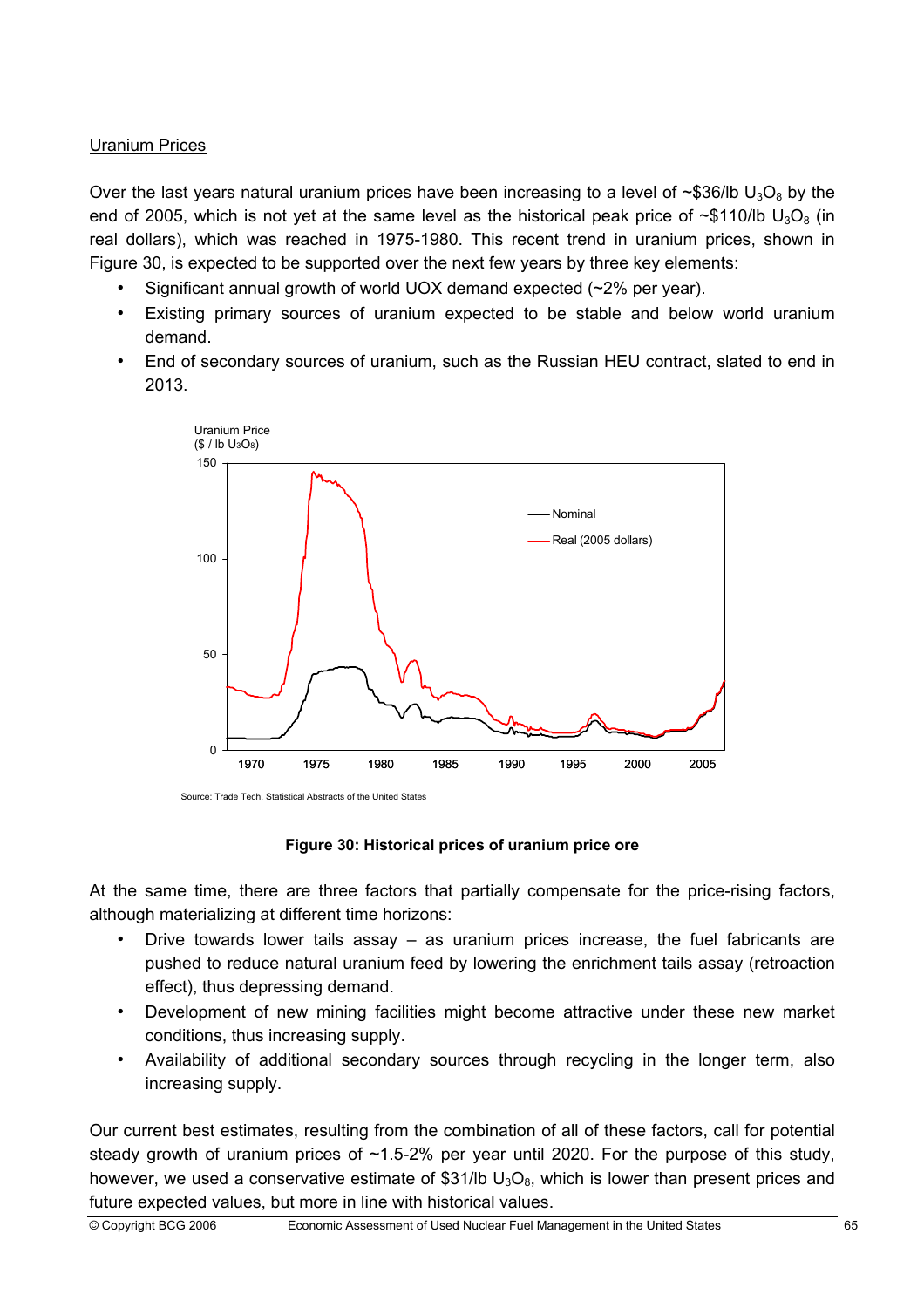Any detailed forecast of future prices, especially over such a long-term horizon and with such a high variability, goes beyond the scope of the study. In appendix A9 , uncertainties and potential bounds on uranium prices are discussed in the context of a sensitivity analysis.

### Enrichment, Conversion and Fabrication Costs

In the case of enrichment, conversion and fabrication costs, it is very difficult to estimate the direction of future prices. Several factors play a role. While, on the one hand, fuel demand growth and end of HEU contract will increase demand for enrichment and conversion, thus pushing prices higher, on the other hand new cost-effective technologies are likely to offset these increase.

In the end, we believe that rising demand for enrichment is offset by cost improvements and additional capacity coming on line, likely resulting in stable or slowly rising enrichment costs. Conversion and fabrication costs are also assumed to stay at 2005 levels.

### Neutronic Parameters and Production Factors of Fresh Fuel

The next step in the calculation of the value of the fuel is the definition of the neutronic parameters, such as the burn-up rate and its enrichment in  $^{235}$ U isotope. The fabrication parameters such as the optimal tails assay, the uranium feed and the enrichment SWU need is deduced from an economic optimization. In the case of UOX fuel, for a burn-up rate estimate of 50 GWd/T (see appendix A2 ), neutronic parameters are assumed as follows:

| <b>Main neutronic parameters</b>     |      |
|--------------------------------------|------|
| Burn-up (GWd/t)                      | 50   |
| Required enrichment in $^{235}U\%$ ) | 4.1  |
| Natural enrichment in $^{235}$ U (%) | 0.7  |
| <b>Production factors</b>            |      |
| Optimal tails assay (%)              | 0.25 |
| U feed (kgU/kgUOX)                   | 8.3  |
| SWU need (SWU/kgUOX)                 | 6.1  |

#### **Table 6: Main neutronic parameters and production factors for UOX fuel**

All the assumptions outlined above result in a central value of UOX fuel of \$1,635/kg, broken down as follows in terms of \$/kg:

- Fabrication: \$200/kg
- Enrichment: \$672/kg
- Conversion: \$100/kg
- Uranium feed: \$663/kg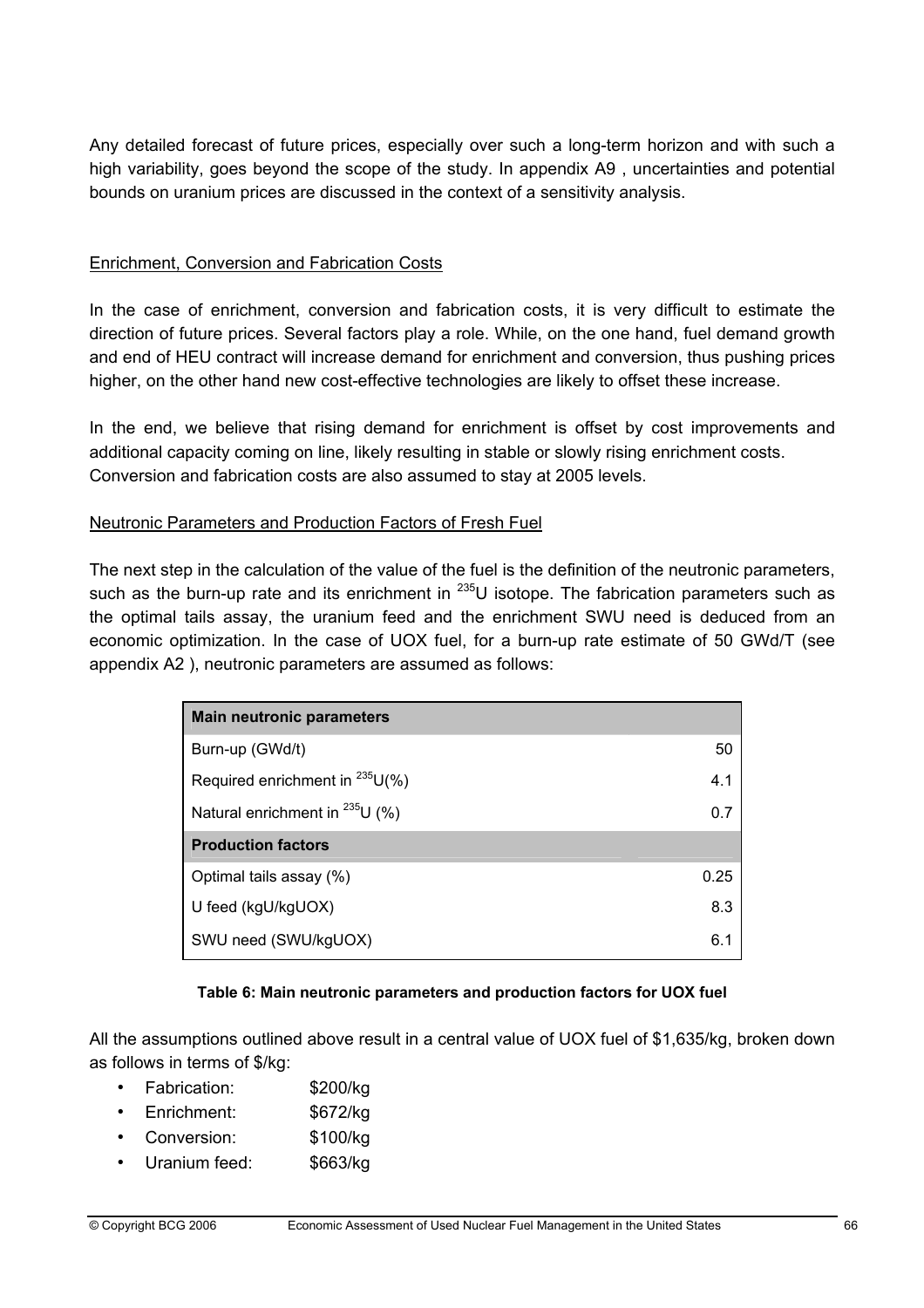The value of \$1,635/kg is the starting point for the calculation of the credits for the plutonium/uranium stream (MOX) and for the pure uranium stream (recycled UOX).

## **Value of MOX**

The ratio of the fissile plutonium content in MOX vs. used fuel is  $\sim8$ , or, conversely, from a kg of used fuel, only about ~120 g of MOX can be fabricated by concentrating the plutonium at the same burn-up as the initial fresh fuel.

Data on costs of using MOX were made available to BCG from experience in the U.S., France, Germany, Switzerland, Belgium and Japan and discussions with utilities involved in MOX programs. We have used these data as the basis of our estimates.

The value of MOX differs from the value of UOX fuel in three key factors.

First, there are additional costs a power plant would incur in using MOX instead of UOX fuel. Direct reactor costs are estimated at about 6% of the initial value of MOX. In addition to the cost of moxification of reactors, we also take into account transport costs and some other overhead and management costs, estimated at about 4% of the initial value of MOX, resulting in a total cost of 10%.

Secondly, operation with MOX fuel is similar to operation with UOX fuel. Nonetheless, we account for a "MOX acceptance cost" to take into account all costs related to additional adaptation steps, both for the utility and for the fuel vendors. These costs are above and beyond the costs that are directly quantifiable and are driven by the following factors: a) Use of MOX comes along with issues of political acceptance and potential indirect risks taken by power plant operators, which also need to be rewarded; b) Other "softer" costs are expected, but not explicitly included in the moxification costs considered here, such as the cost of managing multiple fuel suppliers and the indirect additional cost for the uranium feed (uranium penalty). The MOX acceptance cost is set at 15%.

Thus, the total "discount" for the value of MOX is 25%, which means that the value of a given quantity of MOX is equivalent to  $~75\%$  of the value of fuel made from fresh uranium, before capital cost adjustments.

Finally, MOX is readily available once produced in the integrated plant, while UOX needs to be fabricated 6 months to 2 years in advance. This results in a capital cost gain that increases the value of MOX.

All the factors above result in a value of MOX of \$1,360/kg. However, only ~120g of MOX are fabricated for each kg of initial used fuel (factor of  $\sim$ 8), given the ratio of initial fissile plutonium content (from the used fuel) to target fissile plutonium content at 50 GWd/t, as outlined in Table 7. Thus, the actual value of MOX, is  $\sim$ \$160/kg (kg of initial used fuel).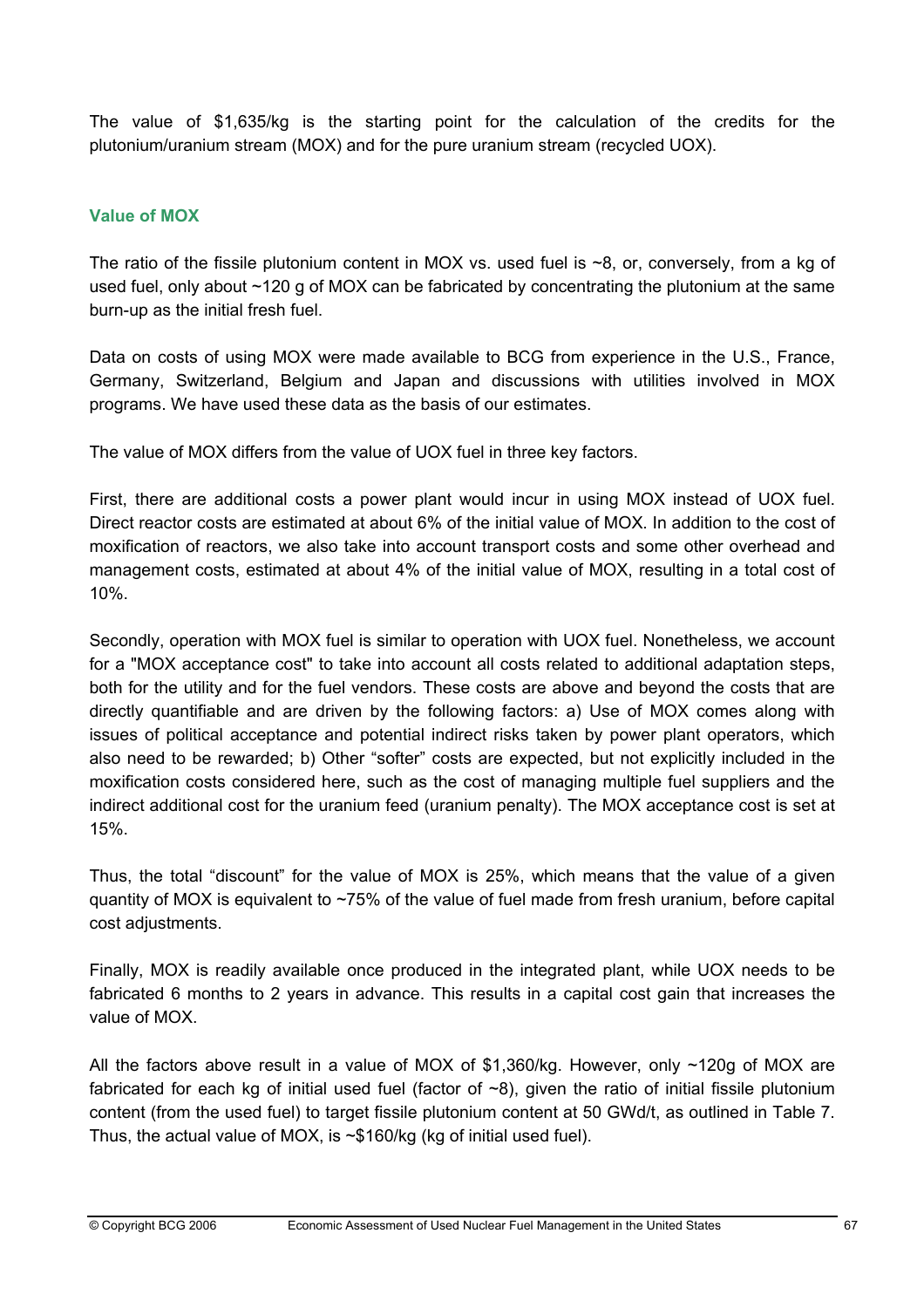| Plutonium content in used UOX fuel   |      |
|--------------------------------------|------|
| Pu total in used fuel (%)            | 1.2  |
| Pu fissile in used fuel (%)          | 0.8  |
| <b>Plutonium content in MOX fuel</b> |      |
| Pu total in MOX (%)                  | 10.1 |
| Pu fissile in MOX (%)                | 6.5  |

## **Table 7: Main neutronic parameters for MOX**

It is important to note that the MOX fabrication costs are not included in the \$160/kg figure. The MOX fabrication costs are included in the recycling costs, as part of the integrated plant.

## **Value of Recycled UOX**

Recycled uranium-based fuel is also expected to replicate the performance of UOX fuel (iso-burnup equivalence). Since recycled uranium comes from used uranium, some of the target neutronic parameters and production factors are different than those of UOX fuel. Specifically:

| Main neutronics parameter of used UOX fuel |      |
|--------------------------------------------|------|
| Burn-up (GWd/t)                            | 50   |
| Used fuel $^{235}$ U content (%)           | 0.7  |
| Recycled uranium $^{235}$ U content (%)    | 0.8  |
| Main neutronics parameters of recycled UOX |      |
| Burn-up (GWd/t)                            | 50   |
| Target re-enrichment in $^{235}$ U (%)     | 4.7  |
| <b>Production factors</b>                  |      |
| Optimal tails assay (%)                    | 0.4  |
| RepU feed (kg RepU / kg of recycled UOX)   | 12.1 |
| SWU need (SWU/kgUOX)                       | 5.2  |

## **Table 8: Main neutronic parameters and production factors for recycled UOX**

A particularly important parameter is the uranium feed factor, which is 12.1 based on an economic optimization of production costs. Since only 93.5% of the original used fuel is utilized for fuel recycling, effectively 1 kg of used fuel generates ~80 g of recycled UOX.

In addition, enrichment, conversion and fabrication costs are higher for recycled fuel than UOX fuel. Conversion cost could triple due to the necessity to build a dedicated conversion plant. Enrichment and fabrication could increase by respectively 15% due to additional re-enrichment to compensate neutronic losses and tails management and 7% due to radiological constraints.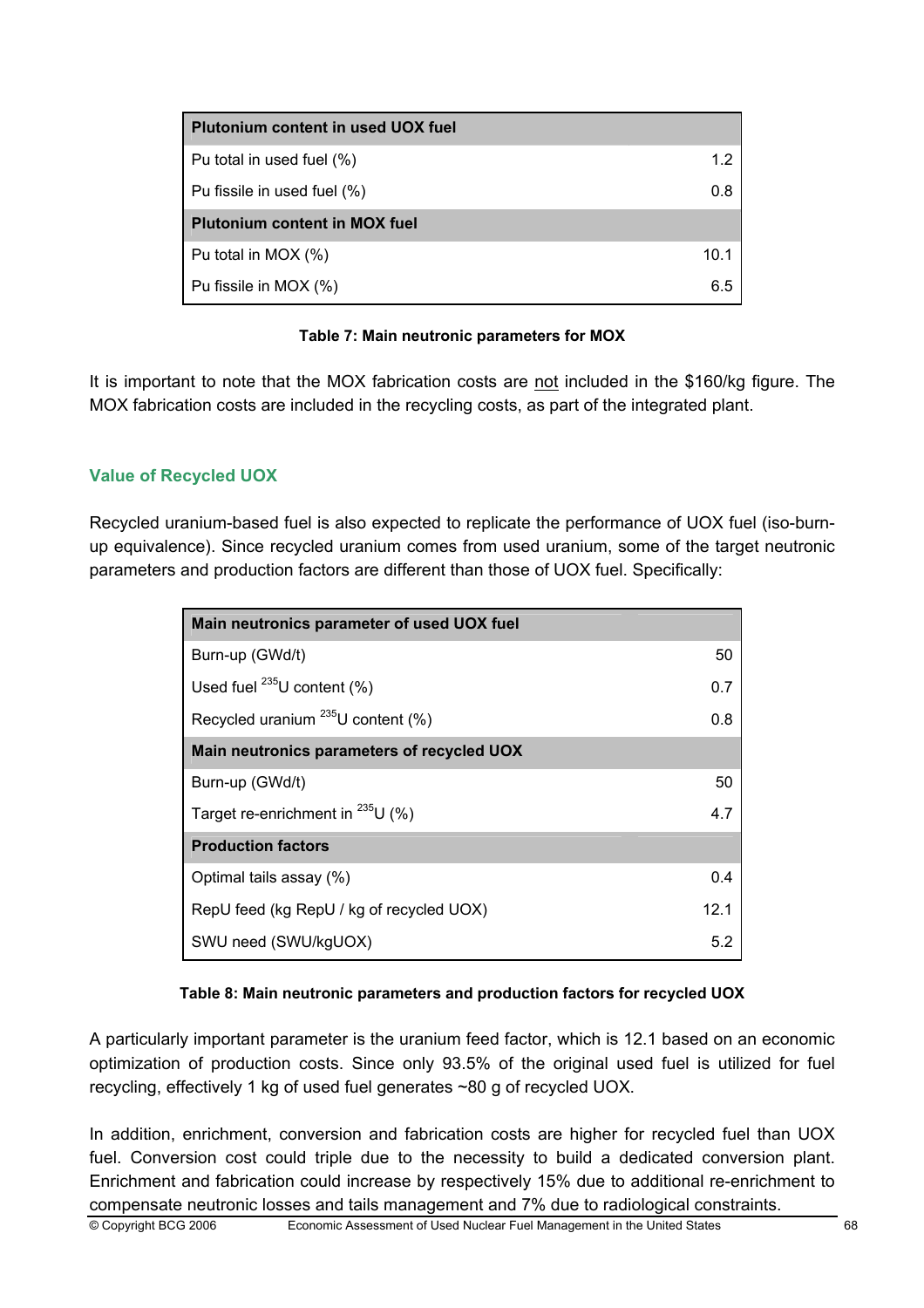In summary, from the point of view of the fuel provider, the fuel cost structure is slightly different from that of UOX fuel. While the cost of uranium ore is eliminated, the conversion, enrichment and fabrication costs are higher than UOX fuel costs. Once these cost increases are factored in, the total fuel cost to manufacture recycled fuel comes to \$1,260/kg. This is still lower than the total value of 1 kg of fuel, which is \$1,635. The difference of \$375/kg is the value that can be extracted. However, since only 80g of recycled fuel is fabricated from an initial kg of used fuel, the value in terms of \$ per kg of used fuel is ~\$30/kg.

### **Value of Recycled Fuel in the Context of Volatile Uranium Prices and Enrichment Costs**

In the portfolio strategy, 20-25 percent of U.S. nuclear fuel supply is made from recycled fuel. In addition to providing a significant supply overhang and lowering dependence on foreign supply, the cost of making recycled fuel is independent of uranium prices. MOX production costs are also independent of enrichment costs. Thus, in the portfolio strategy, power plant operators could potentially capture some of the value that the use of recycled fuel creates in when uranium prices rise, effectively protecting themselves against uranium price volatility.

Figure 31 shows how potential value is generated (or destroyed) for a power plant operator under a few front-end scenarios, on fuel purchased, on an annual basis. The chart assumes that the power plant operator uses MOX for 30% of its fuel needs, 20% recycled UOX and 50% is supplied by fresh UOX at market price. Note that this is a different way of looking at the same sensitivity on uranium prices, as the one described and illustrated in section 3.1.2 and appendix A9 , where a broader system view was taken. In this case, the value created by using MOX and recycled UOX in the context of higher uranium prices and enrichment costs is put in the perspective of the plant operator and the potential value that it could capture.





#### **Figure 31: Value available to power plant operators under different front-end scenarios**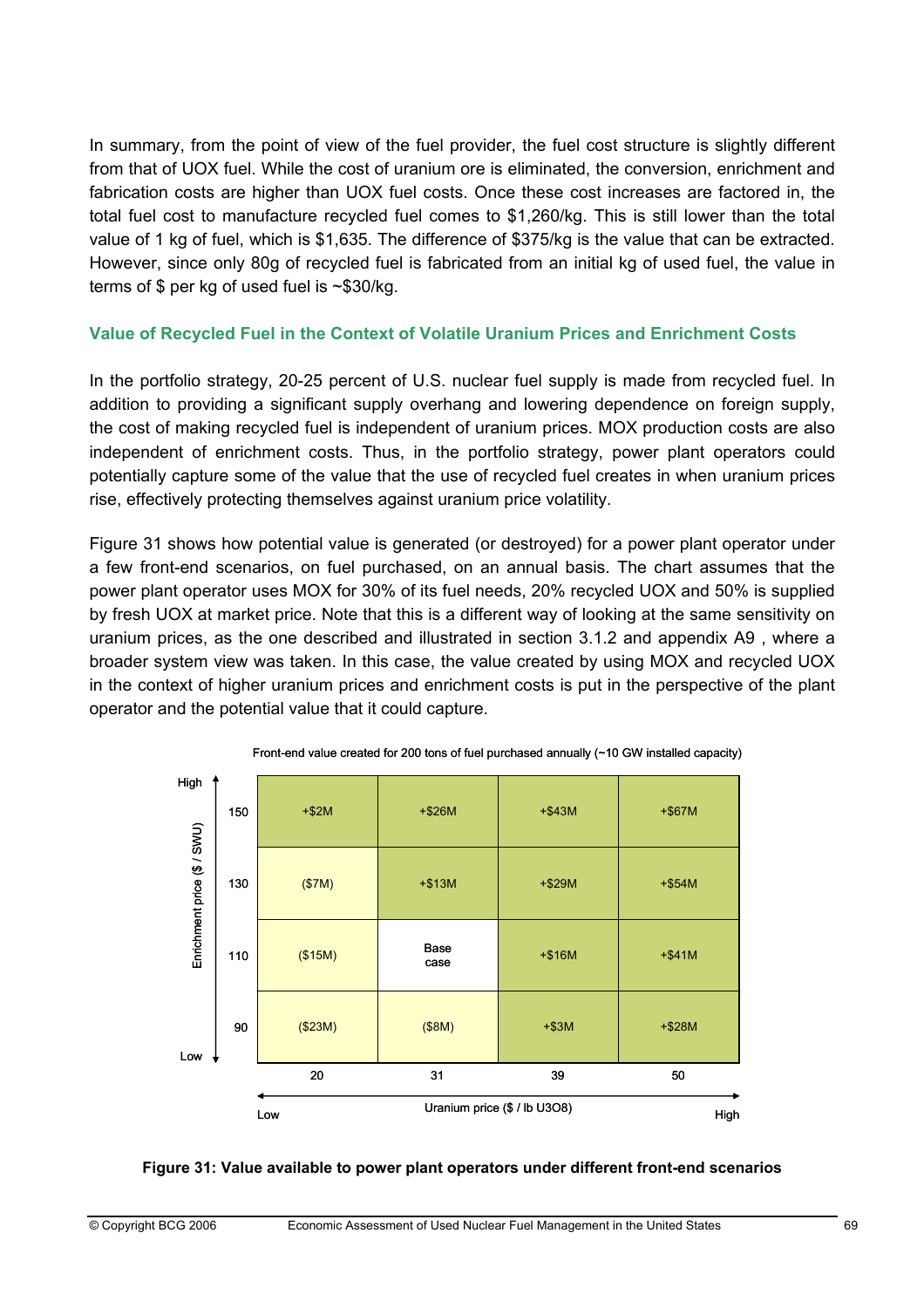# **A9 . UNCERTAINTY ON MAIN ASSUMPTIONS**

In this chapter, we review some of the figures used for the sensitivity analysis. The summary of the outcome of the sensitivity analysis is reported in the figure below.

| Possible range                                  |
|-------------------------------------------------|
|                                                 |
| 600<br>700<br>1,000                             |
| 15<br>31<br>50                                  |
| 520<br>1,600<br>0                               |
| 2.0%<br>3.0%<br>4.0%                            |
| 600<br>630<br>800<br><b>Baseline assumption</b> |
|                                                 |

(1) Excluding transport. lower bound: average cost of Yucca Mountain for 120,000 tons, higher bound: budget overrun at +40%. (2) Total life cycle undiscounted cost of integrated plant is \$64B (25% of which is capital investments). Lower bound of the<br>sensitivity range equates to \$61B in total life cycle costs, upper bound is \$81B. CapEx/OpEx spli

### **Figure 32: Summary of main sensitivities**

In the next four sections, we analyze the rationale behind the sensitivity ranges used in each of the assumptions, with the exception of the cost of used MOX, which is discussed more in depth as a separate section (appendix A10 ).

## **Cost of repository**

There are significant uncertainties surrounding the repository costs.

Although many factors come into play, three key uncertainties have been modeled:

- Acceptance rate below the originally expected 3,000 tons per year (to  $\sim$ 2,000 tons per year).
- Repository capacity higher than 83,800 tons (120,000 tons).
- Additional development time (10 extra years of active investments).

In addition, the TSLCC analysis<sup>45</sup>, which we have used as a starting point for our cost estimates, has been referred to<sup>46</sup>, by the DOE contractors more closely involved in the development of the repository site, as "an order of magnitude estimate, with an associated uncertainty range of plus or minus 40%." In fact, since 2001, many design factors of the repository have been revised, as well

<sup>&</sup>lt;sup>45</sup> US DoE – Analysis of the total life cycle cost of the civilian radioactive waste management program – 2001.<br><sup>46</sup> Bechtel/SAIC – *Total system life cycle cost for site recommendation letter report – 2002.*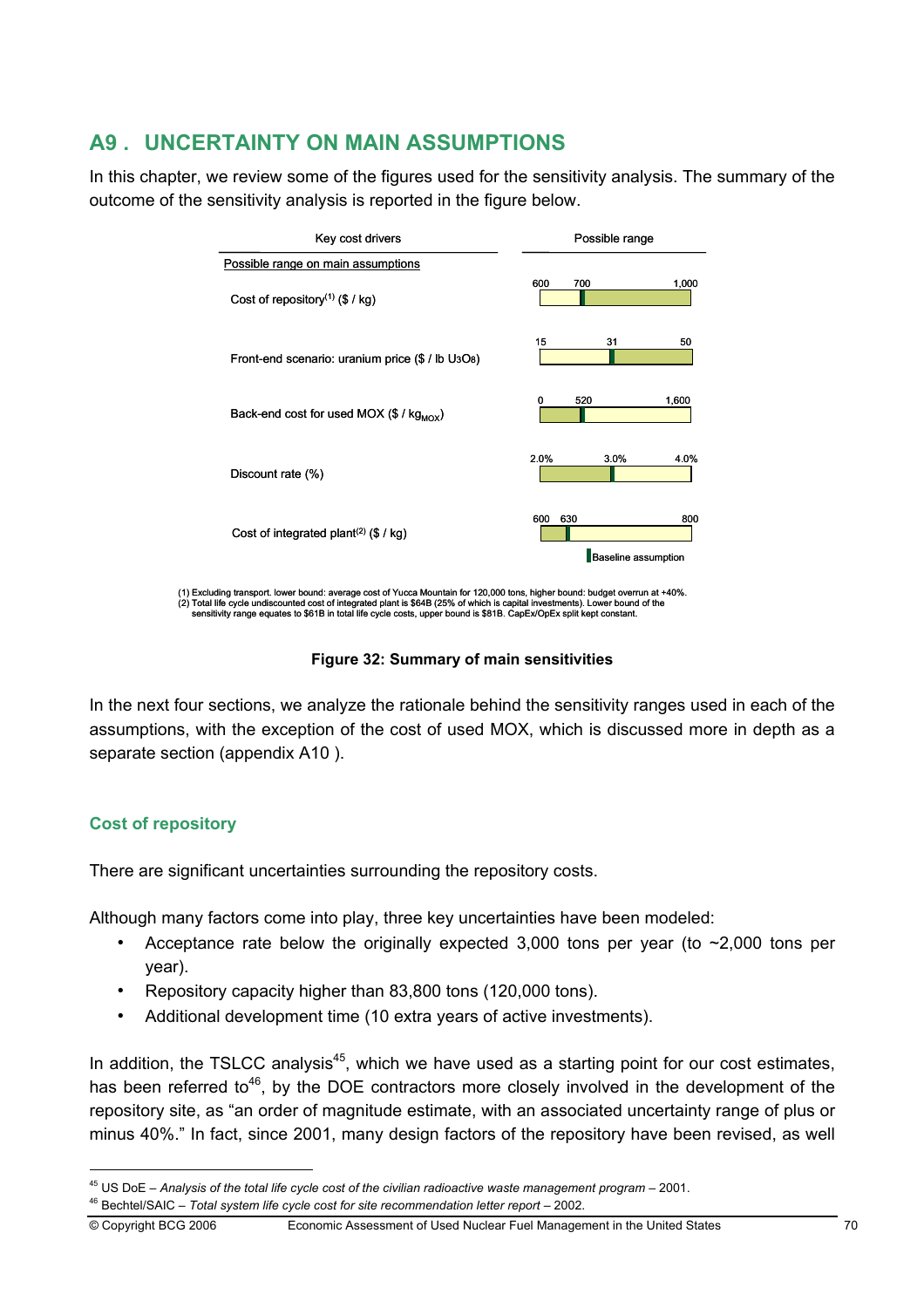as some key cost estimates, e.g. the estimated cost of the Nevada railroad was more than doubled, from ~\$1B to ~\$2B.



The suggested range for the sensitivity analysis is between \$600/kg and \$1,000/kg, as illustrated in Figure 33.

**Figure 33: Sensitivity range for repository costs** 

Finally, as a reference point, over the course of the last twenty years, the Department of Energy has updated its cost estimates for the repository several times, as directed under legislative guidelines. Cost estimates have shown an upward trend, which seems to indicate that additional budget overruns are possible, as cost estimates are reviewed with the benefit of updated and more detailed information and considering design updates. In real dollars, the 1998 DOE estimate was 15-25% higher than the 1995 estimate and the 2001 estimate was 15-25% more expensive than the estimate in 1998.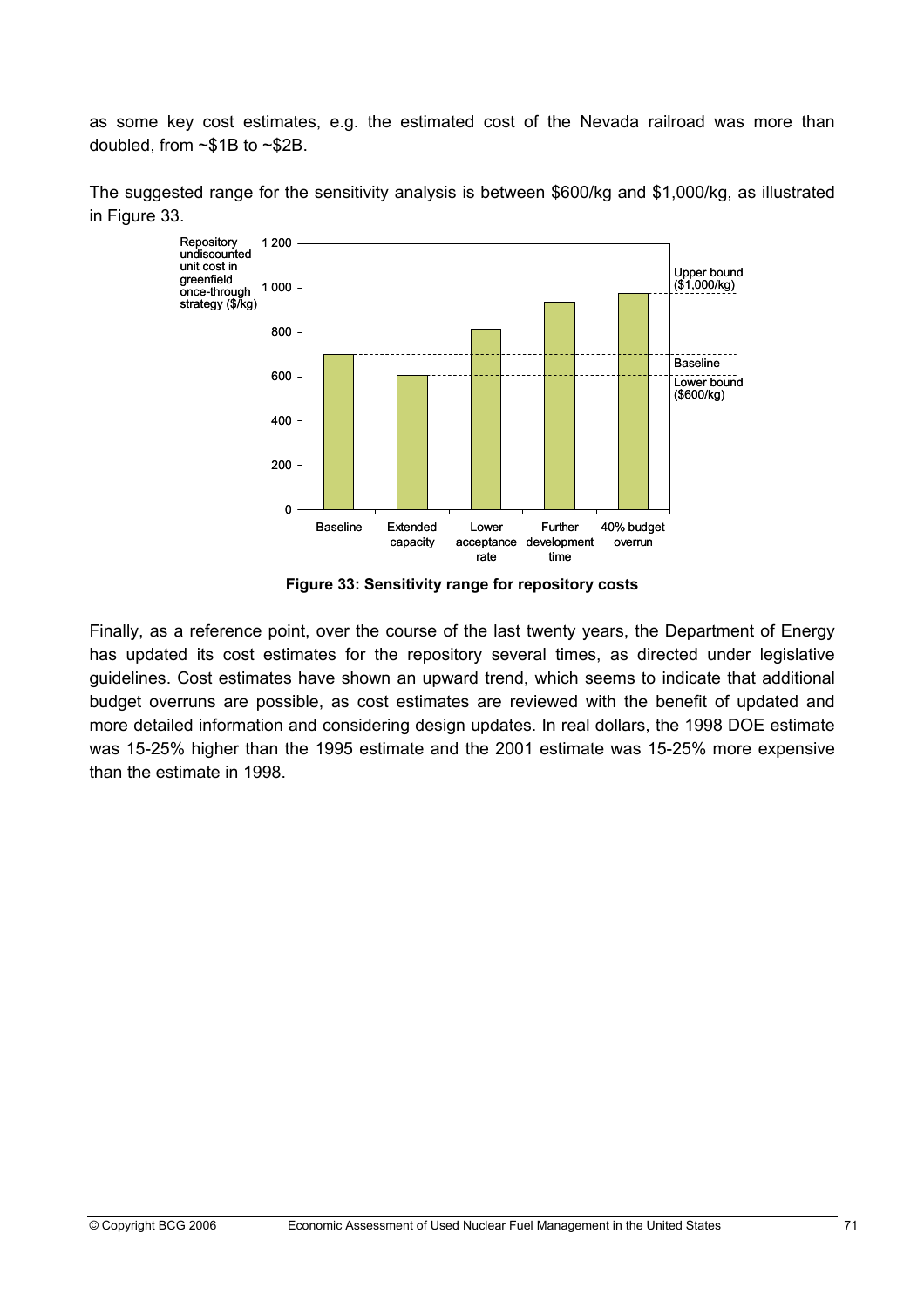#### **Uranium Prices**

As previously discussed (appendix A8 ), uranium prices have shown a high degree of volatility since the inception of nuclear power. They were very high at the end of the 70's, up to almost three times the prices at the end of 2005 (in 2005\$). Prices experienced a very sharp drop throughout the 80's and stayed low in the 90's.



Source: Trade Tech, Statistical Abstracts of the United States.

#### **Figure 34: Uranium prices historical trends and sensitivity range**

A potential sensitivity range is difficult to define. We believe that using the lowest and the highest historical value for uranium prices would be too broad.

Therefore, we look at average prices over two periods of time: a period of high prices (1970-1985) and a period of low prices (1985-2000). The average price during the high-price period was ~\$50/lb  $U_3O_8$  (\$130/kgU) and we use this value as the high sensitivity range, while the average price during the low-price period was  $\sim$ \$15/lb  $U_3O_8$  (or \$40/kgU) and this is the low end of the sensitivity range. Although we acknowledge that the definition of the sensitivity range is open to different interpretations of the available data, we believe that the ranges illustrated in Figure 34 and the sensitivities in Figure 30 can provide a good sense of the economics under different uranium price scenarios.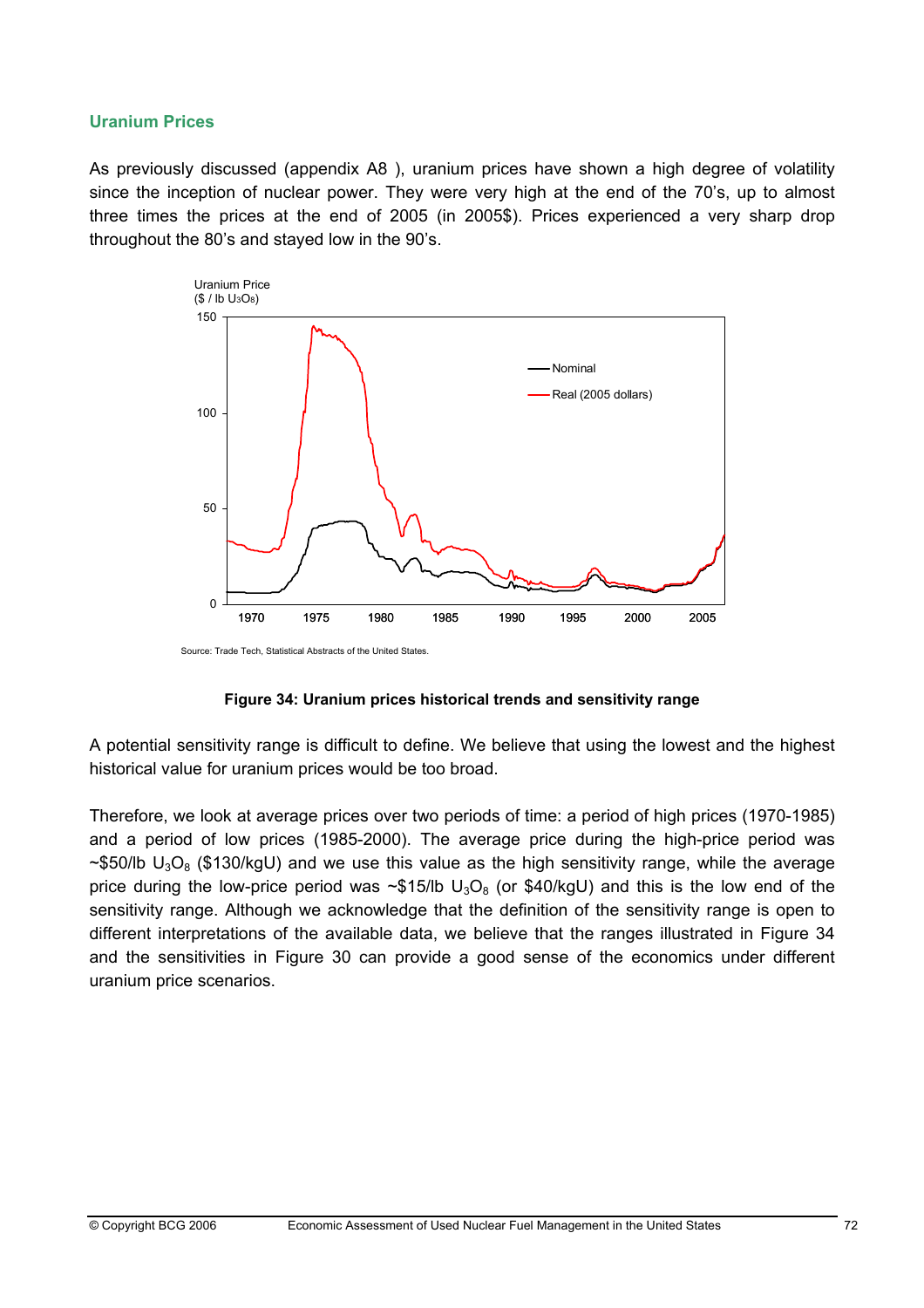### **Overall Integrated Plant Costs**

The uncertainty around the cost of the integrated plant is expected to be lower than that surrounding a repository. A few factors contribute to narrow the sensitivity range considered for the integrated plant, especially the availability of detailed cost estimates on an existing plant and the knowledge gained by AREVA on potential cost uncertainties during the 20+ years of recycling experience.

Existing estimates are believed to be accurate within 30% on potential overruns and 5% on potential savings from current estimates. For the purpose of the sensitivity analysis, we assume that the cost of the integrated plant could be between \$600 and \$800/kg.

Recent occurrences in which U.S. contractors have attempted to replicate European plants in the U.S. have shown that cost overruns can be significant. While, based on the AREVA experience in US-based project, we acknowledge that a significant risk of cost over-run is always present, we considered the following factors:

- A significant portion of the cost over-runs observed is attributable to political uncertainties surrounding any specific project; in section 4, we briefly discuss how a positive climate toward recycling will be necessary for a successful implementation in the U.S..
- A significant portion of potential cost overruns is already captured in the cost of the integrated plant. This portion includes additional licensing costs, additional protection on civil engineering, seismological impact on design, regulatory affairs costs, additional U.S. driven engineering requirements, larger building design, R&D expenses, which account for an additional ~\$4B in capital investments for the integrated plant.

## **Discount Rate**

The discount rate used throughout the study is based on the expected cost of public capital, as discussed in appendix A3 . Based on the analysis of available information and following the Office of Management and Budget guidance, we concluded that 3% should be used as central estimate for our calculations. At the same time, we acknowledge that some uncertainty surrounds this number, as it is possible that the cost of capital will change significantly over the course of the timeline we consider. A higher discount rate has the effect of penalizing strategies that require early investments, while a lower discount rate preserves the importance of future cash flows.

For the low end of the sensitivity range, a meaningful data point is provided by today's rates for Treasury Inflation-Protected Securities (or TIPS). TIPS are representative of real risk-free return of securities going forward. The rate of return on these securities at the end of 2005 was ~2% and we use this as the lower end of the discount rate sensitivity range. 2% is also the average real rate of return for long-term government bonds over the last 70 years.

We suggest using a symmetric range for the sensitivity on the discount rate, therefore making 4.0% the high end of the range. This is also consistent with an analysis performed by DOE on the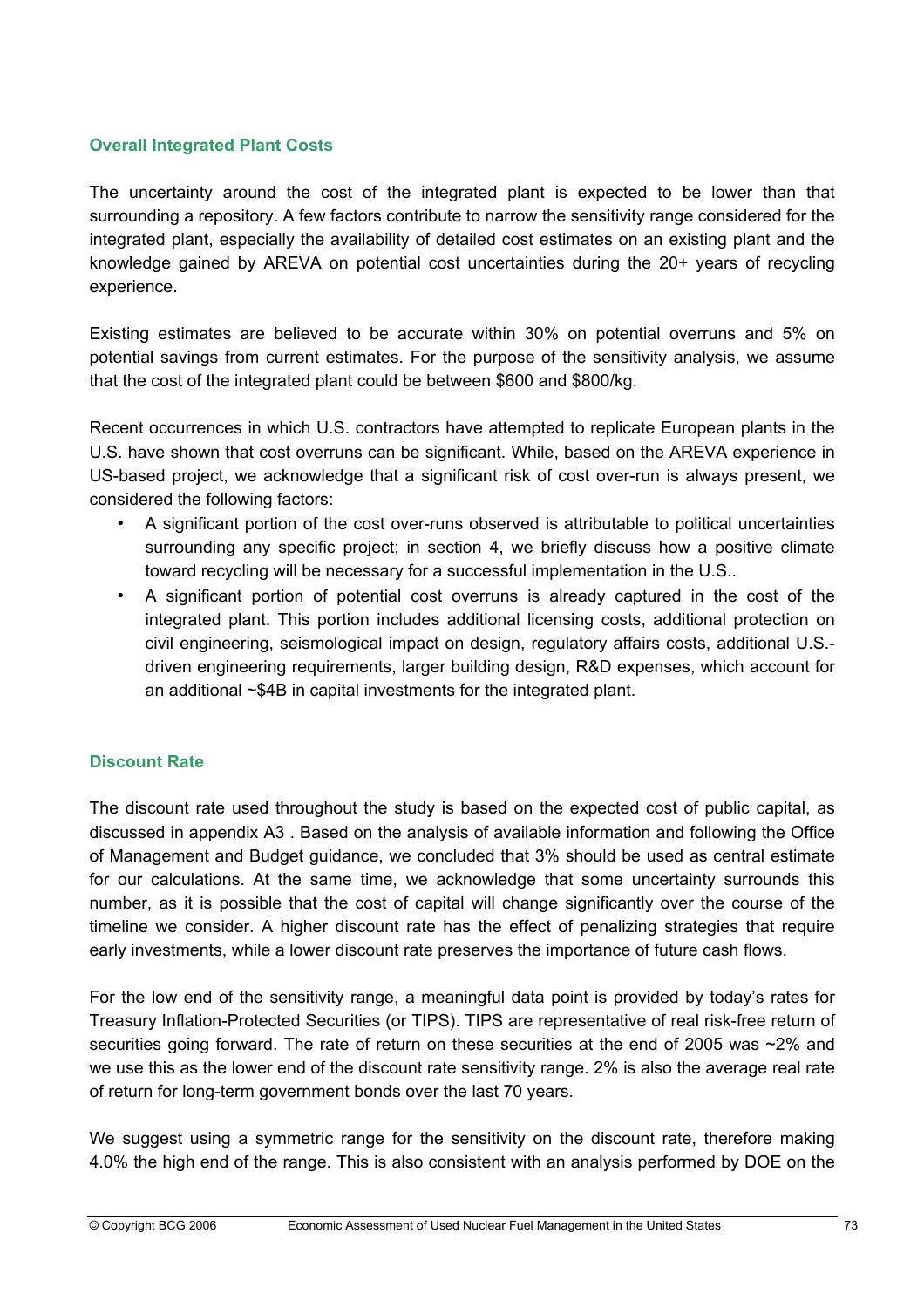adequacy of the nuclear waste fund fee $47$ , in which the range of returns considered is between 2.6% and 4.2%.

Finally, in the case of projects involving very long time horizons and many generations (such as the one considered in the study) a very low discount rate could be used, potentially as low as zero or even negative, to reflect a premium that should be charged to the current generation when a cost is passed on to future generations. The effect of using a zero discount rate would be to put more emphasis on additional repositories that would have to be built in the future, thus making the once-through strategy more expensive when compared to the recycling strategy. However, an economic-sociological discussion of long-term discount rates goes beyond the scope of the study and is therefore not considered further.

<sup>47</sup> US DoE – *Nuclear waste fund fee adequacy: an assessment* – 2001.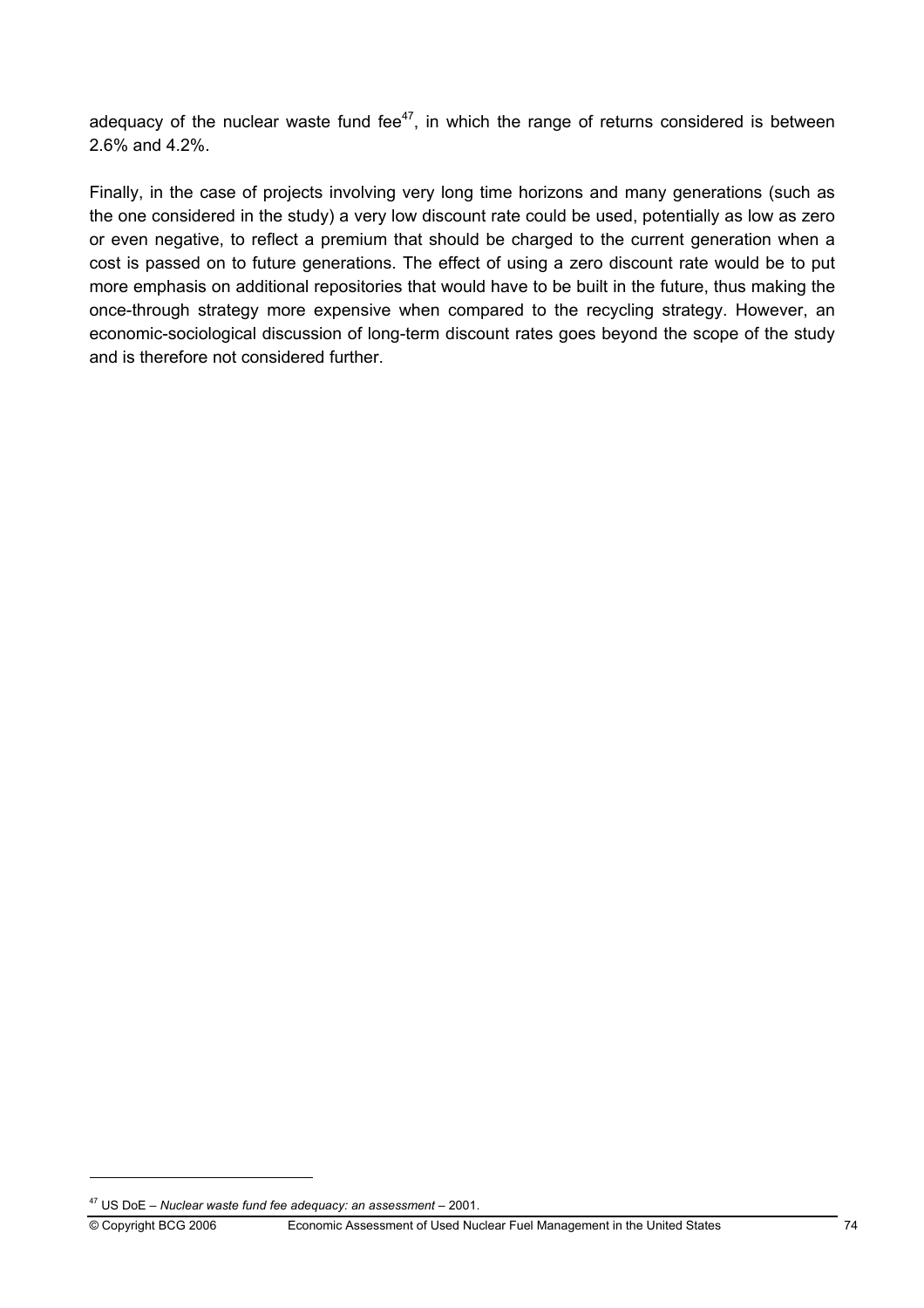## **A10 . MANAGEMENT OF USED MOX**

In this chapter, we identify and discuss four possible routes to manage used MOX, which accumulates in the recycling strategy at a rate of ~300 tons/year:

- *Dispose of used MOX in Yucca Mountain* although we do not consider this as a viable option, since disposing of used MOX would almost entirely eliminate the benefits gained through the densification factor, we do attribute an economic cost to it and use this cost as an upper bound for the potential cost of managing used MOX.
- *Perform multiple-recycling* within this option, used MOX is recycled one or many more time to extract the plutonium/uranium to make "MOX2" and potentially MOX3, MOX4, and the like.
- *Remove americium and perform multiple-recycling* similar to the previous option with the exception that americium is removed during the used MOX recycling process, thus reducing the long-lived actinides in the resulting HLW-R.
- *Recycle used MOX in fast reactors* within this option, fast reactor fuel is fabricated from used MOX and employed to generate electricity.

Overall, the cost of managing used MOX has a limited impact on the total back-end costs, in terms of \$/kg, since only a relatively small quantity of MOX is generated (~300 tons/year, ~15% of the total used fuel generated annually).

We estimate this impact to be between -\$50/kg and +\$100/kg. Even in the worst case scenario (direct disposal), which we believe not to be viable, the impact on the unit cost is expected to be less than \$200/kg (~40%).

The detailed results from the analysis on used MOX are discussed in the following sections. For each of the four options that we analyze for the management of used MOX, we calculate the cost differential between the cost of managing used MOX and the back-end cost of used fuel in the recycling option (~\$530/kg).

## **Direct Disposal**

The heat content of used MOX is very high. If used MOX were to be directly disposed into the repository after 20-25 years of interim storage, due to the temperature constraints in the repository, it would not be disposed as densely as used regular fuel. In this case, the densification factor for used MOX is ~0.15, which means that 150g of used MOX would take up as much space in the repository as 1 kg of used fuel. The cost of the repository, previously calculated at  $\sim$ \$340/(kg of initial used fuel), would now be  $\approx 2.240$ /(kg of used MOX). Leaving other costs at the same level, disposal of used MOX is ~\$1,900/(kg of MOX) more expensive than disposal of used fuel.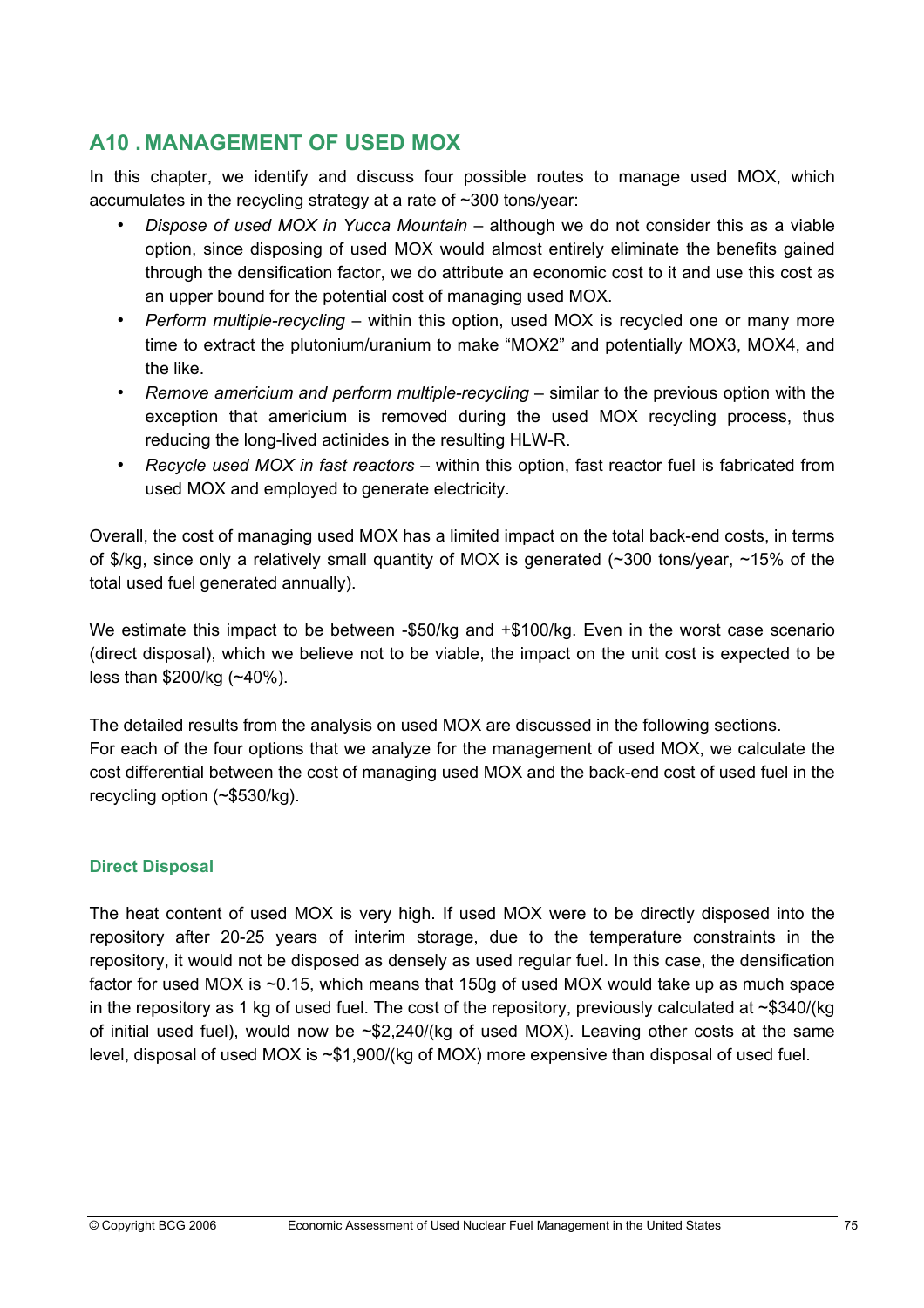However, two factors contribute to lower this estimate dramatically:

- The disposal of used MOX does not occur until 9 additional years after the corresponding disposal of used fuel, since used fuel is cooled for  $\sim$ 4 years, processed ( $\sim$ 1 year) and then used in reactors for  $\sim$ 4 years – that gives the used MOX the benefit of an additional 9 years of discount (~20% discount at 3% discount rate);
- Used MOX is in much smaller quantity than used fuel. For 1kg of used fuel, only 120g of used MOX are generated, thus the cost in terms of  $$ / (kg \text{ of initial used fuel})$  is ~8 times less than the cost in terms of \$/(kg of used MOX).

The results of the calculation suggest that the additional cost of used MOX, if directly disposed in the repository, can be less than \$200/kg (or less than 40% of the total cost of the recycling strategy). We consider this figure to be the upper bound for our estimates, but we do not include this figure in the sensitivity range, since disposal of used MOX is not considered to be a viable option.

## **Multiple Recycling**

In the case of multiple recycling, used MOX is recycled again. Plutonium is extracted and fuel is fabricated, similarly to what happened with the used fuel in the first part of the cycle.

The used MOX is treated 10 years after discharge, due to technical constraints. From 1 kg of used MOX, about 600 g of MOX<sub>2</sub> can be produced. During the recycling process, high-level waste in the form of glass logs and compacted waste is generated. Since the resulting waste from treating used MOX has a higher content of highly radioactive products when compared to the waste produced from used fuel, the densification factor for HLW-R from used MOX is only ~0.5, which is much lower than the densification factor of four obtained for HLW-R from uranium-based used fuel. Thus, the disposal cost of HLW-R for used MOX is  $\sim$ 8 times higher than the cost of disposal in the base case recycling strategy.

While having a higher cost of repository, recycling used MOX has the benefit of providing additional credits from MOX<sub>2</sub>. Assuming that 600 g of MOX<sub>2</sub> can be fabricated from 1 kg of initial used MOX (compare to 120g of MOX from 1 kg of initial fuel) and that a 50% discount would be applied to  $MOX<sub>2</sub>$  vs. MOX (due to quality and multi-fuel management issues), the additional credit is about  $~5150$ /kg.

Once again, factoring an additional 9 years in discounting the costs, and reporting the costs back into \$/(kg of initial used fuel), the additional cost from recycling used MOX a second time is in the order of \$0-50/kg. In the case of multiple recycling, occurring every ~15 years, the additional cost remains in the order of \$0-50/kg.

Even if we were to assume that no credits can be obtained from the sale of  $MOX<sub>2</sub>$ , the additional cost of managing used MOX would increase, but would stay within \$50-100/kg. We consider \$100/kg to be the upper bound for the sensitivity analysis.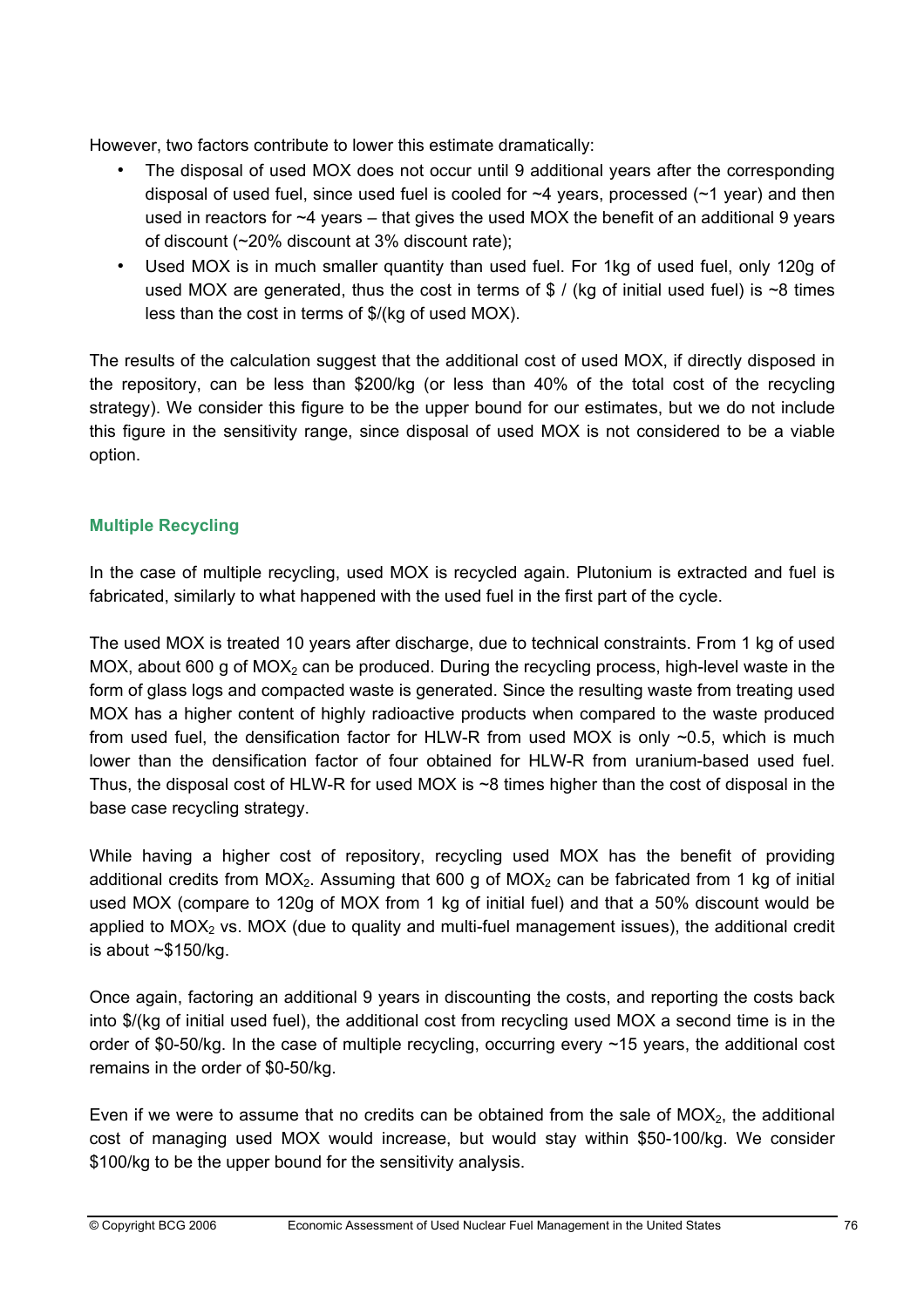The option described above for the management of used MOX is subject to technical developments, since a second MOX cycle has not been fully operational yet and some technical questions remain to be addressed.

## **Multiple Recycling with Americium Removal**

In the case of multiple recycling with americium removal, the computation is similar to that of a simple multiple recycling. However, if americium is removed, two things occur:

- The resulting HLW-R has a lower content of long-lived actinides and thus enjoys a densification factor of  $\sim$  2.8, which is less than 4.0 (from used fuel), but more than 0.5 (HLW-R from used MOX without americium removal).
- Americium has to be disposed in a separate repository.

While the first factor can be quantified easily, resulting in a net benefit from the used MOX of \$0- 50/(kg of initial used fuel), the second factor is more difficult to quantify. No data is available on the potential cost of an Americium-only repository. It is conceivable that, given the very small quantity of Am generated through the process, the costs in terms of \$/(kg of initial used fuel) might be relatively small, but we have not attempted to produce any cost estimate. Any additional cost for an americium-only repository would have to be added.

## **Used MOX as Fuel for Fast Reactors**

In this section, we briefly discuss the option of using used MOX to fabricate fuel for fast reactors. The uncertainties surrounding the development of fast reactors are broad and the economic considerations for long-term technologies cannot be conclusive and have not been fully tested as part of this study. However, in order to estimate the order of magnitude of the potential use of used MOX as input for fast reactor fuel, we attempt to develop initial assumptions. In the course of the next few years, further work will need to be performed to refine and test these assumptions, and to fully develop a comprehensive economic assessment on this specific issue.

If fast reactors are deployed, used MOX becomes more valuable as its high plutonium-content makes it a good candidate for being recycled into fast reactor fuel. A simplified calculation of what would be the benefit of using recycling used MOX into fast reactors considers a key factor: the fissile plutonium content of used MOX is much higher than the content of used fuel (3.9% instead of 0.8%), thus, if Pu is to be used in fast reactors, credits from the sale of plutonium would be almost 5 times as high as the credits resulting from used fuel, or  $\sim$ \$600/kg<sub>MOX</sub> more. This is almost exactly offset by the loss in densification factor on the HLW-R. Therefore, the resulting additional cost from recycling used MOX in fast reactors is ~\$0/kg of initial used fuel. The cost of managing used MOX is similar to the cost of managing uranium-based used fuel, which we used as a base case.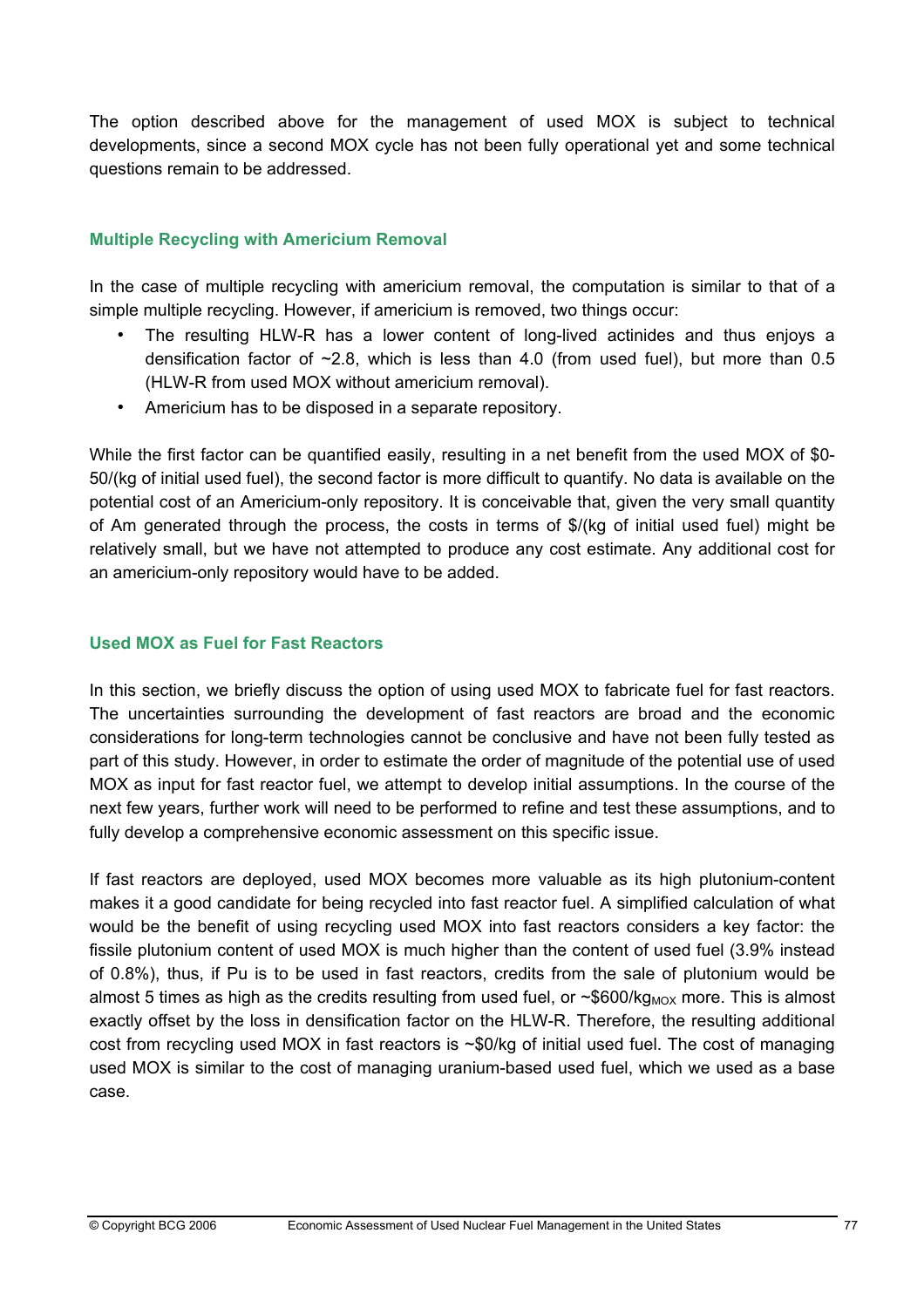However, there are two additional factors that could increase/decrease this cost estimate:

- If americium is also removed during the process, the HLW-R would benefit from a much higher densification factor, thus resulting in a net positive benefit from having MOX, in the order of \$0-50/kg of initial used fuel. The \$50/kg benefit (expressed in terms of dollars per kilogram of initial used fuel) is effectively equivalent to a real "zero" cost of used MOX (\$0/kgMOX), i.e. in which the used MOX is a resource that can be used and for which its value offsets the fuel fabrication and other costs – we used a \$50/kg benefit as the lower bound of our sensitivity range.
- If fast reactors prove to be uneconomical, it is conceivable, although unlikely, that the backend system of the nuclear fuel cycle could bear some of the additional costs necessary to make fast reactor technology viable and absorb the plutonium, which in the recycling strategy, has not been buried underground. If we assume that ~10-15 reactors are needed to absorb the plutonium stock and that fast reactors might cost 20% more than current reactors, the additional total cost is in the order of \$7-12B, or about \$50-100/kg of initial used fuel.

In summary, while strategies for the management of used MOX need to be deployed, the costs of such strategy could reasonably be expected not to exceed \$50-100/kg of initial used fuel, which is equivalent to an additional 10-20% on top of the initial cost of recycling. Even, in the worst case (direct disposal of MOX), the additional cost for disposing of used MOX would burden the overall cost of a recycling strategy by less than 40%.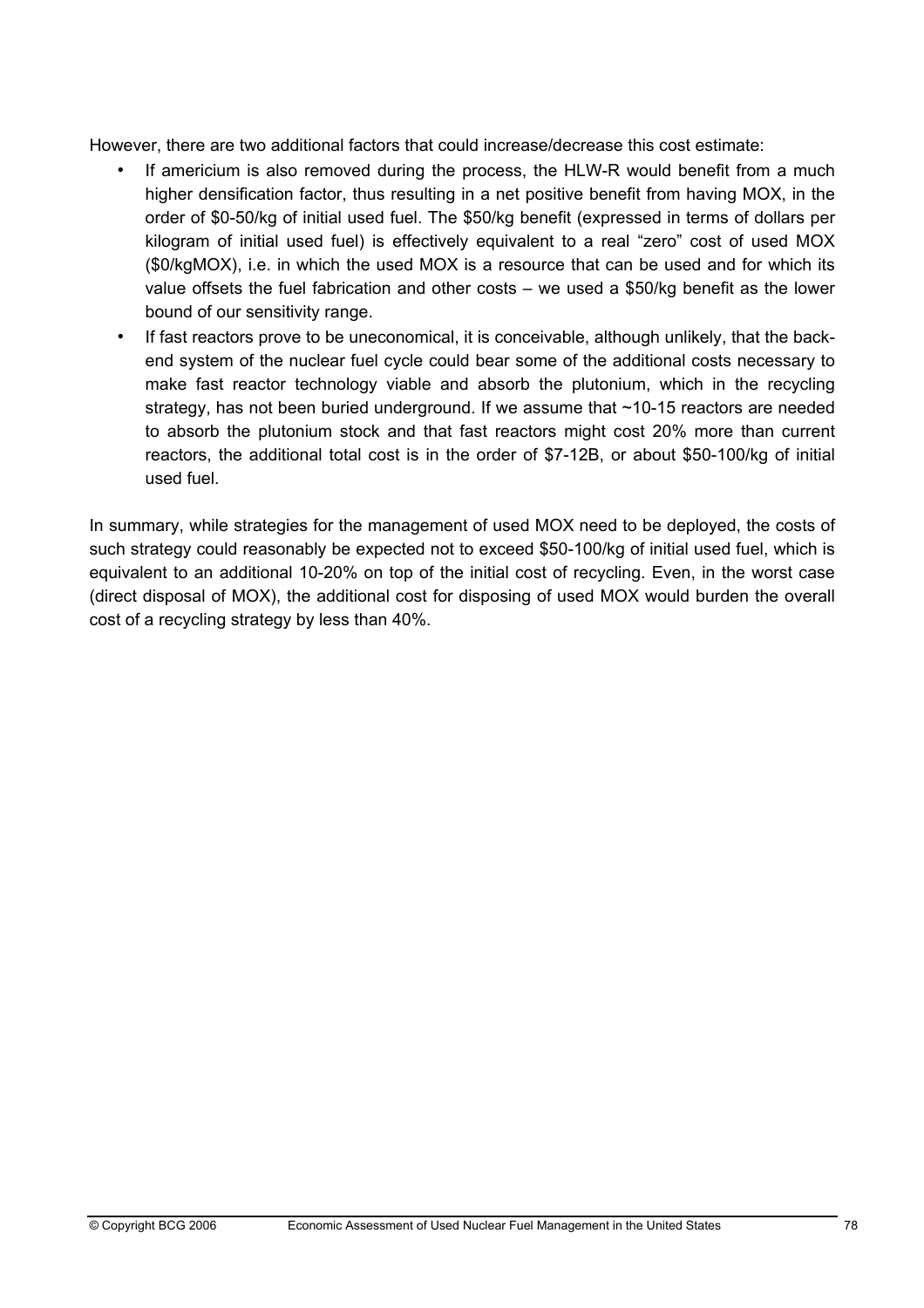## **A11 . ECONOMICS IN THE IMPLEMENTATION APPROACH**

In this chapter, we illustrate the cash profiles for the portfolio strategy and for the once-through strategy. The cash flow profiles are the key inputs to the calculation of the net present costs, included in section 3.2.1. Two sections are included in this chapter:

- Cash flow profiles and contributions from each component.
- Assumptions that are used in the Implementation approach and that were adjusted from Greenfield approach assumptions.

### **Cash Flow Profiles**

The overall cash flow profile for the recycling strategy is shown in Figure 35. To draw the chart we assume that commercial used fuel begins to be emplaced underground in the repository after the first years of operation of the recycling plant (in 2030), with the understanding that there is a significant degree of flexibility on such a date, indicated with the red arrow. For the economic comparison, we have considered the year of first emplacement in Yucca Mountain to be between 2015 and 2040.



**Figure 35: Cash flow profile for portfolio strategy (emplacement in Yucca Mountain in 2030)**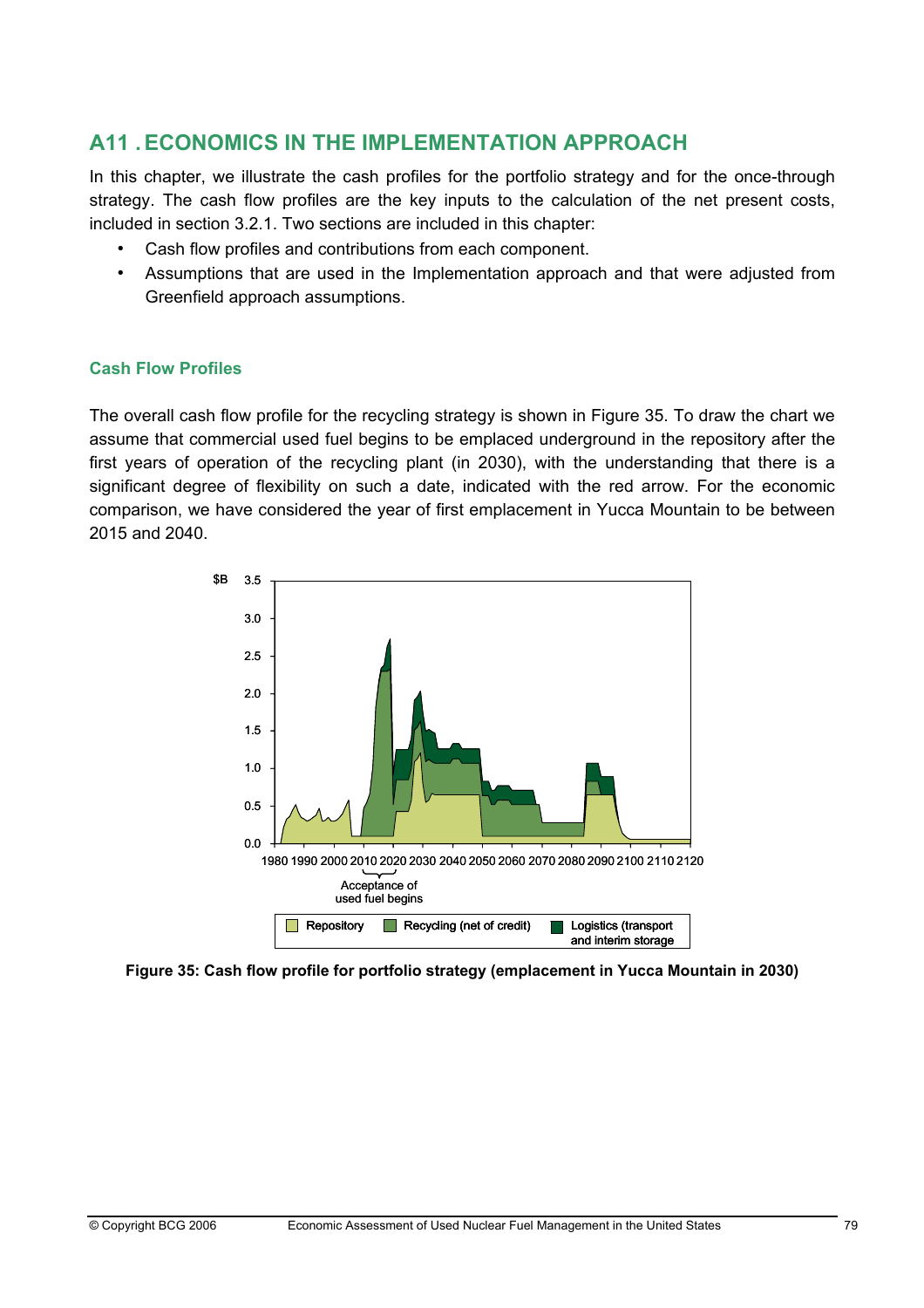In the portfolio strategy, the largest cash expense occurs in the 2015-2020 timeframe, which coincides with the construction period of the recycling plant. A second lower peak occurs at the time of opening of the repository. After that, the cash flow remains fairly high, but constant, while the legacy fuel is disposed at the same time as the new used fuel is recycled. At the end of the disposal period the cash flow decreases significantly, while only the recycling plant is fully operational. After ~2070 the cash expenses are very modest, requiring only decommissioning of the plant, monitoring of the repository and interim storage of HLW-R at the recycling plant. Eventually, the HLW-R is disposed into the repository during a period of time of  $\sim$ 10 years, which represents the last important cash expense.

The repository accepts 3,000 tons per year, according to the stated acceptance rate at Yucca Mountain<sup>48</sup>, until the inventory of legacy fuel destined to the repository is depleted or about 20 years after acceptance begins. The repository is at that point temporarily shut down, waiting for the disposal of high level waste from recycling (HLW-R). HLW-R starts being produced in 2020, but because HLW-R is interim-stored at the integrated plant site for 20-25 years or more, it does not become available until 2045 or later. From that point on, there is a constant stream of a relatively small quantity of HLW-R coming available for disposal every year, which could be either shipped to the repository every year in small quantity or could be stored at the integrated plant site and then shipped in larger annual quantities within the course of fewer years. The latter option allows for optimization of Yucca Mountain operations and we choose it for the cash flow. The economic impact of "spreading" the cash flow outlays from HLW-R disposal over a longer period of time would not be material, also considering that it occurs very far out in the future.

<sup>48</sup> US DoE – *Analysis of the total life cycle cost of the civilian radioactive waste management program* – 2001.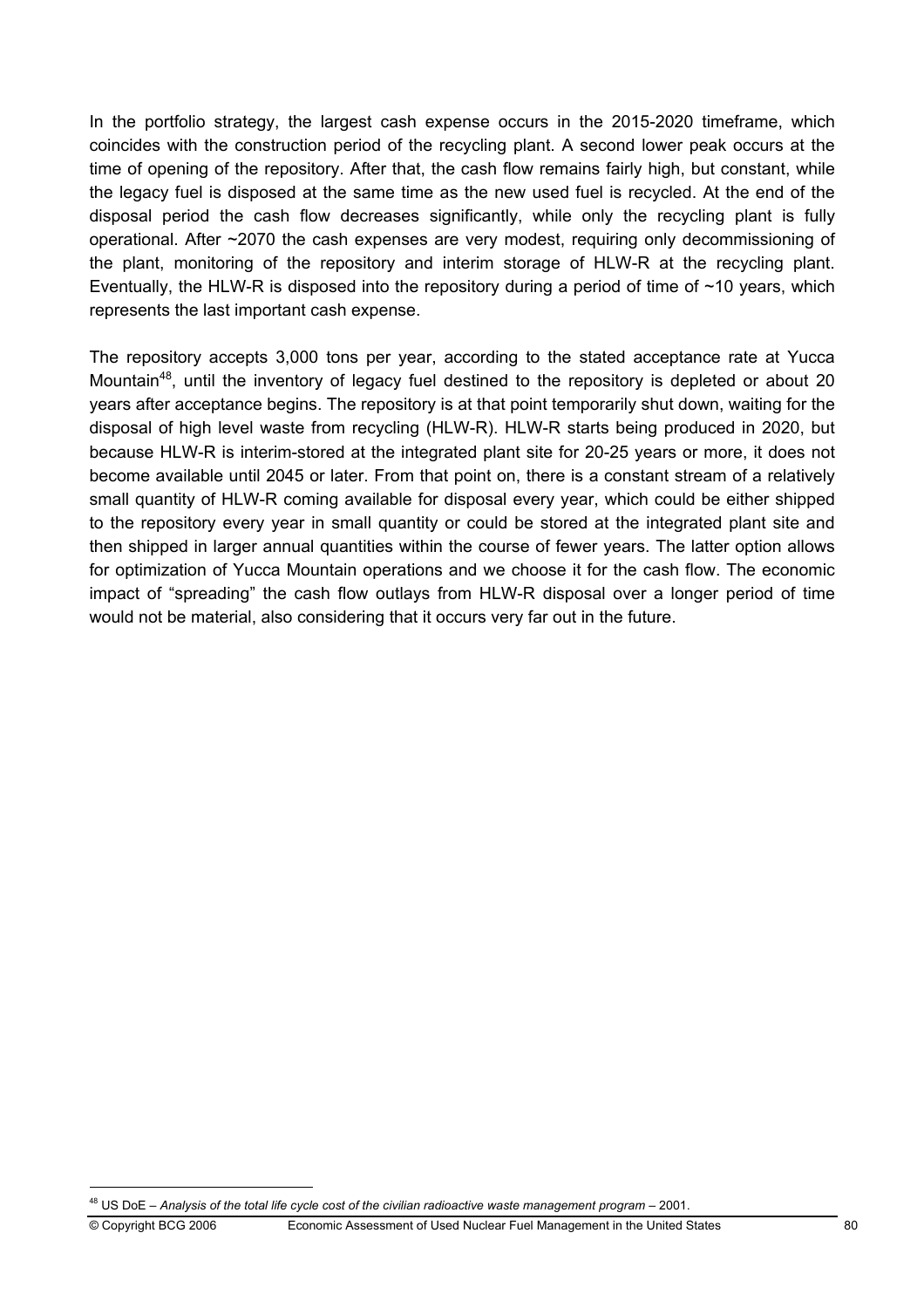The once-through strategy exhibits a very different profile. In the once-through strategy, there is a first peak requirement around 2015, in conjunction with the opening of the first repository. After the first peak, the cash flow outlays remain sustained, as expenses are necessary to operate the repository and to transport and store the new used fuel. Around 2030-2035, the development and evaluation period of the second repository begins, requiring additional cash expenditures, which eventually peak around 2060-2065. As the first repository ceases full operations around 2065, the cash flow requirements ease up. The last important cash expense is represented by the operation of the second repository (until ~2100). The cash flow profile for the once-through strategy is illustrated in Figure 36.



**Figure 36: Cash flow profile for once-through strategy** 

Note that most of the assumptions used are identical or very similar to the ones used in the Greenfield approach, as we build off of the same analyses. However, a few specific assumptions and some adjustments are needed in order to match cash flow profile to timing and quantities of fuel discharged. In the next section, we discuss these specific assumptions.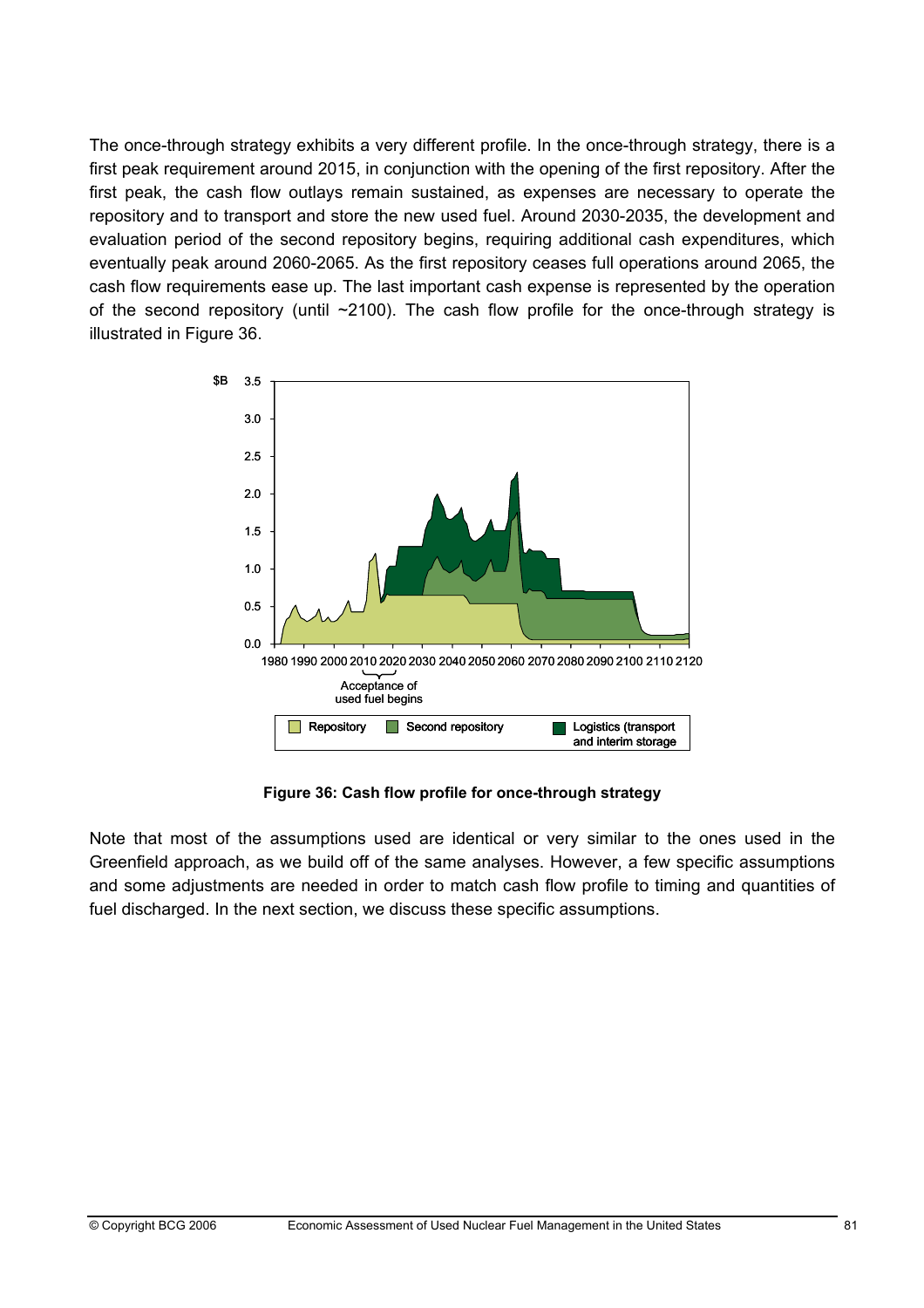## **Assumptions Specific to the Implementation Approach**

1) The cost of the integrated recycling plant is based on the capital investments (CapEx) and operational expenditures (OpEx) figures presented in section 2.2.1. The distribution of the CapEx over time is based on the typical cash flow profile for the construction of an industrial plant based on AREVA experience. The OpEx is constant throughout the course of the operations.

2) The cash flow profile for the repository is mostly derived from the DOE TSLCC $49$ , with the same few adjustments as the ones described in appendix A5 . In the U.S. context for the once-through strategy, there is a period of time for which the quantity of fuel available for disposal is lower than the maximum acceptance rate. For that period of time we lowered the operational cost of Yucca Mountain by considering 60% of the costs as variable and 40% as fixed.

3) In the once-through strategy, we consider the construction of a second repository. The uncertainties around the potential cost of a second repository are enormous and significantly higher than the already-large uncertainties on the first one, as already discussed in section 3.2.5. A new site would have to be selected and a new political dialogue would have to begin. The cost of such a feat is extremely difficult to predict. On the one hand, some lessons-learned from the Yucca Mountain experience could be successfully applied, thus reducing the potential cost. On the other hand, the selection of the site might be more complicated than the first time around, as the preferred site is not available any more. Also, the concept of experience curve might not apply in the case of repositories, which appear to be one-of-a-kind projects. Given these considerations, the only possible assumption to be taken for the second repository is that the cost would be similar to the cost of the first one.

4) Credits are applied at the time the recycled fuel (recycled UOX and MOX) is sold to the power plant operators.

5) Transport costs are applied using the unit cost information from the Greenfield approach and applying the unit cost against the quantity and timing of fuel discharged.

6) For interim storage, we distinguish between CapEx and OpEx. The CapEx is spread over 4 years at the beginning of the fuel acceptance period to build the necessary interim storage capacity. The OpEx is then applied throughout the life time of the interim storage plant (20 years). We also assume that a second interim storage plant is built for the second repository, with the exact same cost and cash flow profile of the first one. In both strategies, we do not include any interim storage cost for fuel already stored at plant sites.

<sup>49</sup> US DoE – *Analysis of the total life cycle cost of the civilian radioactive waste management program* – 2001.

<sup>©</sup> Copyright BCG 2006 Economic Assessment of Used Nuclear Fuel Management in the United States 82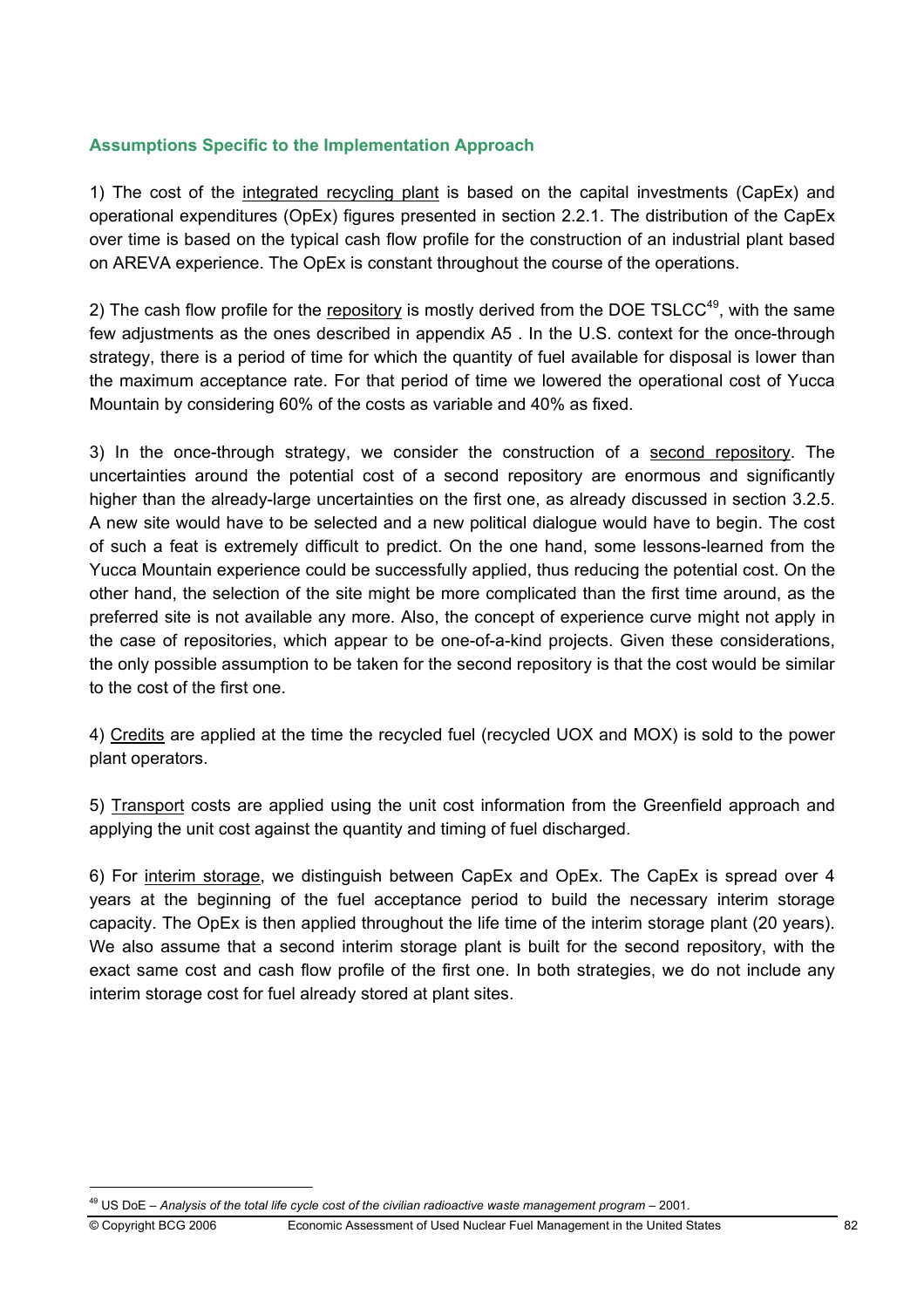# **GLOSSARY**

| <b>Discounting</b>                  | Process of reducing the relative weight of costs that are incurred in<br>the future, applying a discount rate or a cost of capital.                                                                                             |
|-------------------------------------|---------------------------------------------------------------------------------------------------------------------------------------------------------------------------------------------------------------------------------|
| <b>Burn-up rate</b>                 | Quantity of energy that can be (or has been) extracted from a unit<br>of nuclear fuel. It is expressed in GWd/t.                                                                                                                |
| Co-extraction (COEX <sup>TM</sup> ) | Treatment process whereby uranium and plutonium are extracted<br>together from the used fuel.                                                                                                                                   |
| <b>Fast reactors</b>                | Advanced reactor technologies expected to eventually replace<br>next generation technologies currently being commercialized (Gen<br>III). Fast reactors can burn actinides effectively.                                         |
| <b>Greenfield approach</b>          | Perspective in which only new used fuel discharged after 2020 is<br>considered.                                                                                                                                                 |
| <b>Densification factor</b>         | Ratio of the drift loading factor of HLW-R to the drift loading factor<br>of used fuel. It is indicative of how much more densely waste from<br>recycling operations (HLW-R) can be packed compared to used<br>fuel.            |
| <b>Drift loading factor</b>         | Quantity of waste that can be disposed per linear meter of<br>repository capacity. It is expressed in MTHM/m.                                                                                                                   |
| <b>Interim storage</b>              | Process of aging nuclear waste (either used fuel of high-level<br>waste from recycling) to allow for some radioactive decay to occur.                                                                                           |
| <b>Legacy fuel</b>                  | Used fuel that is discharged before 2020.                                                                                                                                                                                       |
| <b>MOX fuel</b>                     | Mixed-oxide fuel fabricated from recycled plutonium and uranium.                                                                                                                                                                |
| <b>Reactor adaptation</b>           | Process of adaptation of nuclear reactors to the use of MOX.                                                                                                                                                                    |
| <b>Portfolio strategy</b>           | Strategy in which a recycling plant is developed in conjunction with<br>a repository for the disposal of HLW-R and legacy waste.                                                                                                |
| <b>RepU</b>                         | Recycled uranium.                                                                                                                                                                                                               |
| <b>Retroaction effect</b>           | Effect by which, as uranium prices increase, optimum tails assay<br>decreases, thus reducing demand for uranium.                                                                                                                |
| <b>Tails assay</b>                  | A measure of the amount of fissile uranium $(U^{235})$ remaining in the<br>waste stream from the uranium enrichment process.                                                                                                    |
| <b>Unit cost</b>                    | The (imaginary or real) cost of purchasing a service/product from a<br>supplier, paid in the year the service/product is supplied.                                                                                              |
| <b>Implementation</b><br>approach   | Perspective in which a comprehensive analysis of the nuclear fuel<br>cycle in the U.S. is performed, considering legacy fuel and existing<br>investments. The portfolio strategy is defined in the context of this<br>approach. |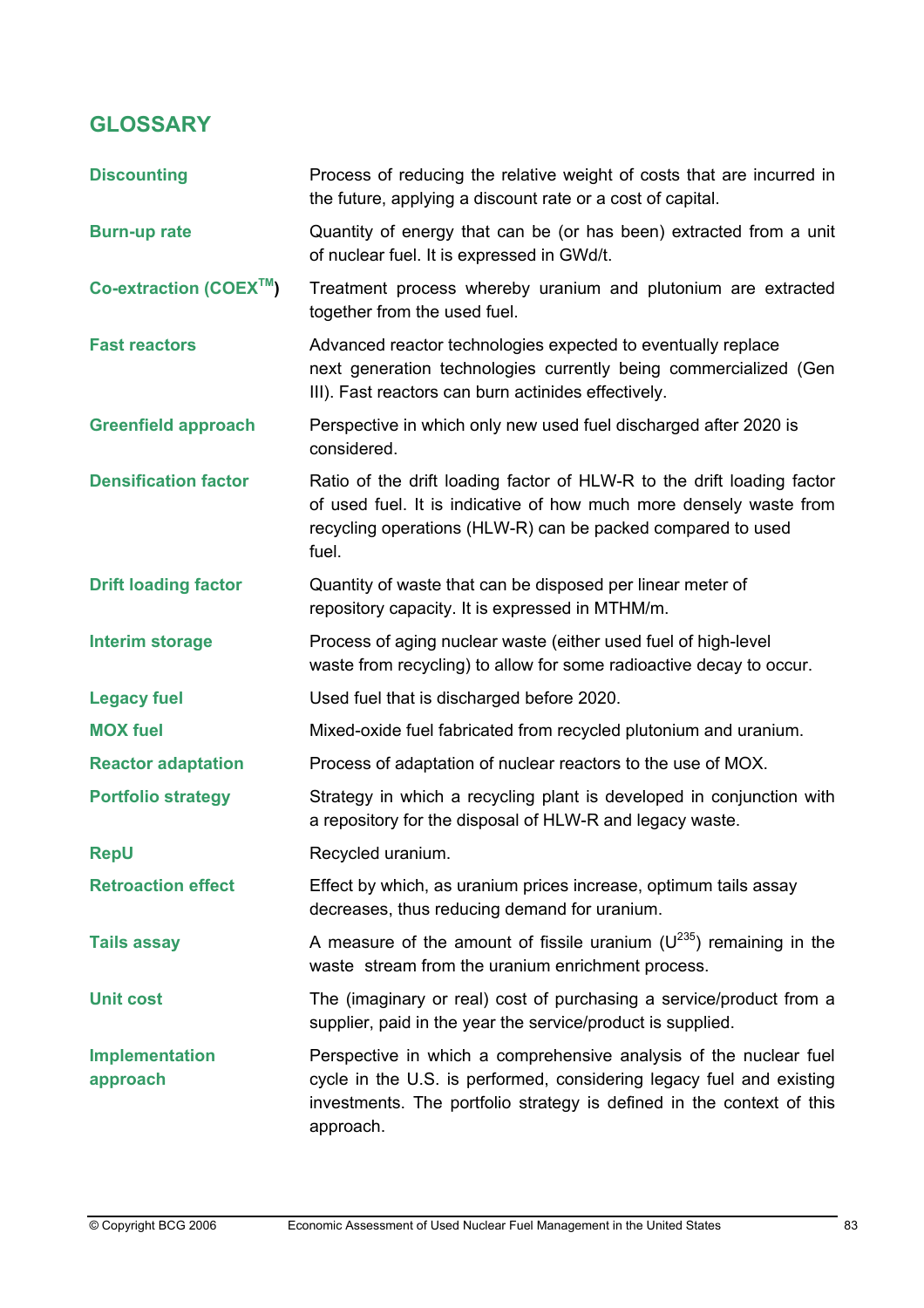## **ACRONYMS**

| <b>AFC</b>   | Advanced Fuel Cycle (advanced recycling techniques)                                      |
|--------------|------------------------------------------------------------------------------------------|
| <b>AFCI</b>  | <b>Advanced Fuel Cycle Initiative</b>                                                    |
| <b>BCG</b>   | The Boston Consulting Group                                                              |
| <b>CAPEX</b> | Capital expenditures                                                                     |
| <b>COEX™</b> | Co-extraction process                                                                    |
| <b>DOE</b>   | Department of Energy                                                                     |
| <b>FR</b>    | Fast reactors                                                                            |
| <b>HLW-R</b> | High-level waste resulting from recycling operations<br>(compacted waste and glass logs) |
| <b>HM</b>    | Heavy metal (initial used fuel)                                                          |
| IR           | <b>Integrated Recycling Plant</b>                                                        |
| <b>MOX</b>   | Mixed oxide fuel                                                                         |
| <b>MTHM</b>  | Metric tons of (initial) heavy metal                                                     |
| <b>NRC</b>   | <b>Nuclear Regulatory Commission</b>                                                     |
| <b>NWF</b>   | <b>Nuclear Waste Fund</b>                                                                |
| <b>OCRWM</b> | Office of Civilian Radioactive Waste Management                                          |
| <b>OPEX</b>  | Operational expenditures                                                                 |
| <b>PPP</b>   | Purchasing power parity                                                                  |
| <b>UOX</b>   | Uranium oxide fuel                                                                       |
| <b>SWU</b>   | Separative Work Unit                                                                     |
| <b>WACC</b>  | Weighted average cost of capital                                                         |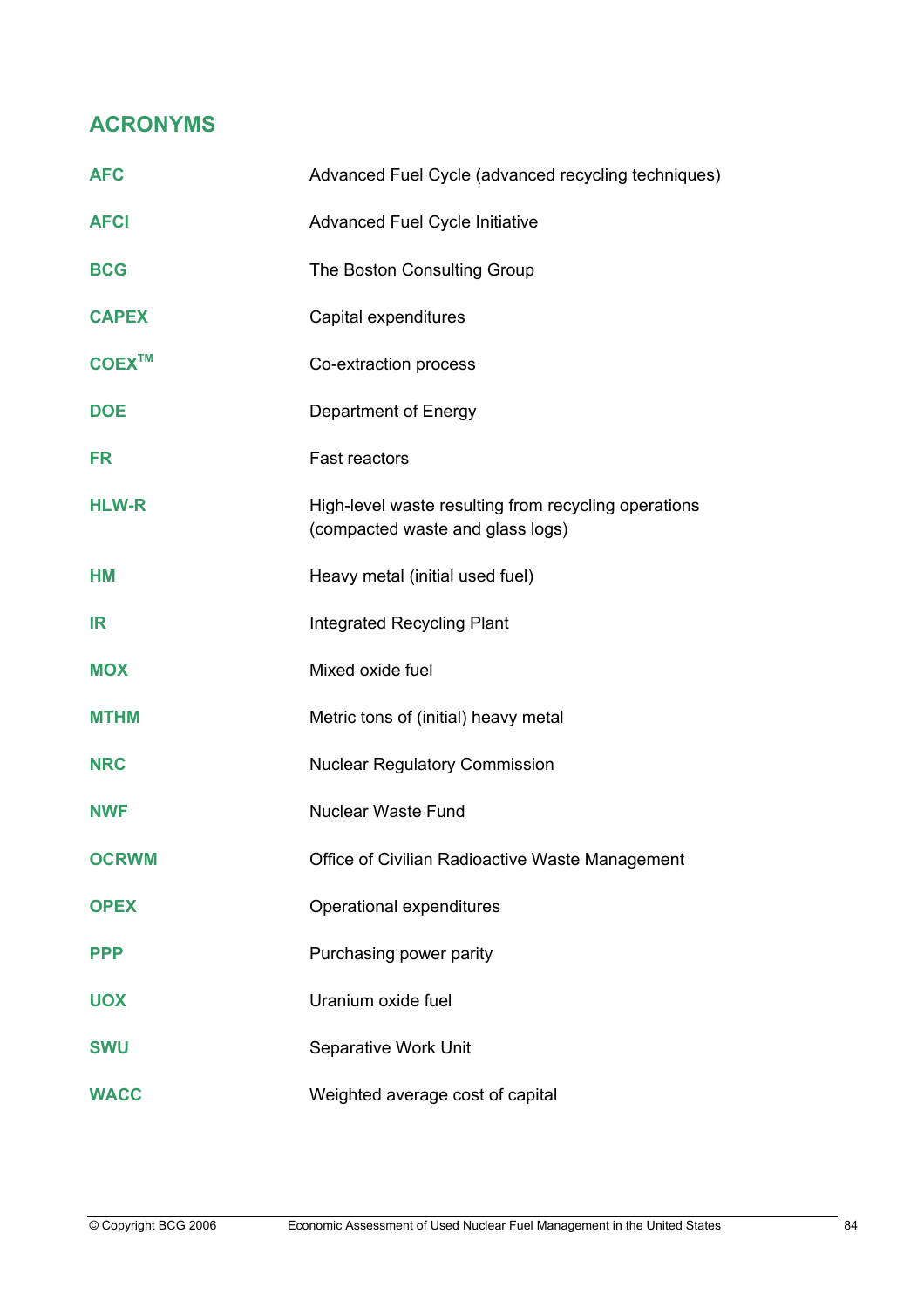# **LIST OF FIGURES**

| Figure 5: Portfolio vs. once-through strategy in the Implementation approach  9                   |     |
|---------------------------------------------------------------------------------------------------|-----|
| Figure 6: Cost breakdown of recycling strategy in the Greenfield approach  13                     |     |
| Figure 7: Cost breakdown of once-through strategy in Greenfield approach  14                      |     |
|                                                                                                   |     |
|                                                                                                   |     |
| Figure 10: Difference between historical and projected treatment unit costs  17                   |     |
|                                                                                                   |     |
| Figure 12: Effect of uranium prices and repository costs on economic comparison                   |     |
| Figure 13: Cost breakdown of portfolio strategy in the Implementation approach                    |     |
| Figure 14: Cost breakdown of once-through strategy in the Implementation approach  23             |     |
| Figure 15: Net present and total life cycle costs of portfolio and once-through strategies  24    |     |
|                                                                                                   |     |
| Figure 17: Total repository capacity required over the years (MTHM equivalent)                    |     |
| Figure 18: Total used fuel accumulated on the surface in portfolio strategy 28                    |     |
|                                                                                                   |     |
|                                                                                                   |     |
|                                                                                                   |     |
|                                                                                                   |     |
|                                                                                                   |     |
|                                                                                                   |     |
| Figure 25: Annual material flows at steady state in portfolio strategy (illustrative for 2040) 45 |     |
|                                                                                                   |     |
|                                                                                                   |     |
|                                                                                                   |     |
|                                                                                                   |     |
| Figure 30: Historical prices of uranium price ore                                                 | .65 |
| Figure 31: Value available to power plant operators under different front-end scenarios  69       |     |
|                                                                                                   |     |
|                                                                                                   |     |
|                                                                                                   |     |
| Figure 35: Cash flow profile for portfolio strategy (emplacement in Yucca Mountain in 2030) 79    |     |
|                                                                                                   |     |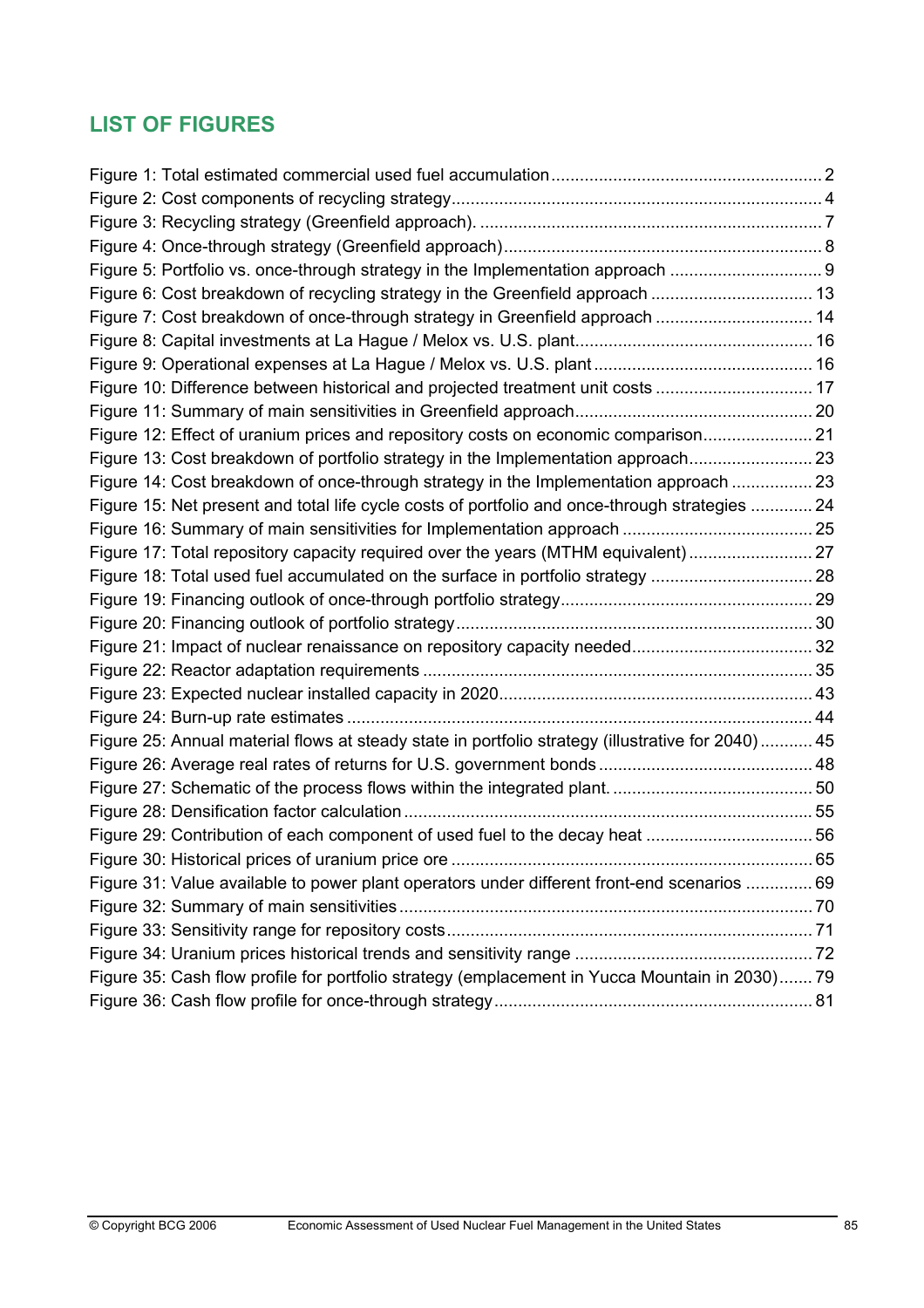# **LIST OF TABLES**

| Table 3: Cost of capital for selected industries based on market-driven calculations  49 |  |
|------------------------------------------------------------------------------------------|--|
|                                                                                          |  |
|                                                                                          |  |
|                                                                                          |  |
|                                                                                          |  |
|                                                                                          |  |